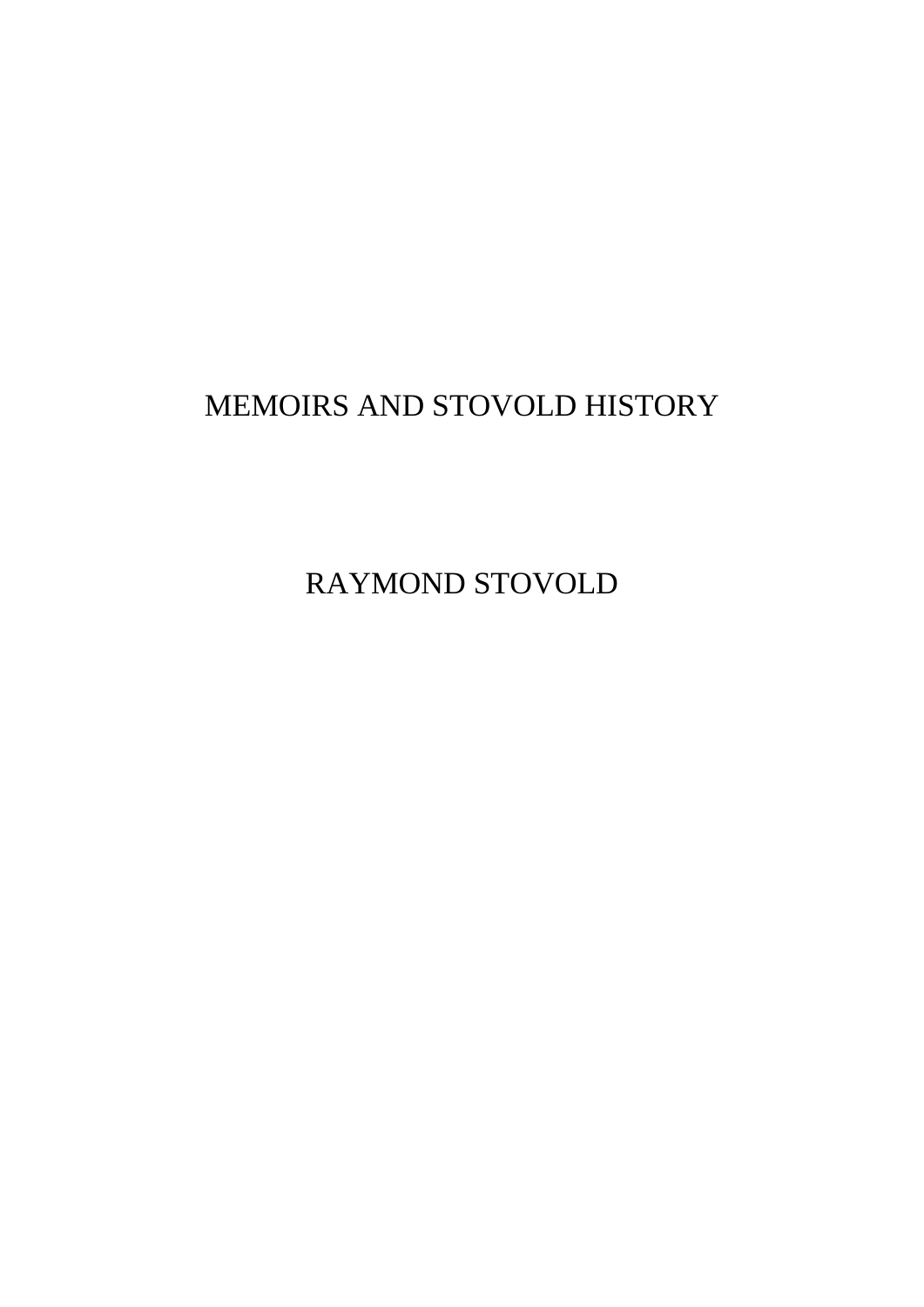# Index

|                                            | page           |
|--------------------------------------------|----------------|
| The Stovold Family in Surrey               | $\mathfrak{Z}$ |
| By-the-Wey                                 | 5              |
| Lydling                                    | 8              |
| <b>School Days</b>                         | 12             |
| <b>Broomleaf Farm</b>                      | 16             |
| <b>Farming Ladder</b>                      | 20             |
| The Years Between                          | 30             |
| (missing)                                  |                |
| Eashing Farm 1925 – 1939                   | 32             |
| The Eashing Herd of Guernseys              | 43             |
| Horses, Horses and More Horses             | 45             |
| <b>Master of Foxhounds</b>                 | 53             |
| Part-time Soldiering                       | 59             |
| Home Guard                                 | 63             |
| Kenya                                      | 66             |
| <b>Jack of All Trades</b>                  | 73             |
| Harry Davies - A Lifetime of Loyal Service | 76             |
| Facts & Figures                            | 93             |
| Odds $&Ends$ (missing)                     | 94             |
| <b>Dairy Business</b>                      | 95             |
| Yachting                                   | 100            |
| <b>Miscellaneous Extracts</b>              | 106            |
|                                            |                |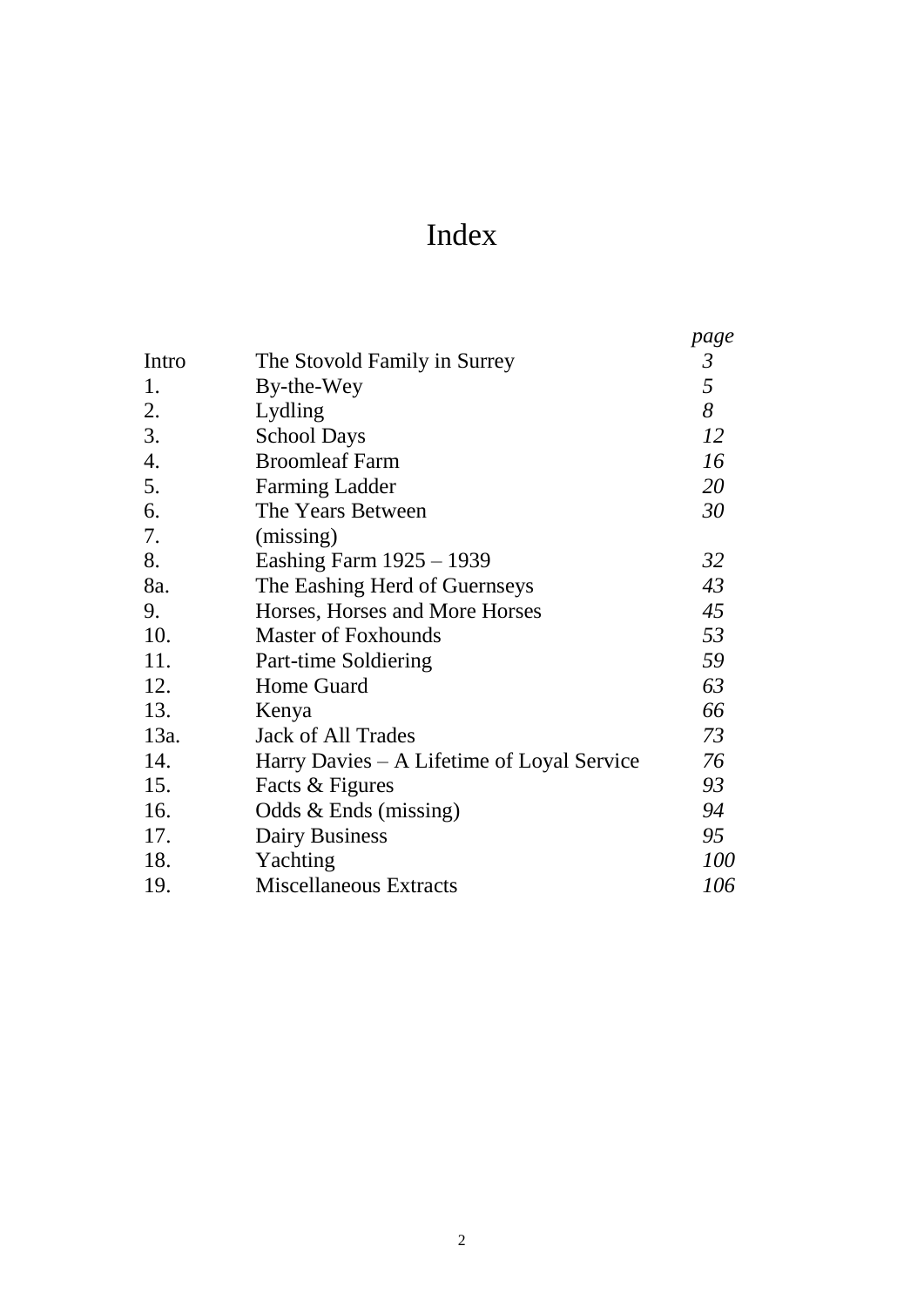#### INTRO: THE STOVOLD FAMILY IN SURREY

I have searched many old church registers, both of Elstead and Farnham, of baptisms and marriages to trace the family history in Surrey. The name Stovold appears more than any other. I have only dealt with one branch which appears to be a direct male line. The last six generations contain the name Frederick and the dates of birth are fairly authentic. Earlier registers may refer to baptisms or dates of birth, it is not always clear. One Christian name, the same as the father's, made things more difficult.

The family could be of Scandinavian origin. It is thought they may have come over at the time of the Vikings in the Ninth Century and, in fact, before the First War my Great Uncle Percy traced the name back to the time of William the Conqueror. Furthermore, he went on to say VOLD means a Plain (as opposed to Hill or Valley). The STO means in Norwegian, "A Man of VOLD, the plain". The suffix can be seen in names like out present Judge, Carl AARVOLD and during the German occupation of Norway during the 1939-45 war the Prime Minister was a man named NAGYSYARVOLD.

In Lady Boston's "History of Surrey" it was suggested the name was derived from two old English words – "Stod" denoting stud (or possibly "stot" horse) and "falod" an enclosure. This English derivation seems feasible. Either could denote an interest in agriculture.

The style and spelling has altered over the years, put down to illiterate clerks in the early period. Three examples are: 1564 "Elizabeth Stavalle, the wiffe of Hary Stovalle was buryed the XIII daye of Julye". 1632 Dec. 23 "Maria Stoffould filia Robert Stoffould bapt." 1634 "John Stovold senior (burial) Febr.5."

The first local record of Stovold, as a personal name, occurs in 1269 as John de Stofolde and again in a document dated 1284 in which Ralph de Stofold appears in connection with land at Bramley. Again in 1356 William de Stofold is mentioned concerning land at Chiddingfold. There can be little doubt that Stovold is essentially a Surrey name. At Cranleigh there is a "Stovold's Hill" and since the 1939-45 War I have granted permission for an Aldershot housing estate to be named "Stovold's Way". Prior to the 1920's the family was farming in a large way and at one time at Polshot and neighbouring farms in Elstead, Broomleaf, Farnham and Lydling, Shackelford. A member of the family unit must have been farming at Aldershot and sold land for part of the railway construction – hence Stovold's Way.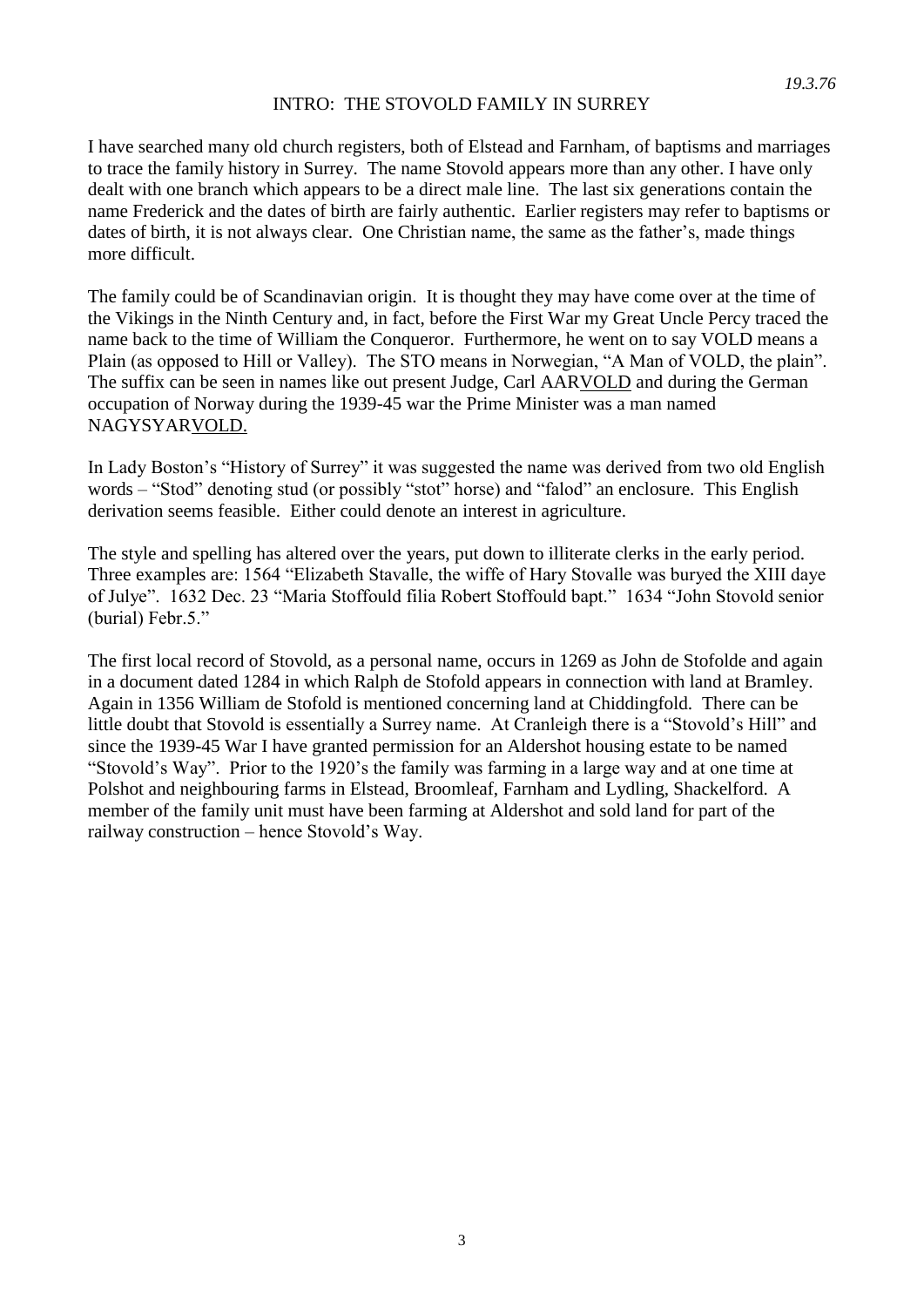### THE STOVOLD FAMILY IN SURREY

#### Direct Male Line (subject to confirmation) – 1563-1953

| <b>HENRY</b><br>17.5.1577<br>D.                              | $=$      | Elizabeth<br>D.<br>14.7.1564                                                                                                                                       |
|--------------------------------------------------------------|----------|--------------------------------------------------------------------------------------------------------------------------------------------------------------------|
| <b>EDWARD</b><br>1.1.1563<br><b>B.</b>                       | $\equiv$ |                                                                                                                                                                    |
| <b>HENRY</b><br>10.4.1609<br>D.                              | $\equiv$ | Mary Billingshurst<br>16.10.1586<br>M.<br>D.<br>27.9.1637                                                                                                          |
| <b>NICHOLAS</b><br>D.<br>17.6 or 29.9.1666                   | $=$      | Maria Ancell<br>M.<br>29.6.1653                                                                                                                                    |
| <b>NICHOLAS</b><br><b>B.</b><br>1640<br>D.<br>5.9.1696       | $\equiv$ | Joan $(1st$ wife)<br>Thomasina Boxall $(2nd)$<br>$=$<br>21.2.1684<br>M.<br>9.9.1688<br>D.                                                                          |
| <b>NICHOLAS</b><br><b>B.</b><br>9.1668<br>D.<br>1.3.1727     | $=$      | Ann<br>D.<br>31.3.1712                                                                                                                                             |
| <b>NICHOLAS</b><br><b>B.</b><br>30.8.1700<br>24.2.1783<br>D. | $=$      | Alice Tice $(2nd$ wife)<br>Elizabeth Moor $(1st)$<br>$\equiv$<br>M.<br>29.5.1748 (Seale)<br>M.<br>20.10.1730<br>1.3.1795<br>(Peper Harow)<br>D.<br>30.7.1746<br>D. |
| <b>RICHARD</b><br>3.7.1750<br><b>B.</b>                      | $=$      | Anne Sibley<br>M.<br>3.2.1774 Elstead by licence                                                                                                                   |
| <b>RICHARD</b><br><b>B.</b><br>14.3.1777                     | $=$      | Mary                                                                                                                                                               |
| <b>FREDERICK</b><br><b>B.</b><br>27.2.1804<br>D.<br>1888     | $\equiv$ | Emma Darvill<br>23.2.1841<br>M.<br>D.<br>1869                                                                                                                      |
| <b>FREDERICK FLOAT</b><br>8.5.1842<br><b>B.</b>              |          | Emily Churchman<br>1871<br>M.                                                                                                                                      |
| <b>ERNEST FREDERICK</b><br>31.5.1873<br><b>B.</b>            | $=$      | Ada Florence Rose                                                                                                                                                  |
| <b>FREDERICK RAYMOND</b><br>21.9.1903<br>Β.                  | $=$      | Mary Emily Simpson<br>31.7.1903<br><b>B.</b><br>M.<br>14.4.1926 St Nicholas', Guildford                                                                            |
| <b>JOHN FREDERICK</b><br>11.3.1929<br><b>B.</b>              | $=$      | Hazel Patricia Crunden<br>M.<br>1.9.1952 St John's, Busbridge, Godalming                                                                                           |
| PETER JOHN FREDERICK<br>10.11.1953<br><b>B.</b>              |          |                                                                                                                                                                    |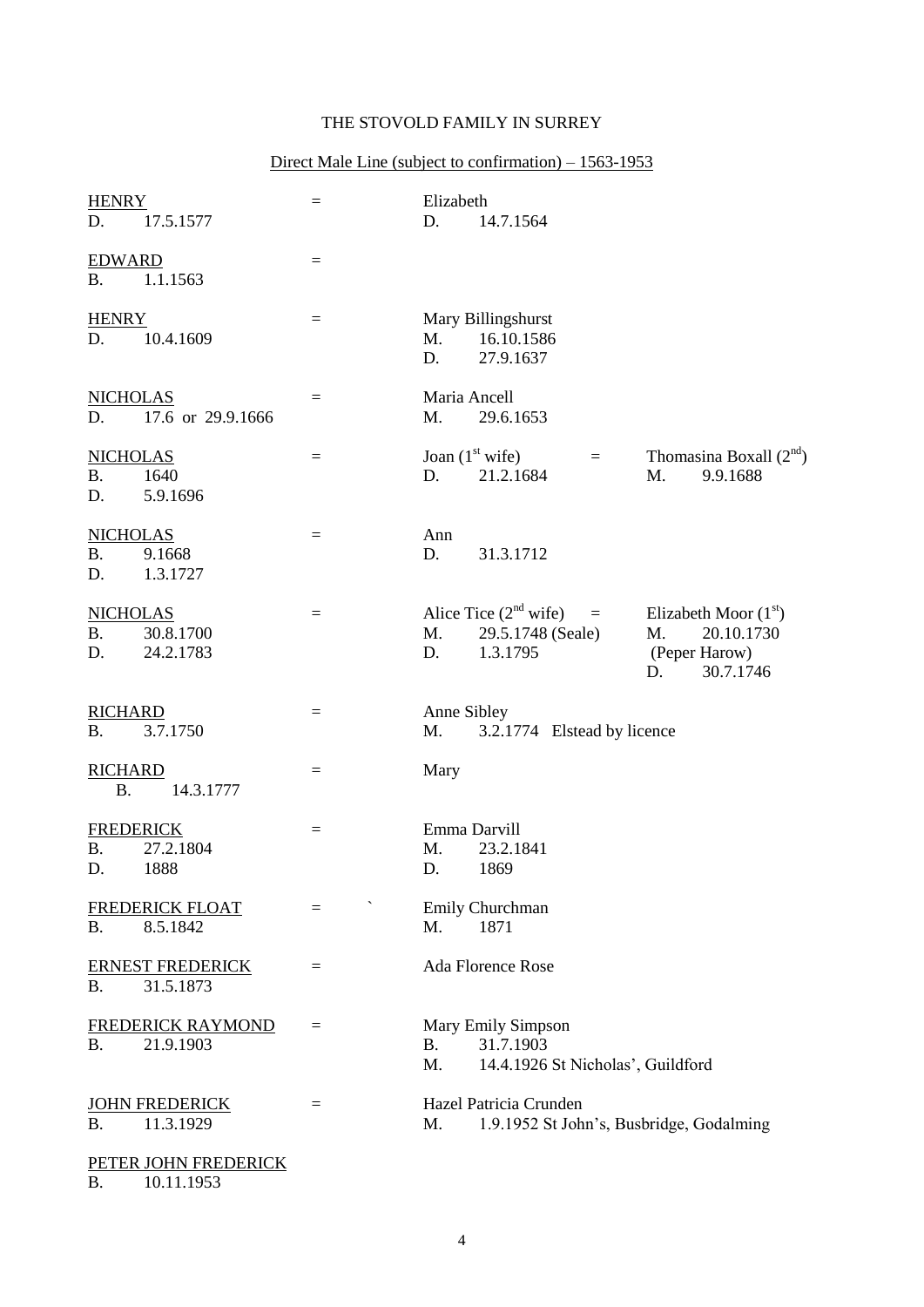#### 1. BY-THE-WAY

#### POLSHOT

If I was to live my life again I would not wish to alter it in any way. As a farmer I have led a full and interesting life covering many aspects in agriculture, showing, judging, business, part-time soldiering, hunting, Master of Foxhounds, yachting, travelling and meeting many interesting people. Since 1940 we have entertained visitors from over seventy countries at Eashing, including Russia, Japan and leading nations of the world. I have been fortunate in having an understanding wife who, though not of country stock, is always so interested in agriculture and country pursuits, thus being an ideal farmer's wife. We celebrated our Golden Wedding in April 1976. Our son, John, now farms Eashing. Our daughter, Janet, and her husband John were farming in Ireland for several years, returned to England in 1979 and have since bought a farm in Wiltshire. John's son, Peter, returned to the United Kingdom in December 1975, having spent four years in New Zealand and Australia. It is hoped he will carry on the family tradition. He now has a partnership in the Eashing Park Estate, and is a partner in his father's farming interests, as well as being Company Manager of F. Raymond Stovold Limited who retail over 2,000 gallons of milk daily.

Little did I think when we moved from Polshot to Lydling in 1906 that it would be the last occasion Stovolds would live in the ancestral home, occupied by the family for several generations until sold by Grandmother Emily Stovold in 1922. This was left to her in Grandfather's will dated 1873. He died at Broomleaf Farm in 1917. The house was built in the fourteenth century as an open hall house of four bays. The solar bedroom is jettied a little way over the open hall. A seventeenth century wing was added on the west end. The house comprised of an office, four bedrooms, boxroom and a large kitchen with scullery, dairy and other outhouses attached. The buildings included a large barn, a granary on iron quoins, (supposed to prevent rats and mice entering the building), stables and loose boxes, a loft, coach house, harness room and pig sties etc. Surrounding the large garden, tennis court and ornamental ponds was pasture and arable land of about thirty-five acres, bordered on the eastern side by the River Wey and adjoining Major Howard's Hampton Estate, now owned by Richard Thornton. The rest of the farm was bounded by the Elstead-Farnham and Puttenham roads.

Records in the Elstead Church Register are from the time baptisms were locally recorded. The first name to appear being Edward Stovall in January 1563. For many generations Polshot was the hub of the family farming activities. Farms in the area included Thundry, Turners, Fulbrook, etc., all were within easy reach of Farnham, Tilford, Shackleford and Aldershot, where other farms were situated.

It is thought the name "Polshot", is derived from Pole and Shed. Poles were used for drying hay. It may have been a pole store for the monks of Waverley Abbey, Farnham, who had large interests in the area. Oxenford Farm, Elstead, was granted to Waverley before 1147. From then until now Cranford was a Cistercian Monastery.

After leaving Polshot, the house and farms were let to a distant cousin, Charles Webb, who had returned from farming in New Zealand, with a very "horsey" wife. Their children, Ivor and Una were practically brought up in the saddle. We had many pleasant years playing cowboys and Indians and numerous other games that children get up to, on and off their ponies. During his time at Polshot he was Secretary of the Surrey farmers Agricultural Association of which my father was a Director for many years and of which in the 1960's I became Chairman. Nell, during the war was the first lady Whipper-In of the Chiddingfold Hunt. She returned to New Zealand after the war with Ivor and Una. Charles enlisted in the New Zealand Artillery early in the 1914/18 war. It was just after Armistice Day, 11<sup>th</sup> November 1918, his wife heard he was killed in action at Beauraignies, near Le Quesnoy, on 1<sup>st</sup> November.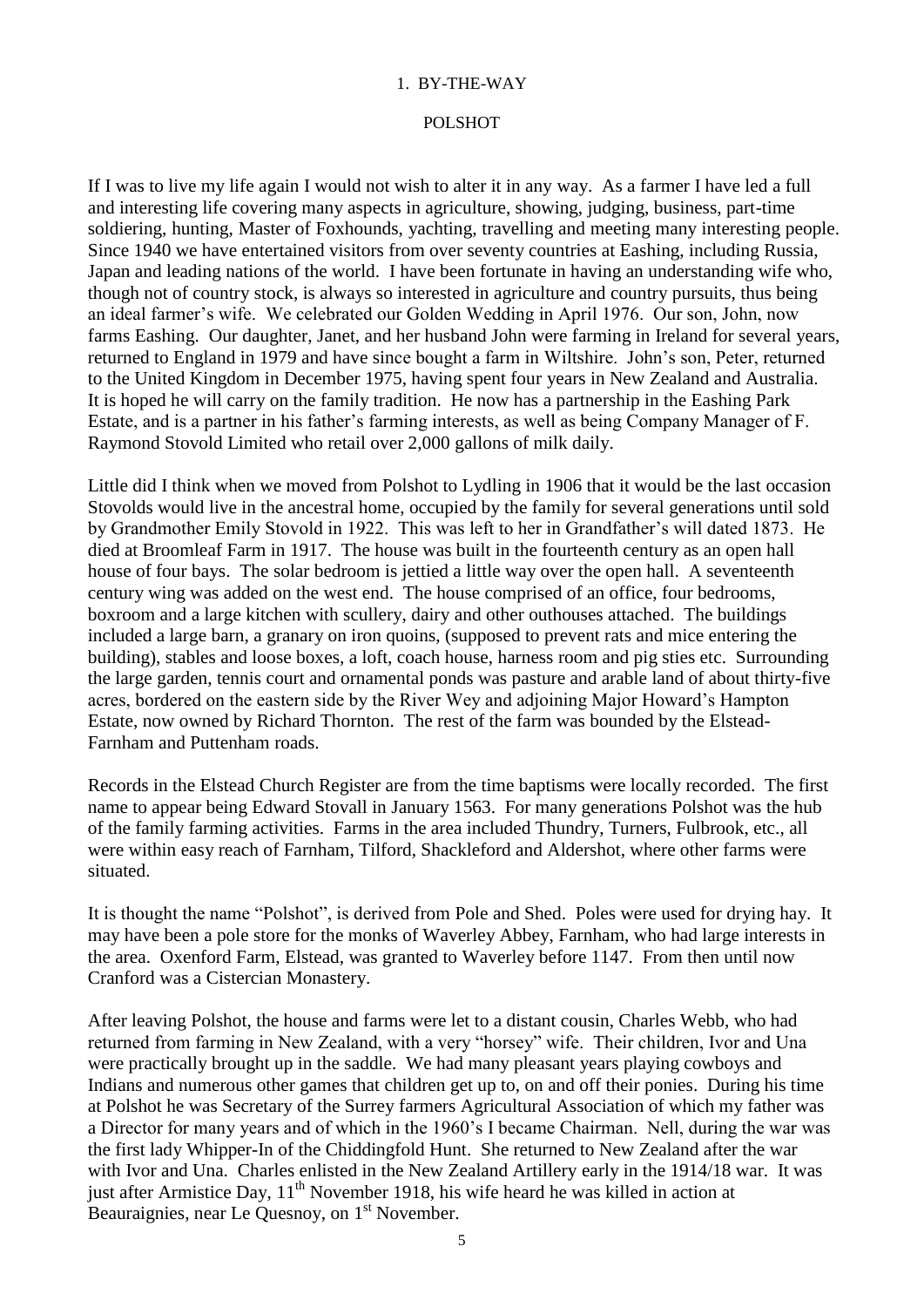I did not know it at the time but we were related to the Webbs. Charles' mother, whom we called "Aunt Dot", was sister to our grandmother Rose, both being daughters of a very successful farmer at Bentley, near Farnham. We were very friendly with Charles' sister, Aunt Ethel and her husband, Ernest Blaire Dowsett, (Uncle Dow), who did so well as a Dental Surgeon, attaining the position of Senior Dental Surgeon at Guy's Hospital. Before the war he was a Lieutenant Colonel of the Royal Army Medical Corps (Territorial) and was training when war was declared and saw service in France, winning the D.S.O. He also served in Salonica and finally with General Allenby in Egypt and Palestine. Their daughter, Joan, and I were great friends and I spent many holidays with them at Streatham and during summer holidays at Selsey. This must have been about 1919-20.

Uncle Percy Webb, husband of Aunt Dot, won many decorations as did many of his relations. One in particular, Sir Aston Webb, an Architect, was responsible for many important buildings. He designed The Admiralty Arch and the re-fronting of Buckingham Palace for King Edward VII, who showed him much kindness. Among others were the Victoria and Albert Museum and the Imperial College of Science, South Kensington, also the Birmingham Law Courts, the Naval College at Dartmouth and the Royal College of Science, Dublin.

When Mr Fullerton purchased Polshot in 1922 the house was stuccoed, which may have been done at the time of the window tax about 1700. The plaster was stripped to bring it back to the original exposed brickwork. A large room, two more bedrooms and a bathroom were added. The barn was pulled down and the side wing converted into a kitchen, three small bedrooms and a bathroom also doubled the size of the dining room. A barn was built adjoining the tennis courts as a children's playroom. A lodge and a garage block at the entrance to the drive was completed about 1928.

The gardens at Polshot were extended to about five acres as Mrs Fullerton, an American, was a keen gardener, one of the highlights being wonderful delphiniums. A flood path, about two feet high across the meadows in front of the house, was seldom used until the gardens were enlarged. The Fullertons did not realise that the path went through the extended gardens. Some of the older residents decided they would use this again and had several years of pleasurable free walks, although the gardens were opened to the public eventually. Later the path was diverted to its original route along by the River Wey which divided Polshot ground from Elstead village. During the late twenties and early thirties the house was let on several occasions to Americans. I understand the Prince of Wales, later Duke of Windsor, visited the house and stayed there.

Early in 1976, I had a delightful chat with one of the oldest residents of Elstead, Guy Bovington, whose father and he were skilled blacksmiths. He was born in 1891 and in1911 went to New South Wales, Australia, as a blacksmith when times were not too good in England. He returned in 1913 to help his father. When war broke out in 1914 he enlisted in the R.H.A as a farrier. He served in France throughout the war and was at Vimy Ridge and the Battle of Arras where the British Cavalry made their last charge. He returned and again joined his father in 1919. When the Fullertons were altering Polshot they uncovered a window which had been closed during the time of the Window Tax introduced in 1696. The original leaded light was intact and had a "Cockspur" fastener. With his skill Guy Bovington copied this fastener for many of the windows. In 1963, Bovington again went to Australia to visit his younger brother whom he had not seen for fifty years. He died in 1977 at Elstead.

An amusing story was told by an aged resident concerning the pranks father and his brothers got up to as boys. On one occasion they found the doctor's pony standing by a gate whilst he was visiting a patient. It was a dark night. They unhitched the pony, took it the other side of the gate, pushed the shafts back through the gate and hitched the pony to the trap again. The doctor came out, got into the trap and could not understand why the pony would not move! When he saw the gates between the pony and the trap he nearly had convulsions wondering how it could have got into this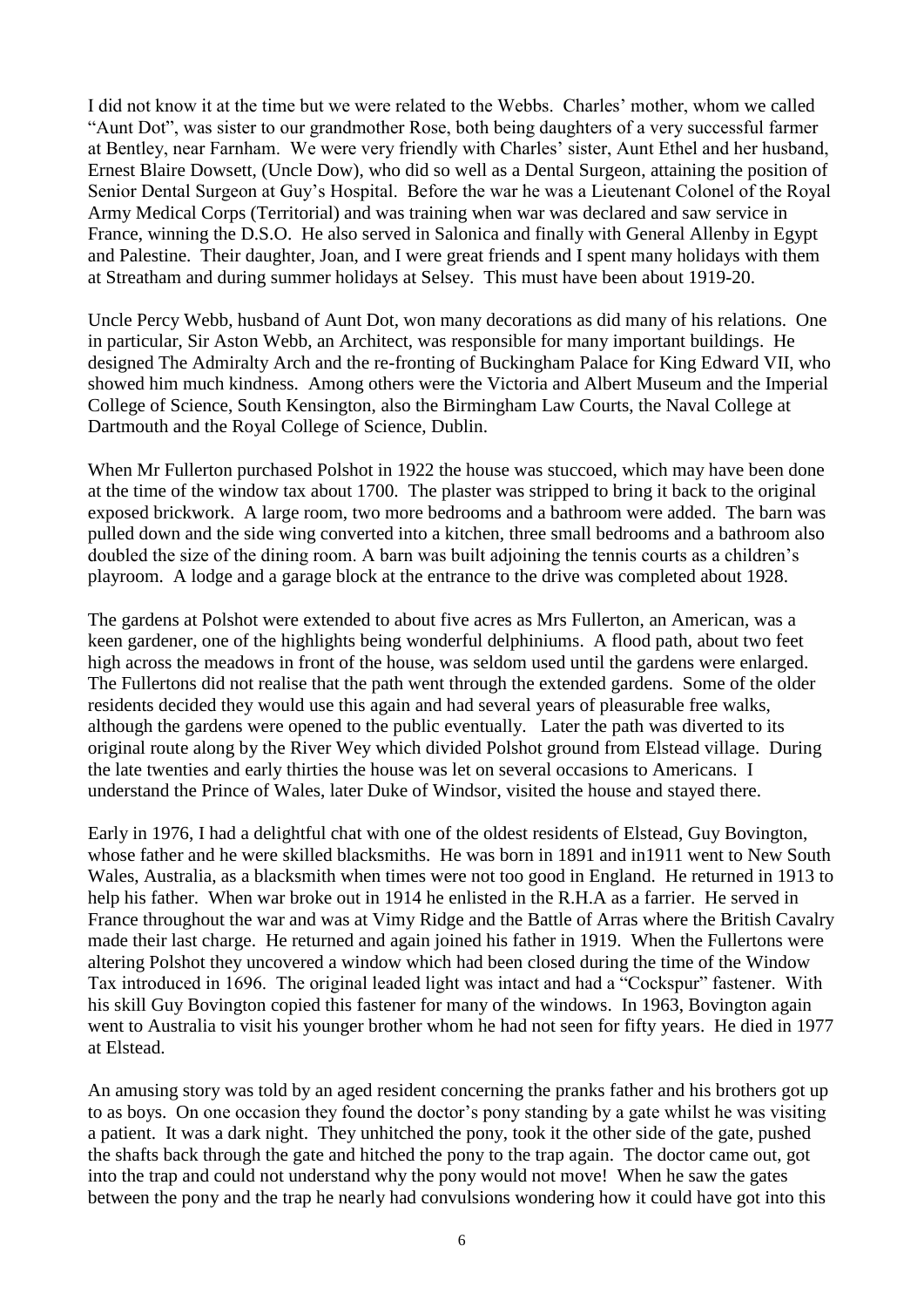position. In those days horse-drawn vehicles with iron tyres made quite a clatter. Straw was often put on the road outside the house if anyone was seriously ill.

By fortunate coincidence I did not completely sever my connections with Elstead. When Master of the Chiddingfold Farmers' Foxhounds during the 1950s and up to 1969, (when the Hunt was disbanded owing to lack of country), I hunted the Elstead area frequently. The Reverend Cyril Cresswell MVO, who was Queen's Padre of the Savoy, was living at Three Barrows place and farming ground formerly farmed by my family. His annual invitation for Hounds to meet at his house on Christmas Eve was enjoyed by many as hospitality was on a lavish scale. Local dignitaries were present including the Bishop on many occasions.

In 1953, Brigadier David Bastin purchased Polshot and about five acres of garden, the farmland having been sold to the Reverend Cresswell in the 1940's and added to Thundry Farm. He often hunted with my hounds, so you can imagine the thrill it gave me to hold meets at his home, especially during his year as High Sheriff of Surrey. He was a very active member of the Surrey County Council, becoming Chairman in 1975. He has been most helpful to me not only with the history of Polshot but also in my capacity as President of the Surrey County Agricultural Society. Brigadier Bastin, being a keen hunting man, immediately turned three acres of gardens into paddocks. He also cut off the wing containing the kitchen, three small bedrooms and a bathroom which was subsequently turned into a self-contained cottage.

Brigadier Bastin sold Polshot to James Harris in [blank] , his wife Margaret and their children made the house into a real family home once again. They are a delightful couple with whom we have become very friendly as they are so interested in the past history of Polshot.

\_\_\_\_\_\_\_\_\_\_\_\_\_\_\_\_\_\_\_\_\_\_\_\_\_\_\_\_\_\_\_\_\_\_\_\_\_\_\_\_\_\_\_\_\_\_\_\_\_\_

Information received from Maurice Exwood (Domestic Buildings Research Group (Surrey)).

#### Window Tax

This was a house tax introduced in 1696. Every inhabited house had to pay 2/- per annum. Those with ten windows an extra 4/- p.a. and those with 20, 8/- p.a. extra.

The tax was altered about twenty times (usually an increase), and finally abandoned in 1850.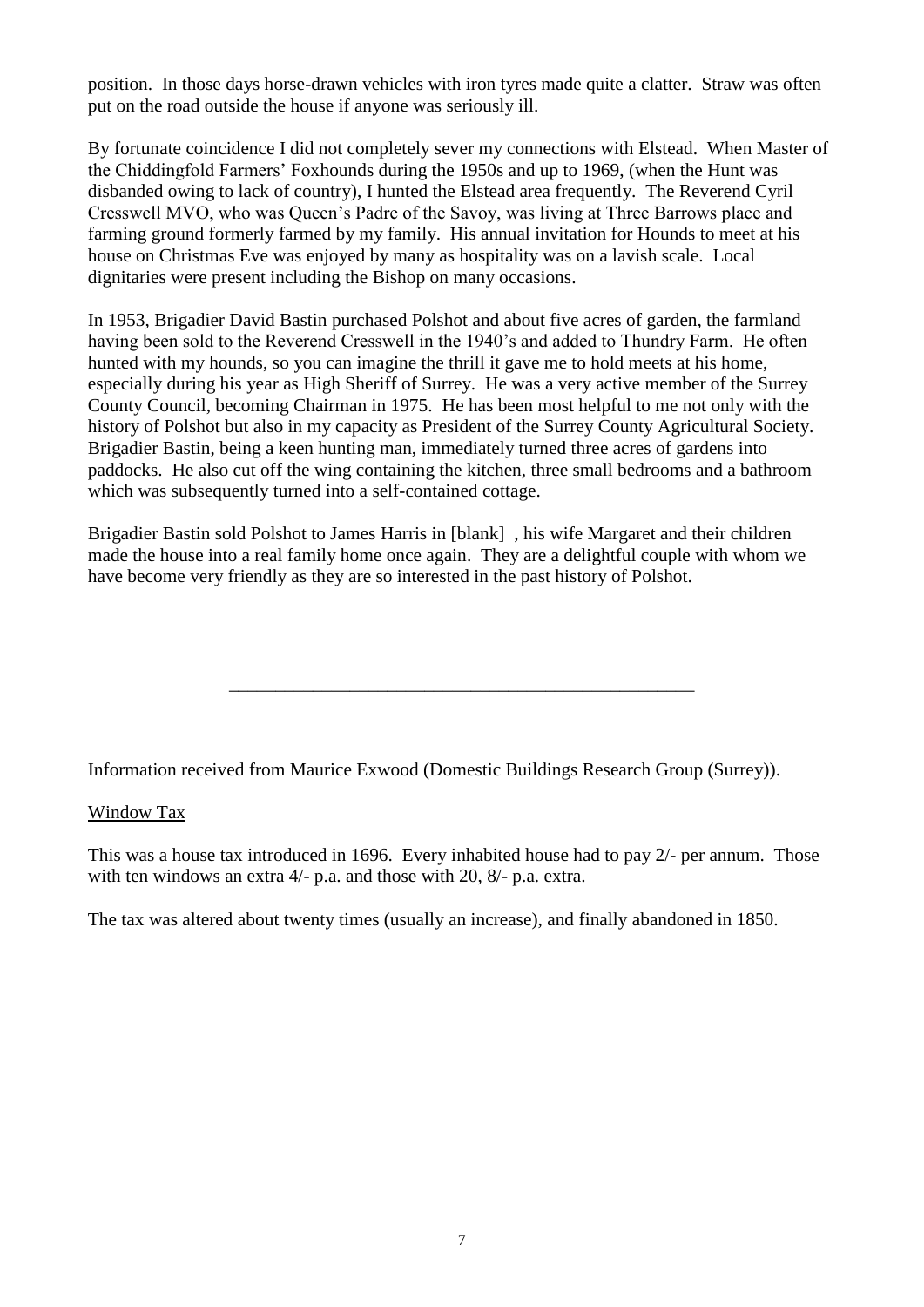### 2. LYDLING

In 1906 we moved to Lydling, an Elizabethan hose, built of Bargate stone excavated from the Estate. A long wall enclosed the front gardens. The house was larger than Polshot having three floors. It was to be my home for the next 21 years.

It was an interesting house. Many windows had been filled in during the time of the Window Tax, an early tax dodge no less. The front door opened into a hall with a large open fireplace, an inglenook on each side. At one end was an oak refectory table, a form fixed to the wall and a form on the other side, all made specifically for the room. The table was made for my grandfather for £1. Over a period of more than one hundred years of wax polish and elbow grease it had a beautiful surface. When sold after father's death, it made nearly £200.

On the left was a dining room and a breakfast room, leading to the kitchen, along narrow room, the width of the house with a sloping brick floor and door at each end. This was often swilled down. A large old fashioned black kitchen range with a high polish was well maintained. The only source of water was from a well beneath the kitchen. It took an hour every morning, even on high days and holidays, to pump water to the tank room in the attic. A back stairway from the breakfast room led to the first landing which as children, we always used as we were not allowed to use the front staircase.

On the right of the hall was a drawing room and door to the cellar with a hatch-way from the yard for beer to be let down in barrels. A jug of beer was drawn daily, for father to have with his lunch. Another door led to the side entrance, office and front stairs to the landing where the main bedrooms were situated. One of these contained a Powder Room in one corner which was over the stairs, three steps up from the room. Halfway along the landing was a broom cupboard in which Percy and I were imprisoned for punishment until we resented this treatment and kicked the door to pieces. It was never used for this purpose again. More stairs led to the four attic rooms. The maids had one, we boys another and the third was for any resident pupils, the fourth was the tank and box room.

The garden was on three levels, from the front garden one walked up steps to a croquet lawn and then on to the next level a grass tennis court. Beyond was the orchard and large kitchen garden divided by box hedges. In the middle of some shrubbery was an old-fashioned earth closet, a threeseater! One for father, one for mother and one for child, the holes being of different sizes, very much as described in that well-read book, "The Specialist". This was used for many years during our childhood. It was a hazardous walk at night-time with a hurricane lantern. There was no electricity, only lamps and candles. A "Delco" direct current electric light plant was installed during the 1914-18 war which started up when any switch was turned on.

My first memory of Lydling was actually from the time when I was sent away during births, to stay with maiden aunts for a holiday at Burton Bradstock in Dorset; childbirth was kept very quiet in those days. I was first sent away in 1907, when my sister, Marjorie, was born and again in 1909 for brother, Ken. As there was no sex education in those days I did not know the reason. We were naïve enough to believe that babies came from under gooseberry bushes! How dangerous a tale like that could be in modern times. Jealous brothers could easily take a newborn from the pram and repantit! *[spelling?]*

What happy times we had as children. Boys and girls dressed alike in dresses. I don't know the reason unless parents could not tell the sexes apart at such an early age! From dresses boys were attired in velvet or sailor suits for high days and holidays. The latter, no doubt, in honour of our Sailor King.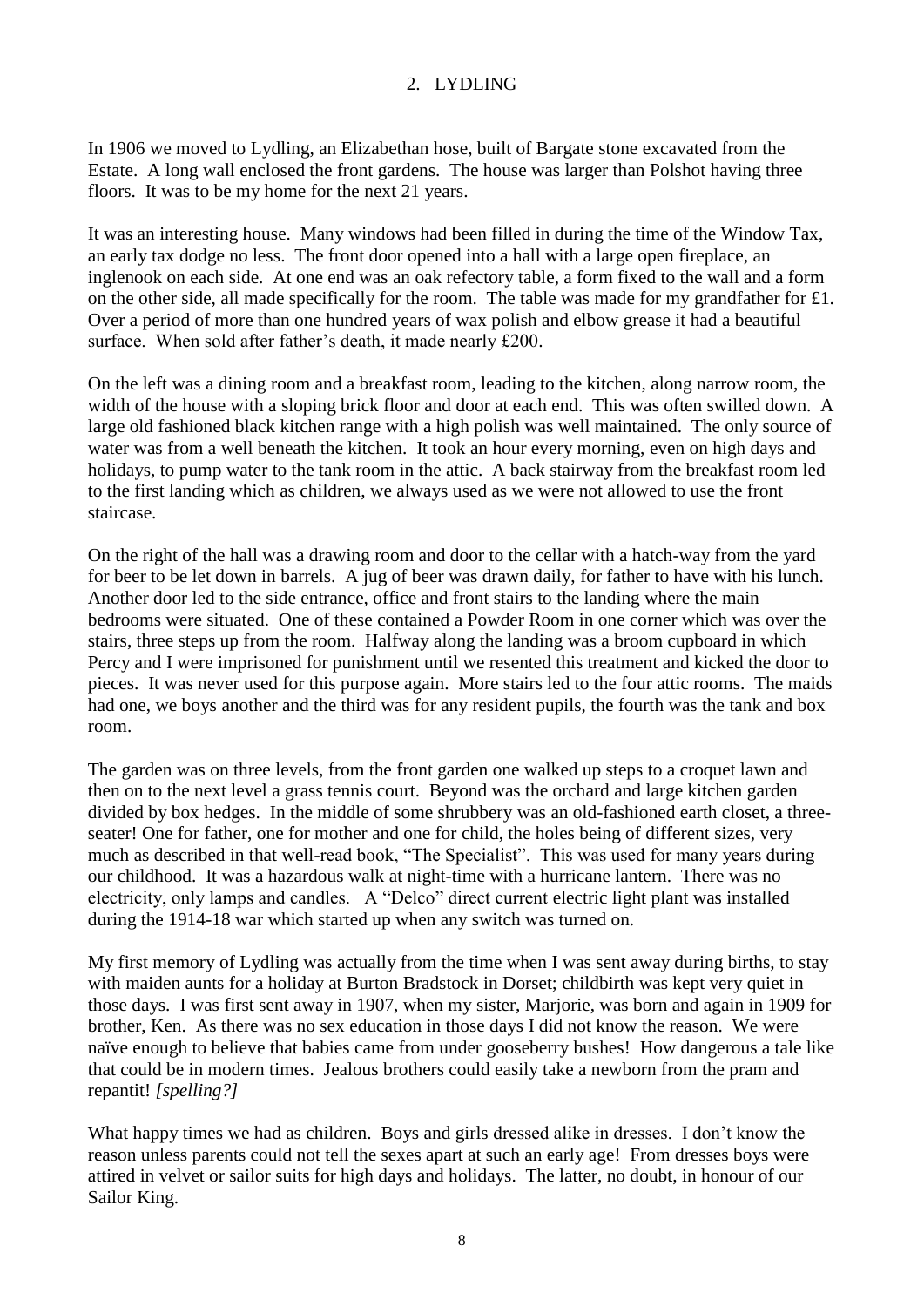We were disciplined by a strict but extremely fair father and mother. Ouite different from the present generation. We often had meals with a nanny and a treat on Sundays was to have tea in the Drawing Room, where mother used to play the piano and sing to us. We made our own amusements. If we were lucky enough to be taken to the pictures it was to see silent films. The nearest picture house pre 1914 was in Guildford so we were driven there in a pony trap. We went everywhere at this time by trap. Father drove a very high-spirited horse named Beauty which he also rode round the very large farm about twice a day. If more farmers rode horses round their farms today instead of using a Landrover to peer over their hedges many farms would be better managed. At least on horseback a farmer could ride round the perimeter of every field whatever the conditions underfoot.

Father rode Beauty in a gymkhana held in Grandfather's field at Broomleaf, Farnham, on August Bank Holiday Monday 4<sup>th</sup> August 1914. I rode her back to Lydling afterwards and she went to war with other farm horses about two days later. They had all previously been requisitioned by the War Department.

Mother drove a pony named Tommy which was lent to some of the farm women one day a week to fetch Canadian soldiers' washing from nearby Witley Camp, one of the biggest for Canadians. After the war ended it was very difficult to get Tommy past the various pubs, old habits die hard, they were obviously used as frequent stops by the women to and from Witley. We, as children, drove a pony to a governess cart and also used the pony for riding.

Father went to Guildford Market each Tuesday for a number of years, as was the custom of most farmers whose wives did their weekly shopping at the same time. The horses were left in "Durling's Livery stables" near the market. An ostler was always handy to take the horses and get them ready when required.

Godalming was the nearest shopping town to Shackleford where the above process was repeated on Fridays when wages had to be collected from the bank. There were two stable yards in the High Street, at the Kings Arms and the Angel Hotel has now been demolished.

I shall never forget the excitement when father bought a Model T Ford. This was the famous model which Henry Ford said could be had in any colour as long as it was black! Carbide headlamps, oil for side and rear lights! No such thing as windscreen wipers, etc. When we came to a steep hill such as Puttenham Hill, leading to the Hogs Back, one used to travel backwards as the reverse gear was a lower ratio than the forward ones. Afterwards father had a Studebaker which was expensive on petrol, which was difficult to obtain from 1914 to well after the war. Father bought it from a horse dealer who seemed to have an endless supply at  $10/-$  per gallon – a fortune at the time.

From the 1900's Stovolds were tenants of the Midleton family, who led an affluent life at Peper Harow, as the following menu shows, when my great grandfather replied to a toast on behalf of the tenants. The dinner consisted of many courses, in French; no doubt a forerunner of the Common Market. Goodness knows how long the dinner lasted as nine toasts were proposed with ten replies. What a gathering of well-known personalities; The Honourable W. St. J. F. Brodrick, later to become the Earl of Midleton. He was in Government and Minister of War during which time he introduced the Brodrick cap for the army. We walked each Sunday to his church in Peper harrow Park, two miles each way. I have worshipped there ever since, my wife being Churchwarden since 1955, very appropriate as father was Churchwarden for thirty-seven years. Having used the same pew for over sixty years I was annoyed on Sunday to find other people sitting there. My wife said that as a Christian I should not mind where I sat.

Extract from Elstead Register concerning "pews": "Ordered by George Lord Bishop of Winton, upon a difference arising about seat rooms between John Stovolle and Henry Martin, they should sit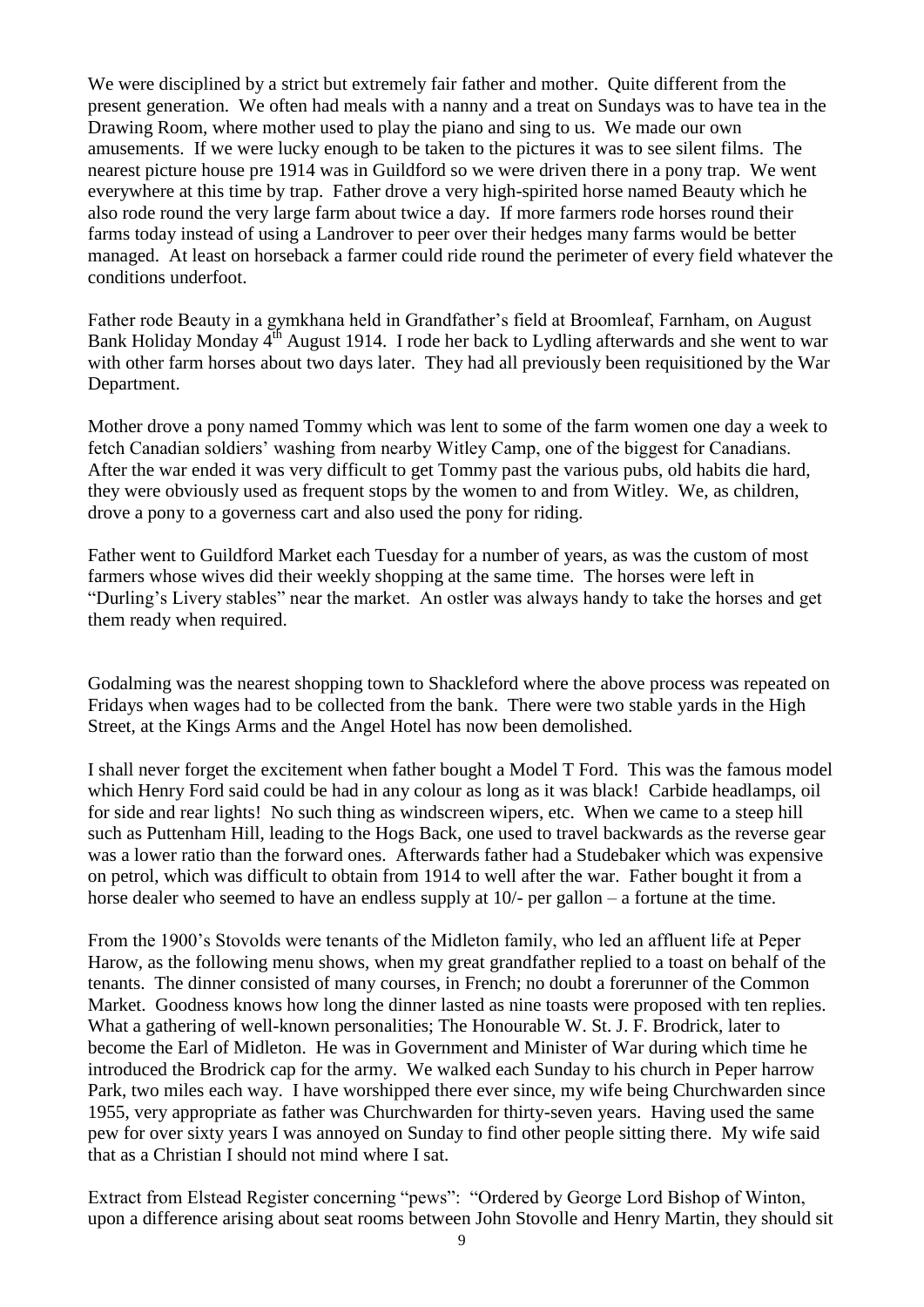together in the same seat where they sat formerly: being of ye seat next ye pulput; and both parties have submitted to ye same order this 22<sup>nd</sup> day of November 1674."

Witness Edmond Parker, Minister Churchwardens – James Wheeler / John Tice

Mother had plenty of domestic help plus a nanny and later a governess until she could no longer control Percy and me, so we were sent to school at an early age. What happy times we had. Although mother and father were very strict and we often felt like walking out we later realised how very fair and kind they had always been.

Mother was one of the best cooks one could wish for and a wonderful hostess and organiser. We had wonderful parties at Lydling especially at Christmas. No television, or radio, only an old gramophone with a big horn, or the piano and singing and plenty of games in which all took part. All this was much more fun and not so artificial as today when children are entertained at the push of a button and become bored so easily. Father and mother had harvest supports for the farm staff and their wives.

Mother was very active in anything to do with country life. An ardent supporter of the Church, and a leading member of the Women's Institute of which she was once President.

The parties at Lydling were great fun, a dozen or more guests for dinner followed by games of cards. Mother was a jolly good tennis player with a deadly underhand serve. We had some wonderful tennis parties of high standard. We had plenty of practice with my two brothers, Percy and Ken and sister Marjorie, plus usually two resident pupils. Many tournaments were held in the village, very ably organised with mother's help. At least six courts were involved, all the big houses having one, with the finale at Hall Place, Shackleford, the home of Mr and Mrs Edgar Horne, later Sir Edgar. He was at one time M.P. for Guildford. Hall Place is now Aldro School.

Christmases at Lydling were renowned for hospitality, as described by the Editor of the Assam Review who, with his wife, spent an enjoyable Christmas 1937 with father and mother.

"The first night was spent in using up two cart loads of holly to decorate the famous old Elizabethan Hall with its traditional old open fireplace; the Yule log blazing its cheerful welcome, as ever, it's 'let in' corner seats, made for quiet observation and meditation. A monster Christmas tree took up one complete corner of the Hall; heavy with gifts and twinkling little lights."

"Christmas morning commenced with the house party's visit to the wonderful, old Norman church (no electric lights), on Lord Midleton's beautiful Peper Harow estate nearby. The famous host and hostess of this wonderful old home entertained in their usual hospitable manner and a party of seventeen sat down to the most wonderful of Christmas dinners. A monster turkey and an outsize in puddings, complete with the Christmas fillings, duly disappeared and the day's revels commenced."

"The editor distinguished himself by officiating as Father Christmas: complete with scarlet cloak and whiskers, he did so well all the village children requested him to come again next year. In the afternoon the party swelled to thirty six and by the time the Christmas tree was emptied the editor lost count completely. The usual Boxing Day Meet of the Chiddingfold Hunt was held on Hindhead but the foggy weather spoilt a perfectly good day's sport and damped most of the youngsters' spirits."

"The editor had spent Christmas in Sydney, New Zealand, Tasmania, Melbourne, Perth (Australia), India, Las Palmas, South Africa, at sea, Paris, London and in Scotland, but from his vivid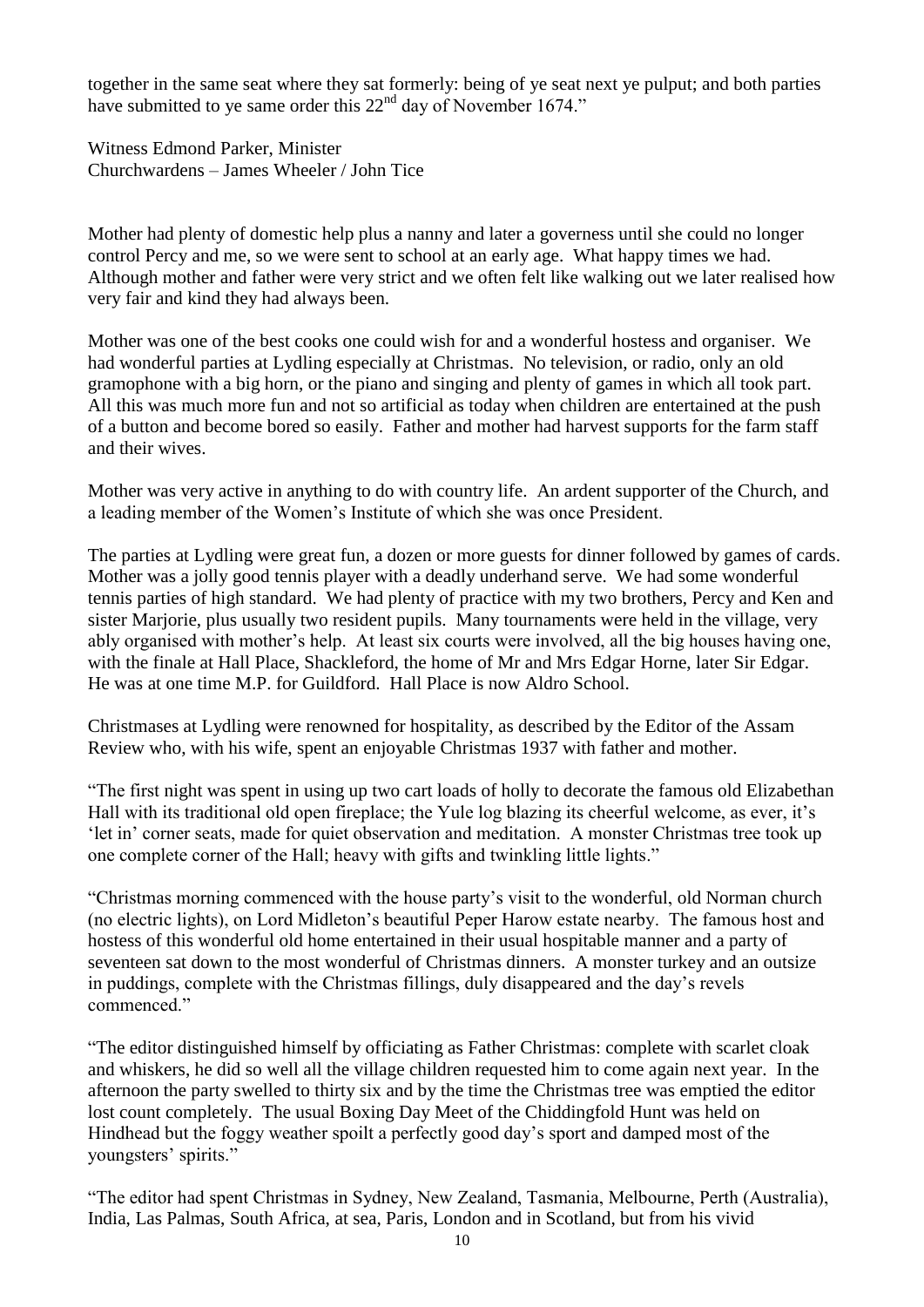description of Christmas in the village of Shackleford, six miles from Guildford, he wondered if he had ever spent Christmas anywhere else at all."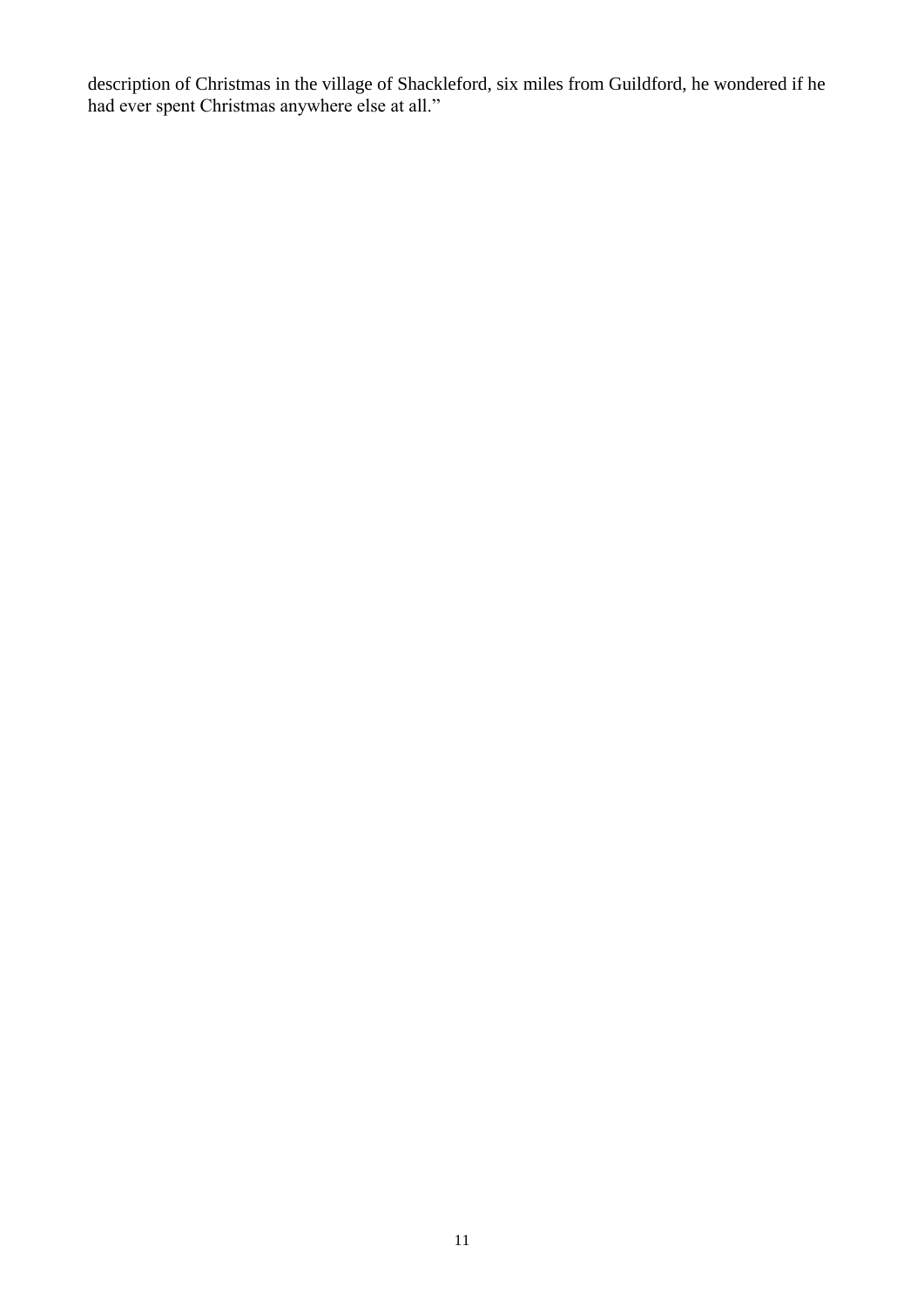#### 3. SCHOOL DAYS

A few years after moving to Lydling Percy and I had a Governess. When we became uncontrollable, at the age of seven, I went to my first school at the Bourne, Farnham. I stayed with Granny Rose at the Grange, Rowledge and walked three miles to school with Aunt Barbara, mother's youngest sister, three years old than myself. When we returned one day granny said, "Go and look in the stable". We dashed out and there was a tiny shaggy donkey she had bought off a coster to save it starving, and a small dog cart. The donkey was crawling with lice. The blacksmith clipped its coat and when we collected it, it was like a little grey pony, except for its ears, smelling strongly of paraffin. Its fetlocks were about the size of a baby's ankles. We then went to school in style with much advice, "Don't sit too far forward or the donkey will fall, or too far back and lift the donkey off the ground. Get out and walk down the steep hill and on the return journey up the hill." As it was a very long hill we possibly did more walking than riding but still it was great fun! Granny was very strict. I remember that each morning the whole family, including the maids, gardener, groom, etc., came to the parlour for prayers.

In 1912 brother Percy and I went as boarders to Arundel House School, Surbiton, for two years. My reports emphasised I was keener on games, especially football which we played on the Surbiton Recreation Ground. In 1914 we moved to Normandale School, Bexhill on Sea, where I stayed until 1917. There were over a hundred boys' and girls' schools and few houses, compared with today. As we walked to church on Sundays dressed in Eton Collars, and "Bum Freezers", wearing top hats and clutching a penny for collection, I never dreamt my sister, Marjorie, and her husband Eric would later become Mayor and Mayoress of Bexhill. She and I, apart from father, were the only "horsey" members of the family. The Johnsons did a lot of hunting, show jumping, etc. Their daughter, Anne, worked for Richard Dimbleby for six months after she left school, at Danley Farm, Linchmere, Haslemere, helping with the horses and children, including Jonathan, who later took to show jumping with extreme seriousness in the illusive pursuit of international honours. For a time he was with Len Carter and rode Trigger Hill in major events. Jonathan is now a well-known figure in broadcasting, following in the footsteps of his famous father.

Normandale was a Prep School of about sixty boys. How pleased I was to receive my First Eleven cricket colours in front of what I thought of as a big pavilion. In later years when visiting the school everything appeared so miniature.

My son, John, went to Normandale in September 1936. The school was moved to wells, Somerset, in June 1940, owing to the invasion scare. This was unsatisfactory and he moved to Cranleigh in September 1940 and left in 1946. He was in West House and in the school rugger team of 1945 and 1946.

During his last year a friend, Johnnie Neal, had two riding horses. John shared in their keep at a small farm just outside the school bounds. I had no knowledge of this until one day the Headmaster rang to ask if I would give permission for him to hunt with the Chiddingfold Farmers' Hunt! John's son, Peter, was at Cranleigh 1967-71

I entered Cranleigh in 1917, the same term as H.P Jacob who later became Senior Prefect. He went to Oxford and was Captain of Rugger and later got his International Cap. He returned to Cranleigh as a Master for a great many years and at one time as temporary Head.

During my Bexhill days I was fascinated by Army camps, soldiers of the Royal Sussex Regiment, drilling and bands forever playing "Sussex by the Sea". It was war time so we naturally played soldiers with pieces of wood for rifles and hiding in dugouts, etc., these games were a deciding factor in my wanting to join the Army. I could not wait to get to Cranleigh and join the O.T.C and wear khaki, parade with the school band and fire live rounds on the ranges. Cranleigh had a very strong and well-equipped contingent. Field days and camps were very enjoyable. One day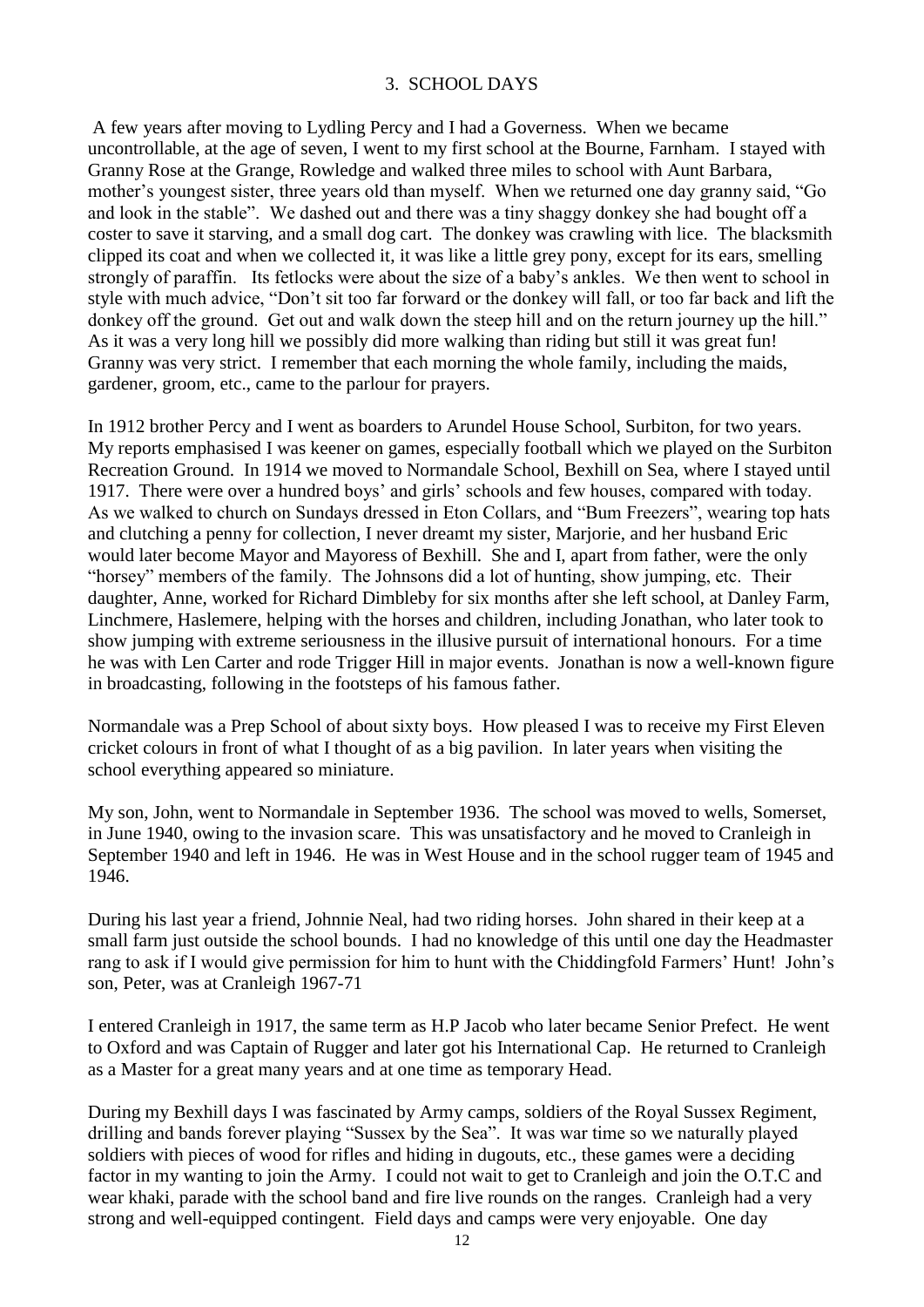Cranleigh came to blows with members from Eton so they did not exercise together again. Each term many boys left the school to join the armed services, the Royal Flying Corps being the favourite. The planes only had one engine, an open cockpit and bombs were thrown over the side. Cranleigh had one of the highest percentage of old boys killed or missing compared to other Public Schools. The War Memorial at the end of the drive was very impressive. This has since been removed. We had three call-overs a day to check on boys running away to join the services. Two of these were Chapel parades which we attended twice daily and sometimes three on Sunday. One marched into Chapel down a long corridor where photos were hung of old boys who were killed on active service. Each week more and more photos were hung, including names of boys with whom one was at school.

At one such parade a West House Prefect played a joke on the Master of the Week. When names of absentees were called for he replied very quickly, Shooter, Shotter, Little, Grey, Heffer, Sir. These were West boys who had been asked to be absent. The Master got annoyed and asked for the names again which were repeated very quickly. The third time when said slowly it dawned on the Master that they were genuine names. There were six houses, West,  $2 \& 3$  South,  $1 \& 4$  South,  $1$  North,  $2$ North and East. West was considered the best house. It had a large lofty dormitory with windows about eight feet from the ground. There were fifty to sixty beds covered in red blankets, a square box by the bedside and the usual "offices" under each bed. Just as well as the open-fronted lavatories, two long lines, one for the upper and one for the lower school, called the "Bogs" were at the other end of the school buildings. A walk of about three hundred yards along corridors and across the open quadrangle, was a very hazardous journey at night in all kinds of weather. There were only twelve baths for the whole school, obviously installed when the school played soccer, before it became well-known for rugger!

The baths on two sides of the swimming pool were filled by one control point so some were too hot and others too cold. A weekly bath parade for each house was in the lunch break or evening. No matter what the weather, we had to plunge into the swimming pool after a hot bath to prepare for the long trek back to the dormitories in windy passages and across the Quad. It did prevent boys catching cold. The Quad was tarmaced and is worth mentioning for another reason. Rather than give lines, as a punishment, boys were given drill either for half an hour or an hour. As this was done at the double there were hundreds of circuits, not made any easier by seeing the clock on each circuit! Now the Quad is grassed over, the corridors enclosed, new dormitories and bathrooms have been built, in fact it is quite different from the old days. It is unbelievable how we used to exist in the old buildings compared with the very modern set-up at the present time. But then again each generation must think the same.

Boys' tuck boxes were stored in a room under the "Music boxes". One felt sorry for new boys who would completely empty theirs the first week when boys in their Houses used to "sponge" on them. Two things were not tolerated at Cranleigh, bullying and sneaking, both crimes of the worst kind. I once saw the method of stamping this out during my first term. This was in the case of a bully. The school, including some masters, assembled behind the gym after breakfast where another boy would fight the bully bare fisted. This often meant "a stay" in the sanatorium so this was stopped in 1917. The "Sani" was a much sought after holiday. Good Matron, pretty nurses! I went there twice by deliberately catching measles and mumps.

After the fights were stopped another method of dealing with culprits was instigated. This was called "pay-day" and took place on the last day of term when the school formed into two lines on the North Field. The culprit was put in at one end and had to run the gauntlet. You can imagine he ended up with very little on, and certainly denuded of any pride.

West House Dormitory was often used to take the overflow from the Sani. The worst epidemic was when "Spanish Flu" ravaged the world and from which twenty-one million people died. We were moved out on three occasions. Once into tents on the North Field and twice into the Gym. Both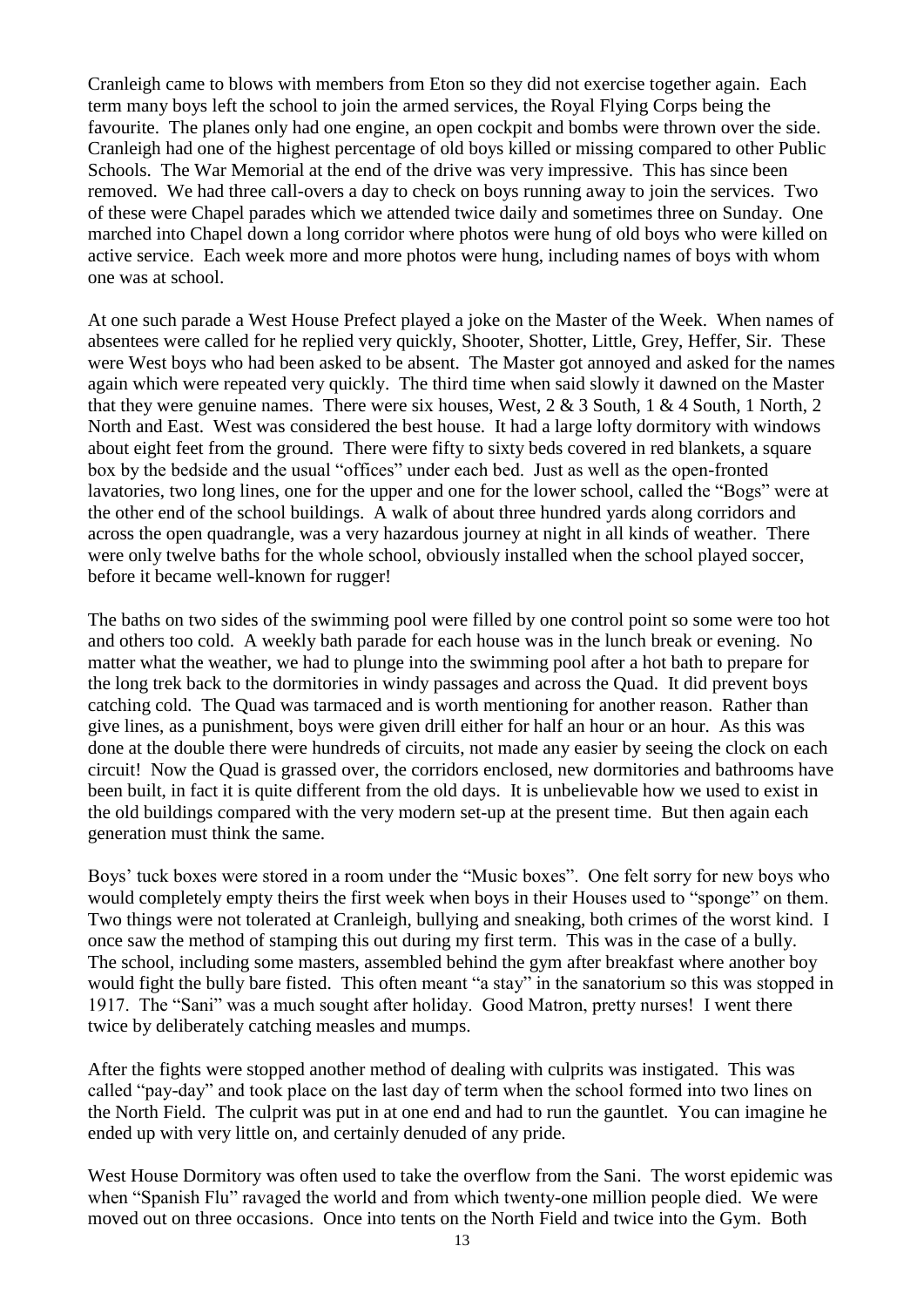were ideal for "raiding the kitchen" during the night, until one group was caught. On one occasion the raiding party were at one end of the kitchen and a master at the other. Both stayed "doggo" for an hour until the Master withdrew. It was in November 1918 that the whole school was sent home which included Armistice Day,  $11<sup>th</sup>$  November. On return to school one small boy remarked that had it not been for the flu there might have been half a holiday, whereas, of course, he only had a fortnight's holiday at home!

We were allowed to take OTC uniforms home to wear in the holidays if we wished. I expect this was to impress our parents and small brothers and sisters what men we were! We also wore them when helping farmers during term time. I remember going with others by train to Baynards Station on a number of occasions to help a well-known farmer, Mr Johnston, with his potato harvest. This did not please father as he rightly said he did not pay expensive fees for me to pick up potatoes for another farmer when there were plenty on his own farm! Little did he know at the time, that I was the keenest volunteer to do anything rather than school work which I hated.

The four hundred boarders, only a few day boys were accepted, were fed in the very impressive hall, each house on a separate table. We used to supplement the rations with food from home and supply our own hams, pastes, etc. A lot of café-au-lait was put in the weak tea to make it taste like cocoa! We were allowed to read at meals which was very bad. There was no conversation as boys' heads were in their books. When one parent queried this he was told that good manners should be taught at home! Mrs Mole, who kept the tuck shop, thought she could recognise every boy in the school and could do her own rationing of jam, chocolate, etc., allowing each boy so much per day. We used to bamboozle her by changing clothes, using mufflers, etc., thus causing a ration card to be issued for the tuck shop.

Apples were stored in a shed near the Carpenter's shop, with slits in the walls instead of windows. By tying a penknife on a stick one could spear out the apples. A glorious feast was had by many until someone's knife came off. Hundreds of apples were stolen before it was discovered. The Headmaster asked boys to own up. Over a hundred did so and we got "six of the best". Whoever administered them must have been exhausted.

I used to "fag" for Edwards, the Senior Prefect. He had his study upstairs at the end of the corridor along which the music rooms were situated, not a very quiet environment. I tried unsuccessfully to learn the piano. I was often in a music box when boys went to Edwards' study for caning. In spite of present day theories, canings had their effect. The option was open to the recipients to behave and escape, or default and take the consequences – a very good system.

In 1919 the Guards marched through London, the Prince of Wales (later Duke of Windsor) riding his charger at the head of the Brigade. Contingents from school OTCs lined the Mall. It was bitterly cold and we wore greatcoats. We felt very grown-up performing this duty. We left Cranleigh station early on the morning and assembled in Green Park for refreshments. I remember Eton arriving in their smart grey overcoats led by their school band. This was promptly stopped as only certain regiments had this privilege. We were hours on parade and quite a few boys "passed out" along the route.

I left Cranleigh before the Summer Term of 1920 for two reasons, one being that I wanted to get home to work on the farm as school became boring. Like Churchill, I was not very academic, and only went up one form during my three years, from MA to IVB. Secondly, my youngest brother, Kenneth, was in the Cranleigh Prep. He was brilliant and I knew directly he came to the Senior School he would be above me – a thought I did not relish. After Cranleigh he went to University College, Oxford, on a scholarship, obtaining an Honours Degree in Modern History. He went to Kenya as a Missionary in 1931. In 1934 he married Hilda Risdale, also a missionary. In 1938 he returned to Wycliffe Hall, Oxford, and was made a Deacon in 1939 and priested in 1940. He returned to Kenya in 1941 where he worked for the CMS, with a three year break in England, until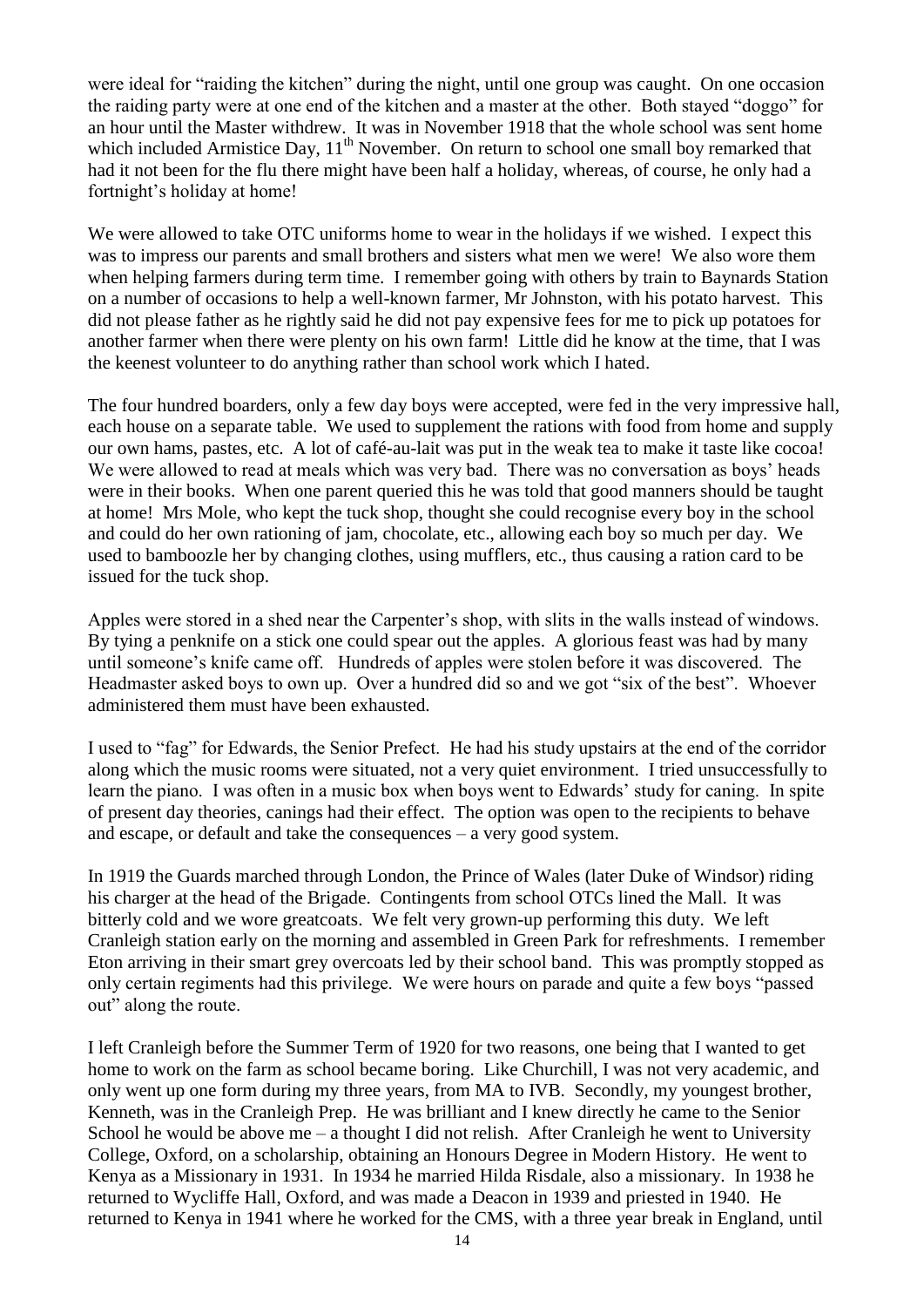his retirement in 1975. In 1966 as Archdeacon he was awarded the Royal Africa Society's Bronze Medal for over thirty years work for the church in Kenya, and 1974 the MBE for services to Education and Rural Development in Kenya. In 1977 he again went to Kenya to help with the Dr Barnardo's Home in Nairobi.

A saying goes that the fool of the family either became a farmer or entered the Church. Father was heard to remark that he did not think his three sons had done so badly, two as successful farmers and one in the church!

How pleased I was to finish with school for ever. It was unfortunate I could not go to an Agricultural College as all places were taken with ex-servicemen returning from the war. The same happened to my son John, who was prevented for the same reasons after the 1939-45 war.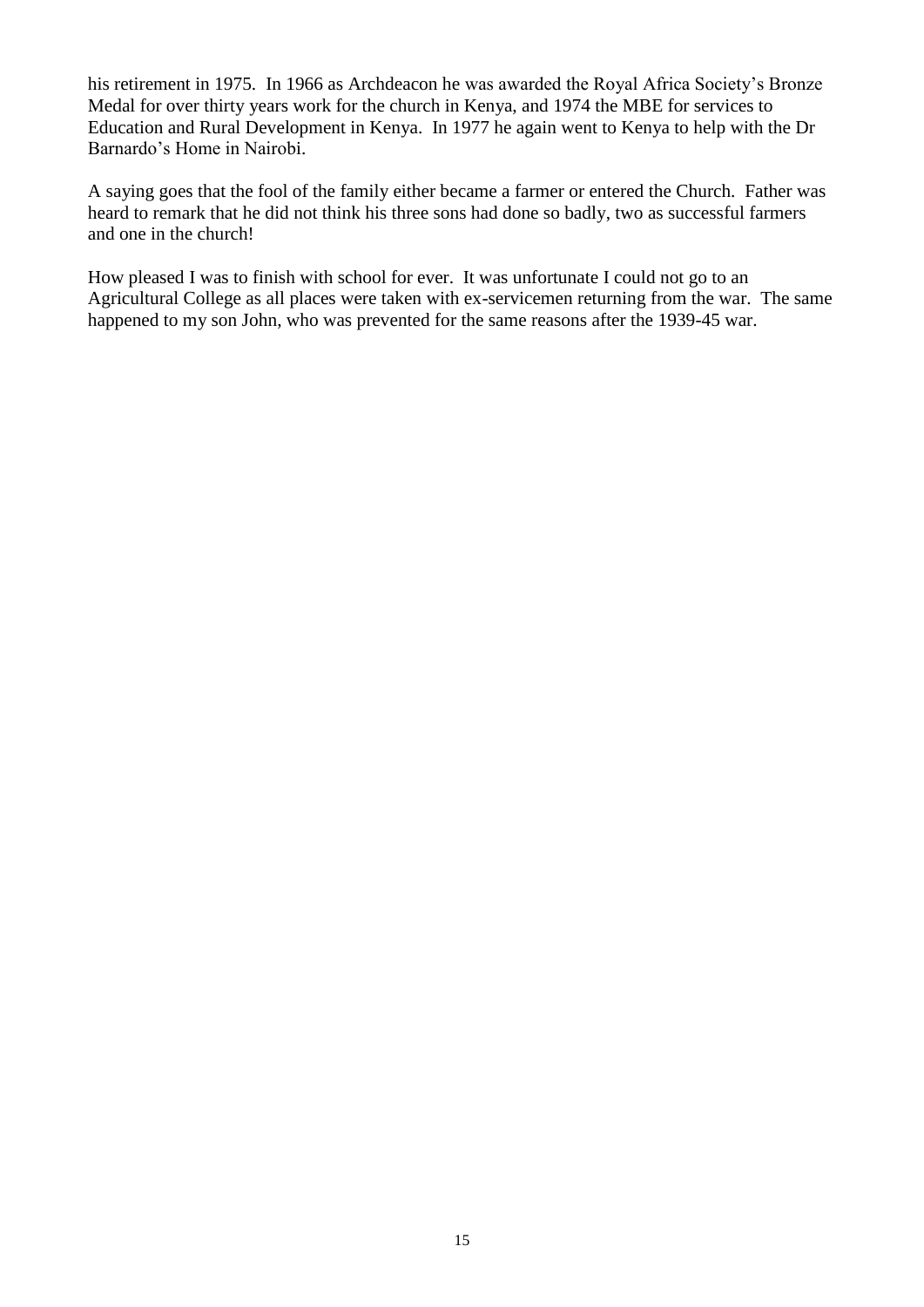#### 4. BROOMLEAF FARM, FARNHAM

Broomleaf Farm was part of the Stovold family connected with Farnham for several hundreds of years. The first entry in the church register was in the reign of Charles I, when Mary Stovold married Symon Marner on  $25<sup>th</sup>$  April 1625. The second entry was on  $10<sup>th</sup>$  March 1945 when John Stovold married Mary Wield. Forty-four Stovold marriages were recorded between 1625 and 1835. Many are buried in the Farnham churchyard but, unfortunately, inscriptions on tombstones have become eroded.

In the 1841 apportionment of Farnham, many Stovolds appear as owners of land. Those of any substance were Thomas (described as Runfold to distinguish him from the Tilford Green Thomas) 95 acres; Richard (of Aldershot) 54 acres; Thomas (of Till Hill) 124 acres; George (of Tilford) 108 acres and Ann, 86 acres.

In 1879, in memory of Richard John Stovold who died in 1877, members of the family farming in the Ayling Hill area of Aldershot gave Almshouses to the town. These have since been pulled down and an estate of twenty-one houses built on the site of the farm, named Stovold's Way, in recognition of the family.

The pieces of the jigsaw of immediate interest are Polshot, Broomleaf, Lydling and from 1925 Eashing. The first of the Stovolds at Broomleaf, as far as I have been able to verify, although there may have been others before, was my great-grandfather, Frederick Stovold, in 1841. The farm was about 200 acres, rented from the owner of Waverley Abbey, C.T. Nicholson. This was later sold to the Anderson family in 1870, who sold the land for building in 1919 and 1948. It is now completely built over.

The farm extended from Farnham Railway Station to Waverley Abbey. Many hops were grown as well as barley and roots for sheep and other stock. The hop kilns and farm buildings were adjoining the present railway station. The line from Guildford to Farnham was opened on 8<sup>th</sup> October, 1949, by the London and South Western Railway Company. A bridge was built over the line for the use of Broomleaf, as the farm was on both sides. Fares on the line were based on mileage, 1d third class, 1¾ second class and 2d first class. In 1893 the special fares to Guildford was one shilling and one penny return.

The farmhouse was a very substantial Queen Anne House, comprising a large entrance hall, dining room, drawing room, five bedrooms leading from a fairly large landing. At the back was a big kitchen, scullery, dairy and cellar. A large walled garden had a two story summerhouse in the corner. It had a large upstairs room and the garden tools and donkeys were kept underneath. It was a great attraction for us, not only as a playroom but as easy access to the donkeys.

On 23rd February 1841, great-grandfather married Emma Darvill whose father was a prominent Farnham draper. He owned several hop gardens, some of which were interspersed with Broomleaf Farm. He owned two hop kilns which would, today, have been situated in the middle of the very prosperous town. As the kilns had to give way to building plans, no doubt, the hops were dried at Broomleaf until all his ground was eventually taken over for building.

I did not know my great-grandfather as he died in 1888. During his time at Broomleaf he was very prominent in affairs of the town and was a member of the Rate Committee during the 1840's. An extract from the book "Victorian Farnham" reads: "On 28 December 1858, Mr Vanner reported that a boy named Frederick Clarke of Red Lion Lane had been seen by a son of Frederick Stovold to throw a stone at the ironwork at the Bridge and knock off one of the arrowheads. The boy appeared in Court and tell-tale Stovold was awarded £2'. This must have seemed a fortune to a boy who bought sweets for <sup>1</sup>/<sub>2</sub>d. I never discovered if the boy was my grandfather!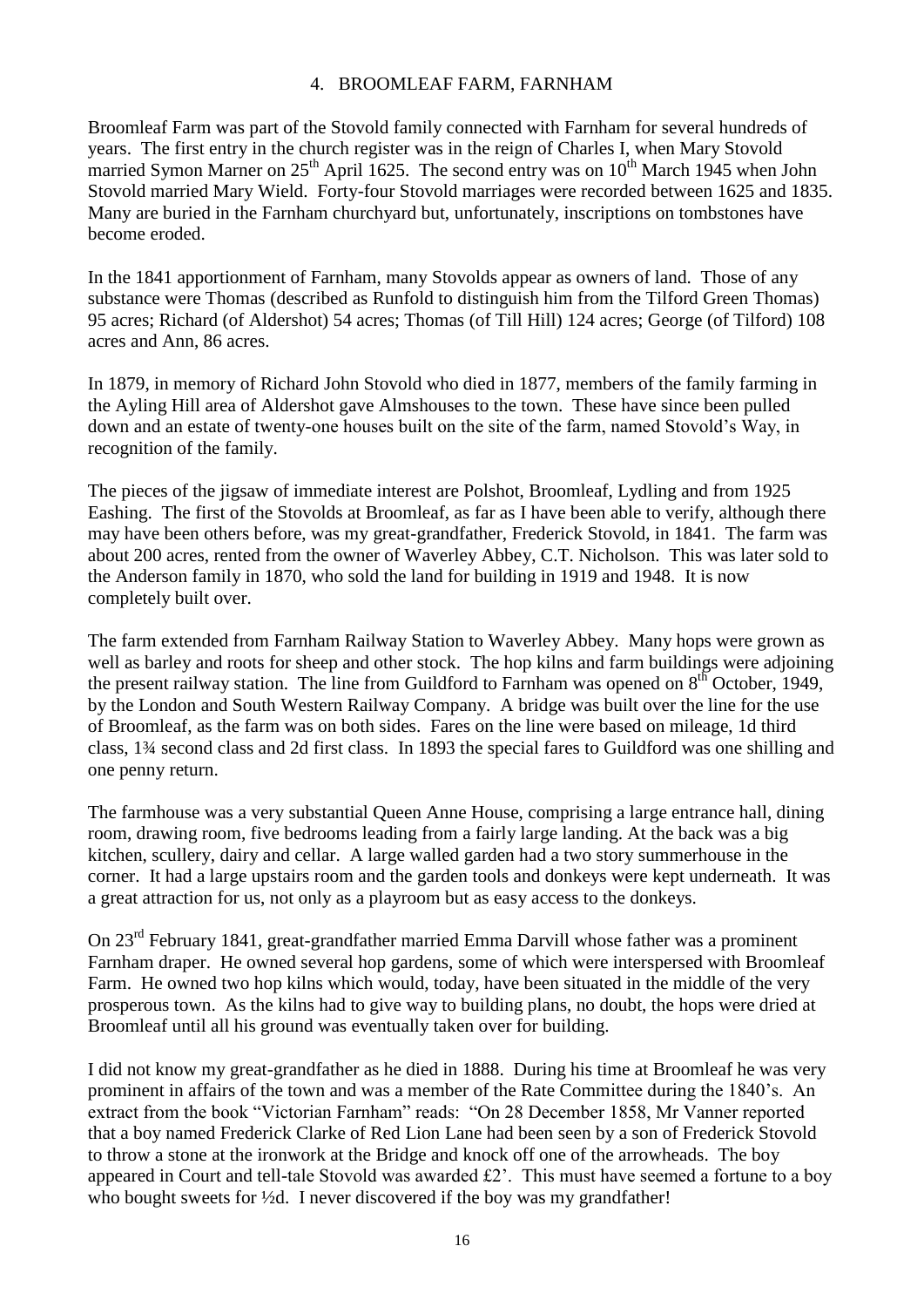In 1895, grandfather, F.F. Stovold (nicknamed Squeaker as he spoke in two voices) moved to Broomleaf from Lydling, where he had been farming since 1874, and from where he had been running both farms since his fathers death in 1888. When he sold his live and dead stock, before leaving Lydling, one of the entries in the sale catalogue, dated  $4<sup>th</sup>$  October 1895, read: "Bay nag mare (a good huntress)". This is the only time I have come across the word "huntress" as opposed to "hunter"! In 1871, whilst living in Polshot, he married Emily Churchman, whose father was at the time farming Lydling. She was the tenth child. Her grandparents had eleven children. The seven daughters were given a dowry of £1,000 each and the four sons each a farm. The Churchmans, who were a very well respected Horsham family, had a church hall built in the town which was used as a canteen during the 1939-45 war. It has since been demolished and the land sold for thousands of pounds. There are family vaults in Rudgewick Churchyard.

Grandfather attended a dinner at Peper Harow on 14<sup>th</sup> December 1877, the seat of Lord Midleton, from whom Lydling was leased. The menu comprised nine courses, all written in French. There were nine toasts and ten replies. Grandfather replied on behalf of the tenants. Other well-known speakers were: Viscount Midleton, Viscount Lymington, Lord Cotteslow, Hon. T.F Freemantle M.P, Earl of Onslow, Hon. W. St. J. F. Brodrick (later Earl of Midleton), Hon. Rev. Alan Brodrick, Hon. Alfred Lyttleton, Hon. Hugh Charters and Hon. Fitzroy Stewart.

Grandfather farmed Broomleaf until his death in 1917, after which father farmed it with his brother and granny, who remained in the house until the farm was eventually given up in 1920.

Father was a boarder at Farnham Grammar School from the early 1880's, when his father, F. F. Stovold, lived at Lydling. He used to ride a donkey from Shackleford and leave it at Broomleaf during term-time. A great sport in those days was donkey racing and grandfather owned one named "Little Wonder" which was raced by father or Uncle Willie, his brother, who served throughout the 1914-18 war and died shortly after he retuned from active service, at Virginia Water. They won many races including the Donkey Derby. I have the trophy at Eashing.

In 1880 Henny Lind, known as the "Swedish Nightingale", borrowed "Little Wonder" for a charity fete. She was so grateful she gave Auntie Flossie (father's sister) aged five, a very beautiful doll. Her daughter, Cathie, still has it today (1979). Jenny Lind, a famous Prima Donna, caused a great sensation with her wonderful singing for some seasons in London and America from 1847 onwards. She came from Stockholm and as a girl sang in the streets. Hans Anderson was in love with her but she married the composer, Otto Goldsmidt.

I have two of father's notebooks, January – June 1885, when he was eleven. He was very keen on football and cricket – played in Farnham Park. Some of the entries are interesting. He owned two donkeys and worked very hard on the farm in the holidays at Lydling. He often visited Mrs Tice and her sons Harry and Percy who were about his age and lived at Rodsall, near Cutmill, about two miles from Lydling. One of Mrs Tice's grandsons was Alan, a lifelong friend of mine.

Some entries from father's diary of 1885:

| $3rd$ February:  | Had a fight with six cads                     |
|------------------|-----------------------------------------------|
| $5th$ February:  | We heard Khartoum was taken                   |
| $15th$ February: | We went to church three times. Boys and girls |
|                  | were confirmed                                |
| $16th$ February: | Went to a magic Lantern Show                  |
| $18th$ February: | Soldiers went through while we were in church |
|                  | going to war                                  |
| $21st$ February: | Heard General Stewart was dead.               |
| $6th$ April:     | Took two donkeys to Godalming Sports. Won     |
|                  | first prize.                                  |
|                  |                                               |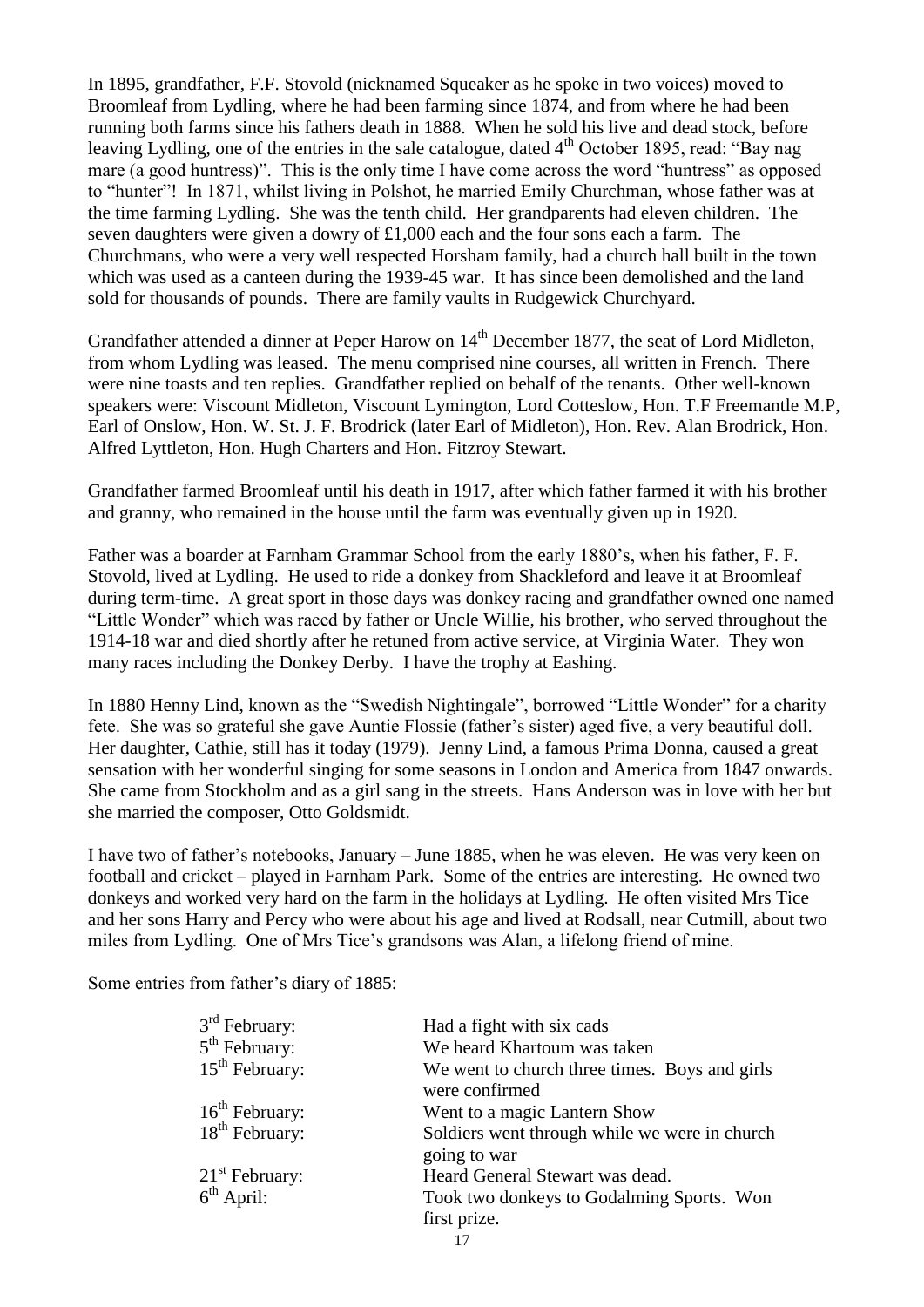| $25^{\text{th}}$ May:          | The two donkeys went to Guildford Sports. |
|--------------------------------|-------------------------------------------|
| $30^{th}$ May – $6^{th}$ June: | Went down to Brighton by the sea.         |

At the end of the diaries were results of examinations and details of his expenditure. He often spent ½d on sweets, biscuits or whip cord. His expenditure in March was 10d and in April 6½d. He lent money to other boys ranging from 2d to 5d. They paid him back 1d per week. The one whom he lent 5d missed a week and he entered that he was a bad payer! No doubt this was the beginning of the very shrewd business career father had.

After father moved from Polshot to Lydling in 1906, I often stayed with granny and grandpa at Broomleaf. From the age of seven I rode my pony from Lydling to stay with them. What times we had, especially with Aunt Flossie's children, particularly the girls! I also got to know the Stedhams very well. Their father was a leading architect in Farnham. I was chiefly concerned with Leonard and Douglas with whom I was at Cranleigh School, 1917-20, and Gwen, their sister, who later married Alan Tice. Their son, Jim, is at present (1979) writing the Tice family history which is linked, over the centuries, with the Stovold's.

The fun we had together, at Broomleaf, during the holidays, driving the donkey to take cake to the sheep or fetching feedstuffs from the mill. It was a great time during hop-picking, all done by hand, employing many different types of people. Some came from London, others from Farnham, gypsies and the like, as many as five hundred would be in the field, each family taking a basket. Hops were picked into seven bushel baskets, with a black line inside marking each bushel. They would call for the "tallyman" to check when full. Hops being very light the seven bushel baskets were topped up from buckets, baskets or open umbrellas which were useful for the children to pick into. The pickers' idea was to lighten up the hops, spread them round the sides to make the basket look full, during which all children were kept away. One good kick could make the seven bushels into less than six. The basket would then be emptied into a surplice hung on a frame for easy filling. It would then be sewn up ready for carting to the kiln for drying. What a joy it was to smell the hops being dried over charcoal fires. Potatoes baked in their jackets in the ashes were wonderful. Men were on duty day and night until the hop picking was finished. This lasted for two or three weeks. After drying they were packed in pockets weighing approximately 2cwt before being sent to the Maltsters, the Farnham Brewery. I acted as tallyman for two years after the war. I rode from Lydling to Farnham daily on my pony, travelling the six miles without much road work. The first time I did it the pickers told me they would sew me up in the last surplice to leave the field, a tradition in the Farnham hop fields. A surplice held fourteen bushels of hops.

Grandfather had a good ride and drive cob named "Jolly". I loved riding round the farm with him and took part in gymkhanas held in the Broomleaf Meadow with both him and father. The last gymkhana was on August Bank Holiday, 1914, after which I rode father's cob, Beauty, back to Lydling. She went to the war next day with other cart horses, all commandeered by the Government.

I have three good photographs of four generations who were keen horsemen. Both great grandfather and grandfather always wore top hats, a cross between a topper and a bowler, father's main headgear. The first taken at Broomleaf in 1914 and shows grandfather, aged 72, on Polly, father, aged 41 on Beauty and self, aged 11, on Taffy. The second is at Lydling in 1935 and is of father, aged 63, on Goliath, self, aged 32, on Eashing Lad and John, aged 7, on Flashlight. The third, taken at Eashing in 1965, shows self, aged 62, on Limerick, John, aged 36, on Hunter and Peter, aged 12, on Pepper.

Circuses and fairs were often held in Broomleaf meadow for which we had free access. Matthews, the owner of the fair, used to give me a 5/- bag of coppers to spend on the roundabouts, swings, hooplas, etc. When I had spent it, like Oliver Twist, I went back for more, not realising that each 5/- would go back into his pocket, anyhow! He was one of the best judges of a horse in the country.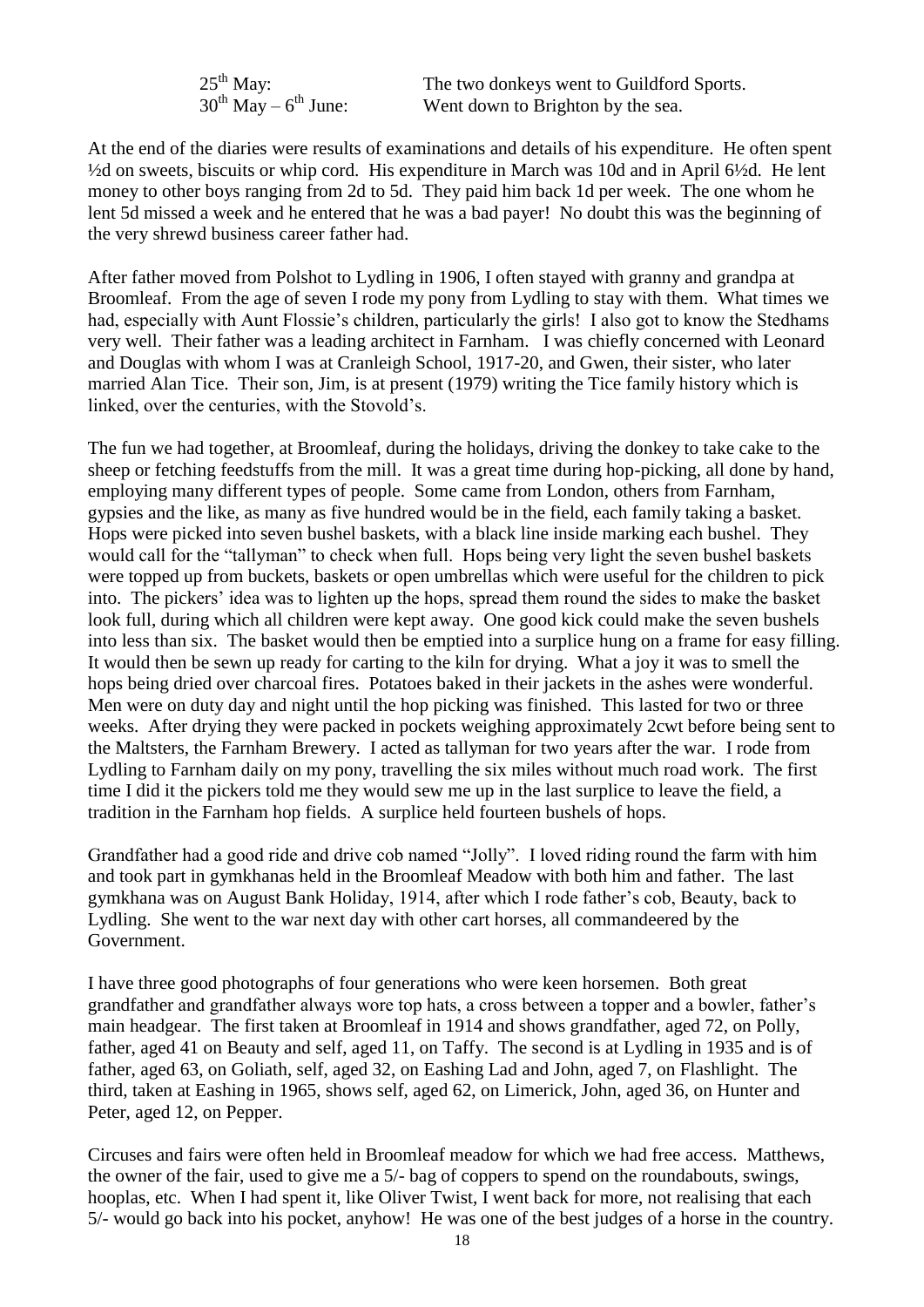Both grandfather and father bought horse from him. All circus and fairground equipment was moved about the country by horses.

The pedestrian bridge over the railway near the farm was another attraction. Trains were steam powered and we watched them start and stop from the station. There was a great billowing of smoke, when they started which enveloped us on the bridge.

If the firebell sounded there was another rush out of Broomleaf to watch the fire engines. The horses were supplied by Robins Removal Contractors who had many in his stables. A great number were blacks as they drew hearses as well as removal vans. The harness at the forestation was suspended from the ceiling, ready to drop on to the horses before they were hitched. The firemen, who were upstairs, slid down poles to save time. The clanging of the bells was very enlivening and the horses went full gallop to a fire. How they were able to draw a hearse at a sedate rate after this excitement was difficult to understand.

In conclusion I relate a tale about the donkey boy. Each farm had one and they were not always very bright. My grandfather said to him, "go to the sheep field and get a turnip for the missus." The boy said "ow big?". "Oh about the size of your head." He did not return so grandfather went to the field and found dozens of turnips pulled up with the boy still trying his hat on each one to get the right size!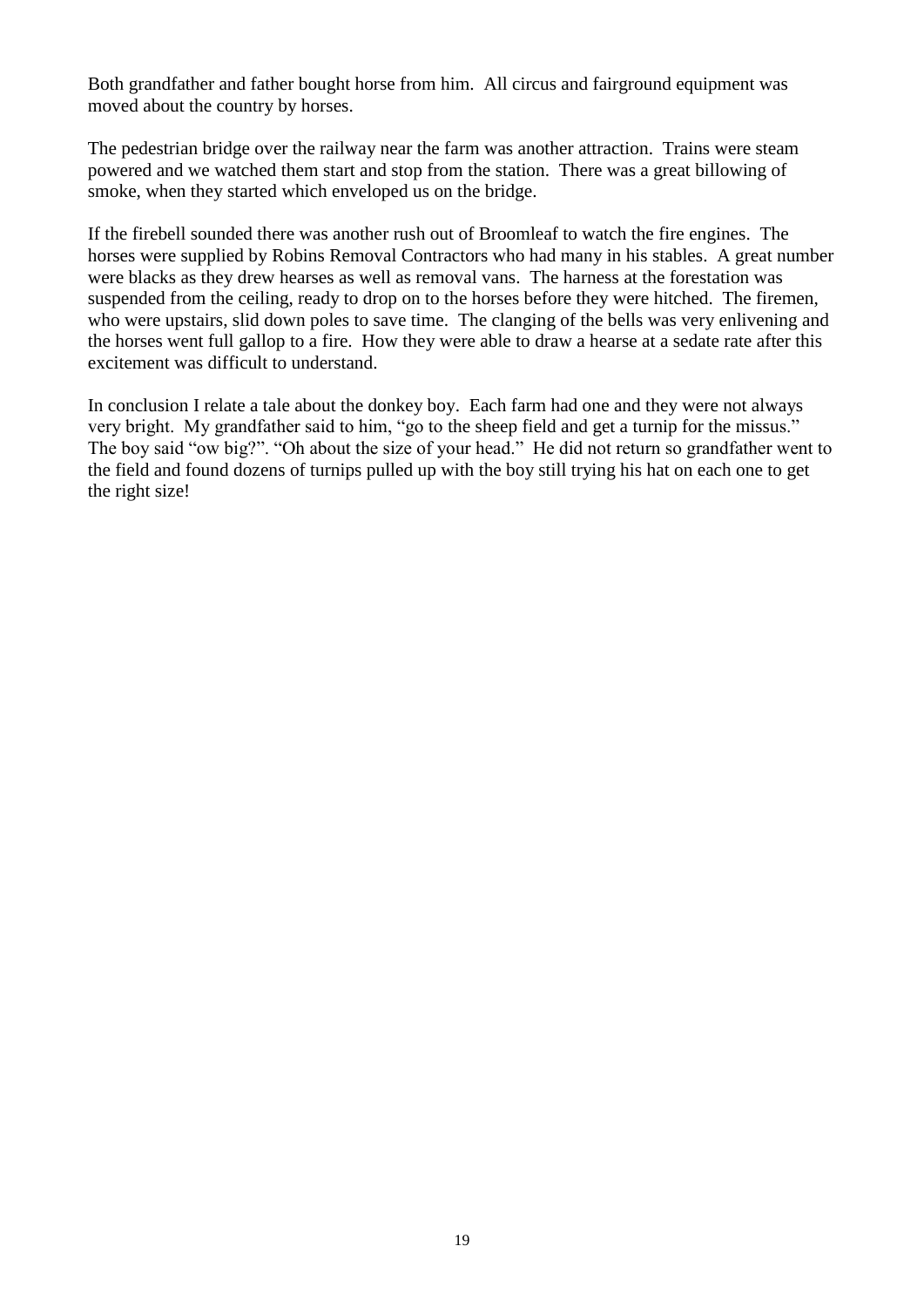#### 5. FARMING LADDER 1906-1918

After moving from Polshot to Lydling in 1906, my brother Percy and I very soon had our feet on the bottom rung of the ladder. During the twelve years to the end of the first world war every aspect of farming was firmly instilled in our minds. We were more in contact with father as Lydling was his farming headquarters. As we grew older more and more farming lore was absorbed. It was the chief topic of conversation, especially at meal times as there were usually two farm pupils living in.

It might help if I described the farmstead which was built on sloping ground to the south. About twenty feet from the house was a very cool dairy, built half underground, three steps down. On three sides were arched benches. Above was the granary where oats were kept for the horses. One had to go up six stone steps, under which was the inevitable kennel. Before the First World War a lean-to was built on the north side of the house in which was installed a Delco electric light plant. This was a joy after having used lamps and candles for so many years.

The fun we had in these twelve years and how much knowledge we gained. The first thing I recollect was helping mother or one of the maids collect eggs from the farmyard fowls. It was not long before I was allowed to collect them on my own or with friends. Unless one has done it one does not realise the satisfaction of finding fifty or sixty eggs during the day. Hens laid in every odd corner, especially under the horse mangers where the bedding had been pushed during daytime. They used to lay under grain ricks, in lofts, woodshed and any odd corner. In the spring they were more cunning and laid in stinging nettles, wood heaps, etc. The thrill at finding nests with ten or twelve eggs was great until we found we had collected a nest of eggs on which a hen was sitting to hatch chicks.

The stables were a great attraction as one used to help the groom or carters clean harness and brasses, etc. When I was about six I had my first pony, Taffy, which I looked after during the holidays. In the first stable a groom named Tinsey, looked after a ride and drive cob, Beauty, a driving pony, Tommy, and my pony. He was a kind and very efficient employee and worked for my father for very many years. He taught me to ride and drive and used to take me to shows when I was very young. In later years, when I had a larger pony which I called Katcha the Dancer, the name of a review appearing in London at the time, he also took me to Chertsey and other places for "flapping" races which I enjoyed.

He kept the horses, ponies, harness, traps, etc., in first rate condition. Father mostly rode and drove the cobs. When he went out one was either saddled or put to a vehicle and was always ready. The same went for Tommy, driven mostly by mother. Regular journeys were made to markets at Farnham and Guildford on Mondays and Tuesdays and on Fridays to Godalming to do the shopping and collect wages from the bank. Ostlers were always on hand to take and stable them, having them ready for the return journeys. It was the Bush Hotel, Farnham, Durlings livery stables at Guildford and the Angel Hotel, Godalming. Sadly in 1979 only the Bush remains but has no facilities for horses.

On arriving home Tinsey would be waiting. He lived in Shackleford, about half a mile from Lydling. If we went to an evening party he used to listen, at home, for the clatter of hooves, which could be heard a mile or more away, especially on cold, crisp and frosty evenings. We would often see him running along the footpath from his house to Lydling carrying a hurricane lantern. The photograph on page [blank] was taken with grandfather Stovold, father on Beauty and myself on Taffy, before the first world war in 1914.

In the second stable two carters looked after six horses with the help of a stable boy. They started work at 5.00 a.m with an early morning feed and groom, prior to starting work at 7.00 a.m. They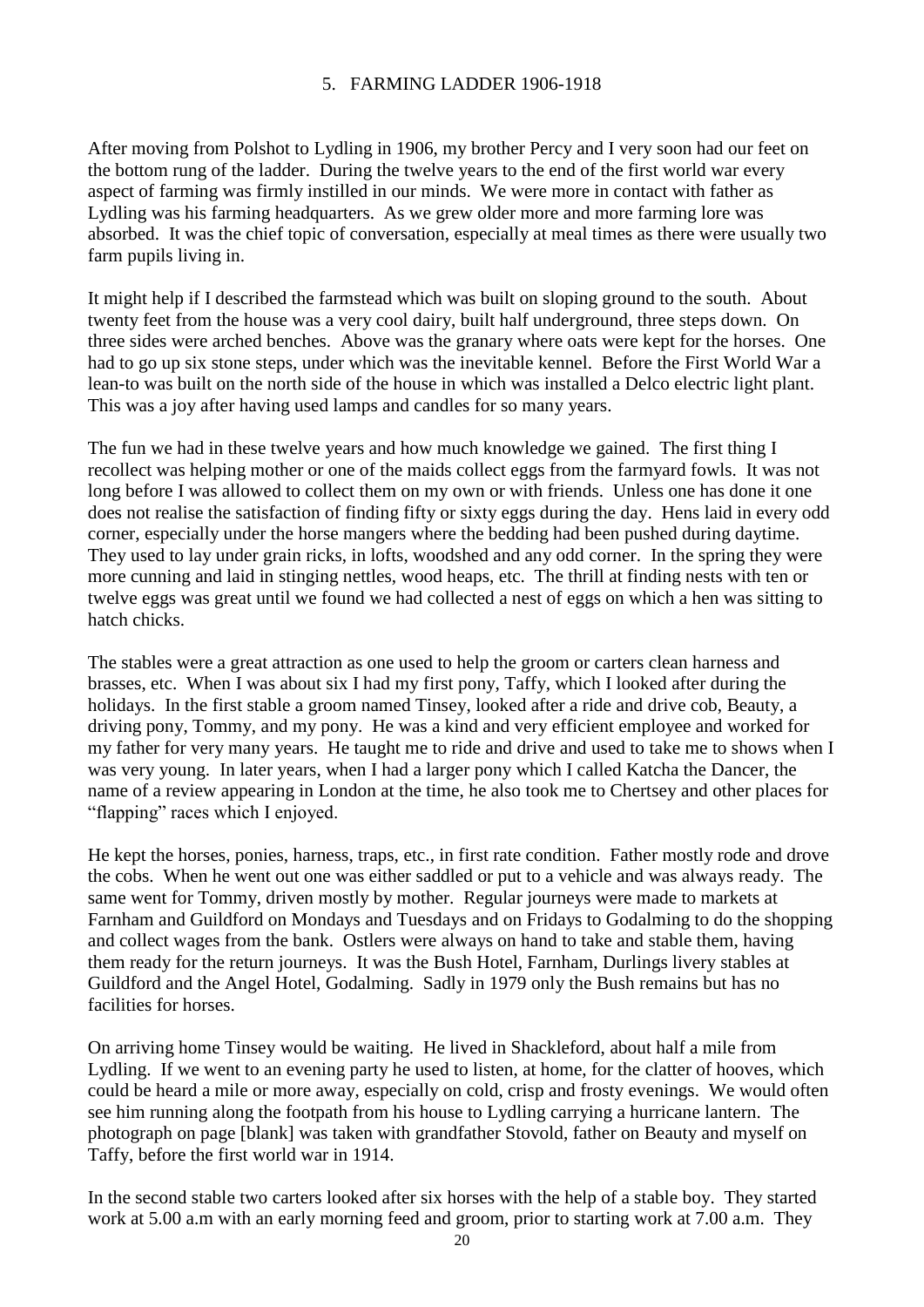came back for lunch between 12.00 p.m. and 1.00 p.m. and were in the stable again by 5.00 p.m. They returned in the evening about 7.00 p.m. to "rack up", groom their horses and give them their last feed and clean harness ready for the morning. This was seven days a well and there were no half holidays. Father would never let us be idle. We were soon capable of harnessing a horse by standing in the manger. Shutting it into a cart became simple, with practice, although the shafts were a bit heavy to lift. By the time I was ten I would often use a pair of horses harrowing or rolling corn. As there was no wireless or television we did not need much persuading. Even at weekends he would send us to help the stockmen or shepherds.

We had no water laid on at the time, other than the pump in the kitchen for household chores. The horses were turned loose each morning at 5.00 a.m. to walk to the pond about three hundred yards away, where they would drink and then return to stables as a habit. A man went with them to see they did not stray on the road. Water for pigs and cattle was carried on horse drawn water carts. A smaller one was used by a pony. These were taken to the pond, backed in axle deep and a man stood on a plank at the back and filled them by bucket. This was a job we enjoyed.

On the other side of the horse yard was a range of buildings, including a very large Sussex type barn, cattle yards and fattening stalls and a shed for eight cows and calf pens. One complete half of the barn contained stock feeding equipment. Machinery was driven by a Blackstone engine, used to drive shafting for cake crackers, mills, grinting, chaff cutters, root cutters, etc. A wheat rick was built each year on a permanent steddel. It was never threshed until the following June. This was built on stone quoins to stop rats and mice getting into the stack. In fact, all the grain and hayricks, twenty or thirty, were built outside as Dutch barns were a rarity. Employees used to take much pride in rick building and thatching. Many competitions were held annually for these skills.

Father was a strict disciplinarian and was to become one of the best and most respected farmers, not only in Surrey but over a wide area. Employees worked a six day week. There were no half holidays or annual holidays. On Boxing Day, Good Friday and Easter Monday they would sometimes get a half day. Many worked on Sundays, tending horses, cattle and sheep, especially during the winter. Sixty hours was quite normal. Father was very strict on timekeeping. He expected and received a full effort from every employee. Although a hard taskmaster, the men respected him and several families worked for us for nearly a hundred years. What good families, many of whom followed on with Percy and myself. Unfortunately, these long serving and conscientious people have to come to an end. The one I consider epitomises all these employees was Harry Davis, who started with father in 1906 and was still working for my brother just prior to his death at the age of 84, on 11<sup>th</sup> February 1977. I have set this out in another chapter as it is well worth recording.

By the end of the First World War father was farming about 1500 acres, having added the Peper Harow Park portion in 1917, including 300 acres of parkland, a herd of deer and 40 dairy cows which had unrestricted grazing over the 300 acres. I helped in school holidays, starting at 4.00 a.m, as milk was collected by a wholesaler at 6.30 a.m. The attraction may have been a blonde beauty called Billie Morris who was in the Women's Land Army! She used to send sweets, etc., to me during term time. Pails of milk had to be carried, on yokes, about a quarter of a mile to the dairy at Peper Harow House for use in the Midleton household, some of which we separated. 1500 acres covered a large area over several miles. Father kept a cob saddled all day and would ride round at least once daily and see most of the men, numbering twenty to thirty. He wore breeches and gaiters and a bowler hat when riding or attending markets. Naturally I used to ride with him on my pony whenever possible.

There were two weekly markets, Guildford and Farnham, which he rarely missed. During the winter months 150-200 fat bullocks and over 1,000 sheep went to market. Butchers would give top prices and compete to buy them. The cattle were chiefly Devons, bought in Chichester market in the autumn from farmer-dealers from Devon, often fifty in a lot. They were sold privately. It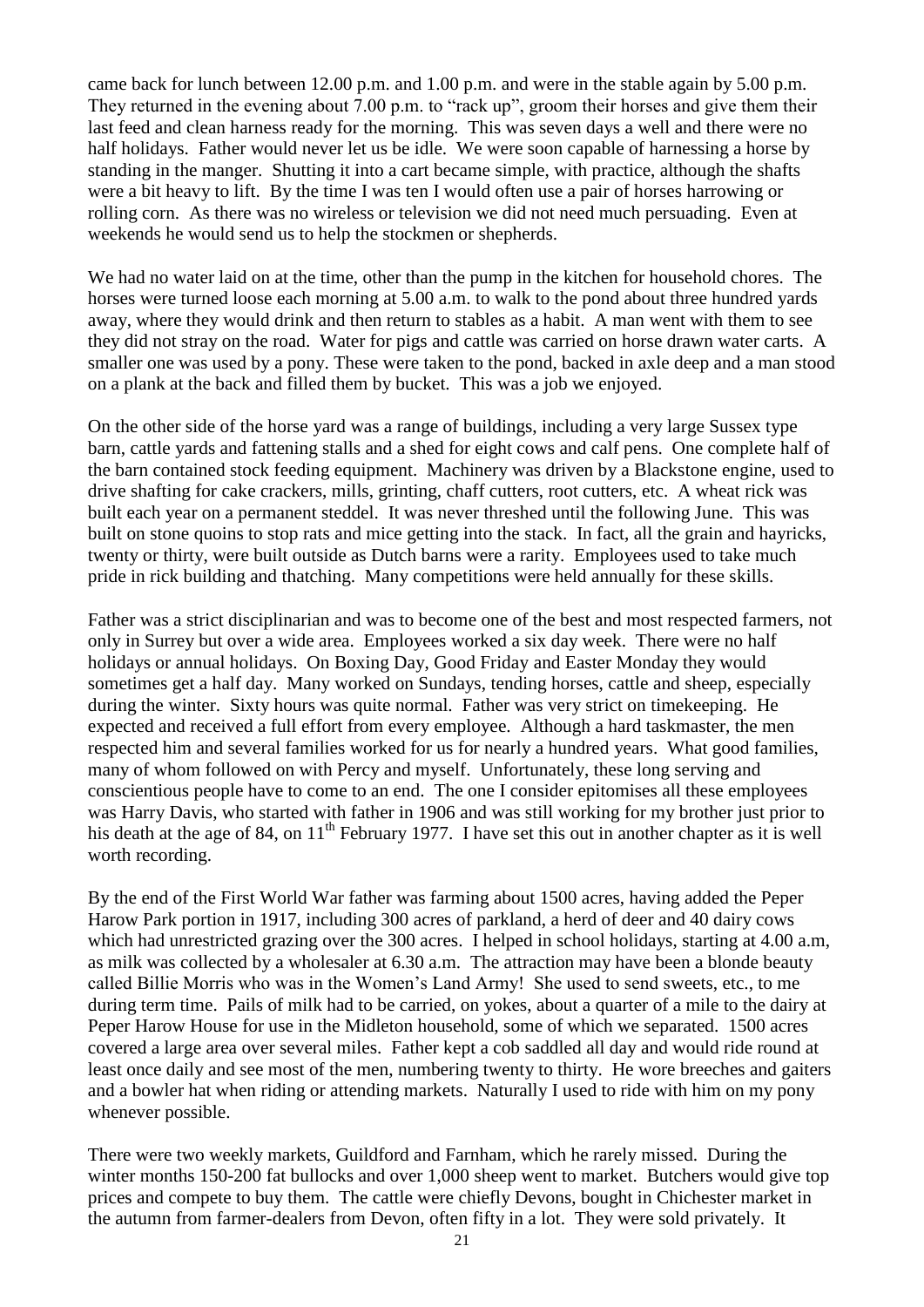sometimes took three or four hours' arguing over ten shillings a head. If you had started to deal, a seller would not put them on offer to anyone else even if offered a higher price. When it was time for the dealer to catch a train back to Devon a shake of the hand clinched the deal with about £2 luck money to Percy and I. Hard dealings were the only way a farmer could make money. Cattle were loaded on rail or driven by road to Lydling. There were no cattle lorries as today. If an odd bullock had to be taken to market or a butcher, a horse-drawn bullock cart was used.

Store sheep were bought at Findon, Alresford, Wilton or Weyhill. These fairs catered for different breeds. In the 1800's. drovers walked them the sixty miles to Lydling at ten shillings per hundred, taking four or five days, some of the way on the old sheep walks. After the railway came they were put on rail to Milford Station. When Percy and I started farming in the twenties, there were often fifteen hundred on one train. They were driven by road to Shackleford or Eashing. Luckily there was not a great deal of traffic. After the beasts or sheep were fattened, they would be driven to Farnham seven miles or Guildford six miles. We used to help the stockman or shepherd. Later we had to do it ourselves with the help of a boy. Driving ten bullocks let out of a yard or sheds where they had been confined for six months caused many problems as they were often quite wild. With a stick and anticipation of movements, two of us would manage. Today, no-one acquires the knowledge we had then. The sheep were not too bad but walking twenty to market caused much steam to rise, making it quite foggy behind. Only one man was sent with sheep.

It was interesting how work was planned throughout the year, starting after harvest. During September and October there were hundreds of loads of dung to be cleared from yards ready for a new intake of cattle for fattening. This was put on stubbles or one year leys after the second out which was then ploughed in for wheat. For dung carting one automatically gauged the number of drivers required for each field. If the field was a long way off, sometimes five or six were needed. Two men would fill the carts, each holding about a ton. In the field one man would beck it out with a long handled fork bent over at the end and put it into small heaps about six to the load, ready for hand spreading. A driver's job was to take the filled cart to the field and bring back the empty one. All stubbles were ploughed before Christmas.

In November and December several hundred tons of mangolds were carted to the various rickyards for cattle fattening. They were pulled, stacked into small heaps and covered with leaves to prevent frost damage. They were pulled piecework by farm staff or travelling gypsies. During September about a thousand or more sheep were purchased to fatten, from Alresford, Findon, Wilton or Weyhill. They were folded on rape and turnips, turnips and swedes. The swedes were put through a hand root cutter and fed into troughs. Sheep were moved on once a day leaving two days folding behind for back feeding. It was the skill of the shepherds that ensured an even dressing of the manure which was so essential on medium loam. Wheat, barley or oats were drilled behind the sheep, as they were sold fat between November and the end of March. They were trough-fed with linseed and cottonseed cake, often mixed with dried brewer's grains. One hundred tons of linseed and twenty five tons of cotton cake was purchased in the autumn and stacked in the barn at Lydling. This was put through a cake cracker in the ration of three to one, as required, before being mixed and issued to the stockmen or shepherds. For beef, barley was milled to put in the mixture. It is interesting that no water was given to sheep or bullocks as there was insufficient in the large quantities of roots which were fed.

In the autumn and winter months threshing was undertaken. The barley was very suitable for malting. This went to the Farnham Brewery, delivered on farm wagons, two tons at a time, drawn by two horses abreast. Threshing took twenty or thirty days during the winter months. It was a dirty job and took a number of men. Two on the rick, two on the threshing drum (one to cut the string and the second to feed evenly into the drum). One man or boy, often Percy or I to rake back the chaff and cavings. This was the dirtiest job. Chaff from the wheat was bagged from the machine and used with oats for horses or to mix with mangolds for cattle feeding. One man was behind the machine to pitch the loose straw on to another rick with two or three men stacking. The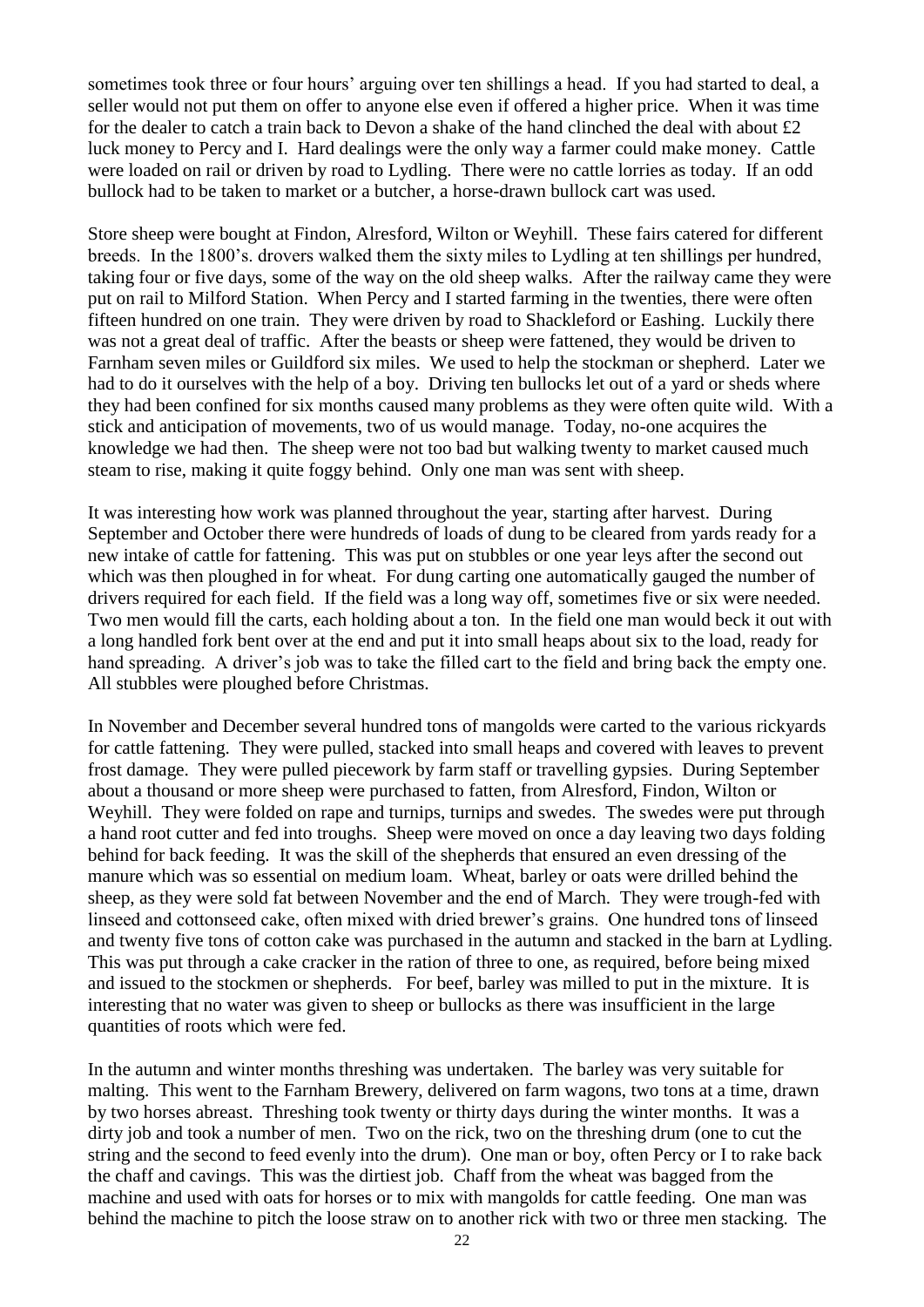corn was taken off and weighed by the man working the steam engine. He would records sacks threshed on a slate, marking four strokes and cross off for the  $5<sup>th</sup>$  ////. This made counting easy. Threshing was done by contract. Father was very particular that thoroughness rather than speed was essential to get all corn from the husks. The thirty or more ricks were each built for a day's threshing. Ninety to a hundred sacks, wheat at 2¼ cwt, 100-200 barley at 2cwt, or 150 oats at 1½cwt, all very confusing for present day farmers (1979). Corn was sold by the quarter, two sacks of either were equal to one quarter.

The only exception to the time of threshing was the rick of wheat, on the Lydling steddle, which was never threshed until June. The superstition was that if it was done before, neighbours would think the owner needed the money urgently to save bankruptcy. The same practice was adhered to when I came to Eashing in 1925.

After Christmas, when one often had very severe weather, men were put on ice cart, fencing, hedging, many miles of which was done by faghook, hedges being laid where necessary. In the worst weather five or six men would sit in the barn mending holes in the four bushel sacks, caused by rats and mice. We had lots of fun as children, killing rats as they ran from stacks being threshed. After 1940, it was compulsory to put wire netting around the rick and threshing tackle to make sure no rats or mice escaped. One of our jobs was often to cart water and coal for the engine which had a very large appetite for both.

About February or March thoughts of spring were with us. Ground for roots was ploughed a second time, the opposite way which was called crosscutting. This would be ploughed again before sowing roots, April-June. Ploughing depths were most important. Four to five inches behind sheep so as not to turn the dressing too deep. I consider many of the disappointments in crops since the 1939-45 war have been caused by one way reversibles where depths have not been properly controlled. I wonder if present day farmers realise how important this is. During February and March barley drilling was in full swing, the wheat having been sown in the autumn. Fertilizers used had to be mixed by hand, a very slow process.

The fertility of the farm was maintained by folding sheep and the use of hundreds of loads of dung from well cake-fed stock. Very many acres of carrots were grown as the soil was ideal! For several hundred years they were grown and sent to London by two horse-drawn wagons. They would load back with trotters, horse hoof and guano, all valuable to fertility on our own and neighbouring farms.

In April, ground was prepared for potatoes, having been ploughed at least twice, the last time about nine inches deep and possibly subsoiled. One much used manure was feathers. They were put by hand in the bottom of a bout. A smelly and onerous job, especially in windy weather. The potatoes were planted by hand on the feathers before being covered or earthed up. Later they were cultivated between rows and harrowed down to kill rubbish before a final earthing up. In the early 1900's, they were dug by hand. A good man would dig and weigh one ton per day. Digging was in September and October. From 1916 they were dug by automatic spinners and picked up into bushel baskets by twenty or thirty gypsies. Carters would continually go round the pickers emptying the baskets into horse drawn carts and tip into a clamp to make them into a vertical heap. These would be covered with good wheat straw, laid on like thatch, before having nine inches of soil put over to prevent frost during the winter. Roots would be drilled between March and June, swedes and kale being the last.

Early in June haymaking would start. Grass was cut by a mowing machine drawn by two horses. Much of the heavy clover cuts were turned by hand to retain the dried leaf. On meadow grass a tedder or kicker was used to throw the hay over or back to help with quick drying. It took a week to ten days to make good hay. When ready, it was pitched on to wagons by one or two men on the ground and two loading. It was well roped on as some was taken two or three miles to a rickyard.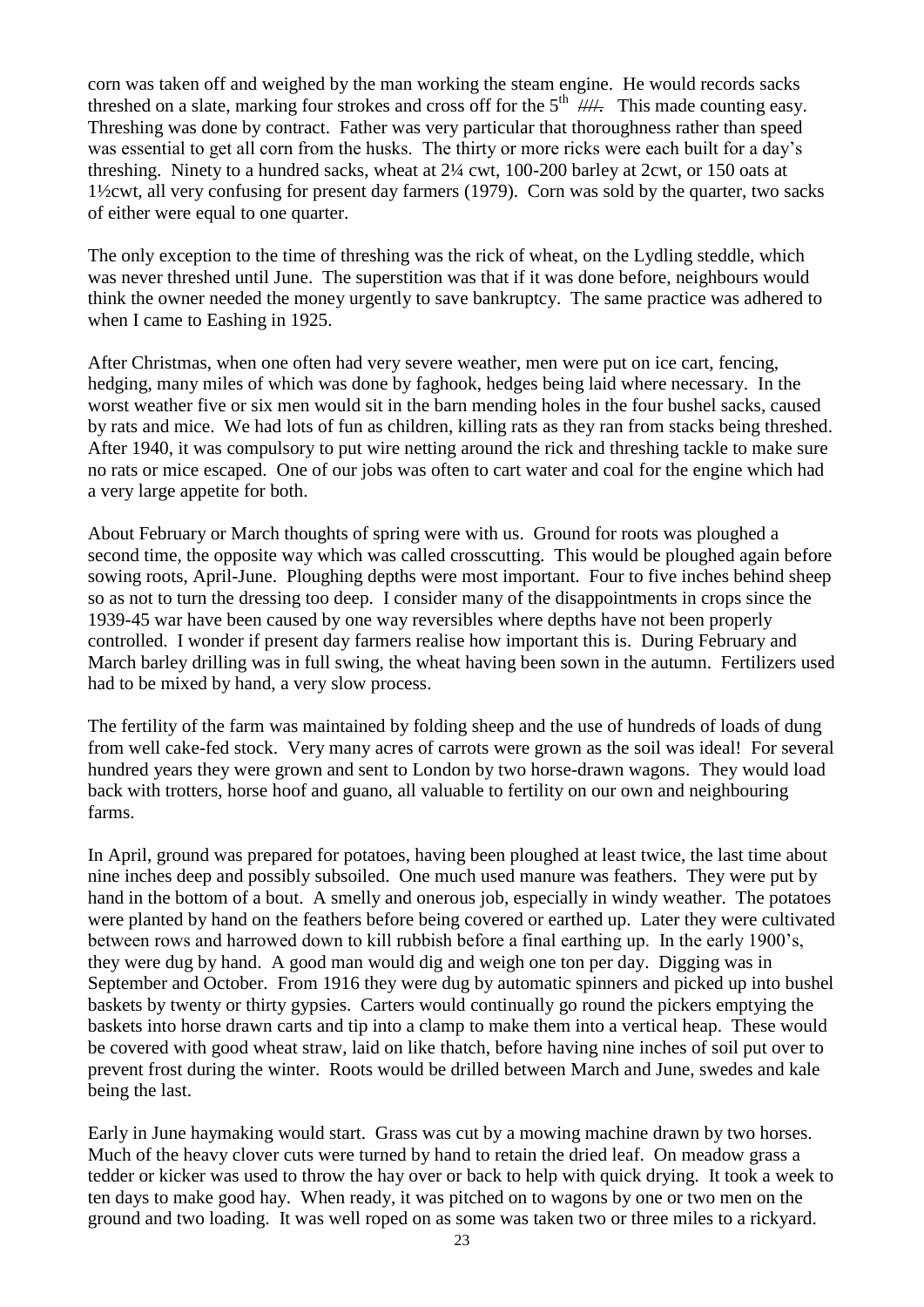It was put in a rick and well trodden. It was a skilful job for a rickbuilder. A gang for haymaking would be ten to twelve men. Later on sweeps were used, about fifteen feet wide with a horse on each side. The hay was pushed to the rick, often built in the field. This was a great improvement from my grandfather's time in 1830 onwards when he was paying £1 per acre for scything upland hay and 25/- for meadowland.

Although twenty to thirty staff were employed, they were always kept fully occupied. The shepherd and stockmen were full time on the land during the summer months, hoeing the large acreage of roots, haymaking and harvesting. About the end of July harvesting would begin. In the early 1900's, a self-binder was introduced drawn by two horses. There were two teams for each binder as they worked in shifts as it was very hard work. Binders were first 4'6" cuts. Later 5' and 6' were used, drawn by three horses. This meant two teams of three for each. The horses carried the weight of the pole on their withers which caused much soreness. Later a small wheel was attached to the binder end of the pole, taking the weight off the withers.

The first corn to be cut was oats. They were then stood in stooks of six or eight sheaves. Oats traditionally had to see three Sundays in the field before being put in a rick. They were cut on the green side to ripen in the stooks, resulting in the straw being useful for feeding to cattle. Wheat and barley was mostly stooked for a few days before carting although in a very hot summer it was often picked up behind the binder. Stooking, or shocking as it was sometimes called, had to be done methodically. A man would take two sheaves under his arms and put the two lots of ears together. He would then put two more sheaves on each side of the first pair. Each pair should stand independently so they did not blow over in windy weather. They also had to be put down the right way so that the longest side of the butt was facing outwards.

Pitching and loading the corn on the wagons was an art in itself. Sheaves were pitched up with the ears towards the loader to make easy handling. Each sheaf was "kneed" tin to get close packing to avoid movement Loading was done in a methodical way. If one was to pitch a sheaf the wrong way it would be thrown down. When loading the pitchers were most helpful and instructive. I remember once when I was standing on the wagon the carter said to me, "put your arse behind, Master Ray."

The same procedure as dung carting was adopted to take the corn to the rickyard, except that a trace horse was used to help as the corn was much heavier. I remember the famous Tom Parker telling me he used to pitch ten acres of wheat sheaves on his own. As this would weigh from ten to twelve tons, it was some achievement. Father used to use two pitchers and two loaders to a wagon. When the corn arrived in the rickyard the skill of rickbuilding was unique. Each sheaf was keed in tightly followed closely by another experienced man who was the "shutter-on". He followed closely the rickbuilder as he went round the rick and put another row of sheaves butt first up to the string of the first row. This was most important to stop any movement of the stack during the months it had to remain before threshing.

Putting on the sloping top or roof of a rick was another art. The rickbuilders were quickly followed by the thatchers. This consisted of two men, one to draw the wheat straw out straight which he carried up the ladder to the thatcher. Bands to hold the thatch in place were made from twisted wheat straw prepared on a womble. This was pegged on to the rick by about three feet long split hazel, turned into a hoop. It was important that they should be inserted downwards so that water would not run into the rick. Thatching was done piecework at so much a square.

This gives some idea of the farming year before 1919. By 1914 I had done, or helped to do, every job so was more qualified to help more during the war. Labour became very short as some of the best men joined up soon after the war started, Harry Davis, Will Taylor, Bert Davies, and others. Will was father's foreman and gave orders and paid the eight men based at Home Farm, Shackleford. I still have his wage book from 1911 until he joined up in 1914. This was very well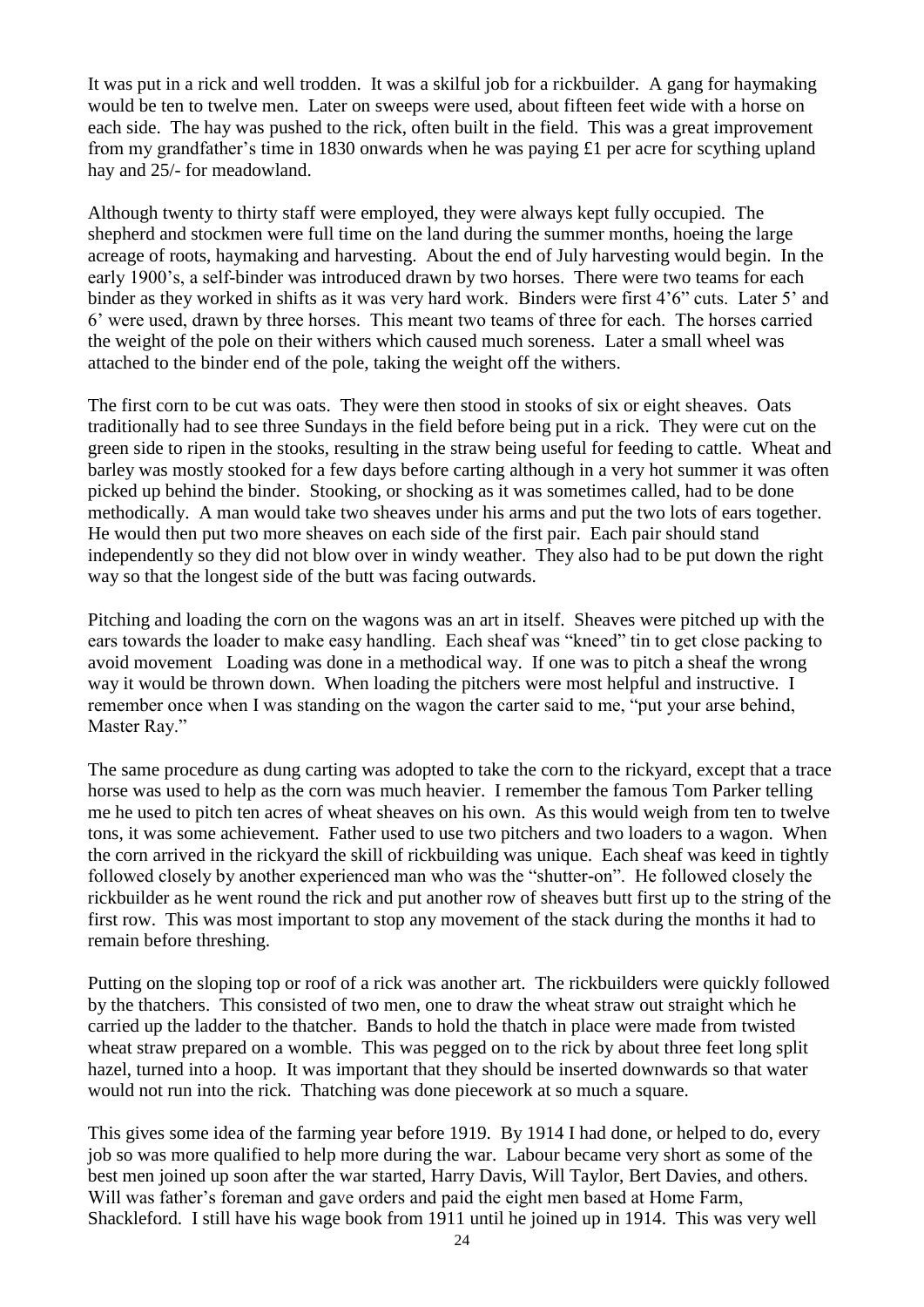kept and the figure work was exceptional. His wage was 18/- for a six day week which was 2/ more than the carters, stockmen and shepherds who received 16/- for a sixty hour week. Overtime for haymaking and harvest was 1/- per night or 4d per hour with 8d beer money per day. Total wages for 8 men at Home Farm for year 1912 was £283 6s 834d. Insurance stamps for the 8 men were 1/9d per week. Father paid the other 15 men from Lydling. He would be in the yard ten minutes before the men reported for their orders, the same as Will. He would not tolerate men being late for work. One thing he impressed upon us was to make up one's mind as to what orders were to be given before the men arrived. In this one should be firm and show no signs of dithering. Nothing is more unsettling for men than someone who cannot make up their mind. If a mistake is made, one should wait until lunch time before altering work. Changing jobs in mid-morning was bad for morale, except possibly during haymaking and harvest when weather is a factor. This was essential when one had ten or fifteen men waiting for orders. Today, with only two or three men it may not be quite so important

Six of the cart horses were also commandeered. This meant breaking in several young horses to take their place. I need to enjoy helping with this. To get a horse used to a collar and to stop plunging about, it would be put behind a trace horse and in front of a pair of horses, in fact, virtually pulled along. The first journey would often be to the Hogs Back where Puttenham Hill was a good test.

There were five sets of buildings, Lydling, Shackleford and Michenhall. In 1917 Peper Harow was added. Much piecework was done. A few examples: to cut out a truss of hay from a rick, put it in a press and tie and weigh (56 lbs) was one penny per mole. Mangold pulling per acre, 40-50 tons was 9/- per acre, including heap and cover. Thatching, hoeing corn and roots was 3/- per day. A good man would flat hoe an acre per day. To single roots was about 5/- per acre.

Times were very hard for the farming community up to 1914. It was only be careful planning of work and loyalty and hard work by employees that saved many more farmers going bankrupt. Percy and I absorbed so much knowledge from father and learnt by practise how to do most jobs on the farm. He always impressed on us that we could not be good farmers unless we could do so. How right he was. During our farming careers we never forgot this lesson. Employees respected someone who could do the job they were asked to do. Father's men were known far and wide for the very hard work they did.

There is one story that would bear repeating. There was a farmer, Mr X. nearby who was too lenient with his men. He eventually went bankrupt and shot himself. A farmer is quoted as saying the different was that Mr X would go on his annual fortnight's holiday leaving his large staff sufficient work which could have been done in a week. If they nearly completed, he would make a great fuss of them by giving extra money. On the other hand, father would seldom take a holiday but if he did it would only be for a week. He would leave instructions for enough work for a fortnight. When he returned he expected it finished which it always was. The men really put their backs into the job to give him a pleasant surprise on his return.

Although times were bad there were a great number of summer and fatstock shows, ploughing matches, farm competitions, etc, both for farmers and employees. We were taught how to prepare horses, fatstock and sheep for the show-ring and how to show them to the best advantage. There are so many tricks which help. One I remember was when showing pulled root. Six mangolds would be selected for a class. The judges had a spade and cut one or two in half to see if they were hollow which would lose a competitor many points. It was seldom that Percy or my exhibits would be hollow. Before pulling selected specimens from the field, we used one of Mother's hat pins to push through the crown. With a delicate touch one could discover if they were hollow or not!

Everything went on much as usual until August 1914 when war was declared. The sudden loss of several men and horses to the forces made things extremely difficult for a time. Later on more food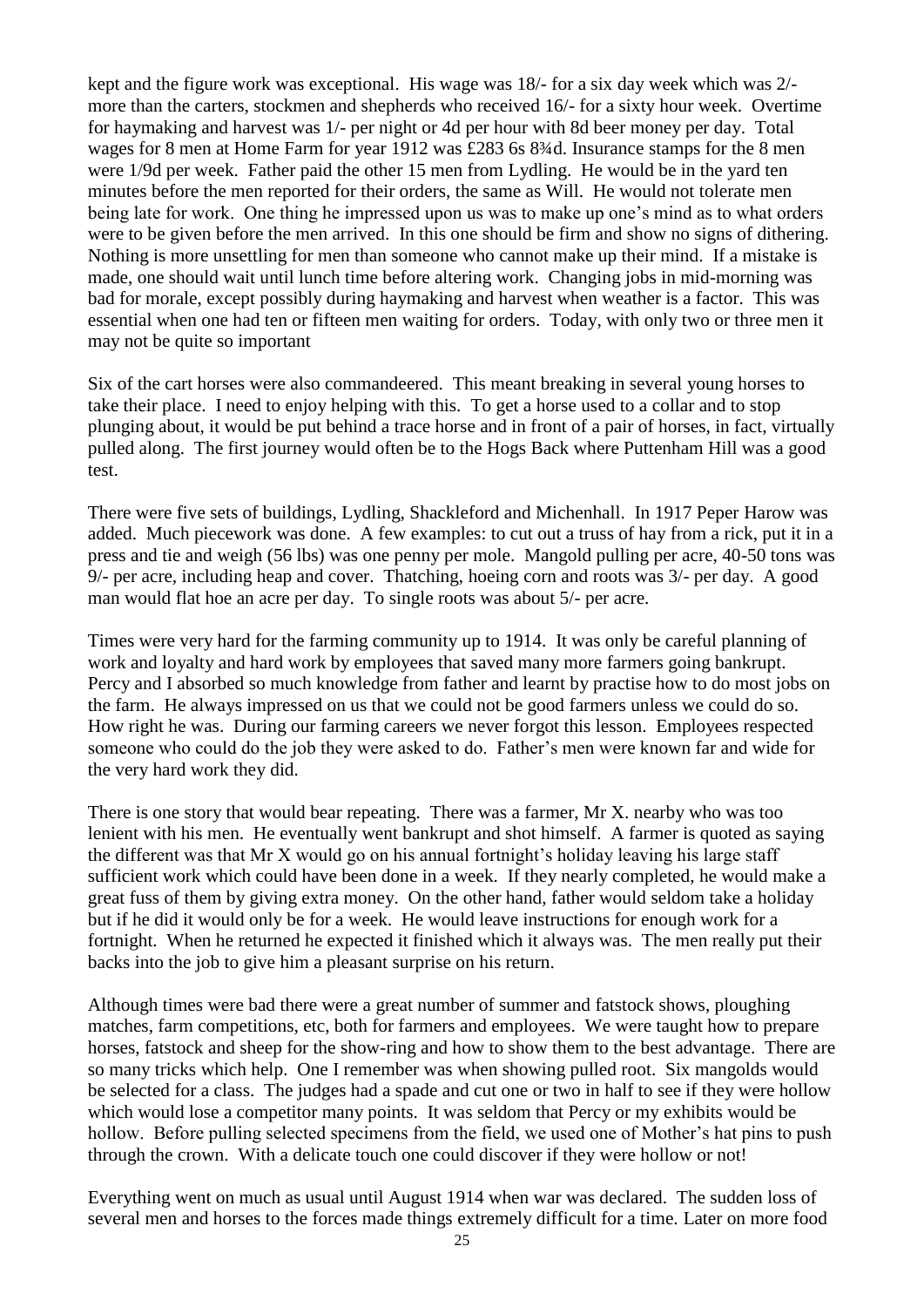production was called for. The country had foolishly neglected agriculture over a great many years. It was obvious when U Boats started sinking thousands of tons of shipping, many carrying food, more drastic action was needed. Farmers responded as always in an emergency. Land girls were recruited in large numbers. Father had several jolly good ones. Later on as more men were called up the situation became worse and many German prisoners for war were supplied by the War office, under armed guards. They were helpful and efficient. In addition much more gypsy labour was employed for seasonal work. When the war had been going for two or three years tractors were being sent from America to help. T think father had a Titan and an Overtins [spelling?]. At the end of the war he also had one of the first Fordsons. All tractors were on iron wheels, with cleats for heavy going, over which a band was put for travelling on the road. No luxuries like today. It had to be cranked by hand to start. It was noted for backfiring and many people had broken arms. Father kept telling the men and us never to put our thumb over the starting handle. For years father would send a pair of horse to open and close furrows on ground being ploughed. He never trusted a tractor driver to get a straight furrow.

Farmers gradually got more confident, money-wise and exceeded all expectations in food production. Potato growing showed a vast increase. We were in the fortunate position of being neat two of the larges camps in the U.K. Aldershot, the "home of the British Army" and Witley Camp, Milford. This was the chief camp for thousands of Canadians. We had hundreds of loads of horse manure from Witley. It used to be delivered on G.S wagons drawn by two or four horses or mules which were the most stubborn brutes imaginable. I have seen four of them get stuck with about one ton on board. Father would send a farm horse and pull it out easily. Sometimes as many as twenty or thirty loads would arrive at one time. The Canadians built a wooden buildings shopping centre adjoining the camp. It was known as "Tin Town". Canadians, having double the pay of British Troops were "rooked" right, left and centre. One Canadian Officer, who used to visit Lydling very often, told us he went into one of the shops to by a pipe. The girl who was serving him went into the back room and asked someone how much she should charge an officer for the 4/ pipe. The answer was 8/-. The Canadians finally set light to the place and burnt it to the ground.

The camp was demolished in 1920. Nice tarmac roads, drainage, etc., all hacked up and allowed to return to rough common ground. It was rebuilt for Canadians during the 1939-45 war and the same process repeated. I wonder, shall I live to see it built for a third time? When the first camp was demolished it was an opportunity for farmers to purchase materials very cheaply from which to erect Dutch type barns. The galvanised horse water troughs were nearly given away and father bought many. I am still using several at Eashing (1979). They are in excellent condition and not even rusty! I remember father bought about 5cwt cut wire nails. They were mostly bent, having been pulled out of timber. I can see now five or six men, on a wet day at Lydling, straightening them on plough shares. This shows how low agricultural wages were.

Father always had two premium pupils living with us as family. One I well remember at the beginning f the war was Bob Baker. He had to get up at 5.00 a.m but no alarm clock would wake him. Eventually, Harry Davis, the carter, had a brilliant idea which solved the problem. He got Bob to tie some string on his bedclothes and let the end dangle in the stable yard. When he arrived at 5.00 a.m to do his horses, he would pull the string and remove Bob's bedclothes.

The two pupils in 1916-1918 were Alan Tice and Cedric Gibbs. Alan left in 1918 and joined the  $11<sup>th</sup>$  Hussars and saw service in Egypt. He did not realise that when he signed his enlistment papers that he had signed on for seven years, with five in the Reserves. As his future life was farming and he was urgently needed at home his mother bought him out on 1921 for £35.00 Cedric, when he left, joined the Rhodesian Police. They joined in so well with the family. Cedric played the piano and sing-songs were held nearly every evening. Especially when the Canadians visited which they did frequently.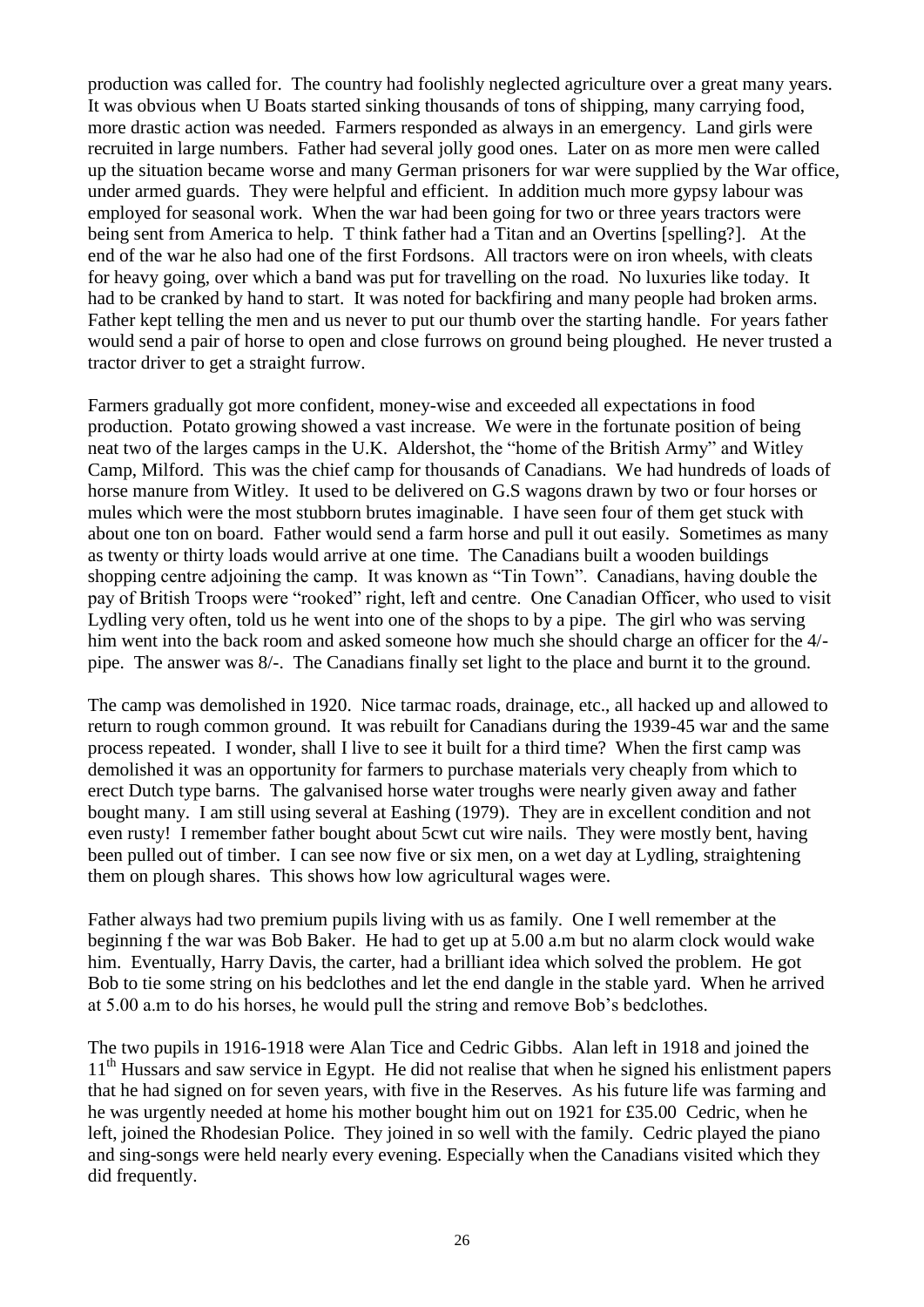Alan recalls, in a book he wrote, of his enjoyable time at Lydling and how much knowledge he gained from father and from other knowledgeable visitors. A quote sums up two enjoyable aspects of his pupilage:

"When the shooting season for pheasants came to an end, neighbouring farmers would be invited round for a day's sport of rabbit shooting; they would each bring one or two dogs. It was a day to meet friends and thoroughly enjoy ourselves before we all got too busy. We would assemble about ten o'clock in the morning and after a "lecture" which stressed on us that we must not shoot hen pheasants, that we could shoot hares, rabbits, foxes and cock pheasants. Then away we would go, the keeper would hunt the dogs, quite an assortment of all breeds and the guns would line up in the "rides" to await the rabbits, etc., as they came running through the undergrowth and by the time we stopped for lunch we would have a "bag" of about sixty head. The lunch break was very enjoyable. We would help ourselves to cold sausages, cheese, pickled onions, new bread and butter, and to beer, this would all be brought out in a pony trap and set out in one of the farm buildings. It was fun too to listen to all the yarns about the good old days the keeper would spin, he was the last one left, the others having enlisted in the forces."

"At the end of the day the "bag" would be laid out for all to see at Lydling. The old hands would swap experiences of the day's sport and a fair amount of leg-pulling and bragging would go on, such as "I have never shot better than I have today" or to excuse himself one would say "I would have got that cock but he was too low for me"".

"At seven o'clock the gong would sound for dinner, and it was always a typical English country meal of roast beef and Yorkshire pudding washed down with beer, straight from the barrel. The jugs in which this beer was served were unusual; they were brown with a face of "John Bull" on the side. After dinner we would gather around the piano for a sing-song and Cedric would play the songs of the day. "Keep the home fires burning" and "It's a long way to Tipperary", etc. After which the evening ended with a game of cards, everybody would go home happy having had a really good day of sport and good company."

"Another enjoyable time we had was when Ernest Stovold treated us to a day at the Smithfield Show, after which we had dinner at the Trocadero and then went on to see George Robey in a wonderful musical called "The Bing Boys."

Another enjoyable time was going for picnics in a farm wagon. Horses were "decked out" with manes plaited, ribbons flying, complete with brasses and ear caps, etc. The latter were used during summer months to keep flies away. I have a good picture of about twenty of us enjoying a picnic in Broomfield, Elstead, in 1917. Alan Tice is driving the pair of horses with Cedric beside him. I took the food and drink in a Bristol cart drawn by the pony Tommy, who was decked out the same as the horses. I have a similar picture taken at Lydling in the 1890's. The wagon was drawn by three horses in tandem. The two carters were wearing bowler hats. Grandfather is in the wagon wearing his usual top hat.

It is interesting to note in both pictures the carthorses are wearing "housens" attached to the top of the hames. Although most people think these were for ornament they served a useful purpose. If it was set these were let down flat to stop rain getting under the collars and pads, thus saving sore backs or withers.

Farmers during the war were very patriotic and ran gift sales, either for the Red Cross or the National Farmers' Union's appeal for a million pounds for the Agricultural Relief of Allies Fund. Father was one of the five members of the organising Committee and mother was on the Ladies Committee. I have a catalogue of one sale held on  $4<sup>th</sup>$  may 1916 which raised several thousands of pounds. Father gave a bullock to be auctioned as well as a few minor gifts. Set out below are details of help already given which are interesting.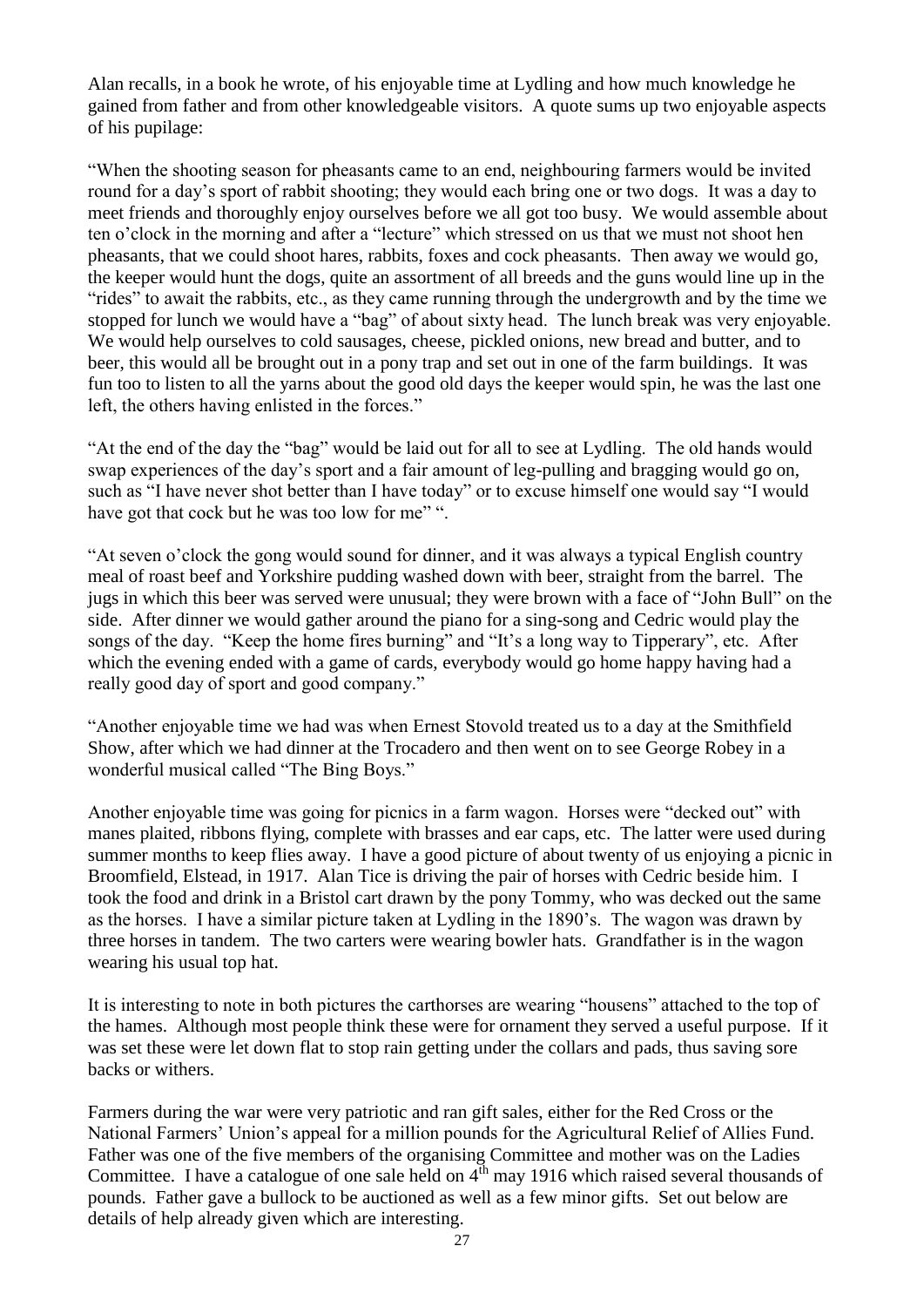"Assistance sent to the Marne and Meuse from  $1<sup>st</sup>$  July 1915 to  $1<sup>st</sup>$  December 1915. 61 rams, 11 boars, 2 goats, 20 binders, 6 threshing machines, 40 harrows, 50 ploughs, 20 Canadian cultivators, 15 drills, 1,800 head of poultry, ducks, turkeys, geese, rabbits, etc., 800 sacks of seed wheat. Assistance preparing for immediate despatch: 1,600 sacs of seed oats, 1,000 head of poultry.

In aid of the British Farmers' Red Cross Fund a sale was held in Guildford market on  $9<sup>th</sup>$  May 1917. In this sale father gave a 5 year old cob. The sale again made several thousands. At the beginning of each sale a donkey was "Dutch auctioned", i.e. someone would buy it for a few pounds and then offer it for sale again. The last bidder at this sale was father. The donkey had already realised £793 at various sales. In this one it made over £100. Father was the last bidder and took it home to send to the next sale. He was demonstrating how to ride a donkey in the meadow opposite Lydling. Or was he showing how it should not be ridden, as it bucked him off and broke his arm! This fund was also out to raise a million, having already reached £407,635. Some of the items of assistance already given were:

| 1. To provide an Enteric Hospital at Calais                                                                                   | £20,000  |
|-------------------------------------------------------------------------------------------------------------------------------|----------|
| 2. A fleet of 19 motor lorries, 10 touring cars, 10 motor cycles and<br>2 side-car motor cycles for use in France and Belgium | £13,870  |
| 3. Sent for hospital work in the Dardanelles and Salonika                                                                     | £20,000  |
| 4. Provide a complete convoy of 50 motor ambulances for<br>service with our army.                                             | £32,500  |
| 5. provide a convalescent home at Montazah                                                                                    | £20,000  |
| 6. sent a further sum for stores at Serbia                                                                                    | £5,000   |
| 7. sent for the British Red Cross Hospital at Netley                                                                          | £25,000  |
| 8. Sent for winter comforts for sick and wounded soldiers                                                                     | £10,000  |
| 9. sent for hospital work in the Persian Gulf                                                                                 | £20,000  |
| 10. Further motor lorries, postal van and touring cars, for<br>use in France and Belgium                                      | £10,000  |
| 11. Sent for hospital work in East Africa                                                                                     | £20,000  |
| 12. Sent towards the cost of convalescent homes in England<br>and France                                                      | £10,000  |
| 13. Provided for permanent maintenance of about sixty beds<br>in the "Star and garter" Home, Richmond                         | £105,000 |

Bearing in mind the value of money in those days, it was a tremendous effort on behalf of both the NFU and Red Cross.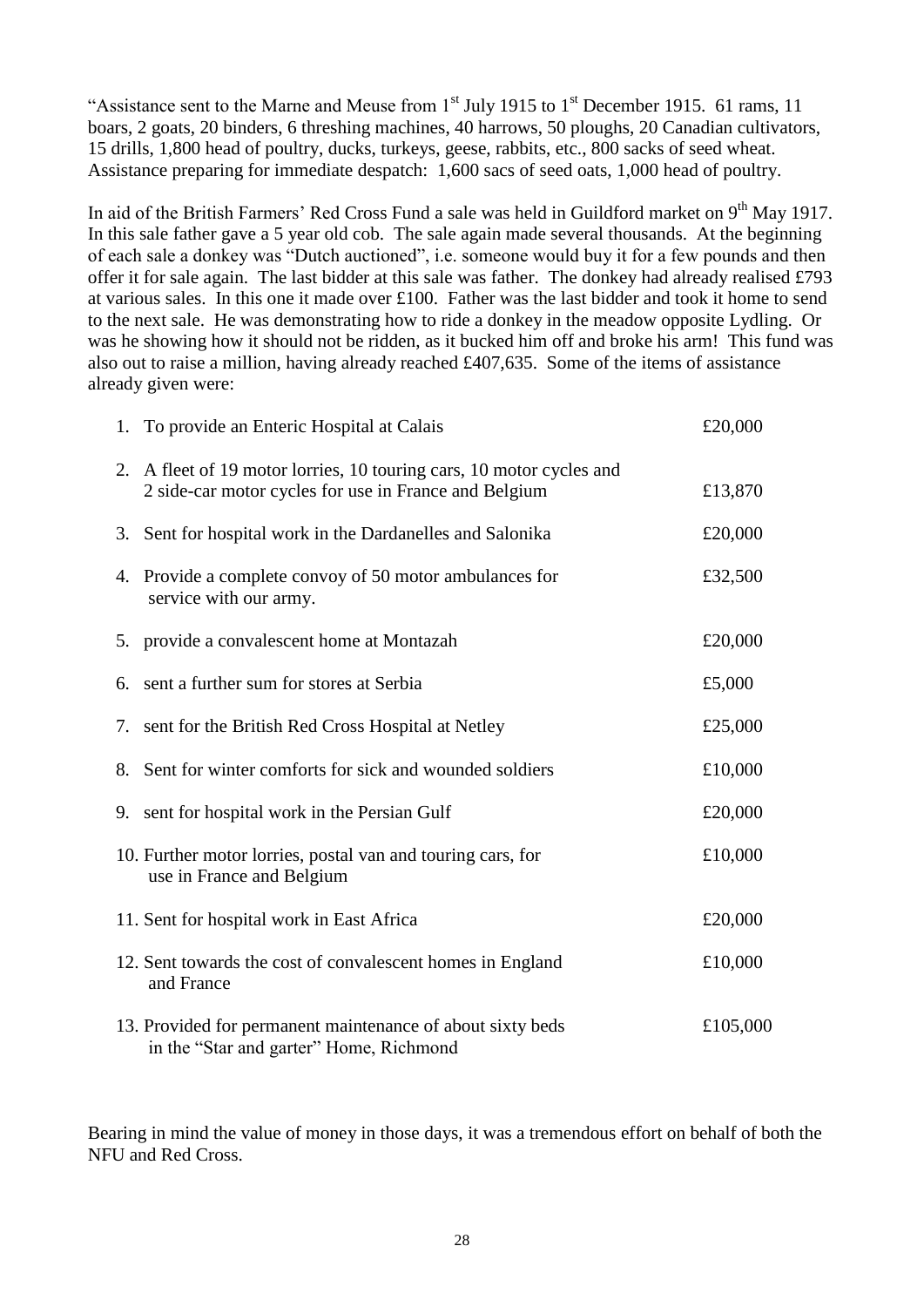At one sale during the war, a 6d raffle was held for a horse and trap. This raised quite a substantial sum. When the winner went to collect his prize it was a clothes horse and mouse trap. He was the only one who grumbled so he was given his 6d back.

I still remember Armistice Day, 11<sup>th</sup> November 1918, as I was helping cart mangolds at New Barn. The reason we were home for a fortnight from school was the very bad 'flu epidemic.

After the war, farmers enjoyed about three or four years prosperity and then were again thrown into another deep depression in agriculture.

There was one incident that will always leave an impression on my mind. 1911 was a very hot summer and fire broke out on Crooksbury Hill. This was between Elstead and Farnham. It was one of the worst fires I have ever seen and lasted for many days. I used to ride my pony as near as I could and saw hundreds of soldiers digging trenches to stop flames spreading. As it was, it crossed the road but the fire fighters prevented the flames reaching the sanatorium amongst the pine trees. Devastation was widespread and the blackened countryside remained in my memory for many years.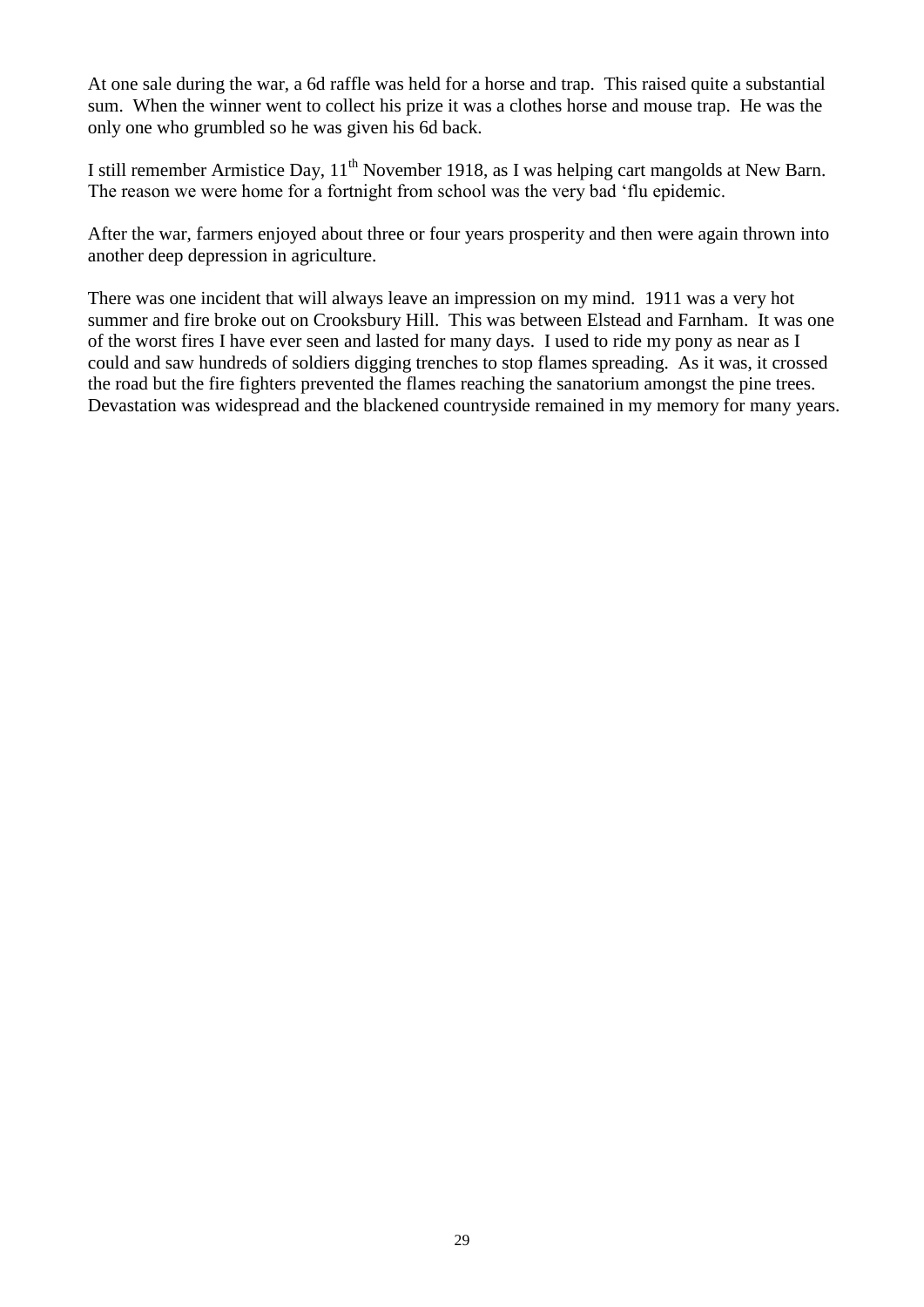#### 6. THE YEARS BETWEEN

After the war ended in 1918, just before I was 15 I begged father to let me leave school as I was uninterested apart from games. Having worked so hard on the farm in school holidays, I was anxious to extend my knowledge of agriculture in the practical sense. I did not leave until the end of the Easter term in 1920, so the last year and a half of school life and father's fees were virtually wasted. I was allowed several free periods a week, with another boy, to study agriculture, or so my Housemaster thought, from farming books.

After leaving I worked at home on every job to increase my efficiency, including looking after a pair of horses. Later I drove a Fordson tractor, which had to be cranked to start (many arms were broken as Fordsons were notable for back firing), ploughing, harrowing, drilling, rolling, moving, etc. When I was old enough to obtain a driving licence to enable me to use the public highway, I drove the one ton Ford lorry, delivering potatoes, etc., to the army camp at Aldershot. It was a vivid red colour and mounted on solid rubber tyres so at least one could not have a puncture! Father was very pleased to have me at home as he was still short of labour as prisoners of war were gradually repatriated. Several of his men returned from the war, one with a leg off.

In 1920, father, mother and Percy went to France, in the spring, with mother's sister, Aunt Vera and her lifelong friend Miss Fabling. They had both driven balances in France throughout the war and wanted to visit old haunts again. This was the first holiday father and mother had for years. Mother went armed with a French/English dictionary, little thinking that French people could understand English. One amusing incident was whilst visiting a shop. She had decided what to ask for in French. Seeing her difficulty the shopkeeper said, "if you would speak in English, madam, I would understand you". During this holiday father put me in complete charge of the farm, giving orders, paying wages, etc. He was pleased with my efforts. This convinced me I was quite capable of running a farm of my own.

Unfortunately I could not go to an agricultural college as all places were reserved for ex-service men. We had several ex-service pupils who did two years on the farm prior to college.

By 1920 farming was well on the way to prosperity. Agriculture had saved the country from starvation in 1917 when German 'U' boats were sinking so much merchant shipping. Farm wages had risen from under 17/- per week in 1914 to 46/- per week in 1920. Farmers and workers responded a hundred percent and hoped for a prosperous future. Their hopes were short-lived and only lasted until 1920. After the repeal of the Corn Act in August 1921 farming became worse and worse. Wages had dipped to 32/- per week by early 1922 and by the autumn to 30/-. An Irishman's rise!!

From 1920 I realised how a government could neglect farmers who had saved the nation from starvation during the 1914-18 war. The Corn Act of 1917, to encourage farmers to grow more wheat, was repealed in 1920. This was the end of a short-lived prosperity for farmers and their employees. Farm wages had risen to the dizzy heights of 46/- for a 54 hour week in the summer and 48 hours during the winter. From then on wages declined two or three times per year until they stabilised at 25/- per week for the same number of hours. Farmers suffered very heavy losses in 1920 and a great many went bankrupt.

One incidence I well remember. In 1920 father bought 100 Hampshire Down weather lambs at Wilton Fair at £9 10s each, £950. He saw the red light and sold them to the Royal Farm at Windsor for £10 each. They were sent to Slough market at Christmas and averaged over £15 per head. Many farmers who purchased about the same time fattened them during the winter months and sold in the spring losing anything up to £4 per head. Things went from bad to worse. In the early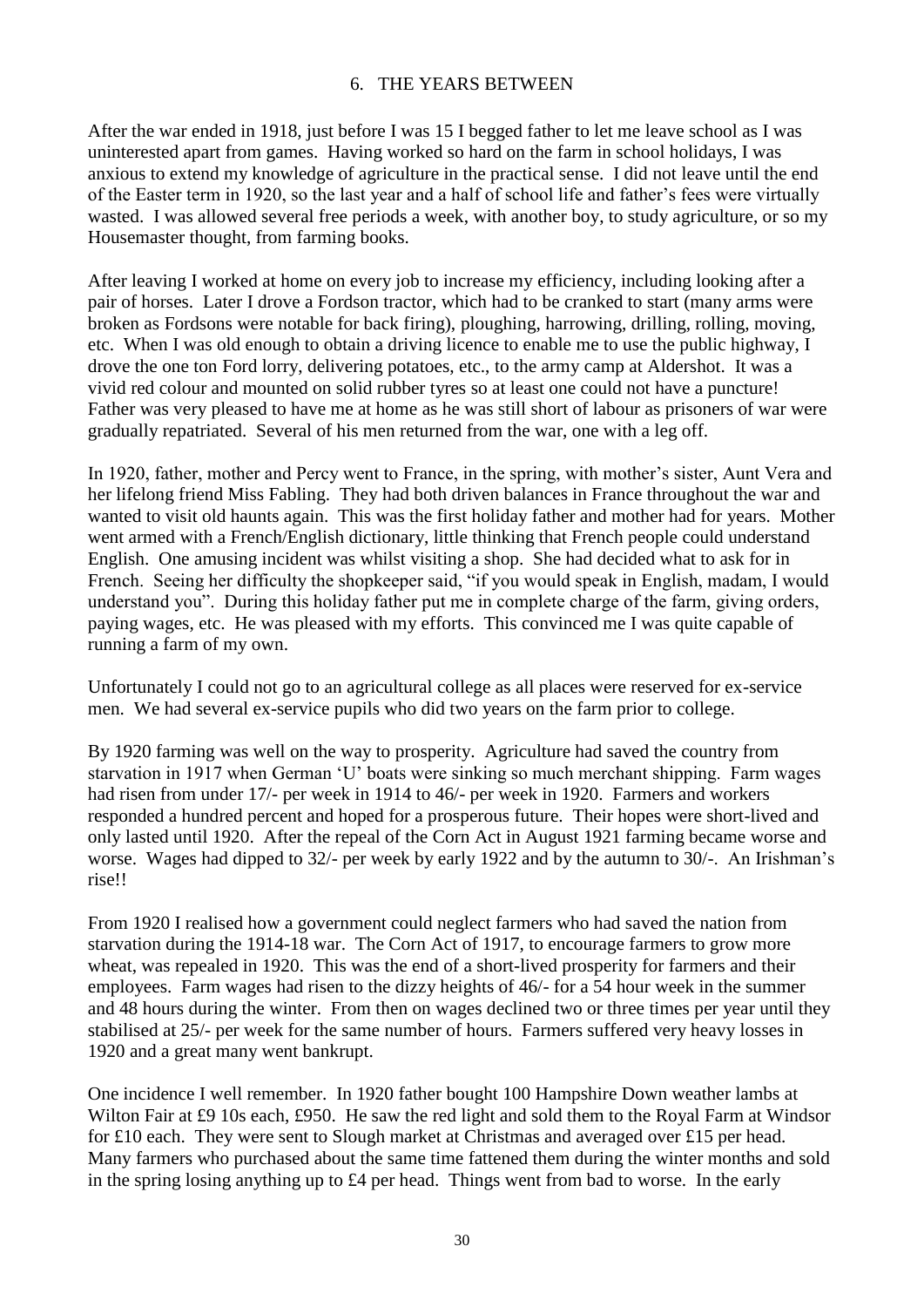thirties I purchased 1,000 lambs at autumn sales for £938! Farms became derelict throughout the country and in 1934 wheat fetched the lowest price for a hundred years – under £5 per ton.

As far back as 1840 my great-grandfather was buying lambs at 30/- to 40/- per head. Drovers walked them from Wilton or Weyhill fair to Shackleford at 15/- per 100, a distance of 60 miles. This is when the "sheep walks" were used. The journey took three or more days.

If agriculture had been kept prosperous it could have saved hundreds of millions of pounds on imports. This would have enabled everyone to earn more money to purchase food and at the same time paying less taxes. Everyone would have been more satisfied and done a fair day's work. Even in 1979 the government is crying out for cheap food, to keep down the cost of living, at the expense of the farmers. One would imagine the cost of living index is based solely on food! What about rent, rates, electricity, train and bus fares, petrol and many items which are taken into the index figures. Why doesn't the government stabilise some of these items?

From the fuss trade unions make today when a wage freeze is suggested one would think it was something new. Many unofficial strikes are over differentials. Farmers have been subject to both for over 600 yeas. These were brought about by a national emergency, not a war, through the black deaths of 1348/49 which resulted in the death of half the population of England and Wales. Farm wages and hours worked were in the Statute of Labourers passed in Edward III's reign in 1349. Wages were fixed at the 1349 (pre-plague) level. Workers were bound not to accept higher wages nor employers pay less. About 1562 Elizabeth passed a consolidating act. Despite these the reasons given awake echoes of the same sort of argument we hear today. Those who paid more wages than decreed "by secret ways or means" were liable to be put in the stocks and sent to gaol for 10 days with a fine of £5. Those who accepted higher wages could go to gaol for 21 days.

This appears a very harsh measure to enforce when one considers the rate of wages paid. Differentials were very marked. For instance, a bailiff or chief shepherd of 5,000 sheep was not allowed to take more than £5 per year. A shepherd of 600 sheep £3 6s 8d per year, a cowman or carter £4 per year, a labourer of over 21 years of age £3, under 21, £2 per year. Piece rates were also fixed. This enabled the hard workers to earn more.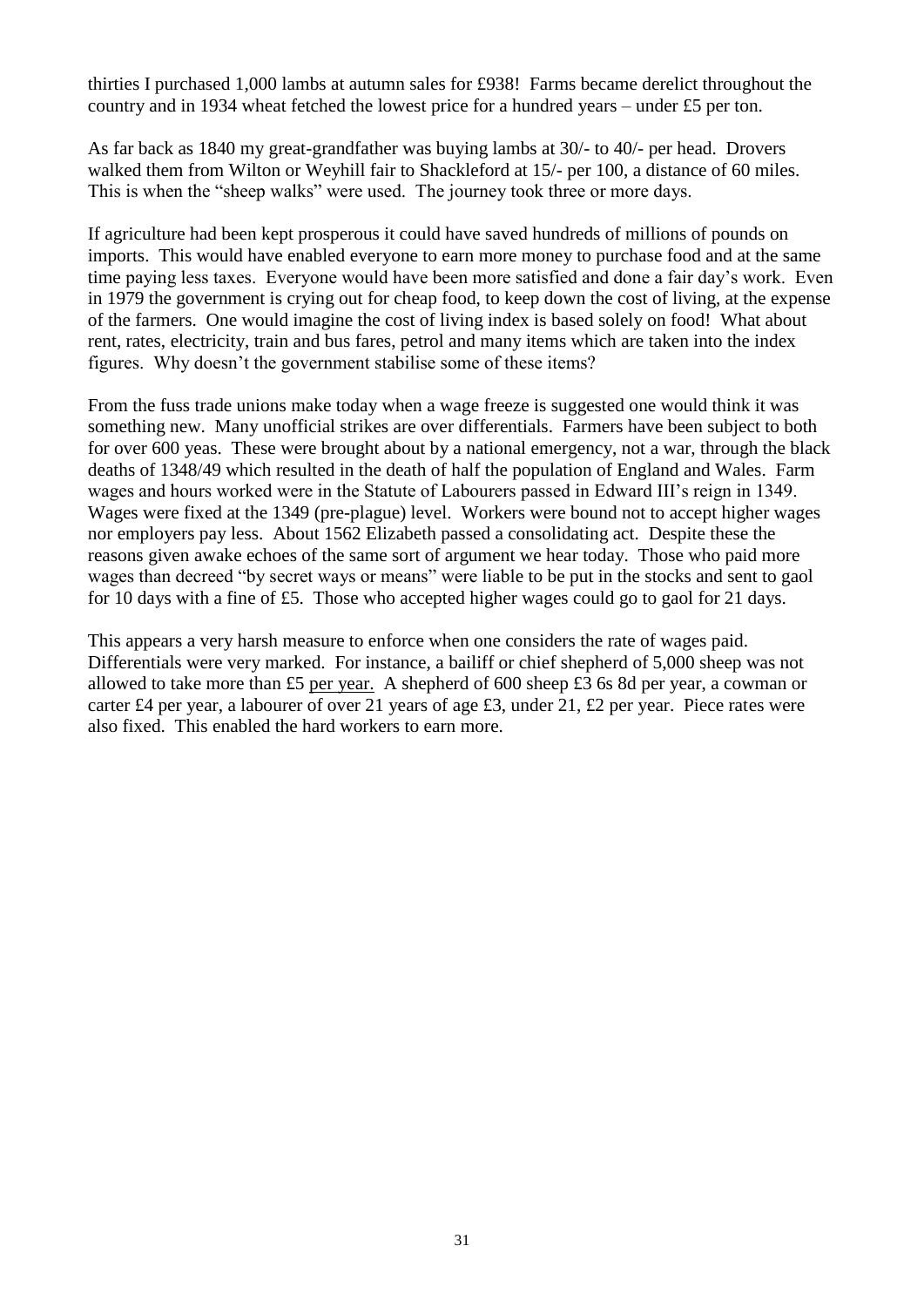When Edgar Peachy heard my father had bought me a farm at Wakeham, Rogate he told him that he had reserved Eashing Farm for me when I was ready to go into farming, although many people had been after it. Mr Peachy had been at Eashing 49 years and was ready to retire but would not do so until I was ready to take the farm. His relatives farmed at Eashing for 50 years. When I wrote this I had been here 59 years! He was surprised that father had put me into a farm before I was 21. This must have shown the trust father had in my ability to farm on my own.

Mr Peachy and my father were considered to be two of the best farmers in Surrey. They both farmed 400 to 500 acres which in those days was considered a large farm; today, of course, this would be farmed by the big boys as a smallholding. They both had the reputation of sending some of the best beef and fat sheep to Guildford and Farnham markets. Neither of them kept any breeding stock other than two house cows each, i.e. one in full milk and the other dried off ready to produce the next calf. This was a most expensive hobby. It was alright during the winter and during the summer for the early morning milking but when a man had to leave off work in the middle of the haymaking or harvesting to come back and milk a cow it was not only a waste of time but very expensive especially as they usually had to walk to do this. The milk was often set in pans and skimmed off the next morning to extract the cream, the skimmed milk being either given or sold to employees. When it came to finding a bull to get a cow in calf this was also very expensive as one usually had to send them to a neighbouring farmer via bullock cart drawn by a horse.

I started farming at Eashing during one of the worst depressions from 1926 to 1939, when so many farmers went bankrupt. I decided to supplement my income by running a small herd much to father's amazement. I aimed to have about 10 or a dozen cows to start with as in those days they were milked by hand and they reckoned a man could milk 10 to 12 cows. He used to wear an old sack as an apron and turn his cap back to front so that he could get his head up against the cow's flank during milking. There was little worry about dirt in the milk or disease such as tuberculosis. In fact one of my cousins had a terrible face all his face through drinking milk and catching a carried tubercular. I even had a small tubercular spot in my throat which was removed and has never caused me any trouble. I figured out that I could keep a herd of cows and still produce the same number of fat cattle and fat sheep as Mr Peachy did. I brought two men from Wakeham – Fred Norrell and his son who I knew could undertake the duties of cowman. I bought cows from dealers and used to go to Beckenham, of all places, at 6 o'clock one morning per week and buy a cow or two from a dealer who bought some lovely cows in Buckinghamshire. They were lovely roan cows and many of them turned out to be good milkers. In fact one of the first cows I bought from him I named Fillpail. In those days we used to grow many mangolds. Norrell used to give Fillpail something like 5 bushels per day, much against the teachings of Robert Boutflower who at that time was advocating rationing cows. Anyhow I got some cows in 1926 and sold my milk wholesale to Mr Rothwell who farmed and had a dairy business at Milford, and later to Mr Hillsden at Godalming Dairies, later Lymposs and Smee. When my milk was reduced in price and I could not get my 32d per gallon premium I threatened to start up retailing on my own. Mr Hillsden said he wasn't worried because my father wouldn't let that happen. This was like a red rag to a bull so I decided to go into retailing which I will deal with later on.

When I came to Eashing in March 1925 I took over the tenancy from Mr Peachy. This was the ground south of the River Wey and Ockford Wood which was a separate tenancy from Mr Graham Cooper. Lower Eashing and Hurtmore all came at a later date. Our landlady was a Miss Agnes Seymour Kerr, a spinster who lived in Eashing Park and was ruled by a butler named Boynton. She was an absolute recluse and Mr Peachy during his 49 years I think only saw her twice – the first time he warned her off the Estate as he thought she was trespassing and didn't know that she was his landlady. The second time was when she had him on the carpet because according to Mr Peachy's lease he was only allowed to use the park, which was about 100 acres surrounding Eashing Park House which included the pleasure grounds, (the drive at that time came through from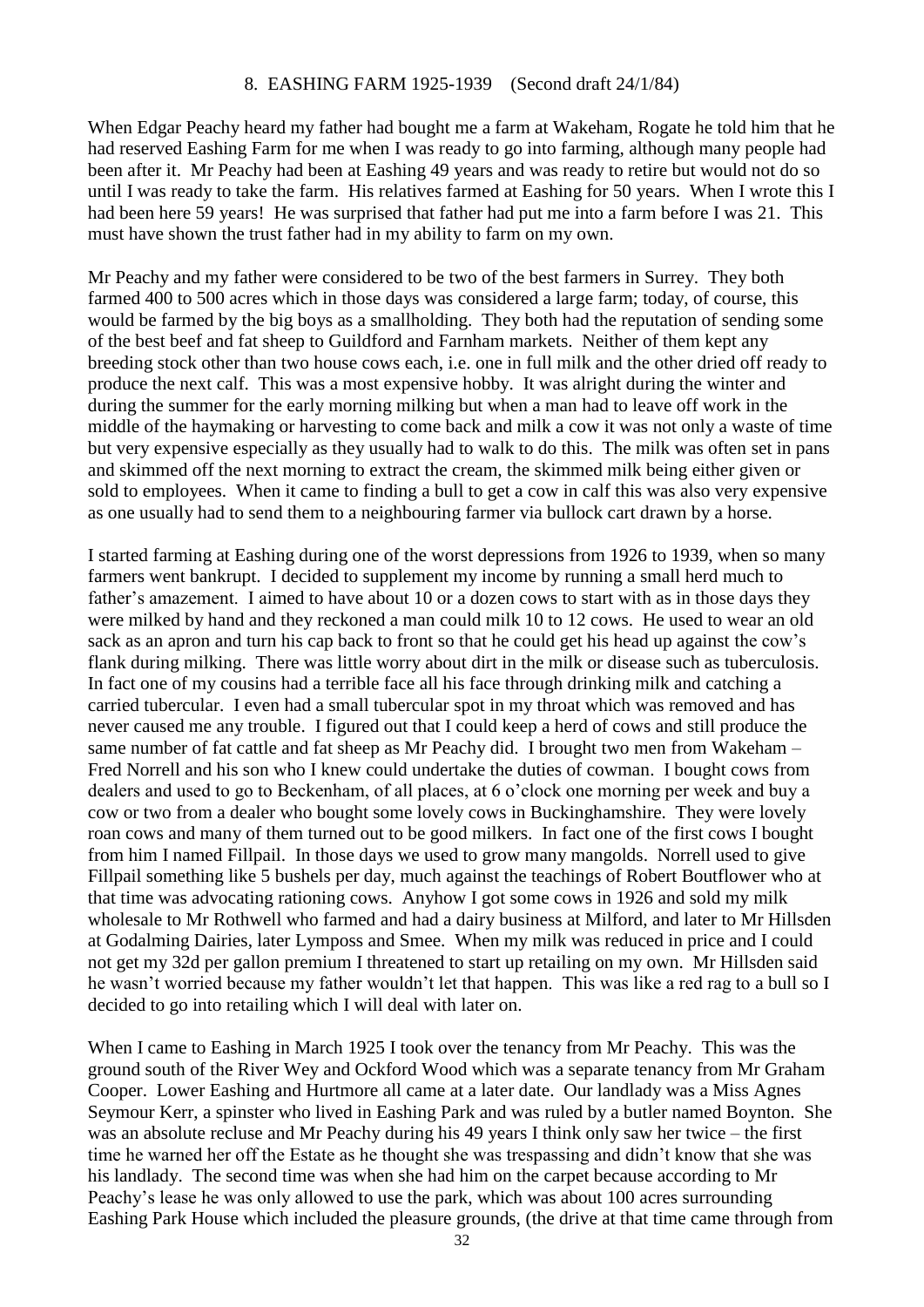Bob's Corner direct into the park and the entrance by the brew house was the back entrance.) There was a limit on what we could do with the park and that was that it had to be used for grazing sheep or horses and ten bullocks. The next time Mr Peachy saw her was when she went for him because he had gone to Chichester market and bought 11 bullocks and turned them into the park. As this was one over the ten he was allowed she stopped him grazing any cattle in the park for 5 years. When I came the branches had grown downwards and were only three or four feet from the ground where sheep couldn't reach. The park consisted mostly of beech trees which were very shallow rooted and luckily for me there were about 70 or 80 blown down in one gale which then cleared the park of being so thickly treed. It was not until the war years when a plough was first put into the pasture land. There will be more about that later.

When I came here on March  $25<sup>th</sup>$ , 1925 I had a year when I lived with Mr and Mrs Peachy and ran the farm. In a March tenancy the incoming tenant took everything over by valuation plus the straw and haystacks. The corn belonging to the outgoing tenant. The incoming tenant charging him for labour thrashing, etc. I had a most easygoing valuation, Mr Burt senior from Steyning did the valuation for me and Mr Peachy employed Fred Lee from Hewitt & Lee. It was most fair and Mr Peachy was so kind letting me have a lot of stuff for next to nothing. If there were so many sheep and a few odd ones he would say well don't trouble to value them.

I took over a very loyal and conscientious staff consisting of one foreman, 3 carters, 2 shepherds, 2 stockmen, 1 tractor driver, 1 poultry man and gardener, 1 carter boy, 1 labourer, 1 old aged pensioner of 80 years of age who used to do hedge trimming a 5d per hour out of which we used to charge him 2 shillings rent for his cottage. The majority of the above employees were in our own cottages as I took over nine as well as the farmhouse. Mr Peachy used to pay once a fortnight so I thought it would be of interest if I was to copy my first fortnight's wages i.e week ending April 11<sup>th</sup> 1925. After this I paid once a week. In those days carters, shepherds and stockmen were all paid on a 60 hour week. Ordinary men and stockmen during the summer months were paid on a 48 hour week during the winter months and 52 during the summer getting the same wages for either. There were no Saturdays off and no Bank Holidays by right although farmers used to give the men half a day on Boxing Day and Easter Monday and August Bank Holiday. Good Friday was a working day.

The farming at this time was completely different. It was many years before I ever grew two straw crops following one another. As we only had sheep and cattle during the winter months, during the summer it gave the men time to have their one week's holiday and do all the work on the arable side of the farm, i.e. cutting out roots, etc, of which we used to grow a tremendous lot for the sheep and bullocks. Most of the work on the land was done piecework. For cutting out or scourging an acre of mangold a man would get £1 per acre whereas for Swedes and turnips he would only get 16 shillings per acre. Potatoes etc. were planted by hand and at the beginning many of them had to be dug by hand until a spinner came on the market. For potato picking we used to employ a great many gypsies who used to arrive during the autumn to pick up potatoes and then pull the mangolds, which they put into heaps and covered over with the mangold leaves ready for carting back to clamps at the various buildings for the fat cattle during the winter. These were cut up through a mangold cutter by hand for feeding.

The sheep were fed on roots throughout their fattening life and also had roots cut up, sometimes as many as 200 bushels of Swedes per day which made a tremendous amount of work. The Swedes had to be pulled and trimmed before they could be put through the cutter. One of the first jobs I had to undertake in April 1925 was to thrash out Mr Peachy's corn stacks of which there were about 20. Thrashing was done piece work by contract. The ricks were built so that they would each contain 1 day's thrashing as it was not feasible to move the tackle in the middle of the day. There were no Dutch barns and the only storage we had other than ricks was two or three old Sussex barns where corn was stacked. The straw was handled loose ready for hand tying afterwards for sale, etc. One of the first lots of corn I thrashed for Mr Peachy was in Halfway Black Farm. I was more than surprised when the foreman, French, put a heavy horse led by a boy round and round the loose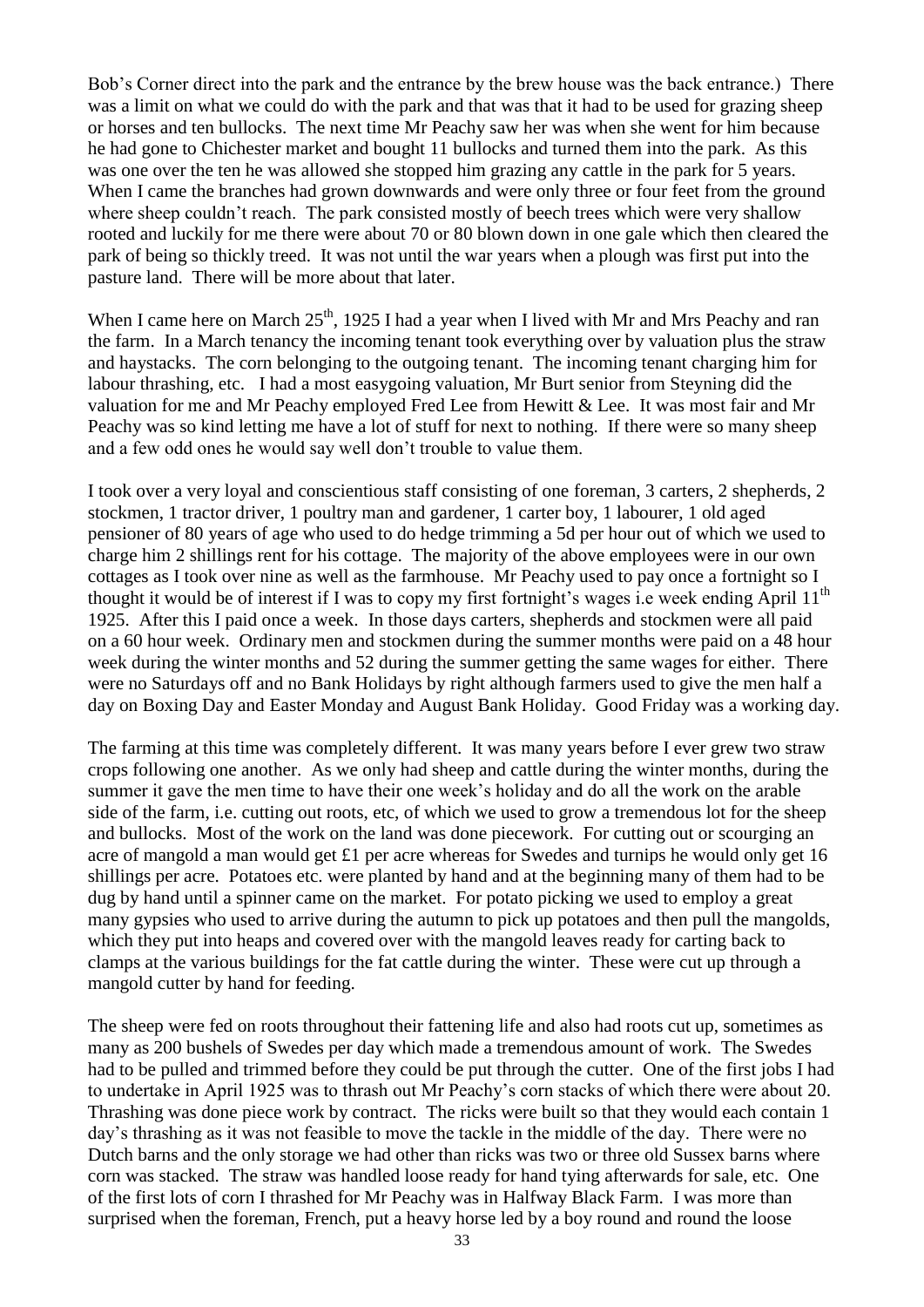straw as it was stacked in the other side of the barn. I saw this horse going higher and higher towards the roof of the barn which was very worrying as I had never seen it done before. The boy had his lunch on the stack and the horse had a nose bag and a bucket of water. I asked French how the horse was going to get down at the end of the day's thrashing as I thought it could not use a ladder. "That's alright master we just push him down on his 'arse' onto some straw at the bottom". This they did and the horse on this occasion and several others, was none the worse for his ordeal.

There was one very large rick of wheat built on a steddle which was 22 feet across. The rick was built in such a wonderful bowl shape until it reached the eaves when it was nearly as far across in yards as it started in feet. It used to take four men to throw the sheaves across. There was always a rick builder and a man following close behind, called a "shutter on". It was his responsibility to see that all the sheaves were kneed up close together so that they would never slip. Newman, our old aged pensioner, had built 49 ricks on this steddle and thatched it. He never had a prop against the rick to keep it in shape. Tradition was it should not be thrashed until June otherwise farmers would think you were going broke. I followed this principle for many years but in the end, as it happened, I needed the money and thrashed it early in the New Year. My father went for me over this and said neighbouring farmers will think you are broke if they see you thrashing this rick before June. I told him I was and needed the money and that's why I did it. When the rick was being built there was always a dummy wagon full of wheat next to the stack to take the sheaves from the unloading wagon before they were put onto the rick so that a man did not have to stand too close to the edge and put the rick out of shape. It often took 5 or 6 men to undertake the building. A few years afterwards I started using an elevator to cut out the dummy wagon and again I got in trouble as it was thought that half the corn would be shattered out. The fact was that very little corn was under the elevator and one did not have to pay for the threshing of that anyhow! One must remember that when one built from the field and stooks the corn was not as ripe as it has to be now before it can be combined. Many times we have carried on building that particular rick even when it was raining. It dried out before June of the following year.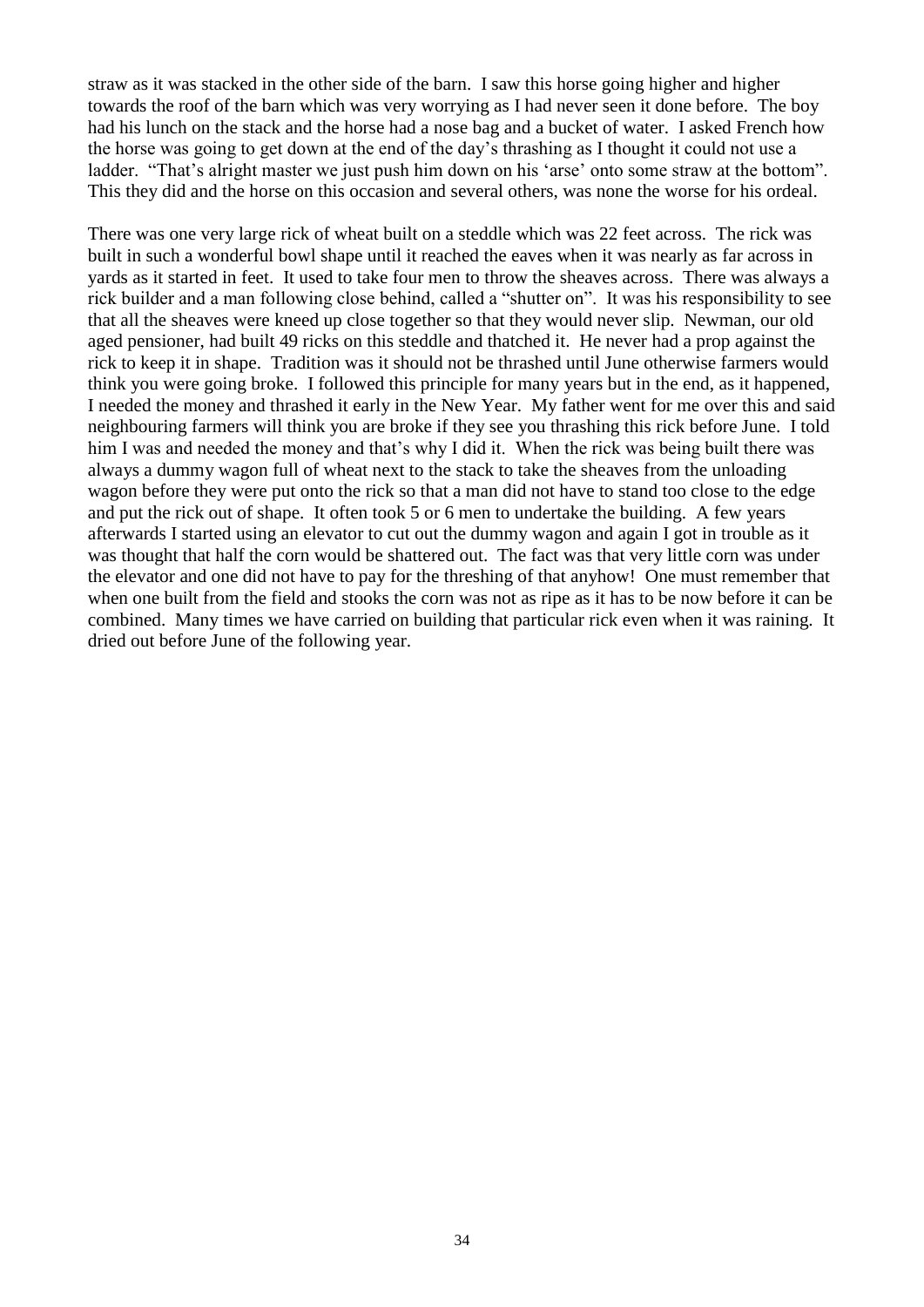## Wages – fortnight ending April 11/25

| Hughes      | 1 week<br>Extra horse       | $1 - 15 - 8$<br>$1-0$                    | (carter)                                 |              |
|-------------|-----------------------------|------------------------------------------|------------------------------------------|--------------|
|             | Less Ins $@5$ 1-16-8        |                                          | 1-16-3 per week. Fortnight               | $3 - 12 - 6$ |
| Beagley     | Same as above               |                                          | (carter)                                 | $3 - 12 - 6$ |
| Harris      |                             | Same as above, less extra horse (carter) |                                          | $3 - 10 - 6$ |
| Winter      | 1 week<br>Less Ins          | $1-19-0$<br>5                            | (shepherd)<br>$1-18-7 \times 2$          | $3 - 17 - 2$ |
| Welland     | 1 week<br>Less Ins          | $1 - 12 - 3$<br>5                        | (poultry & garden)<br>$1-11-10 \times 2$ | $3 - 3 - 8$  |
| Humphrey P  | 1 week<br>Sunday            | $1 - 12 - 3$<br>5<br>$1 - 17 - 3$        | (shepherd)                               |              |
|             | Less Ins                    | 5                                        | $1-16-10 \times 2$                       | $3 - 13 - 8$ |
| H Humphrey  | 1 week<br>Less Ins          | $1 - 12 - 3$<br>5                        | (tractor driver)<br>$1-11-10 \times 2$   | $3 - 3 - 8$  |
| P. Humphrey | 1 week<br>Sunday            | $1 - 5 - 0$<br>$3-6$                     | (stockman)                               |              |
|             | Less rent $&$ Ins1-8-6      |                                          | $1-5-1 \times 2$                         | $2 - 10 - 2$ |
| T. Mozey    | 1 week<br>Less Ins          | $1 - 12 - 3$<br>5                        | (stockman)<br>$1-11-10 \times 2$         | $3 - 3 - 8$  |
| Laurence    | 1 week                      | $1-3 \times 2$                           | (carter boy)                             | $2 - 6 -$    |
| French      | 1 week<br>Less Ins          | $2 - 4 - 0$<br>$2 - 3 - 7 \times 2$      | (foreman)                                | $4 - 7 - 2$  |
| Newman      | 24 hrs @ 5<br>Less rent 2/- | $10-0$<br>$8-0 \times 2$                 | (OPA 80 yrs old)                         | $-16 -$      |

£37 - 16 - 8

 $\overline{\phantom{a}}$   $\overline{\phantom{a}}$   $\overline{\phantom{a}}$   $\overline{\phantom{a}}$   $\overline{\phantom{a}}$   $\overline{\phantom{a}}$   $\overline{\phantom{a}}$   $\overline{\phantom{a}}$   $\overline{\phantom{a}}$   $\overline{\phantom{a}}$   $\overline{\phantom{a}}$   $\overline{\phantom{a}}$   $\overline{\phantom{a}}$   $\overline{\phantom{a}}$   $\overline{\phantom{a}}$   $\overline{\phantom{a}}$   $\overline{\phantom{a}}$   $\overline{\phantom{a}}$   $\overline{\$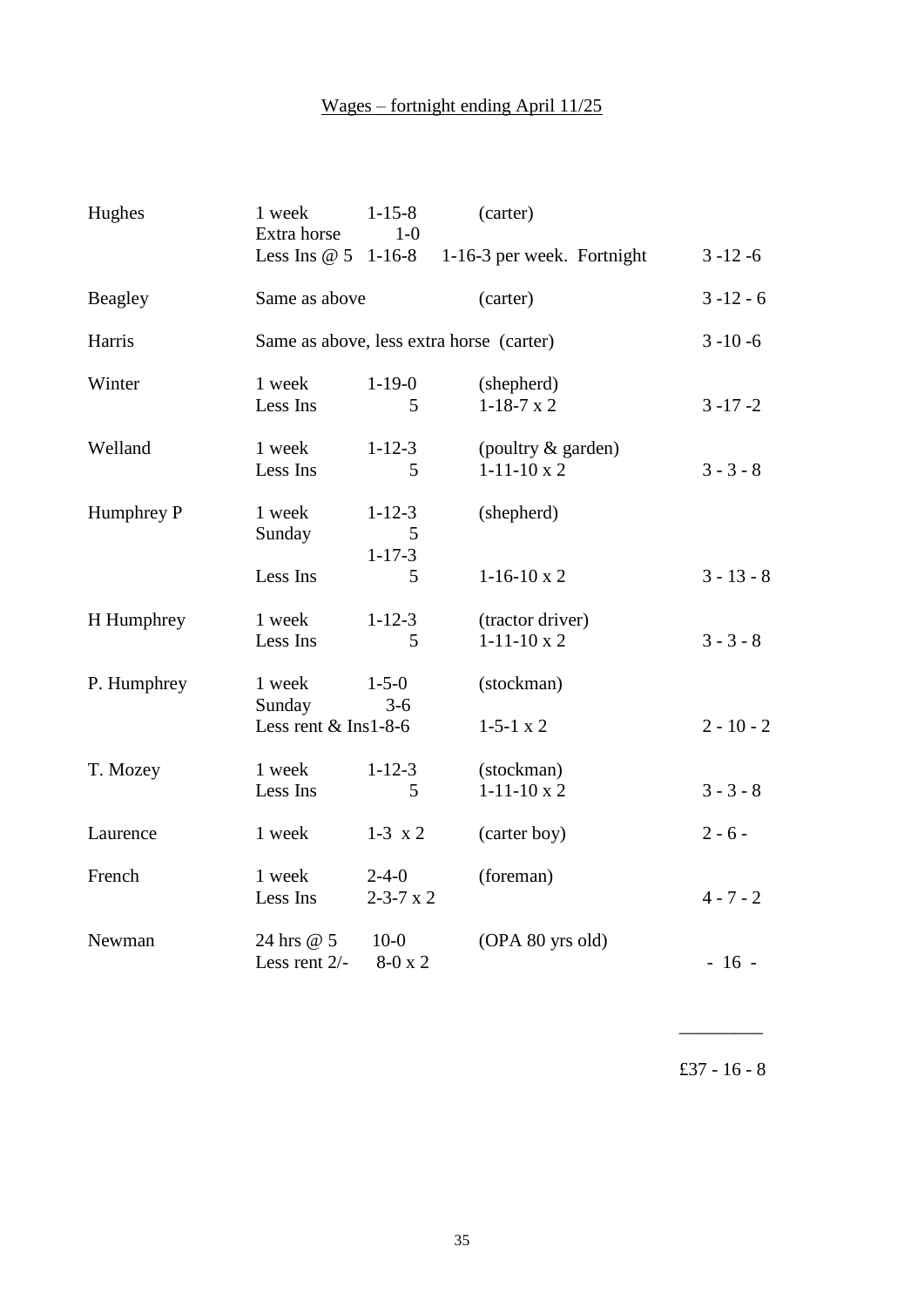I used to keep a horse to ride around the farm two or three times a day to see the men, especially as they were all working in much smaller fields than they are today. Besides this I think one was a better farmer by using a horse or his own feet to walk around the farm. Farming has deteriorated since land-rovers came into being. The farmers will not trouble to even get out and look the other side of their fields to see that the crops are not being destroyed by pigeons, rooks or rabbits. There were so many in those days and they often used to clear half a field before a farmer became aware of it. We used to put wire round many acres to keep the rabbits coming out of the woods. Shooting was let and pheasants used to be quite destructive.

In the 20's and 30's there were many more partridges and hares, which was a nice sight to see on an arable farm. Since the introduction of silage-making partridges have gradually disappeared as so many nests were disturbed. With pesticide etc. it makes their egg laying and breeding very, very difficult. Farming in those days was most interesting.

For the next 50 years my life was dedicated to agriculture. Farming is one of the best professions in the world and has more challenges than any other business. Not only has one to meet the whims of various governments but also has to face up to the changing seasons.

I will start with the spring of 1925 and describe a year's work which did not change for a year or two until I got involved in keeping cows instead of fattening beef and sheep. The first thing I had to do was to finish drilling barley which Mr Peachy had not completed. Barley was grown in the spring as at that time winter barley had not come on the scene. I decided to grow some potatoes and carrots as well as ordinary arable crops. Barley was grown after sheep had been close folded over a root crop. The shepherds were adept in giving sheep sufficient feed per day always leaving 3 days behind so that sheep could lay back and clear up any roots etc. still on the ground. We never gave the sheep water when on roots. A good shepherd would see that sheep manure was spread as evenly as an artificial distributor does today. There was no such thing as artificials as we know them today. Anything bought such as sulphates, ammonia, phosphates, potash etc. had to be mixed on barn floors by hand. This entailed a lot of work in breaking up lumps before it could be properly mixed and turned several times to get an even mixture. Behind the sheep the ploughing was done immediately by horses and not with a tractor, the reason being that a correct depth could be kept not to bury the sheep manure too deep. I blame tractors, especially today with the reversible ploughs, for ploughing much too deep which meant turning the fertility too far underground for it to be any use to a succeeding crop.

A carter would always be instructed to plough the ground 4 or 5 inches which was very important on our light loam soil as it was essential that sour ground should not be turned to the top. We used a sub-soiler, often drawn by 3 horses, to move the ground without bringing anything to the top. I am sure modern cultivations have brought up foul ground and weeds that have been dormant in the ground for hundreds of years. When barley drilling had finished I started growing potatoes and carrots which my family had done for over a hundred years especially as we had a ready market on our doorstep i.e. Aldershot Camp. We used to buy hundreds of tons of feathers on which to plant the potatoes. This was a very dusty and dirty job, spreading feathers along the bottom of the potato bouts before the potatoes were planted and ridged up. We also grew a lot of carrots as this ground is very suitable to get a clean sample. My family had grown them for over a hundred years at Lydling etc. Many of these were sent to the market in London. A man would take two ton to the market with a pair of horses and be there ready for the sale which used to open about 4 o'clock in the morning. He would be back the next day with hair and horse hooves for which we had a good sale in Surry. In fact the Tices, who were lifelong friends, bought much of the horse hooves for their hop gardens. It was an excellent fertilizer and at that time, there were thousands of farriers in London who had so much to dispose of. There was one thing we had to worry about, as far as growing carrots was concerned, that was the fly. We used to soak several hessian bags in paraffin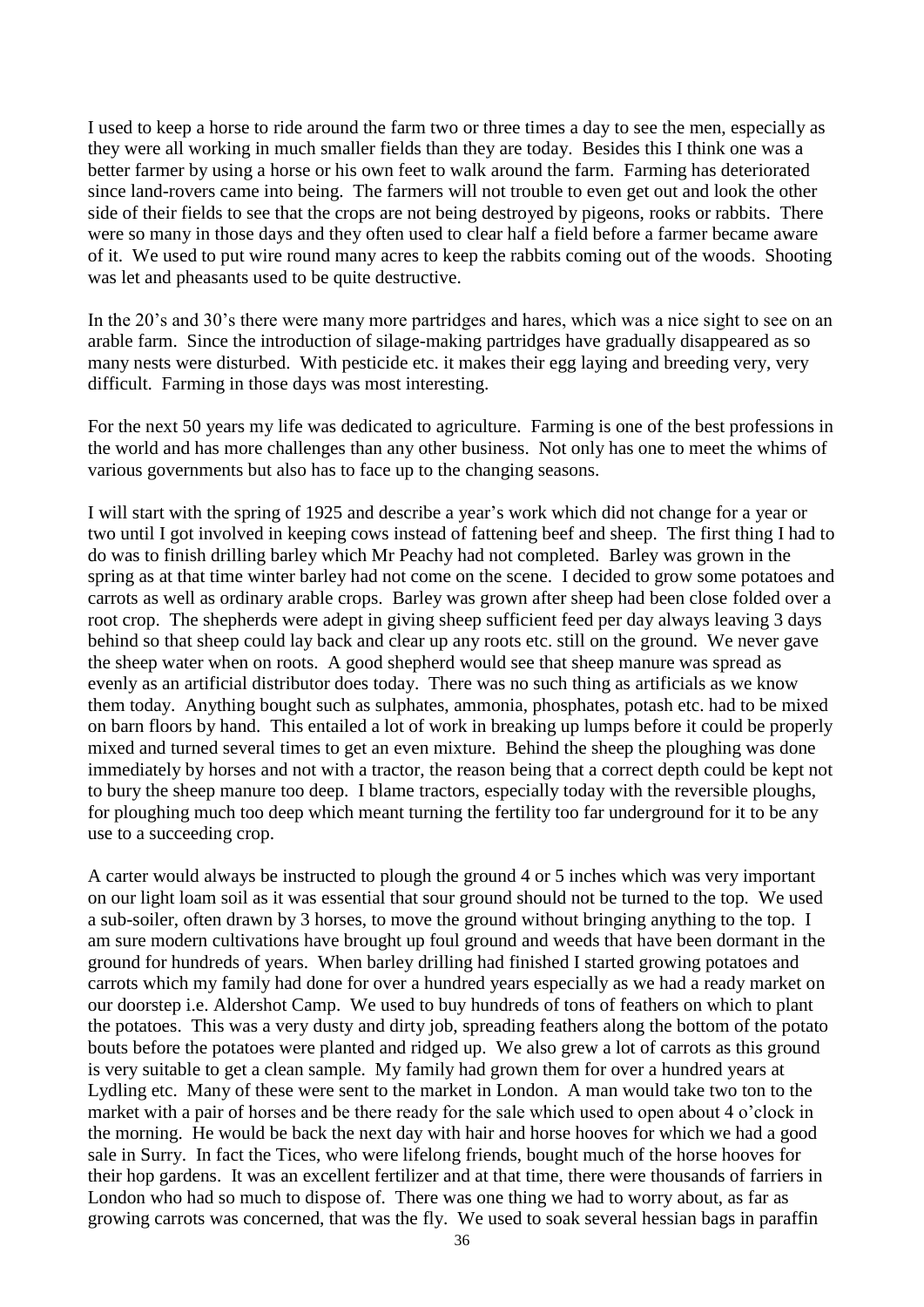and put them on a long pole which was dragged up and down the field on top of the carrots which got rid of the fly. The next thing was the planting of the roots such as mangolds, swedes and turnips and possibly a certain amount of rape. Although the mangolds were sown early and were singled, swedes were not sown on this ground until about June  $16<sup>th</sup>$  otherwise they got mildew. They were cut out after the mangolds, piecework at one pound an acre and 16 shillings for swedes or turnips. A man would do as much in a day as labour at the present time would do in a week even if they knew how to do it, which I doubt. Hedge trimming was finished by now. The hedges were trimmed by fag hook, the farm had about 20 to 30 fields on it and so there was a tremendous amount of hand labour involved.

As the men only had a week's holiday a year this was the time they took it as all the cattle and sheep were finished and away to market. We liked to get holidays over before commencing hay making in June. Lovely hay was made from one year lays which consisted mostly of a broad leaf clover, trefoil etc. How careful farmers were not to knock the leaf off the clover which was one of the best ingredients in well-made hay. There isn't so much good hay made today because modern machinery goes so fast and is so drastic that it literally would knock off everything worth leaving on. The method of haymaking was difficult. It took three or four days, even in fine weather, to build a hay rick. It did not matter about the size of the stack as you would gauge it by the amount of acreage you wanted to put in it. First a bottom was put on the ground of faggots. This was to keep the hay off the ground and one would get a certain amount of aeration under the stack. As haymaking went on for several days it was necessary to have protection against weather in case it rained. One would not think of putting a cloth straight on to the hay otherwise it would sweat and go mildewy. A pole was erected at each end of the stack with a wooden crossbar over which the ricksheet would be hung. This could be raised or lowered at will by a pulley at each end and if it had to stay like it for a week it was OK. The method of getting the hay to the rick was first done by wagons. Later it was done by sweeps. These were about 10 to 12 feet wide with tines about 10 feet long and about 8 inches to a foot apart with a horse on each side with a man sitting on a seat behind driving them. He would drive this into the hay which had already been put into rows and it was surprising how much hay would be pushed up in one go. This would be fed to the elevator by two men. There would be two or three men besides the rick builder to stack the hay properly and to keep it well trodden for consolidation. We had great fun setting up the elevator because this was powered by a horse which had to walk round and rounds and round all day turning a wheel which in turn turned the elevator. The horse used to go automatically as its head was attached to the middle of the turning mechanism so that he had to keep to the one circle. It was fun for young boys to ride the horse round for something to do, anyhow it kept them out of mischief. When the hay had been put in ricks ready for cutting into trusses for sale later on to the neighbouring farmers or owners of horses a second cut was taken when ready which was mostly used as sheep hay because it was not nearly as good as a the first cut. The leys were then dunged from the yards etc. to take a crop of autumn sown wheat. As there were no cattle or sheep after haymaking the roots had plenty of attention so as to keep the rubbish down. We hardly knew what rubbish was. My father once offered me 6 pence for every dock I could find either in a field or hedgerow, for which I never got anything as he had none even on a thousand acres.

It did not seem long before we got round to harvest which used to start by cutting oat in late July of which we grew quite an acreage. These had to be cut before they were fully ripe to save them shattering. They were stooked 6 sheaves to a stook. It was traditional to leave them 3 Sundays in the field before they were put into ricks. This was followed by the wheat and barley when it was ready. We used two or three binders of 4'6" to 6' cut. The larger binders being drawn by 3 horses. This was the most punishing job during the year that the horses had to put up with as the weight of the binder and pole on their withers used to cause a lot of trouble. Later some bright person thought about putting a wheel under the pole to take some of the weight off the horses' necks. Two teams of horses were used on each binder. They used to do about 3 hours work and then have 2 hours rest before changing back again. When it came to carting the corn the rick size was determined by the amount we reckoned to be one days threshing. There would be 2 pitchers and 2 loaders on each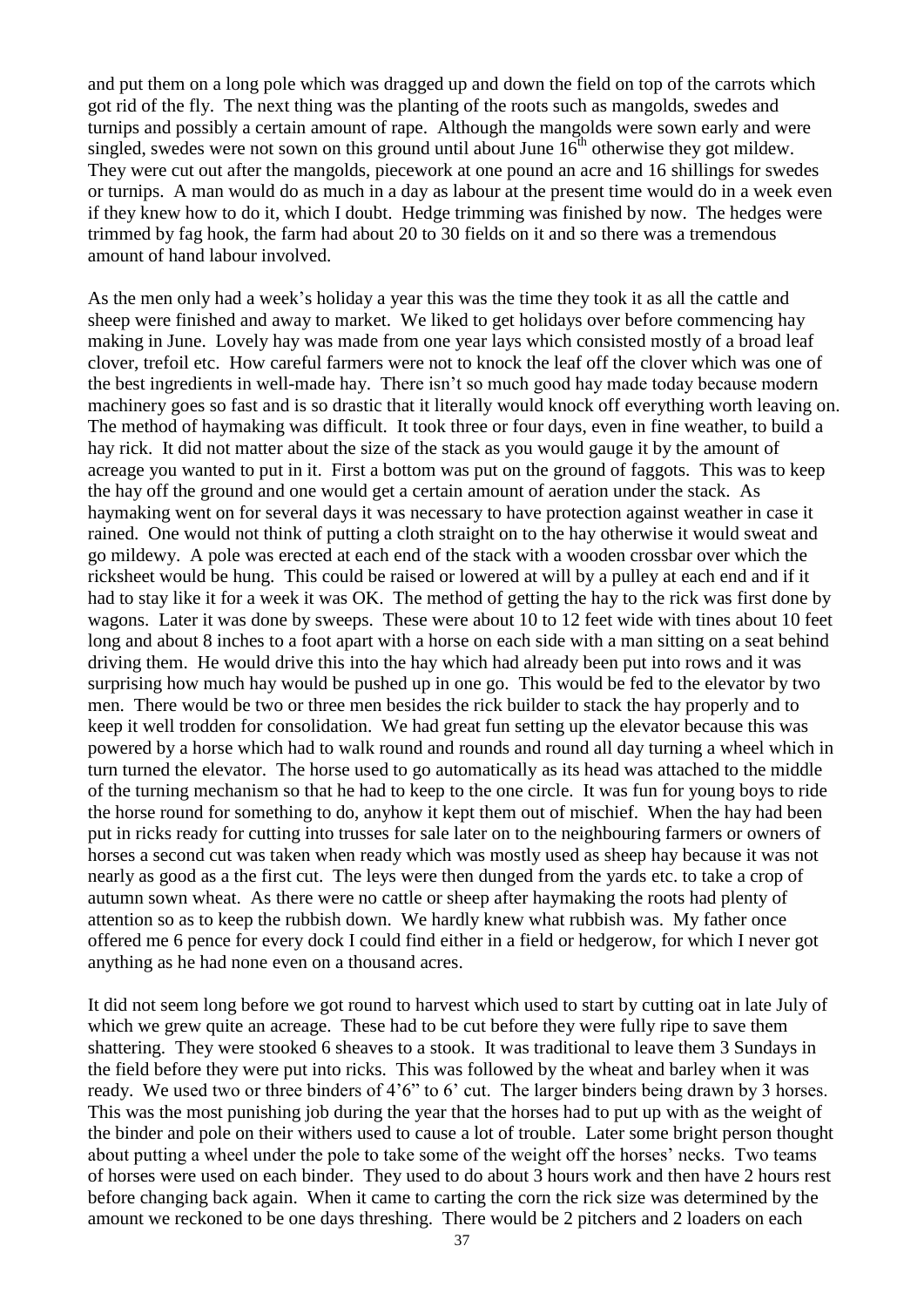wagon although at a later date a good man could load from 2 pitchers. The art of getting a good load was as important in the loading as in the rick building. Every sheave had to be kneed in to get it tight to save it from slipping. If you had a good man on the load and you put a sheave up the wrong way round he would throw it back. You had to put it up with the ears towards the man so that he had the butt facing the way he wanted to stack. I remember the first load I loaded with a very good old carter pitching and he said, "Mr Ray, if you put your "arse" behind you you'll be right to take them when I put them up", in fact a good pitcher did not leave much work to be done by the loader. When the fields were some distance from the rick a wagon was being loaded, one at the rick being unloaded and two possibly between. The two kept an even flow so that there was not a minute wasted. When the field was cleared a horse rake would be put over the stubble to pick up any loose little bits of corn, which was very little and really wasn't worth the effort. When the ricks were finished the thatchers would come straight behind to thatch them in. This took 2 men, one doing the thatching for which he used a 40 rung ladder and a man at the bottom teasing out the straw to get it all one way so that the thatcher could lay it straight on to the rick. Although later on we used string to keep the thatch in place earlier straw was twisted and used. Hazel pegs were used which were put into the rick with the point going upwards and not downwards so that water ran away from the rick and not into it. A good man would only need two or three inches of straw to keep the rick safe for a whole winter. When thatchers got less proficient they would use anything up to 6 or 7 inches of straw and even this would not keep water out of the rick because of the way it was put on. When harvesting was finished one would get out the rest of the dug from the yards and put on the ley ground before it was ploughed ready to put in the autumn wheat. Also sheep began to arrive to put onto the roots.

Some of the sheep were from Findon, Sussex and were Southdown and Southdown Cross. The best fair we went to and which father did not miss for 60 years was Wilton Fair which was held on the second Thursday I September, where we bought the majority of our sheep. I must have gone 30 times or more, first when I was a boy and again when I was farming on my own. My grandfather also bought sheep at Wilton at the turn of the century. At that time they used to be driven back from Wilton by road. It would take a drover approximately 4 days to do the sixty miles for which he got paid the handsome sum of ten shillings per hundred. I have possibly mentioned before that this was one of the reasons why there were so many sheep walks about the country. The sheep used to amble along at their own pace grazing on the way and when it came to night time they would just lie down while the shepherd had a sleep. The reason why we liked Wilton Fair was by September the roots were ready for sheep to go straight into. It is interesting to note that at one fair at Wilton I purchased about 1,000 Hampshire Down lambs which cost him £1,000. This was the year so many farmers went broke and lost many thousands of pounds over purchasing sheep for fattening. Mr Peachy bought some for the same price and after he had kept them all winter he sold them for £7 10.0 each. Father who was very friendly with Mr Richie of the Royal Farm at Windsor sold this particular 100 sheep in December to the Royal Farms for £10 10.0 each. Although this only gave him ten shillings a sheep profit it was better than the enormous loss that he would have suffered by keeping them. These were sold in Slough Christmas market of that year fattened by his Majesty the King and I think they averaged somewhere about £16 a piece. Now the sheep were purchased the ploughing for winter wheat etc. was the next job to make certain of getting it drilled before Christmas. On this farm October and November were the best months. Before this it would get too much proud on our sandy loam. As these jobs were done mangold pulling was in full swing being done by gypsy labour after they had finished picking up potatoes. They were stacked in heaps which consisted of about 10 to 15 cwt. We were very careful and used to like the men to twist off the tops rather than use a knife. The reason for this was that with a knife one was apt to cut some of the crown away, this in turn would bleed then mangold so that they wouldn't keep. Whilst I was on the potatoes I forgot to explain the method we had then of digging them and picking them. They used to be spun out with a spinner drawn by two horses which scattered them about 1 yard wide. About 20 gypsies were employed picking up and they used to have cants measured out so that they all had exactly the same amount of ground to pick up each time the digger went around. They picked them up in half bushel wicker baskets. The carters would continually go round with a horse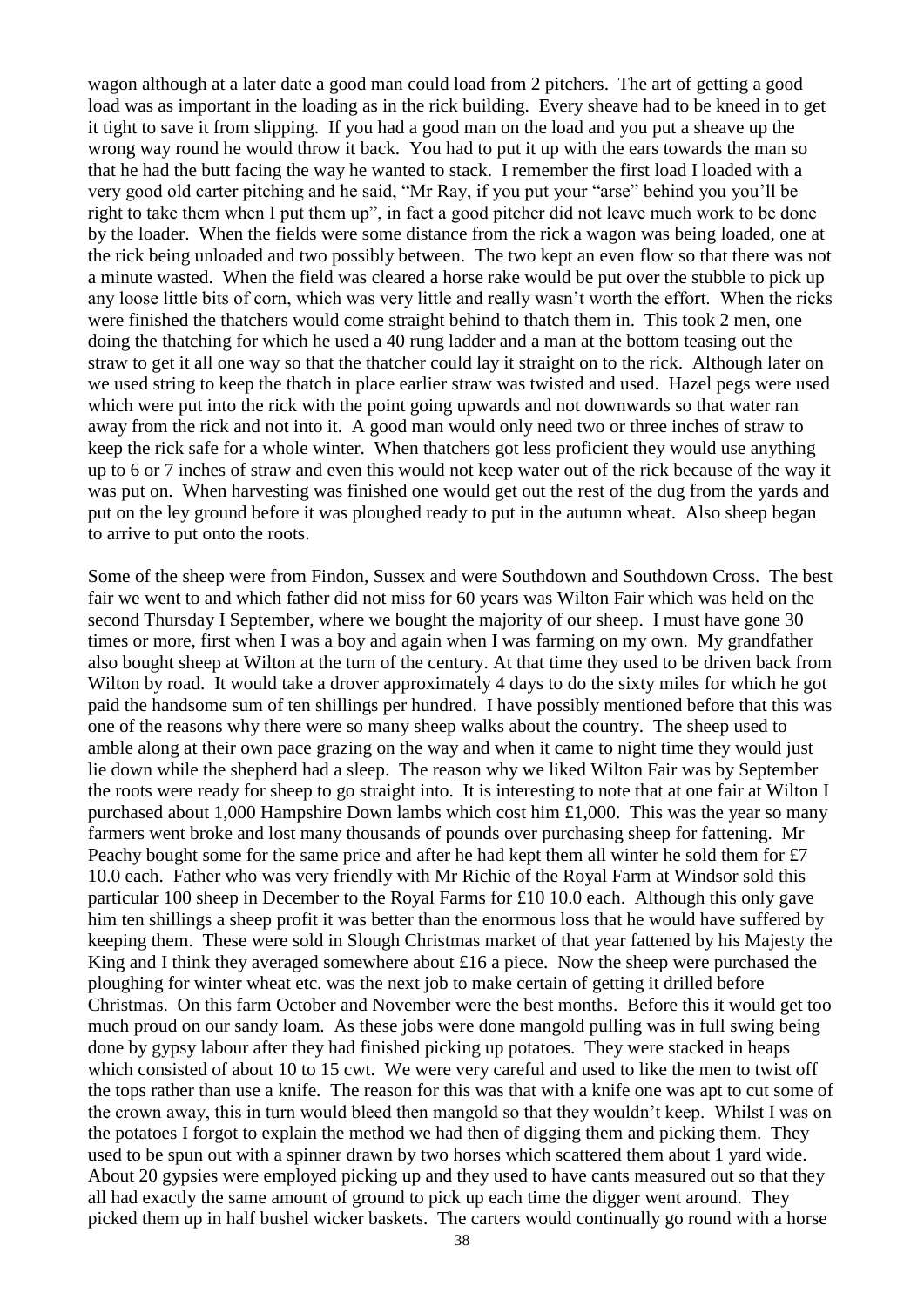and cart and empty the baskets directly into same before proceeding to the clamp. This was made in the field as there were no posh potato sheds or other sheds in which to store them. The clamp was dug out about 9 inches deep by about 3 feet wide and the soil banked along the sides. The carts drew alongside and shot the load into the pit. A man would be there to stack them up into a pyramid shape which was about then 3 to 4 feet high. This was a very skilful job as one did not want the potatoes to roll down. As he went along he would put wheat straw to thatch them in with about 6 inches thick to stop any frost getting in. As soon as possible another man would come along to earth them up i.e. put dirt over the straw from a trench each side. This was a skilful job as one would put a spit along the bottom and keep on all the way to the top on both sides and then put one or two straw vents in the ridge, so that any sweating could get out. I think farmers used to vie with each other as to who had the longest clamps. I know one year I had one so long that it nearly went round the field. When the potatoes were put up for sale the potato machine was pushed up to the potatoes. A man with a proper potato fork shovelling them in for sorting. There was a man turning the machine by hand as engines were not in much use at that time. They would go up an elevator and into hessian bags which could be weighed into hundredweights. This was quite an operation and a good gang of about 4 put up about 8 to 10 ton a day which is about the equivalent to what they do today with every modern machine you can think of. The difference of course was in those days men worked hard and kept going.

It was November and the time had come to think about purchasing bullocks to put into the sheds and yards for fattening. They were not kept for the purpose of making much profit as they seldom did, but they did tread in a lot of straw which was necessary to make the manure to put humus back into the soil. Our chief supply, mostly steers, were purchased in Chichester market. These were lovely red Devon cattle which were brought up by two dealers, Fred Harris and Rory [spelling?] May from Devon each Wednesday. We used to go to Chichester about 7 in the morning so that we could get in touch with the seller immediately his cattle were taken off rail. We often argued all day over 10 shillings per animal on a bunch of 20 or 30 steers which was the difference between profit or loss to the purchaser. Once a buyer started negotiating with the seller nothing would divert him from that deal. If a man came along and offered £2 more per bullock than we had offered he would not negotiate until he had finished with us. Several times we had been given £2 a head not to take the bunch as he had a higher bidder. Even when we purchased them we were given luck money. When we used to go with father before we were buying on our own he used to let us have this, which was a fortune to us. When we first bought cattle at Chichester instead of railing them home they used to be driven the 30 odd miles by road either to Lydling or Eashing.

On arrival back at the farm they would be sorted out into various bunches some were tied up in sheds and others were loose in yards. Those that were tied up had a chain round their neck for four or five months and were never let out. As many of the attending stalls did not have a gangway in front of the mangers for feeding it was a most dangerous occupation walking up between two animals to put their food in the manger. After a week or two they settled down but one had several kicks when one went up between them. This was the same when they were cleaned out every day. As the cattle were fed mostly on mangold they never had any water although sometimes there was a tank in the yards. The cake they had was mostly linseed and cotton seed mixed with brewers grains etc.. The linseed and cotton came in slabs which had to be put through a cake cracker, the ratio being one cotton seed which was a greenish coloured cake to three linseed which were more laxative. This was purchased during the summer months from Whittets of Weybridge, possibly 50 or 60 tonnes at a time to last the winter both for sheep and cattle. The next job was to start threshing. We probably did one rick if we needed the straw for litter etc. Hay was fairly plentiful as good farmers usually kept one stack from the year before. The threshing was a dusty old job especially keeping away the rubbish called cavings. Wheat chaff awns were bagged from the machine and mixed with oats to feed the horses. Threshing was mostly done piece work. Four bushel sacks weighed off as follows:- wheat  $2\frac{1}{4}$  cwt. – barley 2 cwt – oats  $1\frac{1}{2}$  cwt, all daft weights when you think of today's metric system. These sacks had to be loaded by hand on to carts or wagons to take back into store until ready to be delivered to the millers or used for feeding. During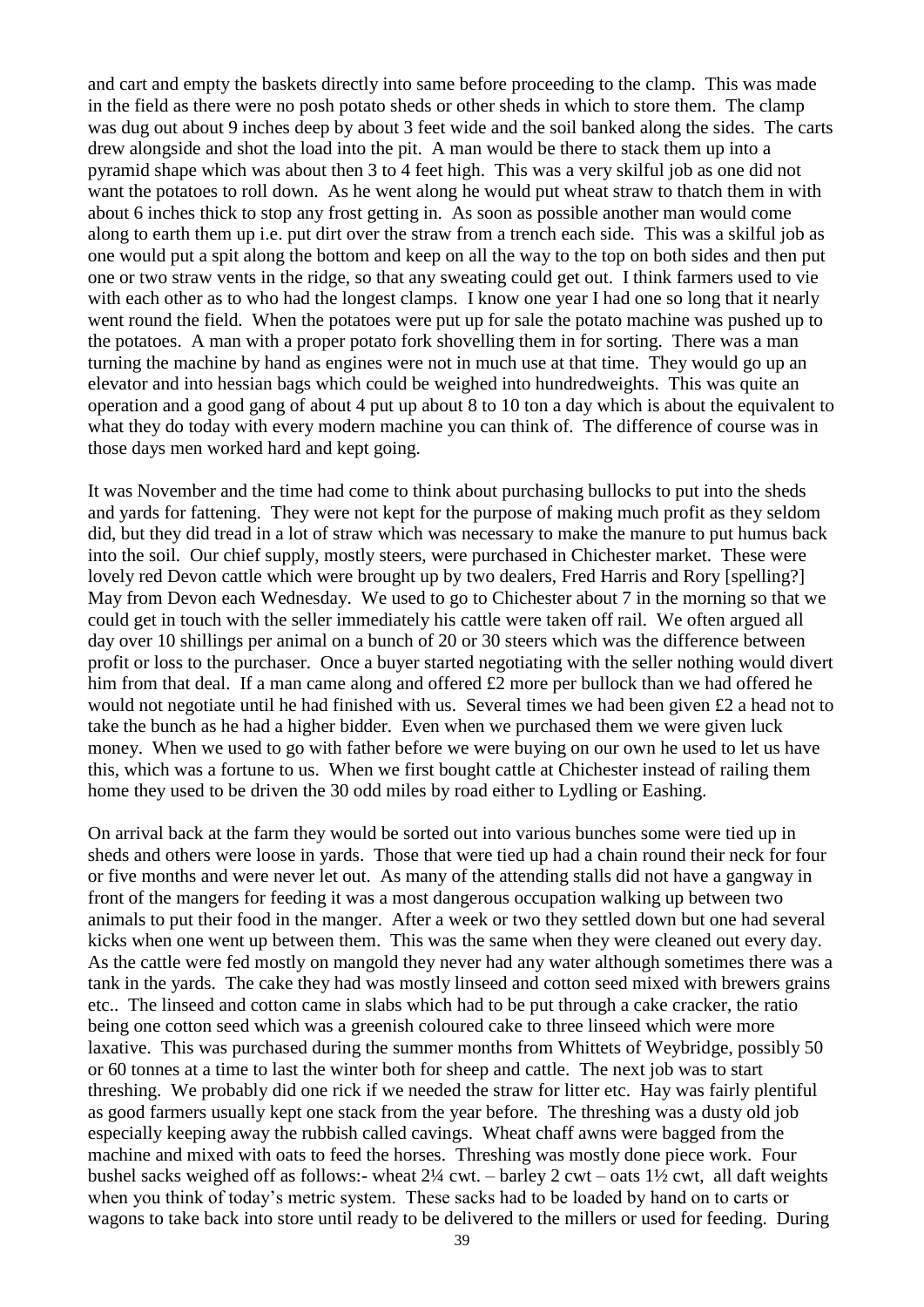February we started drawing cattle and sheep, mostly for Guildford and Farnham markets. For many years father and I had the same pens reserved for us in Guildford market. Butchers knew exactly where to go to purchase the best lambs. There was no transport so the cattle and sheep walked to market, Farnham about 7 miles and Guildford 5. One man would drive about 20 head of sheep on his own and some mornings when they hot the steam was so dense that one could hardly see where they were being driven. Bullocks needed a man and a boy. This was a most skilful job and those driving them used to know exactly when to throw a stick to turn an animal away from an open gateway or garden of they started straying off the road. They came out of the sheds where they had been tied up for 5 or 6 months often quite wild. It was quite an art to get them settled especially if they were mixed with some of the yarded cattle who, of course, had been out all the time. We aimed to get rid of the beef and the sheep by the end of April and the whole cycle started again. I thought this would give an idea of farming through 12 months on an arable farm.

The next big event happened in 1926 on April  $14<sup>th</sup>$  when I married Mary Emily Simpson who was one of three daughters of Mr & Mrs Simpson. Her father and uncle owned a very large store in Guildford called Simpson Brothers. I first met Mary at a garden fete at father's home, Lydling. Afterwards at a beagle meet, when many used to go back into Lydling Hall to have tea, etc. I suppose we were engaged for about a year until the great day was fixed. We were married at Guildford from her home "The Turrets", Portsmouth Road on April 14<sup>th</sup> 1926. When I was ready to go to the wedding the farm was on fire at the hovel. A boy named Hedger who was burning hedge trimmings which he let get away from him and it was burning fiercely. I didn't know whether to go to the wedding leaving the farm to burn or what to do. However, I decided it was important to go to the wedding and this I did, driven to the church by my brother Percy who was best man. I was rushed to the church and the policeman on duty said "There is no hurry, sir, the bridegroom hasn't arrived yet." I said, "No, he hasn't because he happens to be me". So he said, "you had better look sharp then", which I did. We went for about a 10 day honeymoon with a car trip through southern England – Devon, Cornwall and up through the Wye Valley, which in April is very beautiful. Father gave us a car for a wedding present which was a Clyno. This was one of the only new cars I had in my life. I always bought second hand ones like Lea-Francis, Bentleys, Rovers, Jaguars, Mercedes etc. I bought them second hand because I objected to paying tax on the original purchase.

My farming from that time onwards changed at Eashing because the bullocks were gradually replaced by cows although I kept fattening sheep for many years. After my honeymoon I had to decide on what to do about a dairy herd. I had no buildings suitable to start a herd, only a few old bullock stalls by the farmhouse. I started with mixed breeds of Ayrshires, Fresians, Shorthorns but at that time no Guernseys. I bought these from dealers and quite a few from Alfred Tilley who was a dealer in Guildford market. I went to Beckenham on several occasions as there was a dealer there who bought some beautiful roan Shorthorns in Buckinghamshire. They arrived by rail at 6 o'clock in the morning and if you wanted first pick you had to be there by half past six. The only sheds I had to keep cows was the long shed now part of the ice cream set up garage and a few loose boxes on the side of the barn. I made cow stalls as best I could in the barn and put a loft over half of it for hay, etc. This is still in the barn although it was illegal even then because of hygiene where cows were milked. I managed to get two rows in parts of the barn and a third by feeding over the wall to the outside of the barn where the present calf pen is. The milk was carried to one of the sheds where it was cooled and put into 17 gallon churns ready for collection. It was just before the war when I built the first half of a new cow stall which is now the open yard nearest to the house. I had to get better accommodation because I had now several Guernseys. It was about 1932 when I first went to Guernsey to purchase young calves as they were not only cheaper but also at that age to transport them by boat was much less. I used to go with a Captain Addis who was manager of Lord Iveagh's Guinness Farm Dairy at Woking. They also had an estate at Elvenden, Suffolk where they had two or three hundred. The purchase price in Guernsey was about £1 per month and so we did have certificates with them. Milk yields were produced when requested of dams of the calves, only one record from each cow which was a lifetime one. I joined the British Guernsey Cattle Society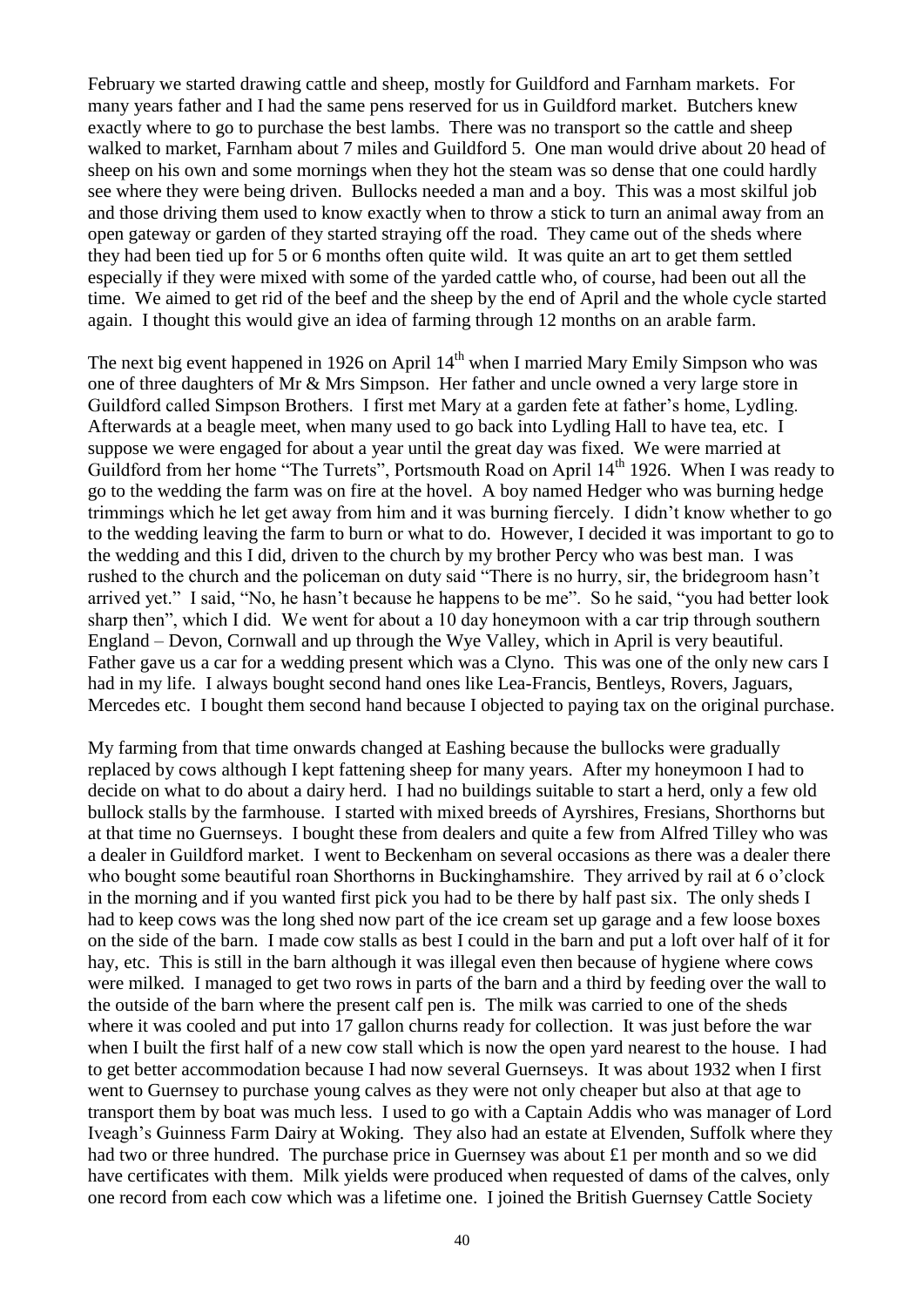about 1930 so as to keep the cows' pedigree. The first herd book I had is dated 1933 in which there are six Guernseys under my name and I had the prefix name of Eashing.

Later on I went on the Council and was their President in 1960. It used to take a long time to buy the calves. We would probably only be over for 3 days and we bought them through an agent named Frampton, a well-known character on the island. We went round dozens of arms but it always appeared he took us to the worse ones first and after about 2 days if we hadn't bought anything he gradually produced some better cattle for us to look at. After we had been there several times we went to herds where we found we could get the best cattle. One of my favourites was Les Norgits owned by a man named Browning where I got some exceptional cattle. We went to Alderney and bought several calves but there were few herds of 5 or 6 cows. It was the most terrible crossing to get to the island. We crossed on the old cattle boat that had sunk at least 3 times and been brought to the surface again. It had to pass the Caskets Lighthouse which is one of the most dangerous seas anywhere. I remember once the lifeboat had to go out to get a man off the Caskets because he had appendicitis. The lifeboat never got anywhere near at all owing to the roughness of the sea, until several days later. On one occasion when we went to Alderney, Captain Addis took his local garage owner, West, from Woking for the trip. We stayed in the one hotel which was halfway up the main street (one had to pay a shilling for a bath, the hot water to fill it with was carried upstairs). To cut a long story short we bought some cattle on the tip of the island from a very gypsy sort of man who couldn't even write. One evening West came back to the hotel very late with this man and both drunk. He had bought 4 heifers. Captain Addis and I tried to stop him because we said he had nowhere to put them even if he got them over to England. Anyhow, to cut a long story short they were both too drunk to write, the man from Alderney couldn't write anyhow so he put a cross on the agreement which Captain Addis witnessed. Anyhow they came back to England with our cattle and West had to make arrangements for his to be kept by a Guernsey breeder at Southampton where they were unloaded, and he kept them for about a year before selling them and lost a lot of money. He learned the hard way. The hotel was run by a mother and her charming daughter Maureen. There was a very peppery old Colonel staying there who used to always grumble abut everything. One evening he started shouting about where's my coffee and Maureen brought it and chucked the whole lot in his face and said "Here's your bloody coffee". It was a coincidence because Maureen had quite a nice voice and during the war all the Alderney people were evacuated except for one or two men to look after the remaining cattle during the German occupation. I was walking in Godalming High Street and was outside Palmers the music shop when I heard a beautiful voice singing in the shop. I went in and it was Maureen. I said, "Good God what are you doing here?" and she told me that her mother and her had both taken a housekeepers job at Thursley when they came to England. I went and saw them several times, it is a very small world. When we were in Alderney spirits were so cheap, brandy, whisky or gin were sold for sixpence. The landlord would fill our glass and just say "say when".

The trouble buying calves at 6 to 10 weeks old was that one had to wait for about 18 months to 2 year before they produced milk. I did have one of my Guernsey cows who produced three calves before she was 4 years old and produced over 2,000 gallons of milk. The cows name was Jennifer of the Valinguet. It was unfortunate that when we had our first tuberculin test that many failed and had to be sold. I was one of the first in Surrey, and Mrs Caddey who had a Jersey herd, to own a tubercular-free herd. I felt it essential owing to the fact that I was retailing the milk. There were no tests in Guernsey until a later date. Later we could buy them and bring them into our own herds with a certificate. I know that when I had the trouble it was a bitter blow as it was one thing we had to either do or not and face up to the consequences. The decision to go for a tubercular-free herd was the right one. I started retailing in a serious manner in November 1928 when I opened a shop in Godalming High Street at the same time. This gave me excellent publicity especially as I won the clean milk competition for Surrey for that year. The shop was opened by Mrs Barns who worked for me all the time until the shop was sold and when I write this in 1984 she is still alive. At this time, my competitors, Lymposs and Smee had installed a wonderful machine – centrifugal cleaner. They stated it removed puss, blood, hair and manure from the milk before it was sold to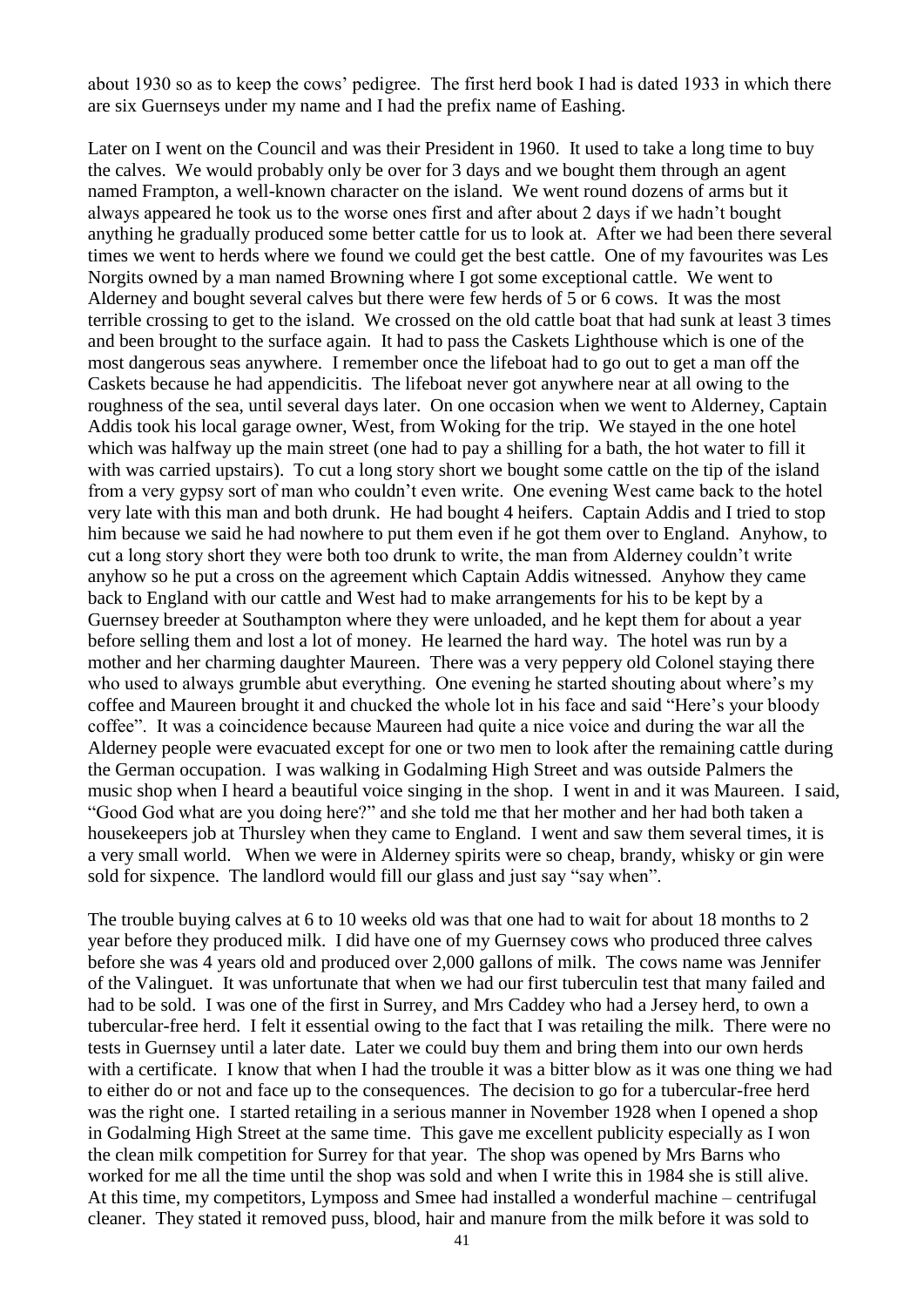the public. This was the most wonderful help to me. By advertising in my shop window my clean milk certificate, tuberculosis certificate, vet's certificate stating that our milk had never contained any of the things that Lymposs and Smee's machine removed. I went round canvassing their customers and asked them if they would really drink milk if they knew that stuff like hairs and manure had been removed from it. They were so disgusted and surprised that I got customers by the hundred. This helped me build up my milk business much quicker than I ever expected. It really did Lymposs and Smee so much harm in the end they were doing everything to try and retain their customers by giving away tea sets and God knows what to attract custom. I think the fact that the name Stovold was so well known in the district people came over naturally especially as many of them used to come to Eashing and see the actual cows and the cleanliness we adopted. We used to bottle by hand but in the end bought a small bottle filler named a "Princess" at the dairy show. This is possibly all in my chapter on the dairy business so I will leave it at that. It is interesting that we used quart, one and a half pint bottles as well as the pintas used now.

I well remember the thrill we had a t the shop by looking at the till roll every Saturday night and really judging it by its length as much as the figures. That Christmas in 1928 it seemed to stretch the length of the high street. We had some good Christmases with Lyons cakes and demonstrations and what have you, we really had a tip top dairy shop. Later on these gradually went out.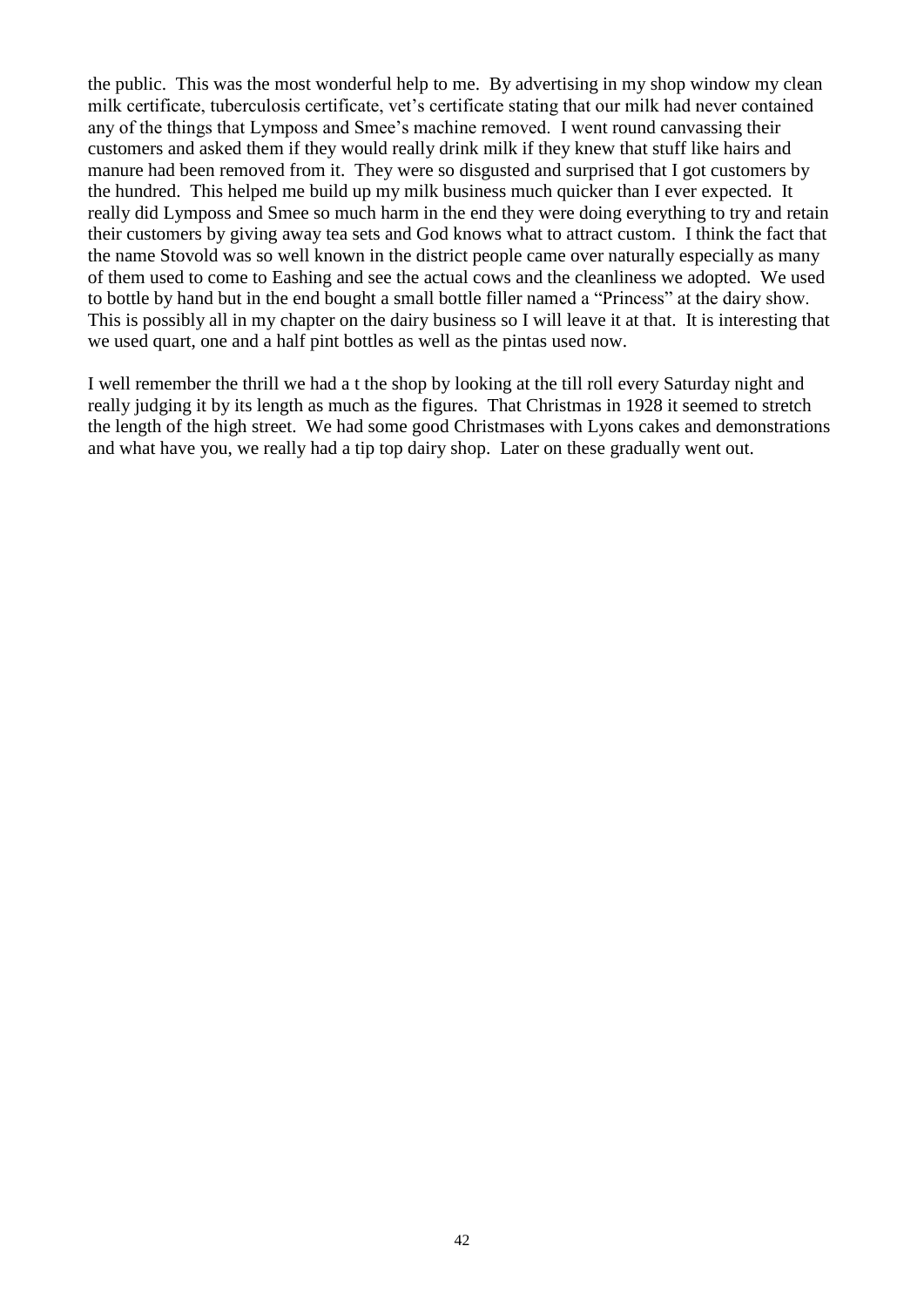## 8A. THE EASHING HERD OF GUERNSEYS

From 1926 I had a very nondescript herd of cows. I had various breeds at Eashing and I had a Shorthorn herd of 40 at Hurtmore. I realised if I produced too much Guernsey milk it would be unsaleable because of the price but it was so necessary to have a good coloured milk like Guernsey to mix with ordinary milk to sell to the public. I don't think people realise that although Jersey milk is much richer in butter fat it does not have the lovely colour. I made up my mind to really go for Guernseys with the following ends in view.

- 1. All my cattle would be bred from imported Guernsey stock
- 2. That I became one of the first herds to be tuberculin tested as we were selling raw milk to the public.
- 3. That I would build up one of the finest show herds in the country
- 4. Not to purchase a female animal if at all possible.

It was necessary to buy bulls to get the outcross from the farm. In the end at great expense I think I achieved all my objectives.

The first entry I had in the English Guernsey Herd Book was in 1933. This was an animal I purchased in 1932. I only had 6 cows and a bull registered and only one was from Guernsey. By the 1937 Herd Book, and these must have been animals that I purchased in 1935 or 36, I had 2 good Guernsey bulls, Tips Majestic of Meadow View bred by jack Carrington and Valentine the Second of Le Negoits bred by Mr Browning who were the best breeders on the island. In addition to this I had 46 imported animals from Guernsey and Alderney so I had got the foundation of an excellent herd. It was after this when disaster struck because knowing I was going in for tuberculin testing I did this straight away. This reduced my herd to 21 imported animals although the two bulls were clear. Anyhow I stuck to my guns, and did not venture or decide to adopt another policy. Eventually Mrs Caddey with her Jersey herd from Egham and my herd were the first two to become tuberculin tested in this part of the country. Luckily by this time I had animals in the herd, bred from the first lot of imported cattle I bought so I did have the nucleus of the herd. In the 1971 Herd Book I had 177 females besides 6 or 7 bulls. By this date one had selected lines of breeding. I will just mention a few of them:

- 1. The Eashing Beauties bred to 37
- 2. Eashing Fays to 48
- 3. Eashing Flossies to 22
- 4. Eashing Jessies to 215
- 5. Eashing Lad Sheilas to 46
- 6. Eashing Millies Princess to 58

and many others. I had decided to show my cattle as this was the best way of insuring publicity, especially as my motto was that it was cheaper to breed for milk than to feed for milk. There was little opportunity of showing cattle until after the war. I bought a horse box from Vic Oliver the actor. I had an excellent driver by the name of Walter Ledger who came from Mr Whnmaylin where he was stud groom. He left there because he wanted to come to a farm where he could do war service as well as look after horses. He was here for many years and was so trustworthy that one could send him off anywhere with a load of cattle and you knew he would get there and home safely. I really started in 1947 and I have listed the shows as they are rather interesting being from different parts of the country. At all these shows I won prizes and several championships. This I kept doing all through the years I had Guernseys, which led to the export of bulls and females to Australia, South Africa, Kenya, Colombo etc. I suppose my biggest triumph was to go to my first show at the Royal. I missed the first 2 but went to Shrewsbury in 1949. Here I had a most successful day – I had a first prize with Lads Sheila, who also won the reserve championship female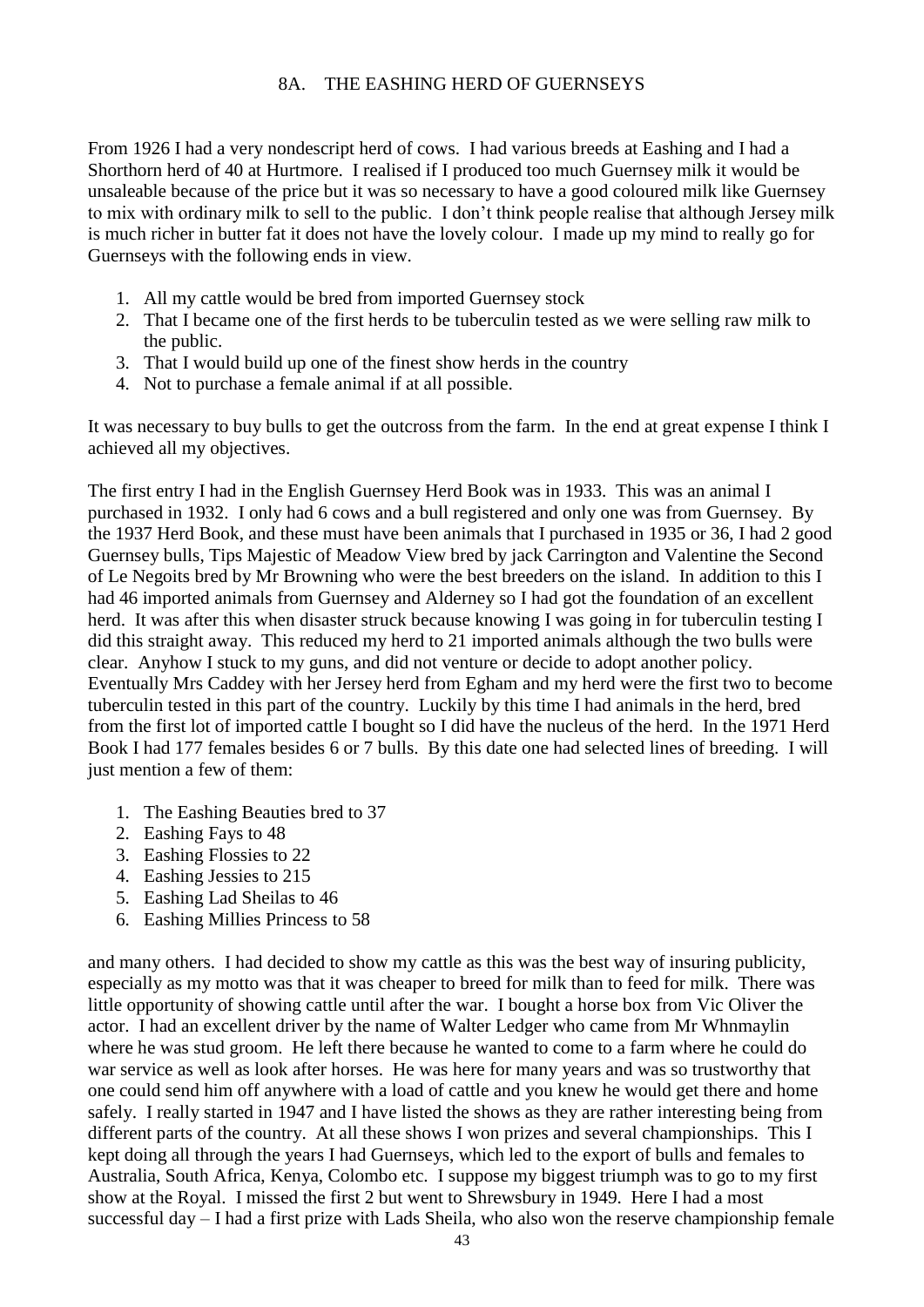and gained the highest number of points on inspection and milking trials. My three entries won the Thornton Cup for the best group which was most exciting.

As Shrewsbury was so far away I decided to travel by plane. A friend of mine, Jimmy Greenside, hired one from somewhere and we went off in good spirits from Dunsfold Aerodrome. We took two passengers, Major Alan Leak and Gordon Sinclair, a very good farmer from Clandon. Jimmy had been a ferry pilot during the war. At Dunsfold there were so many things that delayed the flight – one I think was that we didn't have enough string to tie on the wings – we arrived late on Shrewsbury when the judging was actually over. This was a great disappointment to me as I would have loved to have seen my cattle win at their first Royal – a show where I have won many times since. On the way back Jimmy told us that he wanted to call in at an aerodrome to make arrangements to collect a plane for a friend of his. He said anyhow we can have a drink which we had had plenty of already. When we got over Birmingham the engine seized up because he hadn't put any oil in showing how casual everything was. I consider that Alan Cobham's Circus after the First World War, where anyone could fly for ten shillings and loop the loop for a pound was better value!! As I was sitting in the front with him, he said don't tell the other two that we are going to make a crash landing or else we will cause a panic. As a farmer you should be able to tell me where to land. It went very quickly through my head what might happen – I knew that we could not land in standing corn or else we should go "arse over tip". I selected a field which I thought would be safe because the grass must have been cut once. After knocking through two hedges we actually landed on a disuses aerodrome. A man rushed over and said you can't land here this is private property whereupon Alan who was always very aggressive started taking off his coat to knock the man down, saying we have already landed you B.F. We asked if there was a house nearby so we could phone. The man told us about one at the end of the air field. It was now beginning to get a bit dark so we went to this house. A very pretty lady in a negligee opened the door about 2 inches on a chain. When Alan saw her he said, "Good God what the hell are you doing here?", because it happened to be an ex-girlfriend of his. Anyhow she was apparently living there with her boyfriend. We went into the house and drank a bottle of whisky and a bottle of gin whilst phoning. We eventually contacted someone about the plane and getting it off the field to see to it the following morning. The question then came about getting home. Alan, who was living at Heath Farm, Godalming, a farm which I farmed during the war, rang up his wife and asked her to come and meet us at Reading which was about halfway between the two places. We got a taxi after some difficulty as it was quite a long way – about 30 or 40 miles. Anyhow we met her outside the railway station, arriving home about one or two o'clock in the morning. It is funny how big a part planes played in my visits to Guernsey….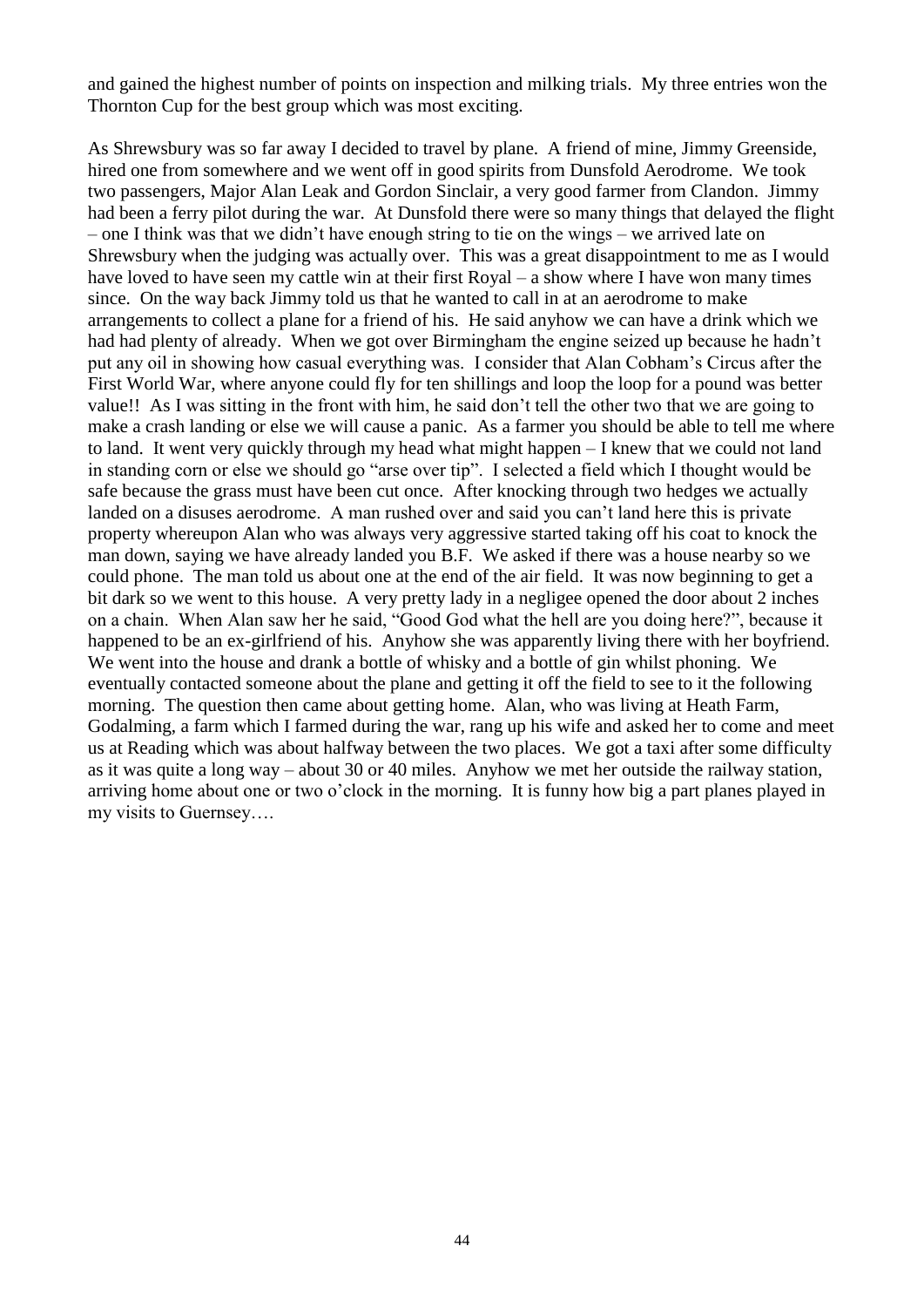## 9. HORSES, HORSES AND MORE HORSES

I consider myself fortunate enough to have grown up in an age when horses were the chief and sometimes only means of motivation in agriculture, the army and public transport, etc.

Before I could walk I often rode in front of father. At the age of six I had my first Welsh pony, aptly called "Taffy". Every hour of daylight we spent riding or in the tack room. During school holidays we travelled many miles with other pony enthusiasts. Hours were enjoyed with my lifelong friend, Alan Tice, either he would ride to Lydling on his black pony, or I rode to Runfold House, Farnham, where he lived. Three years older than I he was a farm pupil with father in 1916/17. He joined the 11<sup>th</sup> Hussars (the Cherrypickers) at the latter end of the war and saw service in Egypt. Although he had to sign up for seven years, in a cavalry regiment, he told me he would rather ride for seven years than walk for two in the infantry. After leaving the army he made a name as a farmer and hop grower. He devoted much of his life to public work for Farnham. For many years on the Surrey County Council, he was awarded the OBE for his public work. Unfortunately he died in 1975, a great loss to the community.

We did a great deal of driving. All types of horses and ponies to various vehicles, both as singles and pairs. In the holidays we drove the farm horses. When putting on the harness I had to stand in the manger to put on the collar and bridle as the horses were sixteen or seventeen hands high, as I cold not reach from the ground. We often got up at 5.00 a.m. to help the carters in the stables and then had lunch in the fields with them whilst the horses had nosebags. At ten, I was trusted with a pair of horses either harrowing or rolling and felt proud when father let me drive a three horse team. It was a thrill to drive a team to a wagon taking potatoes to Aldershot, the home of the British Army. It was a day's work for which the carters were given 6d beer money, the distance being about eight miles each way.

What a sight it was to see three or more teams of well-groomed horses, manes plaited and brasses shining, in convoy on the Hogs Back, which was reached by Puttenham Hill. The teams needed the help of a trace horse as it was so steep. A trace horse was put at the front of the pair hitched to the wagon. From an early age I often took the trace horse. As blacksmith Heath was at Puttenham, a horse which needed showing was the "trace horse of the day" so the two jobs were combined. How we loved to blow the forge and watch the smith so skilfully fit a hot shoe to the hoof. The shoes were made at the smithy. He kept a supply for each horse which was shod there regularly. Many horses have been ruined, in latter years, by unskilled blacksmiths cutting away the foot to fit a mass-produced shoe. Heath also made our farm carts as he was an excellent wheelwright.

I enjoyed hunting during Christmas and Easter holidays, often with a pack of harriers of which Mr Hutchinson was the last master. At six I was taken hunting on a leading rein by Miss Parsons, a great character, who lived in a large house in the middle of Godalming High Street. She used a horse and trap after motor cars became popular. After leaving school I worked on father's farm, for a short time. I broke in a few horses and hunted when I could leave work. I often travelled by train from Godalming, Farncombe or Milford Station, when meets were too far for hacking, although hacking 15 miles to a meet was easy. For £1 one could get a horse box and carriage for a return journey for quite a distance. Most trains could pick up a box from the station siding. These were closed as lines became electrified as boxes could not be attached. I was the last to unload a horse at Godalming on to the platform as the siding had been closed!

I usually hunted with the Chiddingfold as the meets were within hacking distance and it was easier to qualify my point-to-pointers. It was a great honour when the Master, Richard Barlow's father, asked me to wear the Hunt Button. I have served for many years on their Hunt Committee. Richard first became Joint master with his father in 1936 and is still Master of the Chiddingfold, Leconfield and Cowdray Hunt. Very few have served a longer term. On one occasion at a point-to-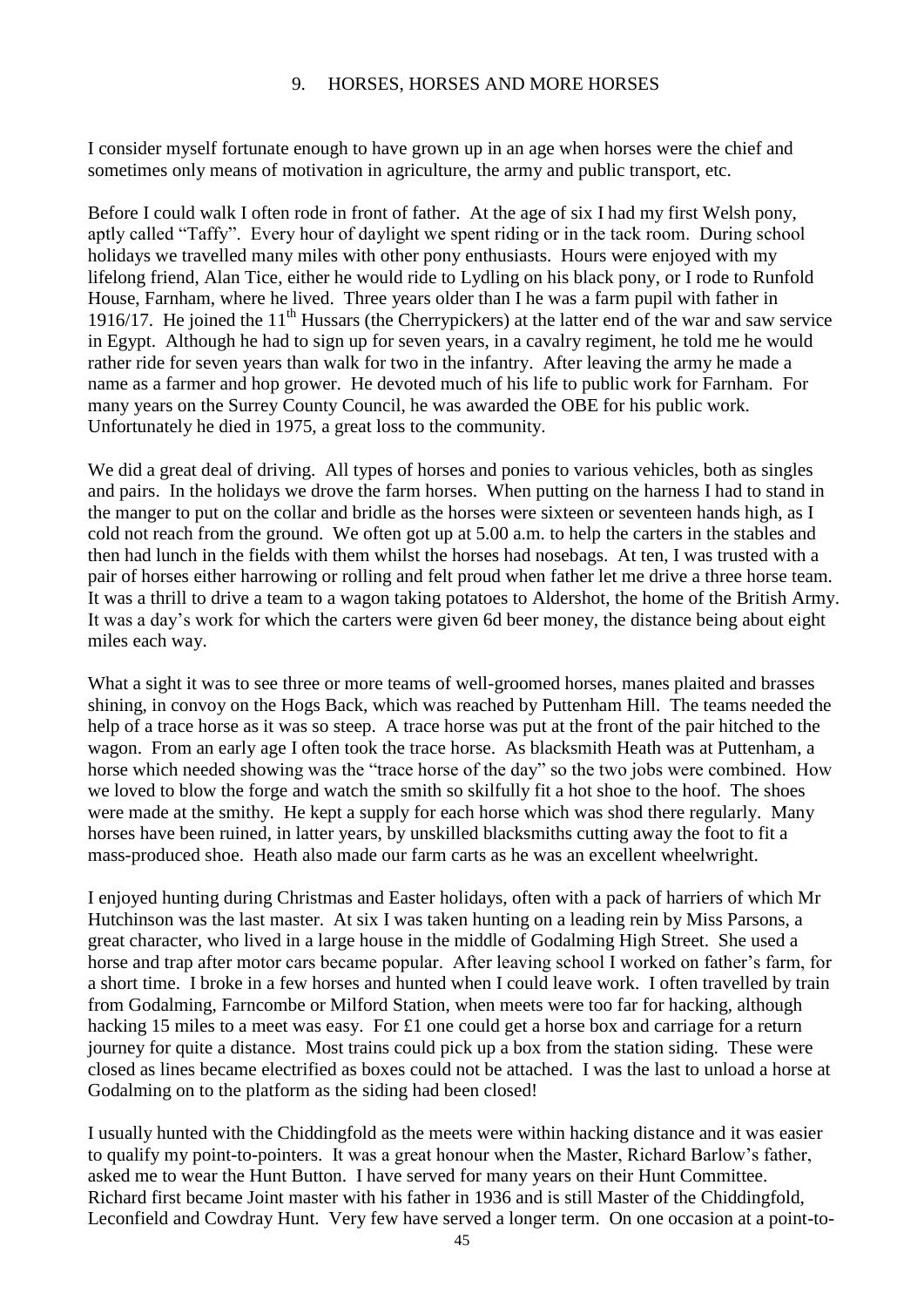point in Knowle park I was called before the judge, Lord Winterton, after winning the member's race, for riding across the second horse ridden by George Coles. I explained that I had to wait to give him a lead over the last fence which his horse refused. This was accepted. George was agent for Sir John Leigh who had so many good point-to-pointers including Goldfish which won many races ridden by Ryan Price, the now famous trainer.

Sometimes I hunted with the Hampshire Hunt during the time when that well-known Master, George Evans, was either sole or Joint Master over a long period 1909-1939. He was well known for expressing himself, especially to those who headed a fox. It is said that on one occasion two lady followers, on seeing him galloping towards them, forestalled his wrath by saying, "neither of us bitches headed you b….. fox."

Another pack I hunted with was the Lord Leconfield (formed in 1773) before their amalgamation with the Chiddingfold in 1942, hunting over the vast estate covering a great area of Sussex, Petworth House was the centre of activities. The third Baron Leconfield was Master from 1901- 1942. He used to get very angry, if upset, and on several occasions took hounds home. As a nonsubscription hunt it did not worry him if he upset his followers. After his death Lady Leconfield hunted on several occasions with my hounds, the Chiddingfold Farmers.

In the 1960's one of my oldest foot followers told me he was living on the Leconfield Estate and followed hounds whenever possible. At the age of seven he hollowed away a fox. Lord Leconfield came galloping down a ride threatening to give him a whipping. On raising his crop the thong got caught in a tree and became detached, then Lord Leconfield galloped on. The boy returned in the evening and retrieved the thong which he presented to me on his eighteenth birthday and I still have it. The year was about 1885 so it was the late Lord Leconfield's father who was then Master.

Another pack within hacking distance was the Aldershot Command Drag Hounds, run by the military. As a cavalry brigade was stationed at Aldershot, they were a natural schooling for many future MFH's. They hunted the fox once or twice a week and a drag line as often as possible. The two packs were in the same kennels, the "villains" being used on the drag. Actually it was useful having a villain or two during hunting days as if there were no foxes they would hunt anything that would run!

Major C.S.H. (Mousie) Townsend MRCVS was Master in 1926-27 and I sometimes helped as whipper-in. At the time I was looking for a more suitable pointer-to-pointer than the hunter I used to race. In 1927 his regiment, the 10<sup>th</sup> Hussars, were casting their blood horses. He selected a seven year old bay mare that he thought would be suitable. I went to see General Bright, who was in charge of remounts who said she would be sold on breeding terms and that the price was £10. I explained that I was a farmer and not a millionaire and offered £5. We compromised at the exorbitant figure of £7 10s! I called her Lady Luck and what a good mare she proved to be, winning many point-to-points. At the Chiddingfold Hunt Meeting at Knowle, Cranleigh, in 1931, Ryan Price was to ride her in the adjacent hunts race. There were about twenty entries. He had weighed out and was ready to mount when someone sad they would object if he won. I cannot remember why, neither can Ryan, whom I asked about the incident. The stewards delayed the race for five minutes for me to find another jockey. A Peter Hotham volunteered and I accepted. He borrowed as much as he could from Ryan and weighed out. Two winning jockeys of previous races offered too late. Peter had not walked the course and asked for instructions. I said follow your leader and have a good ride as I thought there would be little chance of a win. He won by about then lengths!

What a great success Ryan has made of his career, not only as a point-to-point rider but as a trainer both over the sticks and on the flat. My greatest thrill was when I beat him in a V.C race at the Wisborough Green annual show which we thought was for the "Price" benefit! His brother and sisters were all excellent riders.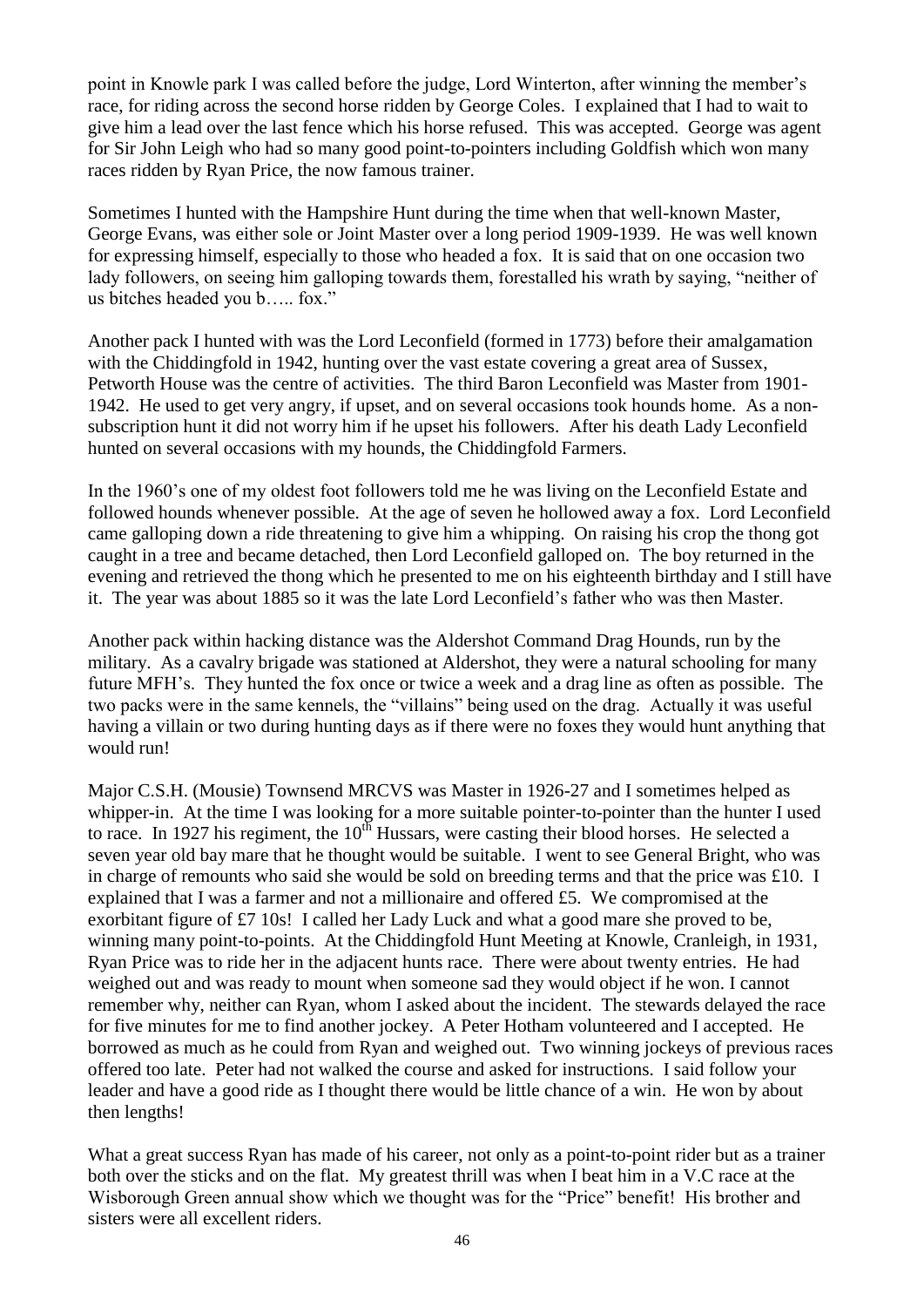Lady Luck eventually split her pastern when unwillingly taking a practise jump at Witley Park. I say unwillingly as she was difficult to ride and resented the officer from the Scots Greys who was riding her at the time. General Bright used to visit me annually to see the foal which never materialised! One day he said "Stovold, has this mare ever seen the stallion?" I promptly said "Yes sir", whereupon he said "Over the gate", to which I honestly replied, "yes", as a premium stallion was stabled one night a week at Eashing as it travelled the county. I was offered a high figure for her. On enquiring my position I was told I could sell but would have to pay the difference between the purchase and selling price to the government! Capital gains tax.

I have had many good horses but she was my favourite. I rode her for years round the farm several times a day and she would stand without being tied up and wait with our faithful Airdale "jockette" ready for the next trip.

I had great fun with the Aldershot drag and used to help whip-in. They hunted anything with a scent! The drag hunt dinners for farmers and keepers, held at the officers club, Aldershot, were great occasions. One of the first speeches made was a reply to the toast to the farmers proposed by Major Bob Field-Marsham, the master. After leaving the army he became master of the Bicester in 1936-37. The annual dinner was attended by many officers in mess kit, one sitting next to each farmer. Much liquor was consumed, at least three glasses per person kept topped up. At the end of the evening many officers and guests could certainly not have driven home with the breathalyzer tests, as they are today.

One particular lesson I learnt at an early age was when I offered a lady who had a hunting lodge in the Shires, a good five year old for two hundred guineas which I thought a fair price. She never troubled to look at it. Her groom told me afterwards that I did not ask enough. After a few weeks I offered a horse I thought would suit and the price would be £600. The horse inspected and bought. It was the same animal! Many people only think in terms of money, not in quality; a form of snobbishness, like the man who was such a snob he would not ride in the same car as his chauffeur.

I often said I would like to be an MFH. Father said I should not aspire to such impossible heights. Like Lord Montgomery, I considered nothing impossible but that it might take longer to achieve. This I did and was a master for twenty years. Father, who died in 1953, in his eightieth year, was pleased I achieved my ambition.

During my seventy years of owning ponies, cobs, hunters, point-to-pointers, milk ponies and cart horse, I have experienced the good, bad and the indifferent. During this time, however, I have had very many good horses. After my first pony, Taffy, I progressed upwards in size as I got older. There was a period just after I left school when I named various horses after musical comedies. One comes to mind and that is "Katza the Dancer" on which I used to do a bit of "flapping", that is racing on the flat. There was an annual meeting at Chertsey which I won on two occasions. "Flapping" was very common in the south of England, was and is still a great sport in the north, where trotting races are also very popular. Ginger McCaine, trainer of "Red Rum" talks about them in his book. They reminded me of some of the greyhound tracks which sprang up round the country when greyhound racing became popular. Some were very dubious and many devices were used to hinder greyhounds, such as putting chewing gum between toes, tying lightly in the traps, overfeeding and doping, etc. The chief reason for these tracks was betting. Many were run in fields with a hare being towed by a man sitting on a bicycle and pedalling to wind in the two ropes attached at the rear wheel.

The next progression was a hunter/point-to-pointer which I looked after as I was still living at Lydling. This had to be done early in the morning or evening as between times I had to work b……. hard. About this time many army horses were being cast from cavalry regiments and sold at various markets in the south of England. I bought several but fifty per cent were so accustomed to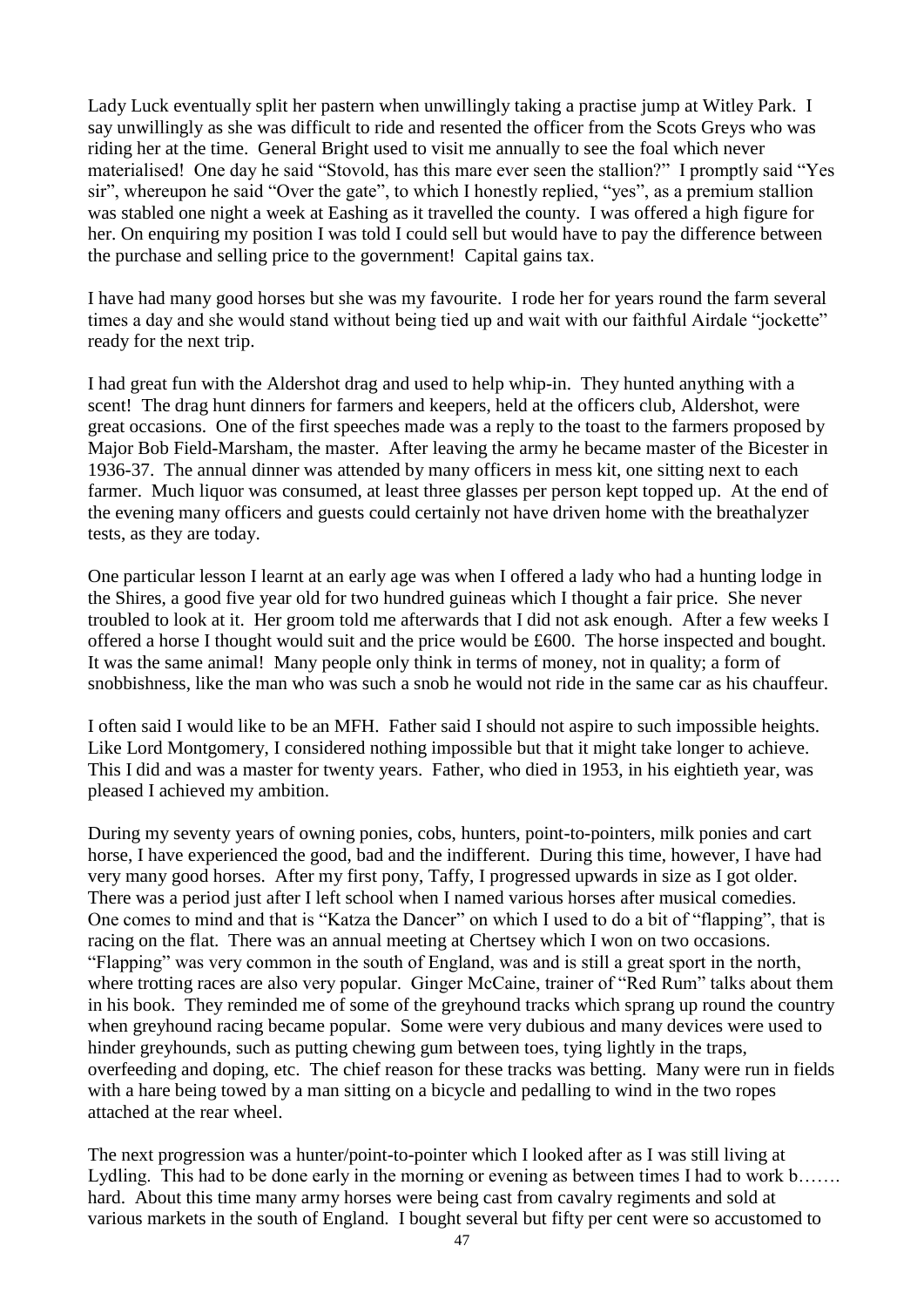being troop horses they were "nappy" and would not go on their own. I remember backing a "nappy" horse about half a mile down a lane by holding the bridle each side and backing and backing. I sweated and swore, so did the horse, but it cured him for ever of a very bad habit! In later years, when I had a groom, if I thought a horse was this way inclined, I would send him with messages to various parts of the district.

In the early twenties, we used to break in a number of colts, both carthorses and hunters. This entailed hours of long rain driving. In the end one could practically ride a horse with legs and a bit of string in its mouth. I sold several of these as polo ponies at good prices. An odd coloured horse I sold to the cavalry as a drum horse.

I started riding my own point-to-pointers but suffered from a back injury which gave me constant trouble. I put this down to showing off when I worked on the farm for father after leaving school. I thought it clever to hold 56lb weights over my head and lift a sack of wheat weighing 2¼ cwt. Often I would load tons of potatoes, in hundredweight bags, on my own!

After I started farming on my own in 1925, I had many cart horses. There was one incident well worth mentioning. There was a man in London who advertised heavy dray horses, believed to be in foal, in farming papers. I bought a couple and they were two of the biggest bastards you could imagine. They used to run away, rear up, nap and had every other fault. I was not the only farmer caught out in this way. There was some adverse publicity about it in the papers, at that time and I believe prosecution followed for false information given in the advertisement.

Most of the horses were Shires which had too much feather for our ground, so I went in for Suffolk mares from which I bred a number of good foals. Then came the era of milk ponies when I started my milk business in 1928. We had about ten or a dozen which caused all kinds of problems, the chief one being running away and smashing milk floats. It was interesting selecting suitable ponies. At one time I tired to have all piebalds. I bought ponies from Percy Podger of Binscombe, Smith of Normandy and the Richards Brothers on the Peasmarsh. Their father used to be called "Cock" Richards, from whom we used to buy expensive petrol during war time 1914-1918. He had a nice house on the Peasmarsh and one wonders how he got it in the middle of common land! It was the old dodge of starting with a caravan and encroaching on the land each year. "Squatter's Rights" were claimed and he was allowed to build a house and buildings. He also had a knackers yard at the premises. I remember when dead horses and cows were winched on to a two-wheeled vehicle drawn by a horse. Many owners wanted animals put down on their own premises as, when sent to the knackers yard for slaughter, many went in at the front and out at the back at a good price.

I had a lame mare that a vet said could not be cured. Just over a year after sending her for slaughter I received a telephone call from a man asking if I could let him know her breeding as she had won several races!

We were often changing milk ponies on a part-exchange basis, a good thing from the horse dealer's point of view as he was improving his deal on the exchange. One year I found we were one pony short. No one would admit they owed for it so I used a method my grandfather told me about. The three dealers were sent a bill for two ponies. Two rang up immediately and said they did not owe anything. The third rang up to say I had made a mistake as he only owed me for one – I had found the missing pony! Having men to look after ponies enabled me to keep a couple of hunters as well. As cart horses were replaced by tractors and the milk ponies by motors, I had a groom to look after two hunters and a point-to-pointer and a pony each for Janet and John.

I had several good grooms but the best of all was Walt Ledger. He came to me during the war and from Mr and Mrs Wynmalen who ran an Arab stub farm at Twyford, Berks. He changed jobs because he wanted to do farm work as his war effort. He had a cast in one eye which prevented him from doing war service. He was good to the children and they had great fun after the war, going to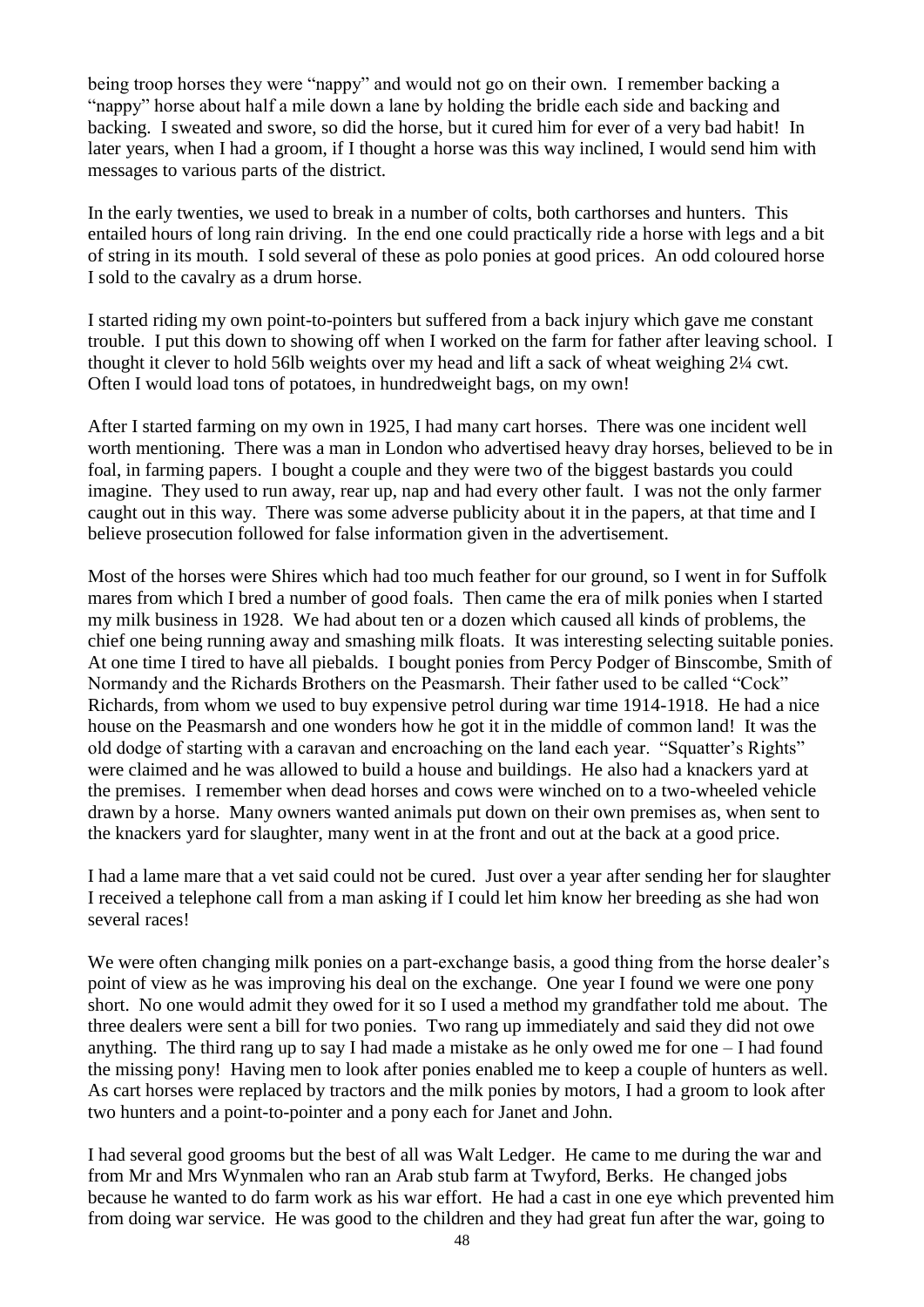gymkhanas and other horse events. He would take them in the horse box and one was certain he would look after them well. He was with me many years until he retired and took up a caretaking job in a bank.

I bought a horse box from the late Tom Walls whose son rode my point-to-pointer on one or two occasions. The box was useful during winter as I often took the point-to-pointers down to Wittering sands for a gallop during frosty weather. One horse I remember especially was Tank Buster, for which I had great hopes of running not only at Cheltenham but in the National. He was bought from Morgan Blair who was one of the greatest characters one could imagine. This horse won a few point-to-points but never reached the heights I had hoped for. I put this down to a superstition. My lucky number is thirteen. Morgan changed its name to Tank Buster because the registered name had thirteen letters in it! Morgan originally worked for the Stephens Ink man at Coverwood, Ewhurst, "Inky" as he was called. Towards the end of his days Inky was a sick man and was nursed by a very charming girl, Mary Abbott. Incidentally, I was at Cranleigh with her brother. When Inky died Mary married Morgan. She was a brave girl because anyone who could put up with him had to be very tolerant. Inky left money to Morgan but, unfortunately, his fortune was in America and the money could not come to England but by various ways, I suppose, he got some back to this country as he settled down in Ewhurst where he had several horses. Many were broken down which vets had given up as hopeless. He was exceptionally clever in getting them right. The vet said he probably killed as many as he saved but I had pleasure in pointing out the ones he had saved, they had given upon. We used to enjoy reminiscing as Morgan was a very amusing character. I can remember his stock pot which was a copper. From this came the most delicious soup one could imagine as long as one did not smell it being matured! It was said that anything that died automatically went in the pot!

I bought a number of horses from the late Tommy Grantham of West Grinstead, another great character in the horse world. I often went to Ireland with him to various horse fairs, Limerick, Kildare, Tipperary, etc. Being an Irishman he could deal much better with owners than an Englishman. He never made an exorbitant profit and I often had horses at the same price as he paid in Ireland. He would buy anything up to twenty horses from various fairs. Many masters used to commission him to buy their hunt horses. In latter years he had a good clientele of show jumpers, who used to arrive at his premises as soon as he took the horses of rail. Anything with a "pop" in it fetched good money. I often met Peter Robeson and his father there and the Carter brothers who did so much for*……[text missing at bottom of page]* the Queen Mother for several seasons, took over his business after his father died. He rode several times in the Grand National in the early **fifties** 

After a hunting fall I had a lot of back trouble. I should imagine I have spent as much time and been to as many osteopaths as anyone. I was often pushed in a bath chair from a train at Waterloo to the taxi rank. After treatment I would run and catch a return train! In latter years I went to a chiropractor who kept me hunting for the last fifteen years without any trouble.

The late Frank Gloyn, who did so much for the Chiddingfold Farmers' Branch of the Pony Club, often rode my point-to-point horses. One little gelding I remember extremely well was called Bold Robin. Another that did exceptionally well was a grey gelding "Haston Lad". I was first impressed by this horse when I went to a Surrey Union Hunt point-to-point and he ran both in the members' and adjacents hunts' races. I thought a horse that could run twice in one day must be darned good and he proved me right. Haston Lad won many races and the longer they were the better it suited him, he was his best at about four miles. We did have the thrill of hearing his name at every race in which he was running. Being grey he was conspicuous. He led the field for the greater part of the race but did not have the speed for a close finish. I sold him eventually to a friend, Bob Froome, in Guernsey and he won a few races on him. It was the late Geoff Royle who recommended me to buy him. He was owned by Jack O'Donoghue of the Priory Stables, Reigate, who trained Nickel Coin, the famous small mare that won the Grand National for Geoff in 1951.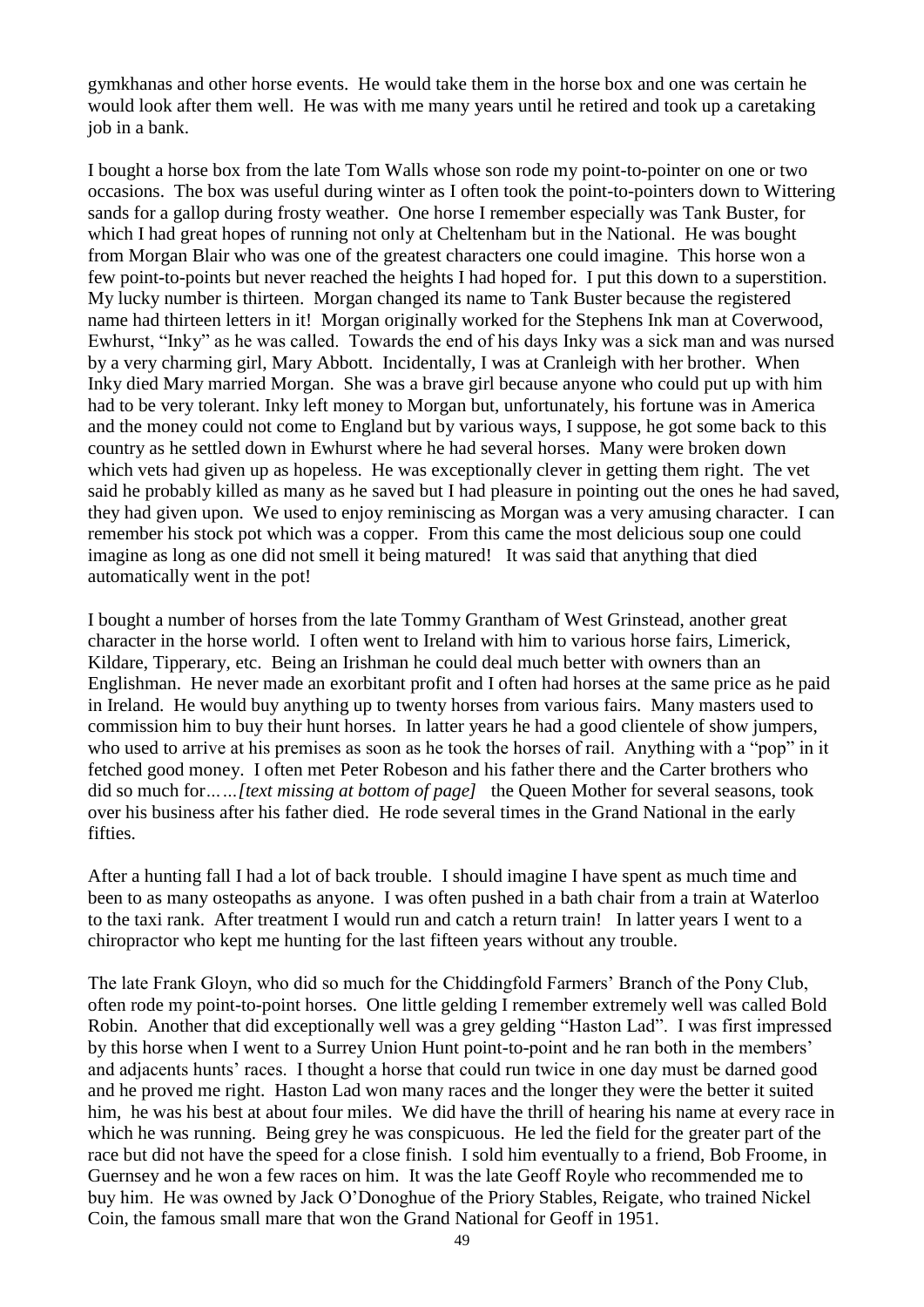In 1951 when Geoff and son Frank arrived at Aintree, Geoff's son wanted his father to withdraw, having seen the size of the fences. Geoff told Bullock, the jockey, the mare had so much sense that he should not interfere with her jumping – often a rider, seeing a fallen horse, would try to ride for a miss which might conflict with the horse's eyes and brain, having already made up its mind to avoid the fallen horse. Conflicting ideas at the crucial moment often cause a fall. I have seen a film of the National. Over one particular jump it is noticeable that Bullock was not guiding Nickel Coin and you can see the mare's obvious change of direction in mid air to avoid a falling horse! This should be shown to Pony Clubs as it gives an idea of a horse's common sense.

I went to the late Tattersalls in Knightsbridge on many occasions where a variety of horses were sold. It was a clearing house for all the "rogues" in the country. One had to read very much between the lines with any warranty given. One horse I bought for point-to-pointing had a "B" in its bonnet as far as barbed wire was concerned. It gave me a bad fall at Cranleigh when I was galloping straight towards an open gate and the horse served just before the gap and tried to jump five strands of barbed wire. He caught the top strand and went head over heels. He also tried to jump my groom over barbed wire when exercising on the farm, so I got rid of him. I cannot remember whether I *………[text missing at bottom of page]*

Another great horse was a heavyweight chestnut called Limerick which I bought on a trip to Ireland with Tommy Grantham. A wonderful horse which gave me years of good hunting. I once lent him to the late Earl of Winterton when hunting with my hounds. Unfortunately his Lordship could not see very well and tripped over a tree trunk and had a bad fall which is mentioned in his book "On the Way to Greatness". After several years I decided to sell him as he was really tool heavy for me. I offered him to Maurice Passmore, one of the largest farmers in Oxfordshire. Incidentally, his brother, Gilbert, was NFU Secretary from 1934 to 1961. When he retired I was made Chairman for the second time, to select his successor. To cut a long story short, when Maurice came to try the horse it was brought out of the stable quite lame, although he was perfectly alright the day before! Naturally Maurice would not entertain buying him. On the following day the horse was as sound as a bell. I know my groom, Walt Ledger, was so fond of the horse he did not want to part with him, neither did I, really. Whether this was a case of fate or "nobbling" I shall never know.

I had several Limerick's during my lifetime, in fact, my last hunter was so named. A bay gelding, a typical MFH's horse. He was perfect and liked to be up front with hounds and would do everything asked of him, jump gates, go through bogs, and never turned a hair. Although it is reputed that people selling horses are not always a hundred percent genuine in their description, on this occasion something transpired which is interesting. I was looking for a horse and found the following advertised in "Horse and Hound": "Middleweight Hunter, Limerick. Bay Gelding, 15 hands 3 in, 8 yrs. Up to 13 stone 7lbs. Hunted with Heythrop. Excellent Jumper. The most perfect manners. Snaffle mouth. Quiet traffic, clip, box, shoe. Very suitable for anyone elderly or nervous. £300. Apply Colonel Walford, Old House, Wolverton, Basingstoke, Hants." At this time I was suffering from a frozen shoulder which my doctor told me would last for a year. Actually, it took a year and a day from the time I was unable to lift my arm above shoulder level. I tried out the honesty of advertisers and rang up several people who advertised in the same issue. When I told them I was an old man with one arm they made excuses that their horse might be a bit too strong or they did not think theirs was quite suitable. When I rang Colonel Walford, whom I knew, as he lived adjacent to the Royal Counties Show Ground at Kingsclere, I disguised my voice and asked him about Limerick. I asked to try him and he said he would ask his wife to get him in from grass. When I arrived I played the part well having put my arm in a sling. When he saw me he called me something which I will not repeat, but to cut a long story short, I asked for some bales to make it easier to mount. I galloped him round and thought he was genuine and purchased him a the price advertised without asking for any "luck money". I had him for seven years and eventually sold him to a man of 70 in Ditchling, Sussex, who rode him just for pleasure. He told me what fun he had and how keen he was even when 21 years of age.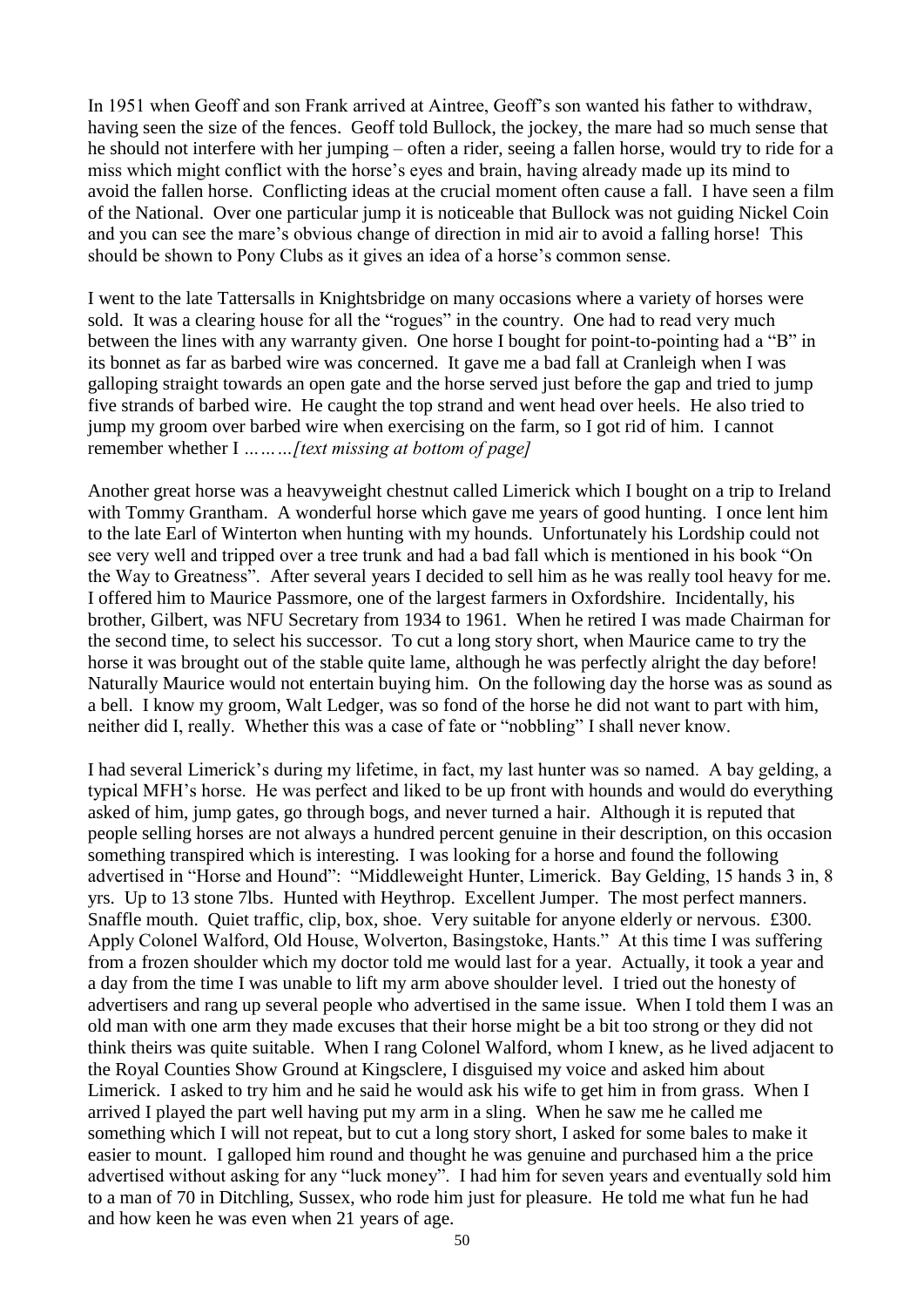During Lady Luck's reign we were friendly with a very "horsey" family named "Vallance". There were three boys and a girl, Sylvia, who was friendly with my sister, Marjorie. They both did good work in the girl guides. Sylvia later went as a missionary to India. Her youngest brother, Maurice, used to exercise Lady Luck during his holidays. I let him take her hunting sometimes. On one occasion he was sent home for being in front of both hounds and the master – very unforgivable. I consider I was the only one who could control her whilst she was fit and being qualified. Maurice went to Kenya and did very well at the Nairobi race track. I met him after a long lapse in Kenya in 1959 and have seen him on subsequent visits. One brother "Ricky" rode Lady Luck in several point-to-points. He made his career in the army and retired as a Lieutenant-Colonel.

I can do no better to end this chapter than to set out the prayer to "The Horse", especially written for the Horse of the Year Show, 1954, by Ronald Duncan. When read so ably by Dorian Williams during the cavalcade at the end of the final performance each year, it brings tears to many eyes as not greater tribute can be paid to our most faithful friend.

# THE HORSE

"Where in this wide world can man find nobility without pride, Friendship without envy or beauty without vanity? Here, where grace is laced with muscle, and strength by Gentleness confined.

Her serves without servility, he has fought without enmity. There is nothing so powerful, nothing less violent; There is nothing so quick, nothing more patient.

England's past has been borne upon his back. All our history is his industry. We are his heirs, he our inheritance. Ladies and Gentlemen – the Horse! "

# Letter to the Editor, 'HORSE & HOUND", published 23.2.79

"Those were the days!"

 $Sir$  – in the process of looking up my family history from the  $13<sup>th</sup>$  century, while looking through documents I came across the following, relating to 1492 expenses :-

"Charge of saddle-horses: profleobotimacione, 4d: new saddle, 2s; four pairs of Stirop ladders, 1s 7d; 6 reyns, 8d; 4 crowps, 11d; 2 cingul, 10d; 1 great coler of Hungary leather, 6d; two headstalls of black leather, 8d; total, £1 8s 10½d."

I wonder if any of your readers could let me know what "profleobotimacione" meant?"

F. Raymond Stovold Godalming, Surrey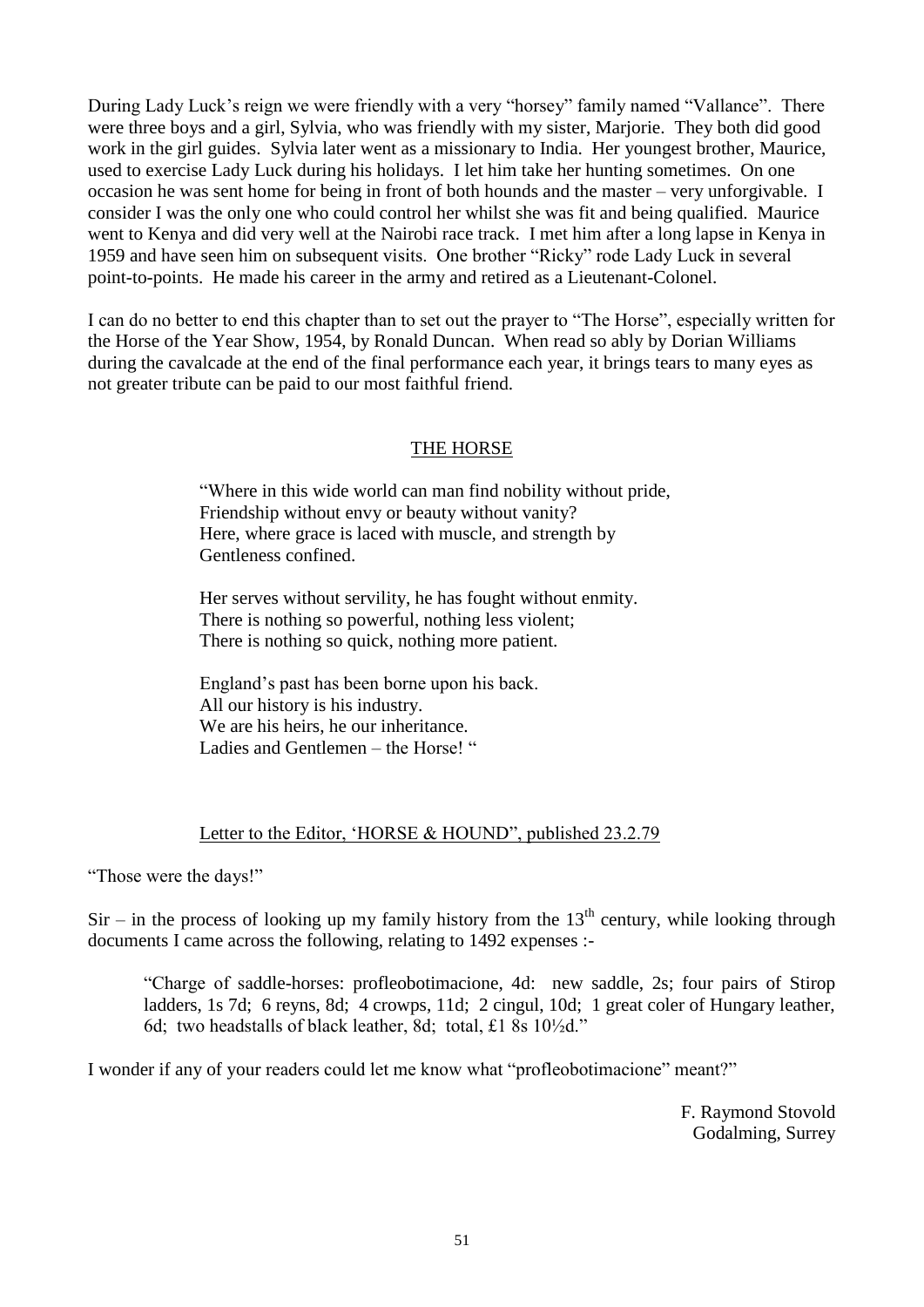A telephone call was received later in the day,  $23<sup>rd</sup>$  February 1979, from a woman in the Haywards Heath area to say her vet had informed her that "profleobotimacione" meant bloodletting. She subsequently wrote to Horse & Hound and the following was published 2.3.79:

"profleobotimacione"

Sir – in answer to Mr Stovold's enquiry (February 23) about the meaning of "profleobotimacione", I believe that this means that the horse(s) have been bled (see Revised Mediaeval Latin Word List by Latham, pub. 1965).

I should be most interested to learn if readers have any other suggestions.

Ann Corbishley (Miss) Haywards Heath, Sussex

A letter was also received from John Hicks, MRCVS, The Gatehouse, Lower Beeding, Horsham, Sussex, dated  $25<sup>th</sup>$  February 1979:

Dear Mr Stovold,

Re your letter in this weeks H&H I suggest the word refers to bleeding – Phlebotomy – "act of bleeding" (fle-bot'o-mi- as per dictionary pronunciation) Pro – presumably for – i.e. a service. The Latin suggests a medical connection. Hence "for phlebotimation" – a treatment more worthy of the farrier's fee than mere bloodletting. The professions still "blend with science"! Anyway I thank you for an interesting letter in a page of dreary complaint.

Your sincerely – John Hicks

Reply to Mr Stovold's letter of 23.2.79 published in the  $16<sup>th</sup>$  March 1979 issue of Horse & Hounds.

"Blood-letting"

Sir – I was interested to read Mr Raymond Stovold's letter (February 23) about prices of saddlery in the  $15<sup>th</sup>$  century.

I think the answer to his question is that the charge of 4d "profleobotimacione" was for bleeding (phlebotomy), a popular remedy of the period for a variety of ailments, of men as well as horses. A farrier would carry an instrument called a fleam, with a number of blades of various sizes, to make the necessary incision.

There are a number of pubs in the country with the name "The Bleeding Horse", which commemorate the practice.

C.G.D Glass Newbury, Berks.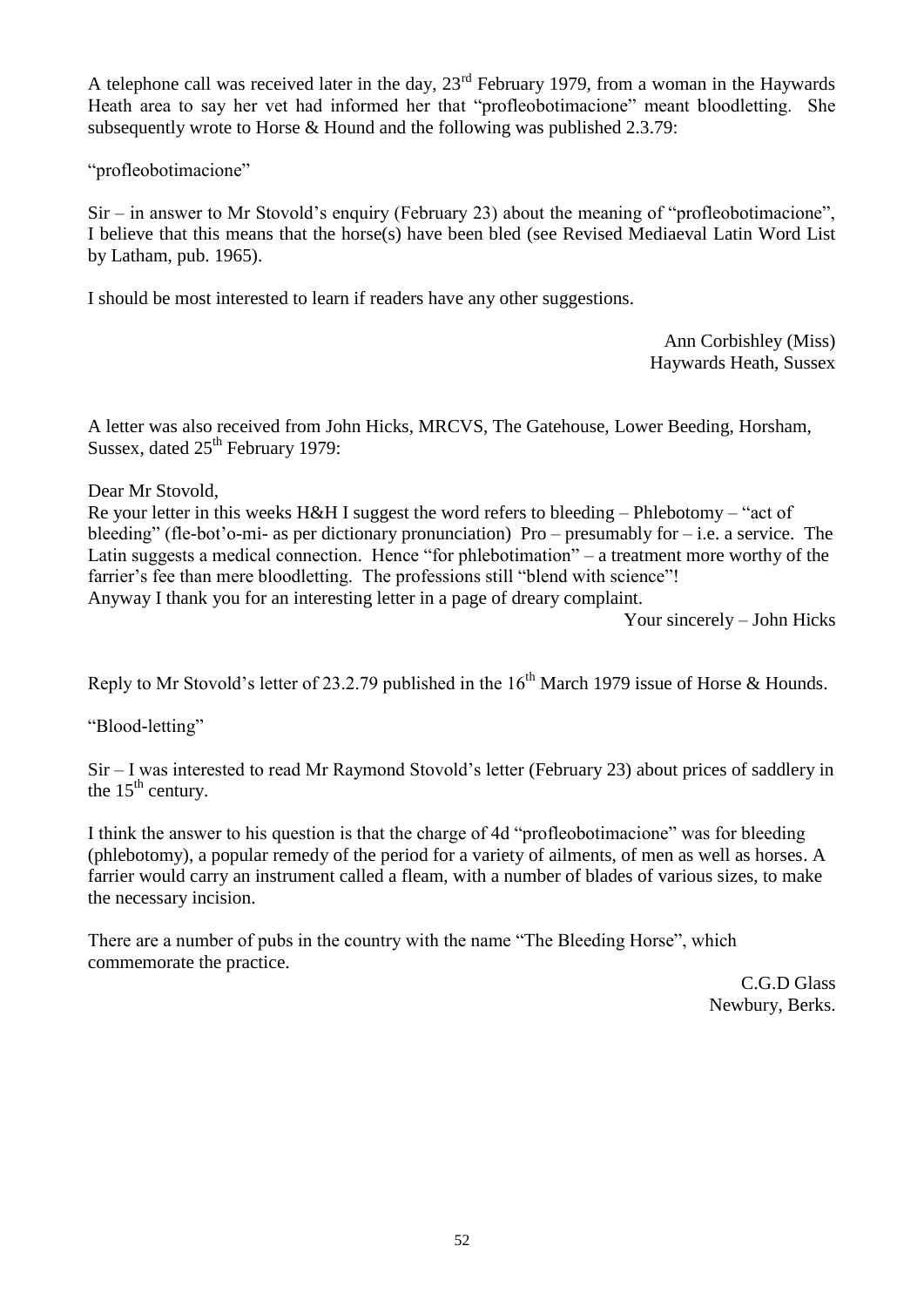## 10. MASTER OF FOXHOUNDS

"I freely admit that the best of my fun I owe it to Horse and Hound" How true this quotation by Whyte Melville has proved in my case.

"A huntin' I will go", and this was evident when I was quite young. I was five or six when I started hunting on a leading rein, controlled by Miss Parsons, a doctor's daughter and a great character who lived in a large Victorian house in Godalming High Street. During the 1939-45 war she drove everywhere in her pony and trap. I often followed the Guildford and Shere Beagles on my pony, feeling very privileged as everyone else as on foot. From this stage I graduated and hunted with the Chiddingfold Hounds and the Aldershot Drag. I felt honoured when the master of the Chiddingfold, Mr F. J. Barlow, allowed me to wear the hunt button. In 1942, the Chiddinfold amalgamated with the Leconfield and recently the Cowdray joined them. Richard Barlow, who became Joint Master with his father in 1936 is now among the longest serving MFHs.

The 1920's and 30's were a lot of fun, going to meets by train from Godalming or Milford stations if they were too far for hacking, i.e. fifteen miles or more. The return fare for horse box and seating compartment was about £1. When electrification came the sidings were closed as horse boxes could not be attached to electric trains. I was the last person to unload at Godalming station. As the sidings had been closed I unloaded on the platform.

I had great fun with the Aldershot drag and used to help whip-in. They hunted anything with a scent! The drag hunt dinners for farmers and keepers, held at the Officers Club, Aldershot, were great occasions. One of the first speeches I made was a reply to the toast to the farmers proposed by Major Bob Field-Marsham, the master. After leaving the army he became master of the Bicester in 1936-37.

I often expressed the wish to have hounds and become master. Father poo-pooed the idea and said it could never happen, this made me all the more determined to succeed. This was in the days when an MFH was very high in the social scale. The opportunity came in 1943 after Charles White, Eric Savage and I met the late Mrs F.J. Barlow and Richard Barlow, joint masters of the Chiddingfold and Leconfield, and put suggestions forward for the formation of a farmer's pack. They agreed and it was decided the name should be the Chiddingfold Farmer's Hunt.

A meeting was held on  $8<sup>th</sup>$  November 1943, when a committee was formed comprising Mr T.C. White, as Chairman, Messrs Berwyn Jones, P.N. Fuller, Eric Savage, A. Sparkes and myself, appointed as secretary and treasurer. In 1947, Mr and Mrs Ivan Roberts were appointed joint secretaries and I became chairman of the committee. They retired to Devon in 1964, when Mr and Mrs Alan Roberts were appointed as secretaries and Mr Baron Holroyd as treasurer.

The Chiddingfold and Leconfield and the Surrey Union offered to loan country. The loan from the Surrey Union included as far south as Bramley and Cranleigh, thence to Ewhurst, over the hills to Holmbury St. Mary and to Abinger and East Horsley, the northern boundary was the Effingham-Guildford railway. The loan from the Chiddingfold and Leconfield on the western boundary adjoined the Hampshire Hunt approximately from Runfold, near Farnham to Elstead and Tilford, Frensham, Thursley, Witley, Hambledon, Cranleigh and Ellens Green. In 1949 an extension was made by opening a piece of country north east of Guildford, including Byfleet, Ripley, Ockham, Cobham, etc. A very difficult addition which had not been hunted for years.

It was a difficult country as the main London to Portsmouth electrified railway ran through the centre. Also on the north side were the Guildford-Aldershot and Woking-Basingstoke lines and on the south the Guildford-Dorking line. In addition there were further problems, the main A3 London-Portsmouth road, the Hogs Back on the Guildford to Farnham road and the Guildford to Horsham road on the south. These were not too bad from 1943 to the mid-fifties as petrol was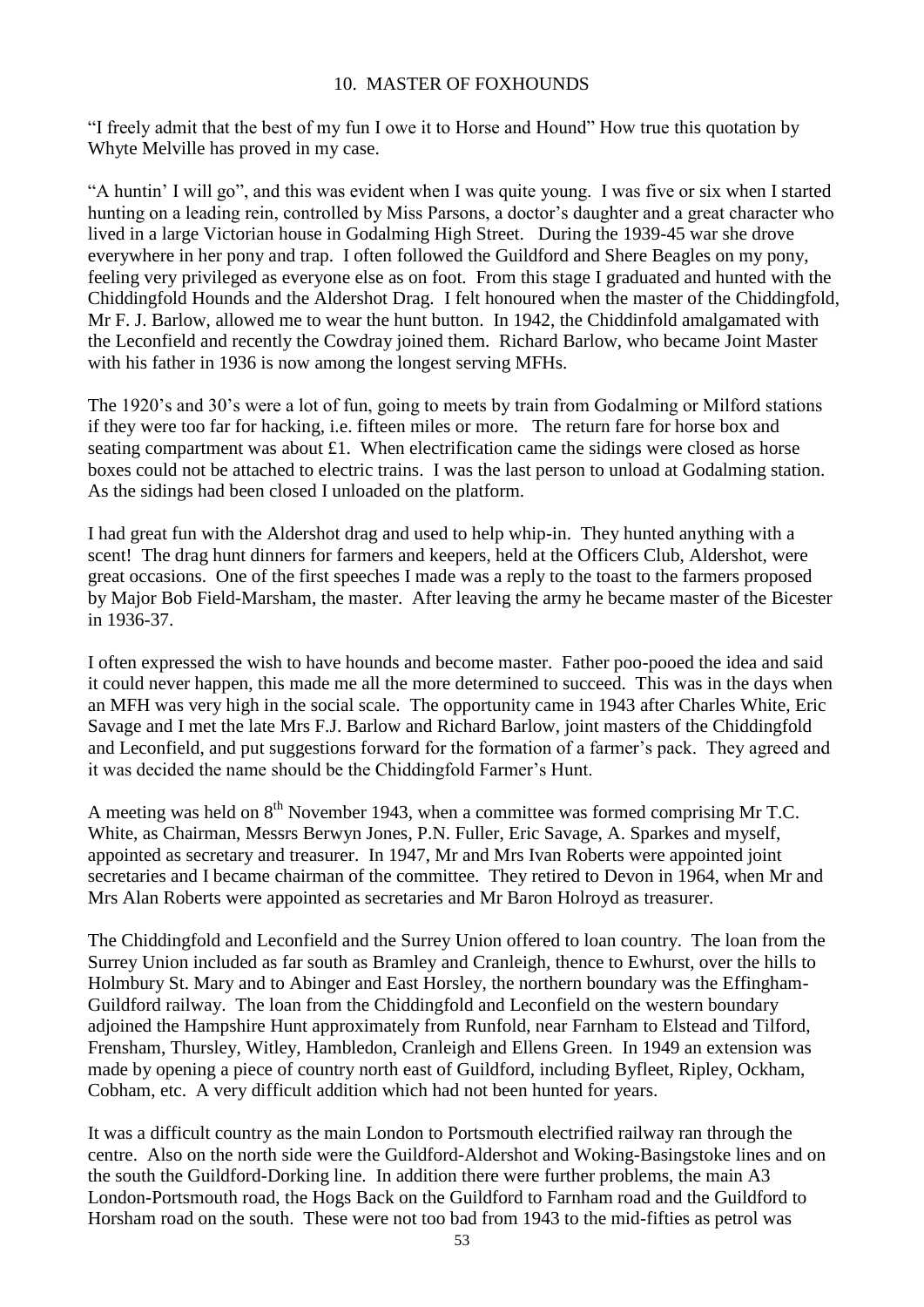rationed and lorries were limited to 20 miles per hour. Later, when petrol was more plentiful and the 20 mile speed limit on lorries relaxed, hunting near these roads became impossible, especially the Hogs Back which was made into a dual carriageway. In spite of this we had twenty-six years of most enjoyable hunting, although towards the end, the number of mounted followers was too great for this type of country, often 150 on a Saturday and 70-80 on a Wednesday.

Captain Berwyn Jones, local veterinary surgeon, agreed to act as amateur huntsman and kennel hounds at his premises in Wonersh. The first meet was at Eashing Farm on 2<sup>nd</sup> December 1943, during which the Whipper-In broke his leg. An unfortunate start. For the next four years the hunt was managed by a committee. Charles White and the late Archie Sparkes were appointed joint masters for the season 1946/47 and remained in office until 1950, when Charles resigned. I joined Archie for the season 1950/51, after which he resigned. Unfortunately he died later of a heart attack riding home from a meet in the Cranleigh district. From the season 1950/51 I was in sole command and remained so until the hunt ceased in 1969 through lack of suitable country.

During the season 1950/51 a hunt club was formed and 170 members were enrolled. The club administered the affairs of the hunt in respect of the kennels which had been purchased. Three trustees were appointed: Mr F.R Stovold (master), Mr P.N. Fuller and Mr John St. G. Syms, who administered the fund until the cessation of the hunt in 1969. After this date they continued with some members of the Hunt Committee until the final distribution of funds, in 1979. The capital was distributed with a wish that recipients should invest the money and use the interest only. The recipients were as follows:

| West Horsley Riding for the Disabled Branch     | £3,920  |
|-------------------------------------------------|---------|
| Cranleigh Branch of the Riding for the Disabled | £3,920  |
| Chiddingfold Farmers Branch of the Pony Club    | £5,000  |
| Surrey Union Hunt Kennel Fund                   | £1,380  |
| <b>Surrey County Agricultural Society</b>       | $£$ 500 |
|                                                 | £14,720 |
|                                                 |         |

During the 1950's a Footsloggers Club was also formed from our very large following of ardent supporters. We were possibly the first to form this type of club although many re in existence today. They were very generous in their support and annual donations, etc. In July 1957 they presented a horse for my huntsman, Bob Buswell, which carried him for many years without a fall. The horse was aptly named "Slogger", and although only about 14.2 h.h. he had his heart in the right place and would jump well including gates and wire. In 1965 the Club gave another horse named "Sportsman". Both of the horses were presented to the master at the very popular and well attended annual terrier show held at either Eashing or the Kennels.

## Point-to-Points

We were very keen to have a point-to-point as a money raiser. In 1947 I was made secretary to run one at Horsley on a farm rented by the late Bertie Holland. This was not a very good start as the ground was so wet on the day that it was postponed. We were so keen that another date was allocated to us, rather than taking the insurance money which with hindsight we should have done. The second date was nearly as bad with the result being a loss of £800. For the next two years we held a joint meeting with neighbouring hunts at Tweseldown. This was not very profitable as any profits had to be shared. During this time we spent many hours trying to find a suitable site. Mr Fred Baker agreed to let us have a meeting on his land in Peper Harow Park. As it was so near our farm, John and I were able, over the next 19 years to supply tractors and staff to help with the preparations. During this time I was responsible for running the point-to-point which remained on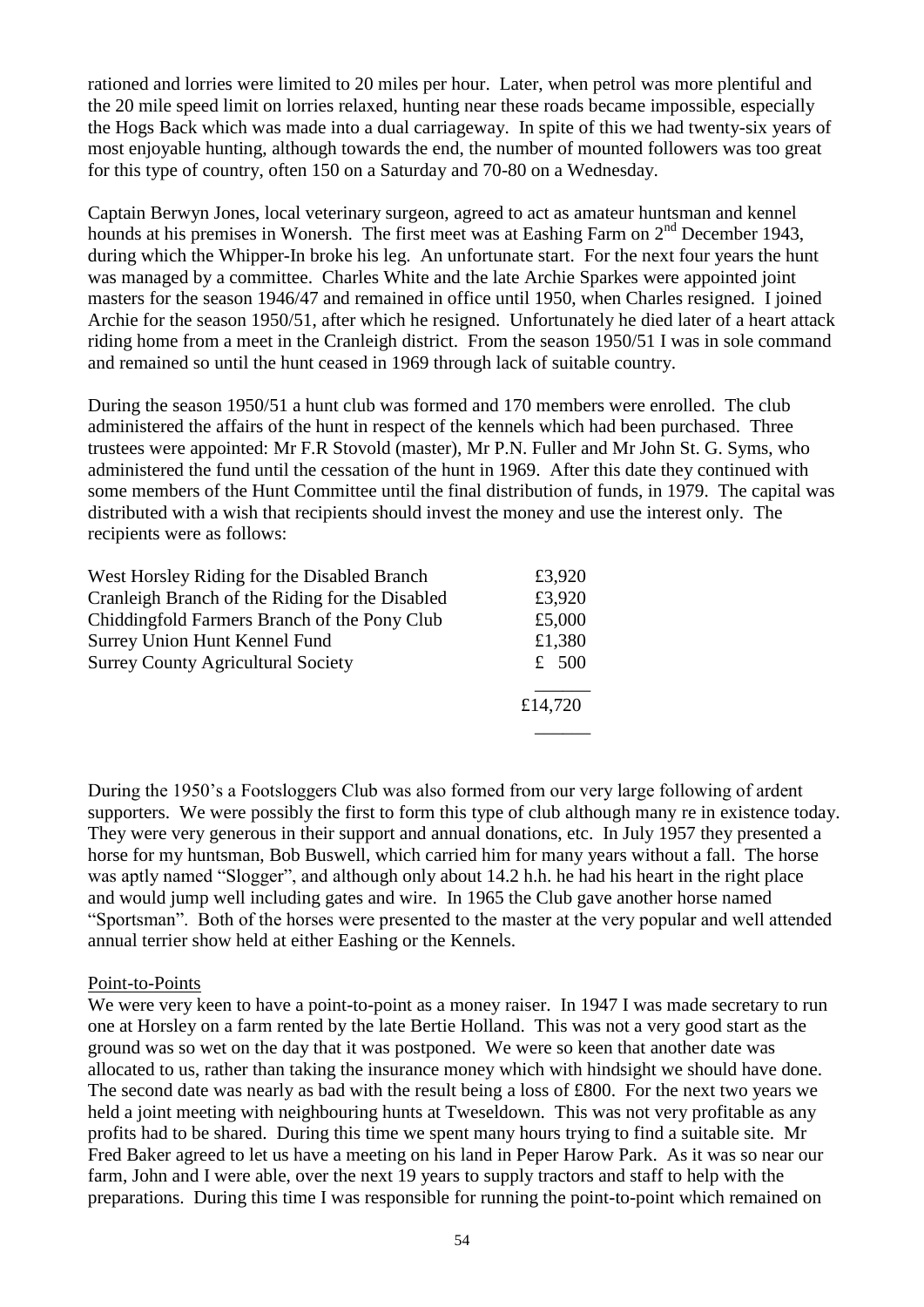this site, by permission of Messrs Fred and Colin Baker, his son, until the hunt was established. The Surrey Union now uses this course.

The point-to-point was enjoyed by thousands of people. Although not a good course for spectators it was a very social occasion. It was held on the fourth Saturday in April when the weather was fairly good, although on one occasion we had a glorious day for racing, after which every tent was flattened by snow on the Sunday. This was in 19?? When many telephones were out of order for weeks as the weight of the frozen snow broke the overhead lines. After the point-to-point in 1952 Brian Johnston, the well-known broadcaster and commentator, did the BBC programme "In Town Tonight" from the course, much to everyone's delight. Bob Buswell gave calls on his hunting horn and others were interviewed, including Gully-Gully, the well known racing tipster who burnt  $\pounds 1$ notes to attract a crowd. Incidentally, this was the day our son, John, became engaged to Hazel Crunden. Brian came to their engagement party that evening.

During the 27 years the hunt was in existence it was very popular with a large following, including landowners and farmers over whose ground we hunted. Being a farmer, I studied all aspects of the situation such as cows calving, ewes laming, shooting etc., and contacted those over whose land we hunted, before fixing meets. Many hunts now have farmers as masters, an ideal arrangement.

Buswell was one of the best huntsmen for our difficult type of country and an excellent horseman. His hound control was superb, witnessed at many shows including the Royal Richmond, Royal Windsor, Royal Counties, Brighton, Ascot, Hickstead, Surrey County and others. Leaving hounds at one end of the arena, he and his whipper-in would ride to the other end. Hounds would not move until he blew his horn on which he excelled. On one appearance at the Royal Richmond Horse Show, at which Her Majesty the Queen was present, the hunt terrier was slipped into the ring from the public stand. The sight of this small animal running and yapping with hounds caused shrieks of laughter. The commentator, either Peter Dimmock or Dorian Williams, made much of the intruder. It was not until hounds were leaving the ring the public were told it was the hunt terrier. It was at one of these Richmond appearances we allowed children into the ring to make a fuss of hounds. We were one of the first to do so when the Earl of Westmorland was president. This is now normal practice.

We took part in several films including Walt Disney's "The Horsemasters" in 1960, a full length film and an expensive production. We provided the hunting and racing personnel. The cast included Tommy Kirk and Annette Funicello, an American actress, who were in the leading roles. Among others was Millicent Martin who later made her name in David Frost's "That Was The Week That Was", in which I had great pleasure in appearing with other farmers who faced up to the questioning of Bernard Levin who met his match for the first time! Others in the film were Janet Monro, Tony Britton, John Fraser, Jean Marsh, who was so successful in "Upstairs Downstairs", and Donald Pleasance. It was a pleasure to meet them.

Major George Boon, who had just left the Royal Corps of Transport, allowed the file to be made on his farm at Thursley. He bought about a dozen horses for the film, plus new saddles and bridles. They were sold after the filming and a number of people had some good bargains. Shepperton Studios and Burnham Beeches were also locations for this colourful film. We arranged a meet of hounds at the Three Horseshoes, Thursley. We could not have a stirrup cup as drinking was not allowed in any Disney film. Although very few of the cast could ride they gradually became interested. At the meet they all appeared mounted. When we did the hunting scene a drag line was laid to get hounds to give tongue. I told the director that the film could only be shot once owing to aniseed getting on the horses' hooves. He insisted on a re-run when hounds went all over the place in pursuit of the aniseed that had been brought back by the horses to the start. Every jump taken in the hunting and racing scenes was flood-lit, so only one or two could be taken a day as lights and cables had to be re-set. I could not understand this as some of the shots were in brilliant sunlight.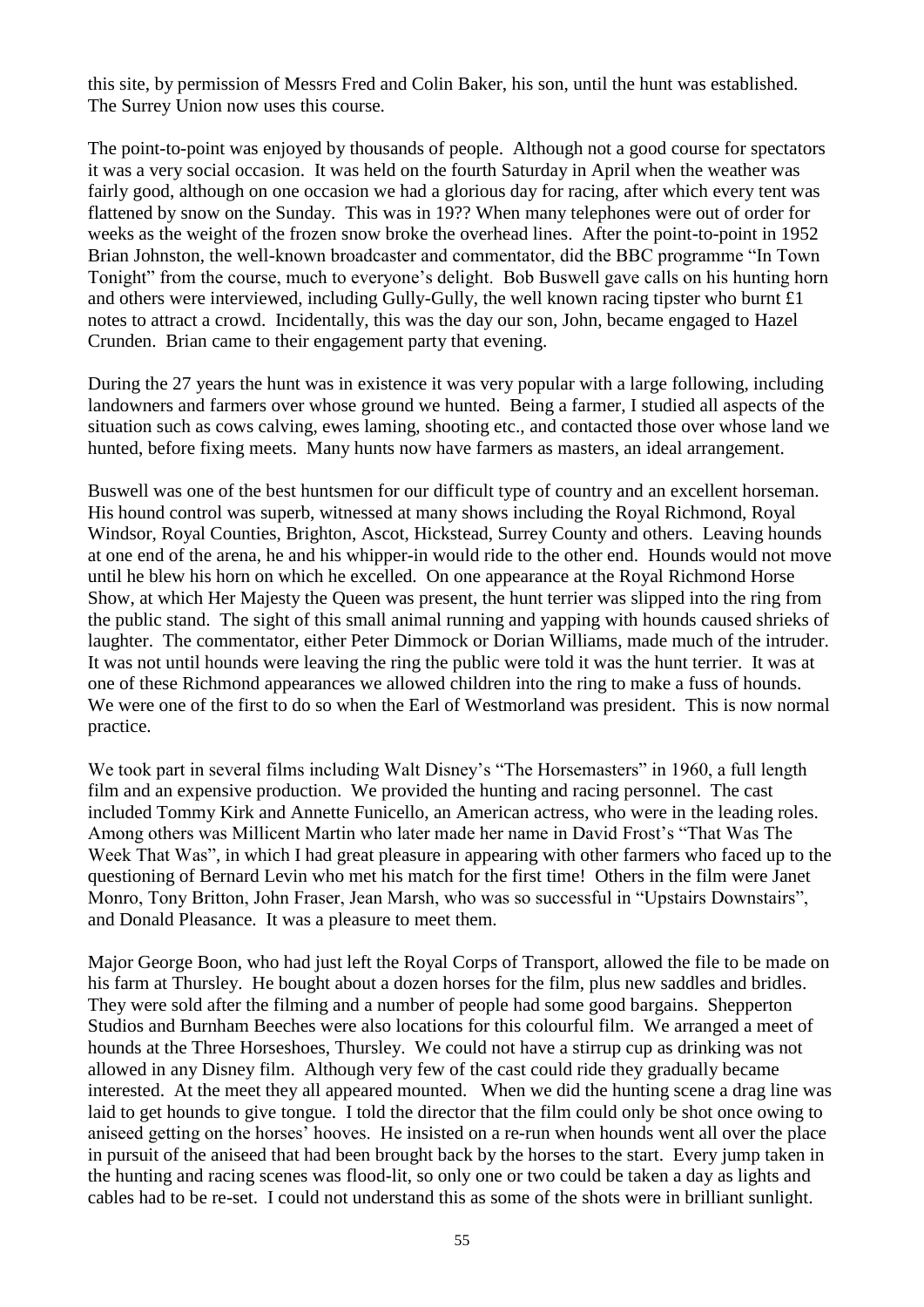The reason being that as the scenes would only run for a few minutes, light and cloud would change considerably during the six days' filming.

Other films we took part in were "The Amorous Prawn" and "Chitty Chitty Bang Bang". On 21<sup>st</sup> September, 1953, we paraded hounds at Battersea Park Exhibition during leather week. The show was televised by the BBC from 8.35pm to 9.05pm, the cheers were unbelievable. This was before the "Antis" started to make a nuisance of themselves. After the parade we were one hound short which we found on "Huntsman's Trade Stand" looking up at a dummy dressed in full hunting kit. What an advertisement this could have been for the firm!

We were fortunate in having Christmas Eve meets at Three Barrows Place, Elstead, entertained by the late Rev. Cyril Cresswell MVO, who, incidentally, conducted the marriage of our daughter, Janet, in 1959. He was the Queen's Padre of the Savoy Chapel and both he and his charming wife were very fond of country life. This was an opportunity for them to entertain a wide circle of friends. On one occasion two bishops were present. After one such meet, about 1954, we stopped hunting at approximately 3.30pm as Buswell wanted to do some Christmas shopping. We were hacking home from Crookbury via Cutmill just as frost started to rise. Just before Peper Harow there is a small wood which we had not drawn recently as it seldom held a fox. Buswell asked if he could draw through, which he did. Hounds found straight away and ran like "stink" along the route we had just hacked. The fox made a line over Crooksbury Hill towards Farnham where he eventually went to ground, covering six or seven miles, to make a four mile point. There was only Buswell, the whipper-in, my daughter, Janet and myself. It was one of the fastest hunts I had experienced. By the time Buswell stopped hounds it was 6.30pm. As it was dark and had become quite frosty we had to phone for the box to fetch hounds and two of the horses. The whipper-in rode back to kennels with the two hunt horses. So much for an organised shopping spree. Buswell remarked that at least it saved him money!

In 1944 we held our first Boxing Day meet in Tuns Gate car park, Guildford, with hospitality provided by the Major, Mr Wykeham Price. This became an annual event. Thousands of people used to attend, including the late Paul Getty from Sutton Place, and line the road to the Downs where a few thousand more were waiting. Even on days when hunting was impossible, owing to frost or snow, we made an appearance so as not to disappoint the public. About a hundred mounted followers turned out and on days we could not hunt and pubs who dispensed Christmas cheer to those who remained. It was often about 4.00pm before we rode into kennels at Godalming, all feeling very happy! The Surrey Union now hold their meet at the Civic Hall, Guildford.

#### Dinners and Feasts

Over the years we had an annual dinner for the farmers and landowners over whose land we hunted, plus the MFH's of adjacent packs. It was always a very pleasant evening, the assembly numbering about four hundred. In addition we had an annual "do" for keepers and earth-stoppers at a gettogether which included puppy and terrier shows and sometimes clay pigeon shoots. I remember one such event, at the Stoke Hotel, Guildford,

the menu for which appears on page ??.

#### Hunt Balls

The annual Hunt Ball, which my secretary and I ran from Eashing, was one of the best money spinners. At the beginning several were held in the speech hall at Cranleigh School or the Civic Hall, Guildford. Neither of these was ideal. Later I obtained permission to use the Officers' Club at Aldershot, attended by over 400 people. It had one of the first sprung dance floors in the country, apparently supported on chains. Unfortunately it was sprung all over and as we had tables round the edge, one had to hand on to everything as the tables bounced when the floor was full. I always tried to break the evening with some entertainment, unknown to the assembled company. On the first occasion, at midnight, I had about 30 Dagenham Girl Pipers march in from the outside the Club. The din of the bagpipes, drums and cheers were very appropriate. They played for about half an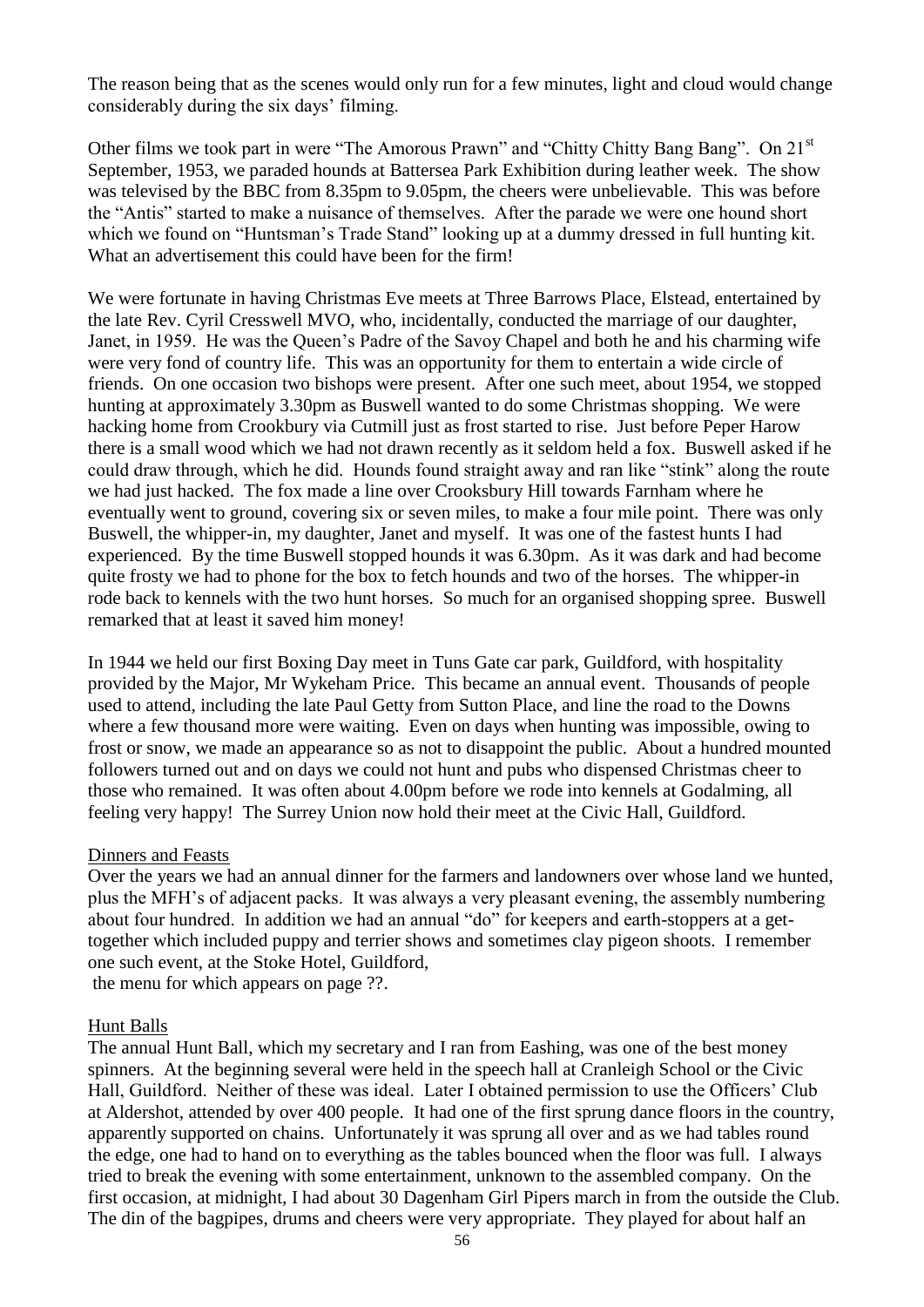hour whilst the band had a rest. The guests enjoyed eightsome reels, the Gay Gordons and all those dances where bagpipes are appropriate. They came for several years and later were followed by pipes and drums from highland regiments stationed at Firbright. At first we ran from 9.00pm to 2.00am with buffet supper. As people usually had dinner before coming, the floor was empty until about 10.00pm. When it came to finishing everyone badgered for an extension which cost money. Latterly the time was 10.00pm to 4.00pm with breakfast served after midnight. What a breakfast, bacon, eggs, tomatoes, toast, marmalade and coffee! I am sure many had more than one! Soup was served at 4.00am after which people dwindled away. About twenty people came to Eashing for a few drinks at 8.00pm. I hired a small coach take us somewhere for dinner/drinks before going to the Officers' Club. At 4.30pm the procedure was reversed. On one occasion I had to ask people to leave about 7.00am, as the farm men were coming to work. Tom Parker, the well-known farmer and coaching enthusiast, kept the company amused with his tales.

## Puppy Shows

We held many puppy shows during the years both at Eashing and the kennels. We did not find it easy to get puppy walkers in later years. Not only was it expensive but the heavy traffic in our hunt country made it dangerous if the puppies should stray. We had several killed whilst out walking.

# Hunt Saboteurs – "Antis"

I have put this last as I consider it to be the right place. We had many incidents, some of which were an enjoyable challenge. The first occasion we took a man to court was in 1955. The incident occurred just near the Royal Horticultural Society's Gardens at Wisley on the A3. The man was anti-hunting although it was before the hunt saboteurs were formed in 1964. He drove into the centre of the pack crossing the road, although he had a good view of them for about twenty to thirty yards. He was claiming negligence and costs of £22 10s 6d for damage to his motor car. We took the case to court and won and were awarded costs. Summing up, his Honour Judge A.A. Gordon Clark said that the facts showed all reasonable precautions had been taken by those in charge of the hunt. He was satisfied that huntsmen and foxhounds were legitimate users of the highway and there was noting improper in allowing hounds to go on a road of any sort. Hounds were still under control of the huntsman, Bob Buswell, although he was not near them at the time of the accident. He arrived with me about two minutes later and found a hound "Godfrey" lying in the road. He dismounted and put the hound in the ditch thinking it was dead, and asked a vet to look at him. The hound was stunned, and came round later with no ill effects.

On another occasion when we were hunting in the Wonersh area I saw a boy dragging a piece of sacking over the ground. I challenged him as I thought he was laying an aniseed trail. He picked it up and let me smell it and there was no smell. He told me that a man in Wonersh gave several boys £1 each to lay a trail but one of our followers gave them an extra £1 each for not putting anything on the sacking. Good business! The man in question had a small business where many of his customers were hunt members. When they heard he was an "anti" they stopped trading with him and eventually he was forced to cease trading in the district!

In 1964 we had an incident with the newly formed Hunt Saboteurs Organisation, founded by a Brixham journalist, 21 year old Mr John Prestige, with a 30-40 groups throughout the country, who was promised the support of an American film company in any legal action that was taken. The police took action against one of the saboteurs, Norman Redman of Littlehampton. The meet was at the Windmill, Pitch Hill, Ewhurst. When I arrived I was informed saboteurs were present. I told them I had no objections to peaceful demonstrations but I would not have hounds fed or sprayed with acetone to put them off the scent. I told the huntsman, Bob Buswell, to respect and ignore the demonstration. A police sergeant reiterated what I had said to the saboteurs. In spite of this, redman defied the advice and red meat to hounds. When confronted by the sergeant I understand he used insulting behaviour and was apprehended. Police prosecution followed and he was fined £15 and bound over for two years.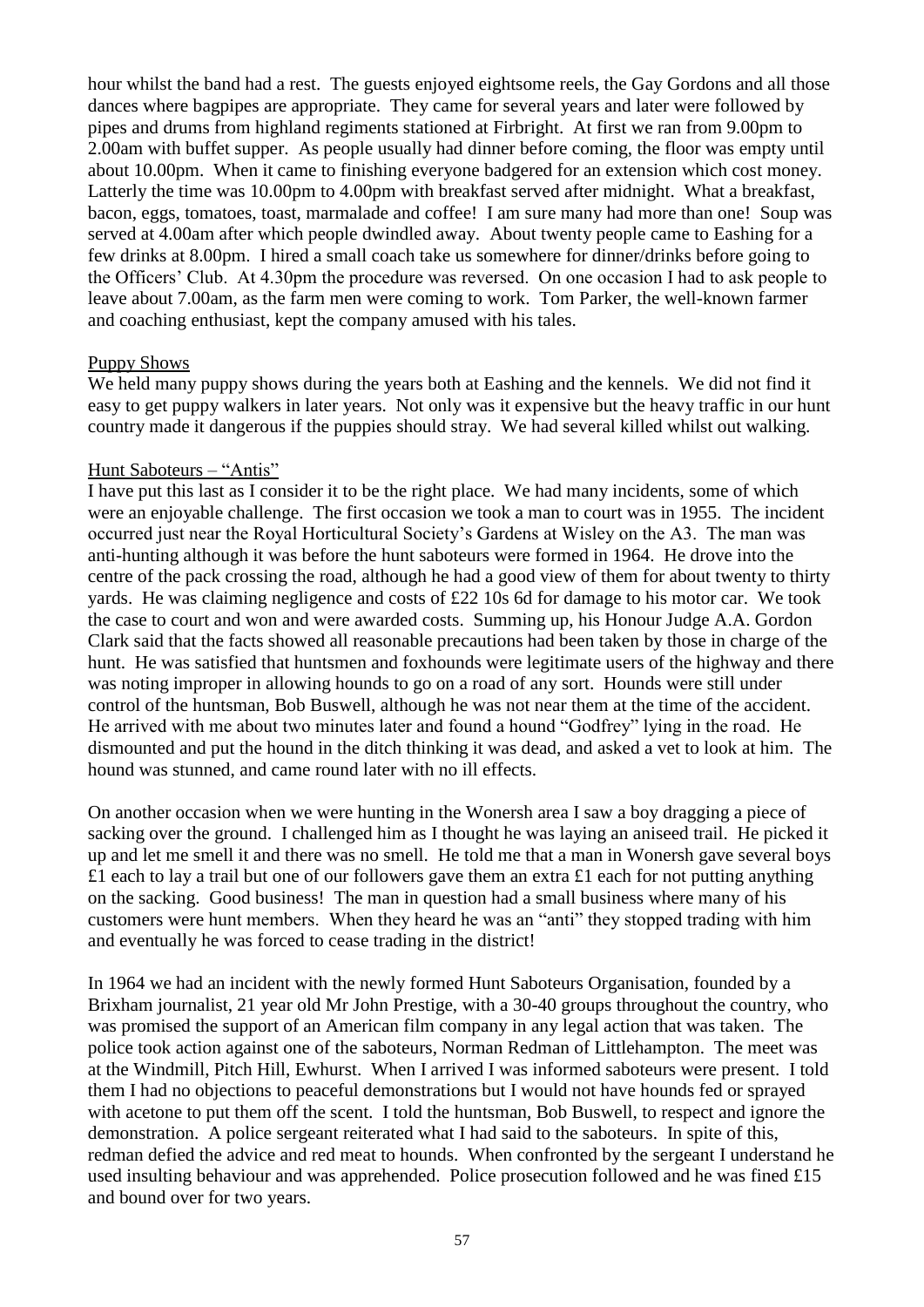On arriving on Pitch Hill a fox was quickly found and would have gone to ground within minutes. About 20 to 30 misinformed youths and girls were standing on its earth blowing horns and hollering. This resulted in the fox being turned into hounds and killed within minutes. Buswell asked me what he should do and I said the same as usual, take off the mask, brush and pads. These I offered to the saboteurs stating it was they who caused the death of the fox by preventing it going to ground where it would have been safe. Poetic justice!

The last incident occurred in the said 1960's. We were hunting in the Run Common, Cranleigh area. Hounds had just crossed over the hump-backed bridge when a car appeared from the Guildford direction. The driver accelerated and put on his lights and came towards the hounds. Luckily the huntsman just got them off the road. I hollered at the driver which he ignored. I was worried as the followers, including many children, were on the other side of the bridge hidden by the hump. I took his number and reported the incident to the Godalming police and asked if they should prosecute for dangerous driving. About two months later they brought the case to court, having traced the driver to Essex. His aged mother, who was with him during the incident, was in court and gave conflicting evidence. When she went into the witness box she said what a wonderful sight it was to see hounds, more like a Christmas card. She asked her son to stop which she said he did. He came into the box and said that he did not see hounds and that is why he kept driving. He was obviously lying and was heavily fined. The Magistrate summing up, said his eyesight must be tested, as if he was so short-sighted his licence should be withheld. If they were alright, he should see a psychiatrist as he should not drive if he was absent-minded.

In 1968 members of the Hunt Club presented me with an oil painting by Peter Biegel, of the hunt at Eashing, in recognition of my association over the years. This is a most valued possession as I was able to include members who had done so much during that time. It is an excellent painting of hounds and horses in action at Eashing. Besides myself, others depicted are Bob Buswell, Hunstman 1950-64, Francis Moore, Whipper-in 1956-61 and Huntsman 1964-69, Lance Cocker, Field Master, Ivan Roberts, secretary 1946-64, Janet Stovold, Frank Gloyn on "Haston Lad", my point-to-point horse, and Charles White, master 1946-50. It was very sad when I had to call a General Meeting on 24<sup>th</sup> March 1969, to state that the hunt could not continue.

In 1973 I ceased riding to hounds, as I found hunting with other packs, in difficult country became less enjoyable.

After so many years I have come to the conclusion that hunting will go on in spite of the antihunting saboteurs. If it does cease in certain areas it will not be the fault of the antis but of hunt followers, who are apt to think that they have a divine right to ignore everyone, including the farmers, and ride roughshod over everyone.

At the beginning of each season and at the Annual Pony Club Meet I impressed followers that they had no right however large their subscription, to ride anywhere other than on roads or bridleways. The crossing of land was by the courtesy of landowners and farmers.

A flame, a tradition of hunting and good sportsmanship kindled in 1943 amid the ruins and tribulations of war, and with early flickerings survived. May the sound of the horn always be hard resounding among our beloved Surrey hills – HIKE HOLLOA! FORRAD AWAY!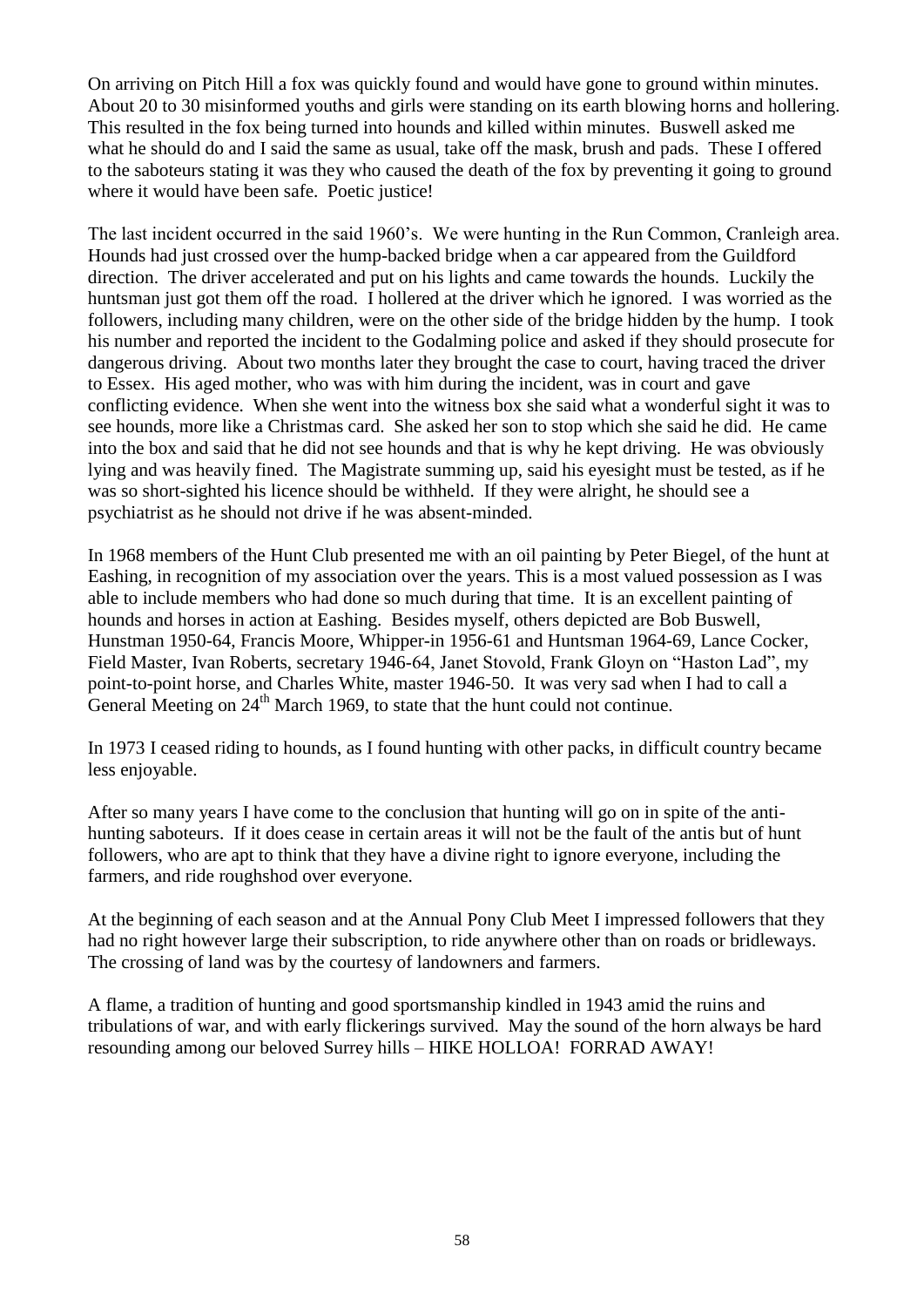## 11. PART-TIME SOLDIERING

I made up my mind at an early age that army life was what I wanted. Being at school during the 1914-18 war, and at an impressionable age, it appeared a very glamorous career. Soldiers were everywhere, banks playing, square bashing, etc.

After leaving school in 1920 I expressed a wish to join the  $10^{th}$  Hussars when I was old enough. Father was quite upset, as he had inoculated us with farming right from the beginning. He made it quite clear that he would set me up on the first rung of the farming ladder but would not give me any money to squander in the services, especially in a cavalry regiment which was very expensive on the social side, polo, etc.

As an alternative, I decided to join the Surrey Yeomanry (Queen Mary's Own) which had been reformed after the 1914-18 war as a cavalry regiment. I put my age on a year or two and took the King's Shilling and joined as a trooper in B Squadron in 1921, just prior to going to camp in Arundel Park. I drew a uniform from the Quartermaster's Stores at Clapham and set off to camp without much training. The fact that I could ride made it easy, in fact, at the end of camp we held a mounted sports day and I carried off four out of the six prizes, much to the consternation of the rest of the squadron, many of whom served with the regiment throughout the war. The late Duke of Norfolk, a school boy at the time, awarded the prizes, a fact he could hardly believe when I told him in later years.

B Squadron did great work in Salonice from 1915-18, which, together with A Squadron has been recounted in a book of the "Surrey Yeomanry 1797-1928".

Life in a cavalry regiment was something to be remembered. We carried a sword on the near-side of the horse and a carbine, i.e. short rifle in a bucket on the right side. Several hundred horses on parade was a great sight. They were on picket lines during camp and when one was on night duty the aroma of horses and horse manure was wonderful. In fact, this was preferable to sleeping in a bell tent with four or five other troopers smelling of beer. Sweaty saddlery was also in the tent where we polished and burnished bits and stirrups. There was no chromium plate in those days.

Horses were supplied in hundred by contractors for use during summer camps and were passed on to different units. The Surrey yeomanry being an August camp had the advantage of partly trained mounts. I selected mine, having a fairly good eye for a horse, hence the prizes won on sports day. Before the war many yeomen took their own horses to camp.

The headquarters of the Surrey yeomanry at 73, Clapham Common had an excellent riding school and maintained about twenty horses which were looked after by regulars. Recruits were taught to ride and stable management, apart from drill. As many of the troopers were Londoners, they had much to learn. It was noticeable at camp how clean the horses were at the front end, against the rear. It was at the 1921 camp we heard we were changing from cavalry into artillery and joining with the Sussex Yeomanry. This was a tremendous step, not one of us knew a solitary thing about a gun.

Our experience and training were, with one stroke of the pen, hurled into the gutter. Could anyone be surprised that the blow to us was simply devastating? We had nothing against the RFA, they had been in action on every front during the war, but theirs was a service about which we knew nothing. In one moment we were put back to pre-war days and worse. For now a major and a sergeant major, each with twenty years' service in the regiment, would have to begin again and know how to load and fire an 18 pounder gun or a 4.5 Howitzer. Every newly joined recruit would know that his battery commander and B.S.M knew just as much about the business and no more than he himself had learned. That exactly, no more and no less, was the position with which we were faced.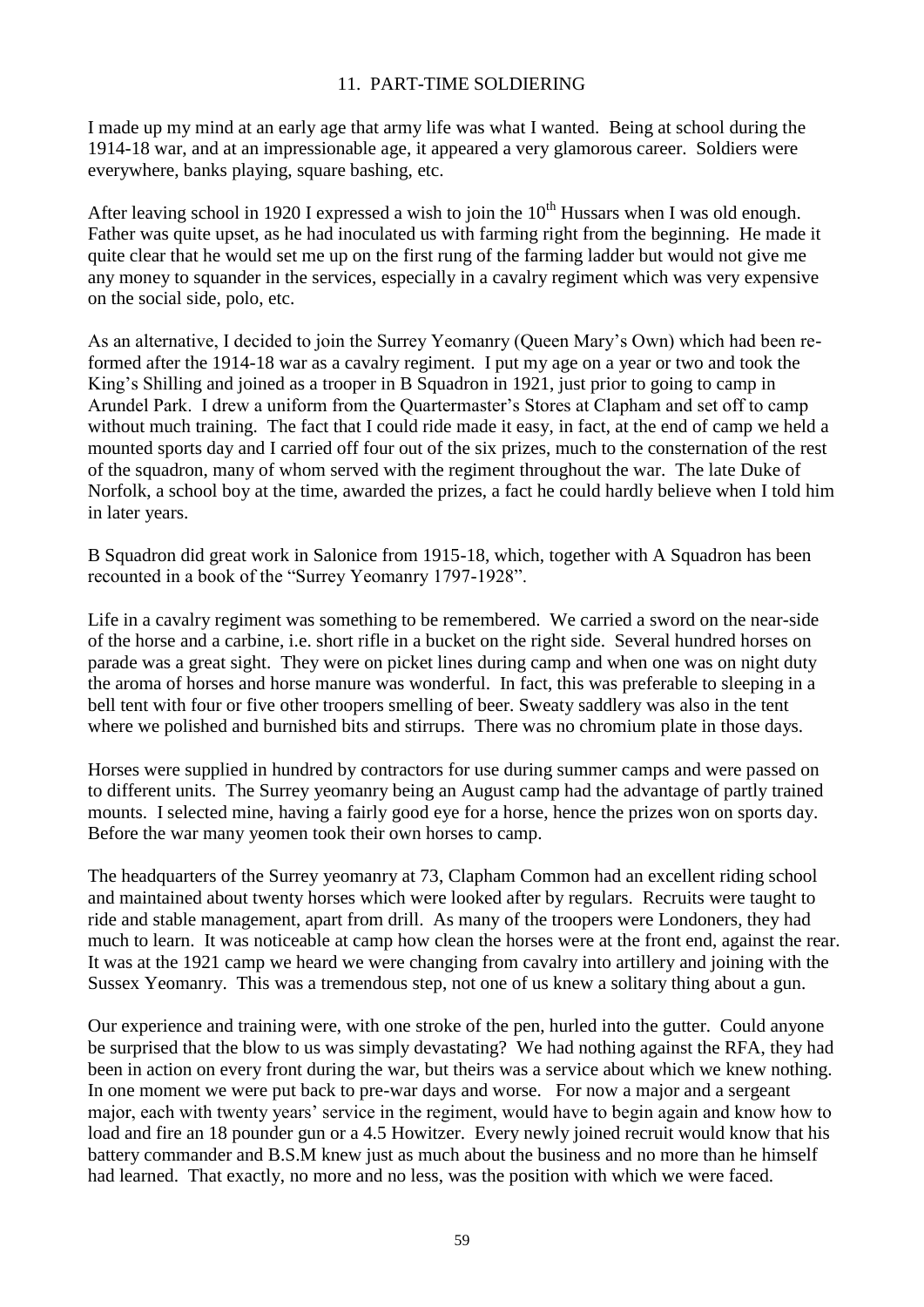An anxious conference was held between the officers and the NCO's. Should we or should we not carry on? If we did not, either the whole scheme so far as the Surrey Yeomanry would collapse, or an entirely fresh Surrey Yeomanry would have to be raised with no tradition, no history, no continuity. That at any rate was not a dilemma that any of us cared to contemplate. Eventually it was decided that we should carry on, and at any rate give the new conditions a trial. The NCO's said they would stay on if the officers would do the same. That settles it. The Surrey Batteries started life with the old senior officers and the old senior NCOs. The scheme was that a brigade of R.F.A., the 98<sup>th</sup>, should be formed from the Surrey and the Sussex Yeomanries. Each county Yeomanry was to provide two batteries, three of them to be 18 pounder batteries and the fourth a Howitzer.

It was obvious, of course, from the start that an amalgamation of two regiments from different counties would prevent difficulties, grave difficulties. It was the general feeling in the Surrey Yeomanry that if we must amalgamate with anybody then let it be with the Sussex. Here let it be recorded that if ever a newly formed unit was blessed in its inspecting officer, then that unit was the 98<sup>th</sup> Surrey and Sussex Yeomanry Brigade R.A. in its first C.R.A. The problems which the new C.O. had to face were grave enough. Firstly, of course, he knew absolutely nothing about gunnery. His adjutant, Major A. Eeles, was most anxious to help. In Sussex he found that he already had the nucleus of two batteries, senior officers, senior NCOs, guns, harness and equipment. The C.O. started with the huge advantage of Melbourne House with its stables, horses, and riding school as H.G. for the brigade and for both the Surrey batteries. The Guildford detachment was abolished for the time (it has since been reformed) and all the work of the Surrey batteries was done under one roof. In itself a huge advantage. Another advantage was the assistance of Captain Lawrence. This officer, who was originally a Royal Dragoon, came to the Surrey Yeomanry before the war as R.S.M. Since that time in various ranks, and in almost every conceivable capacity, he made himself nothing less than a regimental and a brigade institution. The senior officers and NCOs were all old yeomen, recruits were coming in well and were of an excellent stamp quite up to the old standard.

But firstly, all the old equipment had to be handed in. Quite a large number of old yeomen had resigned when the change was made and it was a lengthy and exasperating task to collect their kit. Then we had to draw new kit, issue it, and collect our guns and harness. Surrey Yeomanry badges on caps were replaced by gunner badges, although the Surrey Yeomanry badge (Queen Mary's Own) was worn on the collar to maintain the tradition. Nobody who had not had bitter experience of it can imagine the amount of stuff that goes to complete the equipment of a battery. Guns have to be provided and a new gun shed. With a lot of help, a lot of work, a lot of waiting, but with a lot of goodwill and laughing the Brigade got its guns, its harness and all its paraphernalia. But there was still one grave difficulty to be overcome, the date of training. The Surrey Yeomanry had always trained at the end of July and beginning of August, the Sussex Yeomanry in May. Absolute consternation was expressed by the officers of both counties at the idea of being called out at any time by their own. But if the brigade was to be a brigade and not two halves, different camps were not to be thought of and the C.O definitely refused to consider them. He decided that training should take place in alternate years to suit either county. It caused some difficulty and friction but not nearly as much as was expected, and the system justified itself.

And finally, if the  $98<sup>th</sup>$  Brigade, is now a brigade and not two halves formed by two counties in uneasy and loveless wedlock, the credit thereof is largely due to two men. B.S.M Packer and B.S.M Batcombe. That then briefly, is the history of the amalgamation told with many omissions and short-comings.

Colonel Calvert who commanded the Surrey Yeomanry did not wish to continue in the gunners so a new Brigade Commander, Major Borwick DSO, who joined Surrey Yeomanry in 1901 was appointed. .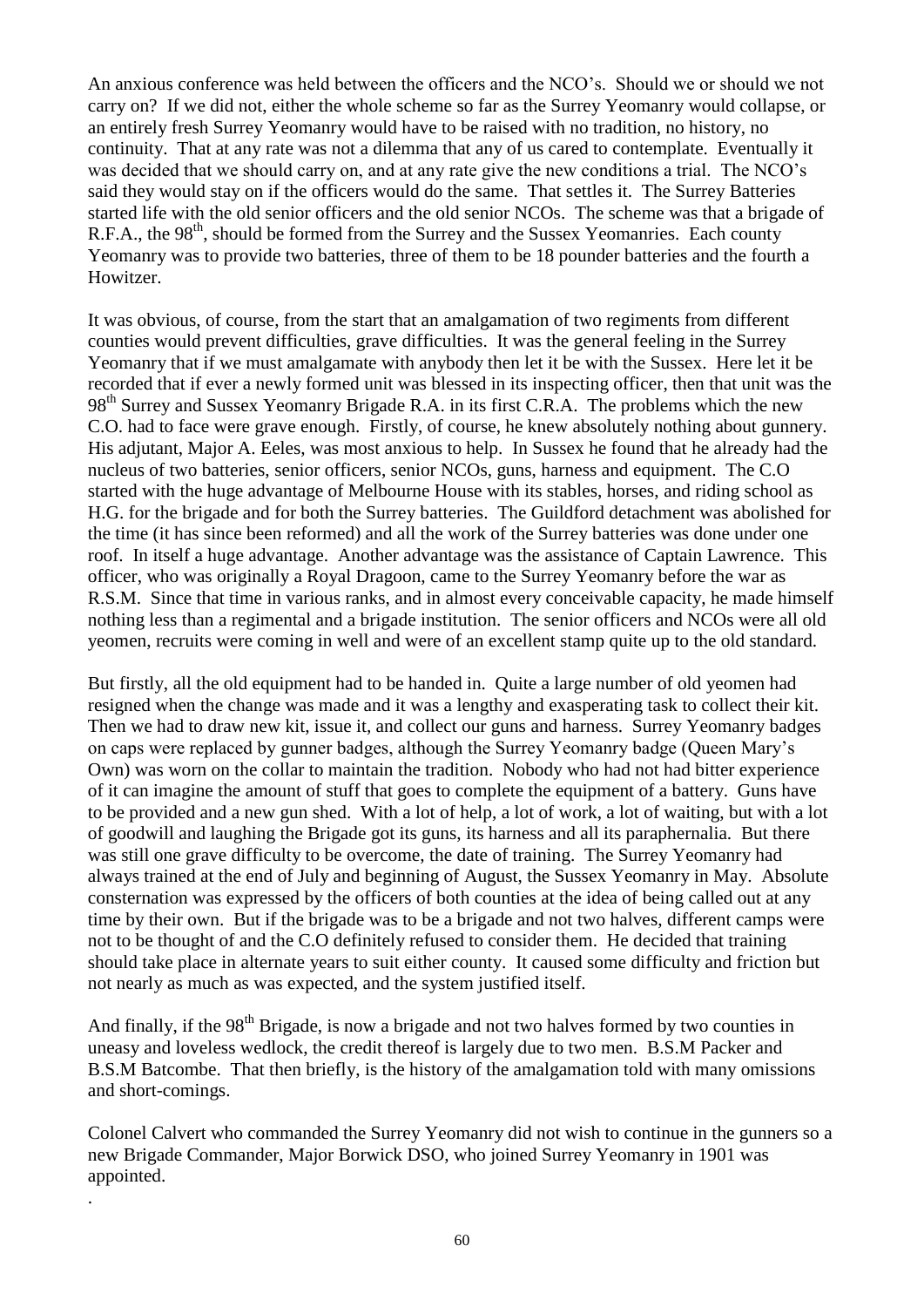We had the choice of becoming drivers or gunners. Naturally I became a driver as, with my knowledge of horses and harness, I was able to help others, many we had to teach to ride. This is where our riding school was so useful. I used to travel to Clapham on a motor bike. On one occasion I was returning home on the London-Portsmouth Road at about 10.00p.m and after I got through Ripley I saw several police. As I approached the entrance to Sutton Place a policeman started directing me in. Apparently I was just ahead of a car taking the Prince of Wales, later the Duke of Windsor. He was visiting the late Duke of Sutherland who was then owner of Sutton Place. Later this was the home, until his death, of Paul Getty of world renown.

There was training every night of the week, except Sundays, 391 Battery at Clapham and 392 Battery at Guildford in the drill hall which was re-opened. B.S.M. Burke was in charge. A typical week's training at Guildford was:

| Tuesday:  | Recruit gunners' drill, drivers instruction in harness fitting and cleaning |
|-----------|-----------------------------------------------------------------------------|
| Friday:   | N.C.O.s and trained gunners gun drill                                       |
| Saturday: | Drivers riding drill                                                        |

This training was very necessary prior to the first camp, as gunners, in Arundel Park in August. We entrained in London with horses, guns and ammunition to Arundel Halt where we detrained. Each driver had two sets of harness plus saddle to look after. We used to polish and burnish in our bell tents, so you can guess there was plenty of smell and not much room. All metal parts were of steel which needed regular polishing/cleaning, especially after rain when it could go rusty overnight. We used to put all bits, spurs, etc., in sacks with sand and keep shaking to clean. Each driver also had a leather leg shield worn on his right leg to ease pressure from the offside horse. In addition a riding crop was carried to help control the lead horse.

A full gun team consisted of two sergeants, one with the gun team and one with the ammunition limber, five drivers, three with the gun team and two with the ammunition limber. There were five gunners, two on the gun limber (one a corporal) and three on the ammunition limber. Gunners had the most uncomfortable ride ever conceived as there were no springs. Over very rough ground they had to hang on for dear life. Some of the drivers used to bump them as much as possible! At a later date the gunners were mounted on horses as seen in the King's Troop displays.

The camp was great fun and a new experience. Galloping about with a heavy gun behind was often hazardous. Both the lead and wheelers were very important. The driver in the middle was either pulled or pushed – he had little option. One had to keep all traces tight, especially on turns, as a leg over a trace could be very dangerous. The wheelers had the full weight of the gun and limber to control for stopping as there were no brakes. Over a ton to be stopped by *…..[text missing at bottom of page]*

We had one incident during camp to show our regret of the passing of the Surrey Yeomanry as cavalry. At this camp we were supplied with equipment from the regular Field Artillery – horses were hired from private livery stables, most of which were unused to this type of equipment. These unsuitable horses (several pure black) gave rise to our having a "rag", supposed to be the burial of the Yeomanry Spurs. Four of the funeral blacks were harnessed to one of the field guns, late one night and candles were fixed to the equipment and carriages. They were paraded round the camp with some of the troops following behind on foot. All were amused and there was great enjoyment, then someone suggested serenading Colonel Borwick. The parade was lined up outside the C.O's tent. Colonel Borwick came out to see what was taking place and was not amused. He immediately ordered the dismissal of everyone taking part, and the principals to report to him at the orderly tent the following morning. The outcome was a severe reprimand – and the whole affair not to be mentioned again. I thought we were accompanied by the band with muffled drums playing a funeral dirge.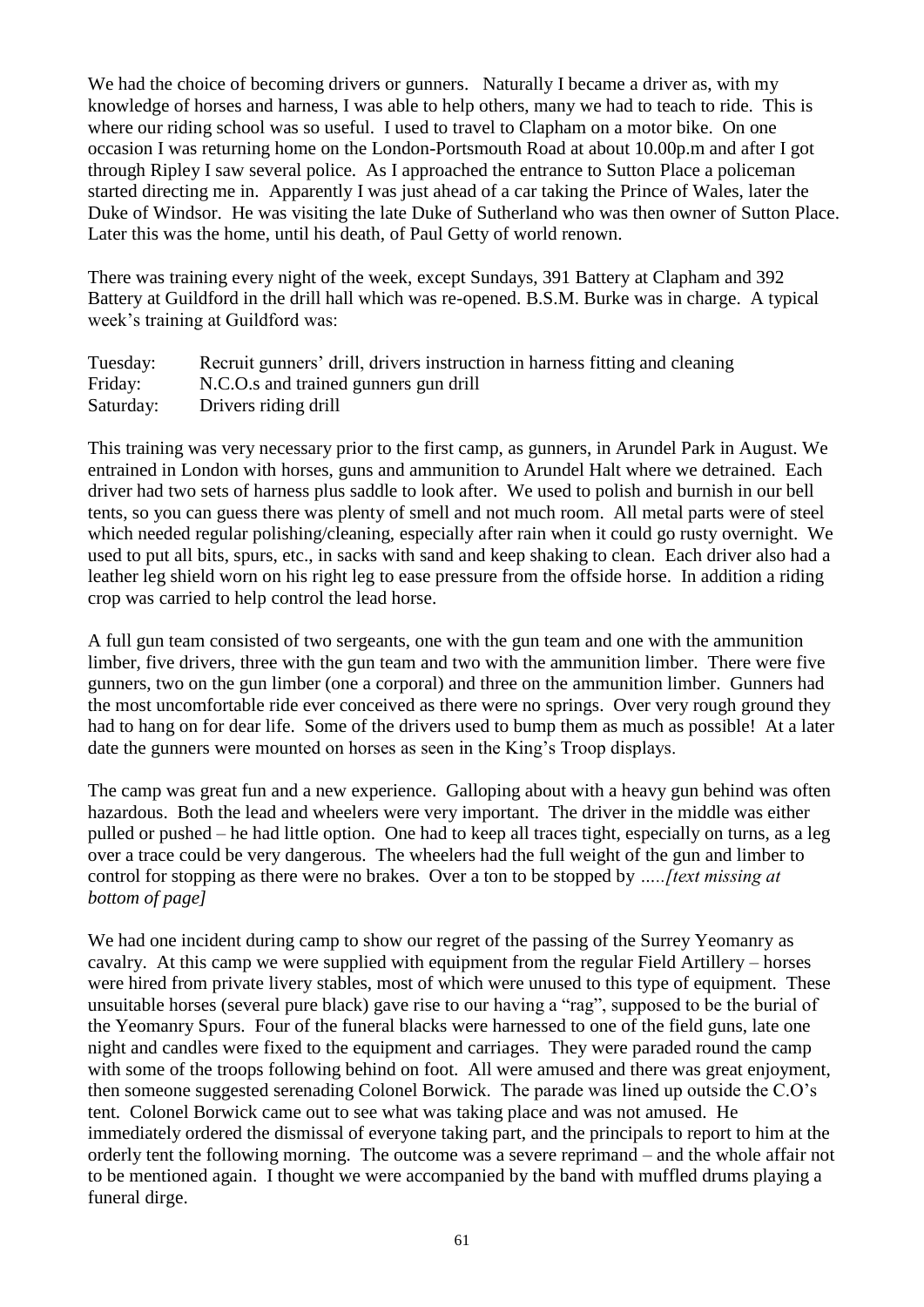At the end of the camp I was made a Bombadier (equal to a Corporal) much to the consternation of many of the old brigade who had served throughout the war and were still drivers or gunners. Again, I attributed this to my knowledge of horses.

The next camp was a memorable one as we went to Larkhill for live round practice on the gunnery ranges. It was our turn to fall in line with the Sussex and have the camp in April. We entrained in London, on a Sunday, for the journey to Amesbury Station. Besides the guns, limbers, etc., we had the remounts supplied by contractors. Many of the horses had never been harnessed, other than with a saddle. It was pouring with rain when we arrived at the station. After unloading, the horses were matched up as well as possible. Harness was taken out of sacks and put together. I found some of the drivers had put breechings on as breast collars and vice versa. We had great difficulty in getting the horses limbered up and it was dark before some of the teams arrived at Larkhill, about four miles from the station. One or two teams ran away and some of the horses had broken legs as well as a driver or two.

We had a very enjoyable camp. Galloping to the rangers, unlimbering and galloping back from the guns whilst they were fired was very exciting. On one occasion I was riding the leaders when the gun wheels must have gone into a large hold. I suddenly found myself and horses on the ground with the other horses also down with a near miss. We were going at a full gallop at the time. The pole came away from the limber and there was chaos. I think one horse had a broken leg and one driver or a rider on a limber a broken leg or arm. It was a nasty experience but quite common on the hole pitted ranges. By the end of camp we had trained the horses as much as possible for the next unit who took over from us. Towards the end of camp I caught hold of a team that was running amok and got a rein round my thumb, pulling off the skin and nail. I reported to the M.O. who thought the thumb should be amputated. I abused him so much that I suppose I should have had a court martial. It was an incredible coincidence but in the 1950's when I was guest as master of the Chiddingfold Farmers' Hunt, of the late Roger Sewell, master of the Surrey Union, at their Hunt Ball in Dorking, that he introduced me to a Colonel of the R.A.M.C who said my name "rang a bell". He asked me if I was at camp at Larkhill in 1924. I asked if he was the doctor who wanted to amputate my thumb and he was! I must have made an impression for him to remember thirty years after the incident on Salisbury Plain!

The next camp was at Easter when we joined a regiment at Shorncliffs whilst some of the regulars went on leave. This was an experience as our battery was all greys, horses which were being gathered together again after the war. We had much more as drivers to contend with, as grey horses easily become manure-stained which takes some removing.

About 1926 I left the brigade as I now had a farm of my own and could not spare the time for training or attend August camps which were in our harvest period. I was sorry to leave after such an enjoyable time. In 1936 I tried to go back with a commission but the waiting list was quite long so I abandoned the idea.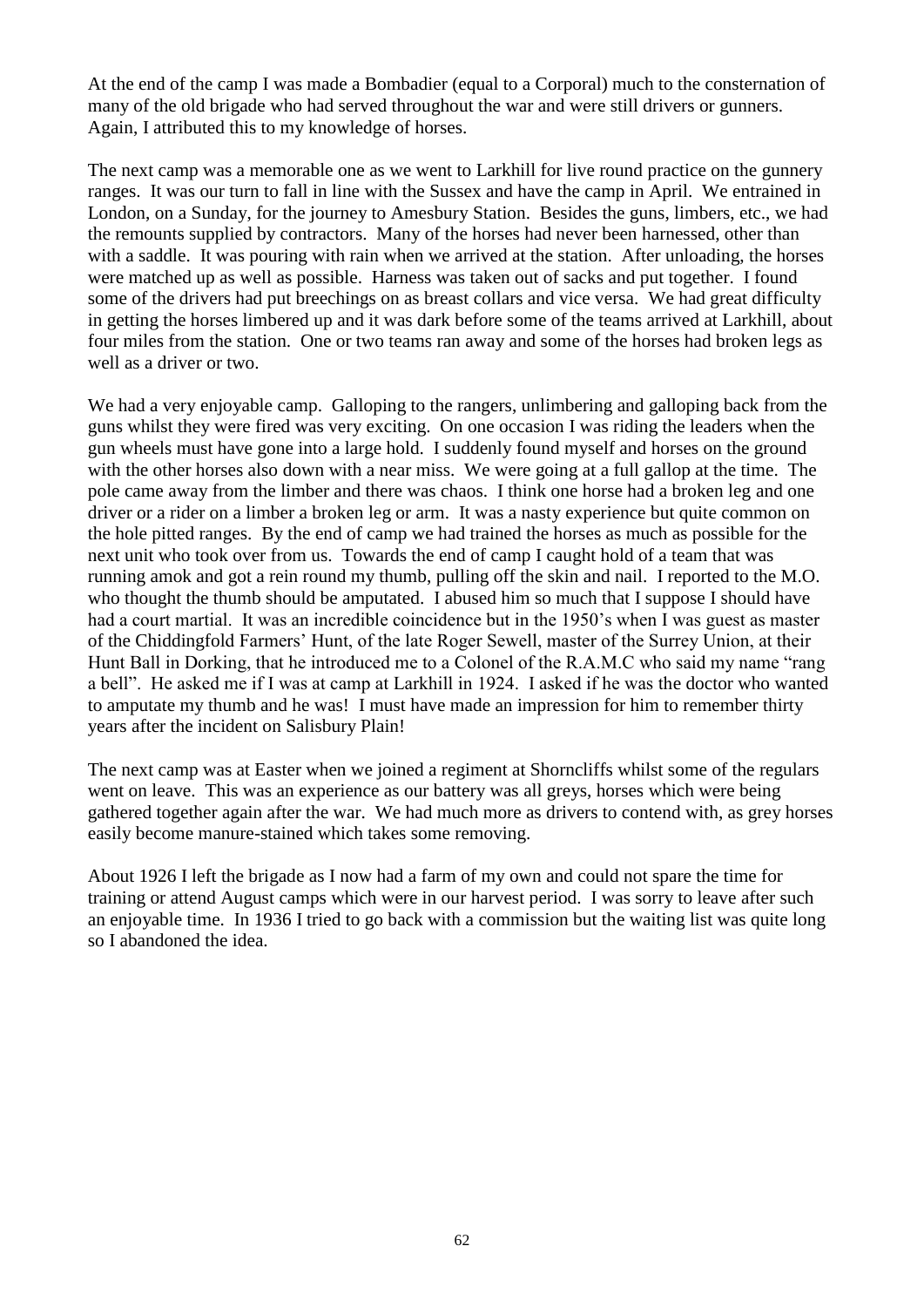## 12. HOME GUARD

It was not long before I was in uniform again. When Antony Eden asked for Local Defence Volunteers (LDV), I was one of the first to volunteer. With my OTC and Yeomanry experience I was commissioned as a Lieutenant and throughout the war, until we were disbanded, I was in command of No. 2 (Eashing) Platoon "C" Godalming Company 2<sup>nd</sup> Surrey (Farnham-Godalming) Battalion of the Queens. "The establishment", in 1941 comprised of two officers,  $2<sup>nd</sup>$  Lieutenants H.H. Crunden and W.G Worthy, both were later promoted to Lieutenants. They were schoolmaster living in Godalming who remained with me until we were disbanded: 5 sergeants, A.V Keefe, who acted in the capacity of Sergeant Major, C. Ranger MM, Sergeant Marshall MM (who later commanded the Puttenham Platton), S.E Wakefield and J.F Darke who acted as Quartermaster, all of whom served in the 1914-18 war. In addition I promoted 6 corporals and 9 lance corporals, as at the time I had about 150 men and organised them as a company, although we were called a platoon. These were divided into four sections (equal to platoon strength) each under a sergeant.

Our headquarters were at Eashing Farm. To start with, the men were called volunteers wearing an armlet with L.D.V. I went daily to company headquarters at Godalming, to sort through the list of those who wanted to join. Many were 1914-18 war veterans and provided a nucleus of trained soldiers from whom we were able to pick NCO's. An excellent smart group of men were enrolled and I considered our platoon one of the most efficient Home Guard Units.

One man I attested was named Finisher Coronation Kingshott. I had always known his as "Fin". When I spoke to his mother, who was the wife of one of Lord Midleton's woodmen, she said as he was born in Coronation Year, 1911, and was to be the last of her family, she named him Finisher Coronation. Actually she had one or two more children later on. I think twenty-three in all and only stopped because the house was not large enough, although Lord Midleton had had it extended!

To start with I used the office at the farm as a Quartermaster's Stores and my secretary issued uniforms, etc., as the men came along. Weapons consisted of anything one could lay one's hands on – old shot guns, revolvers, pikes, Molotov cocktails, etc. Later, a large Nissen hut was built on or grass tennis court, complete with Quartermaster's Store, rifle racks, tables, chairs, forms, etc. This was used for training lectures, etc. In fact, I gave a dinner on one occasion for 100 officers and men and served a hot meal from the farm kitchen.

Later, we became a proficient, well-equipped unit. Every man had a rifle and we had two small guns towed behind Landrovers. In addition we had Bren guns, mortars, hand grenades, etc. We constructed an assault course also used by army units stationed nearby. In addition we made a 100 yard rifle range with butts, etc., for firing .22, .303, or machine guns. The Nissen hut was retained after disbandment for use as a Home Guard Club. It served for many years until after *[…text missing top of page...]* the district and interest nonetheless waned. We kept the rifle range going.

We formed a farm football club which did very well in local leagues. At one time there were five sons of my head herdsman, Jack Sivyer, playing. Volunteers joining the platoon were from the Eashing housing estate and from Milford, Eashing, Hurtmore, Puttenham, Compton and Shackleford, as well as some from Godalming. Later on as numbers grew to over 150, another platoon was established at Puttenham commanded by one of my sergeants, W.F Marshall MM, who was promoted to Lieutenant.

Being of a military mind, I always insisted on strict discipline and smartness. Sixteen men were on duty each night under a sergeant or corporal. Men were on duty every fifth night. This was a marvellous voluntary effort, bearing in mind they worked during the day. This was in addition to one or two nights and weekend training. They received nothing for this service although later, were allowed a subsistence allowance. The sixteen paraded at the farm about 7.00 p.m and had half and hour's drill before going to their respective stations for the night. They returned to the farm at 6.00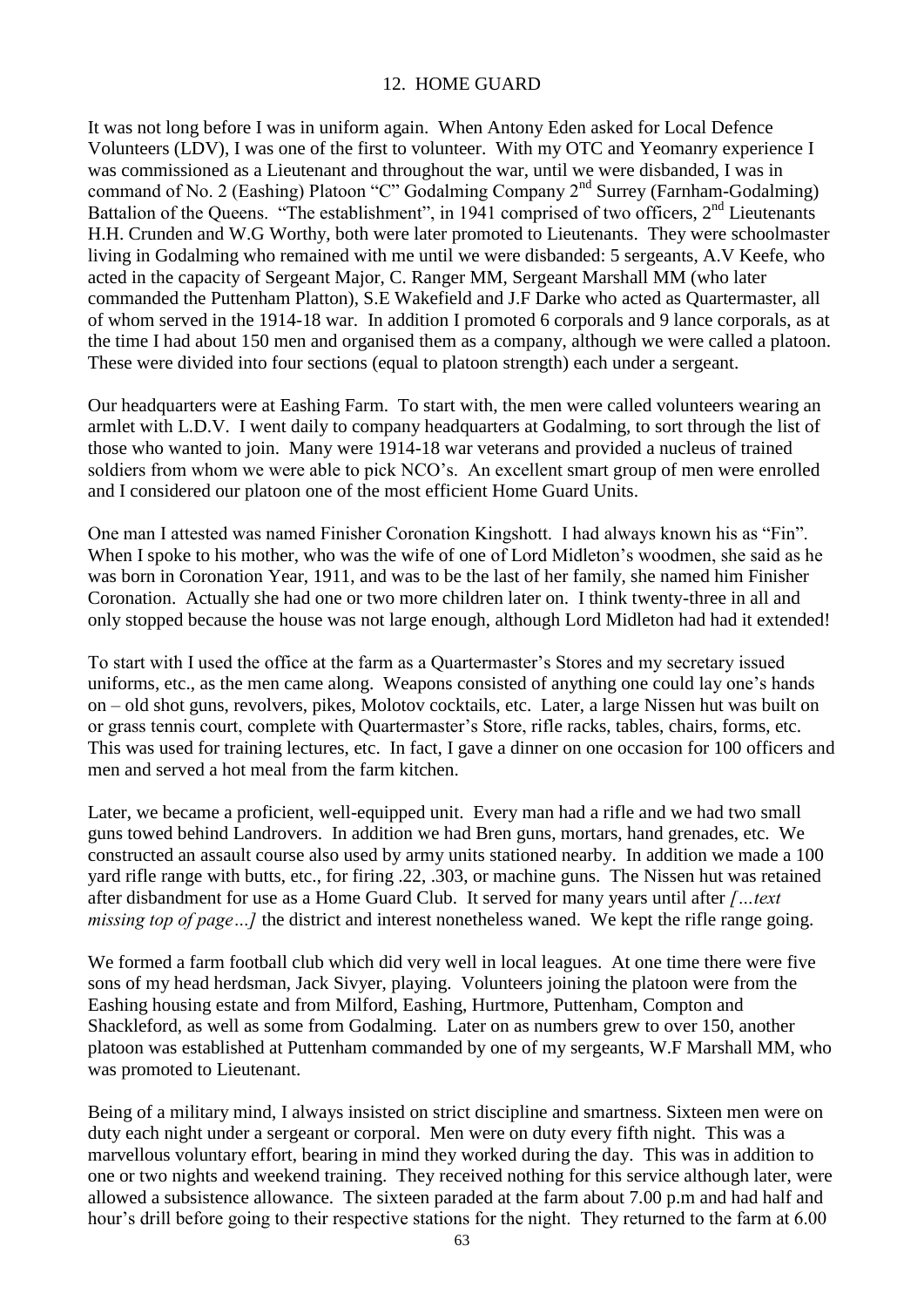a.m to have ammunition collected and to be dismissed. This practice was never varied although it meant a cycle ride of over three miles each way for a number of the men. As so ably depicted in the BBC television series "Dad's Army" there were a great many serious and humorous incidents during the four years. After France fell there was the problem of parachutists landing and of Fifth Columnist activities, who were already in the country.

One early scare was when I had a patrol stationed in a summer house on a hill in Peper Harow Park. About midnight I had a report back that they thought parachutists had landed. I turned out all the men available, went to the park and surrounded the area where the patrol had thought they heard movements. Converging on this spot we found the parachutists to be a flock of sheep! We were always on the alert to lights or signalling to aircraft by Fifth Columnists. On one occasion it was reported from a patrol on the A3, near the Hog's back bridge that a flashing light had been seen from Guildford. When I arrived it certainly appeared that signals were being made. I always carried a two foot long piece of piping and a tripod in my car. The idea being to look through the pipe and pinpoint where the light had been seen and to leave it set, under guard until the morning when one could pinpoint the exact position. I duly set the tripod and piping. When my sergeant looked, he thought it should be higher and reset the tripod. I had another look and decided it should be still higher. After about an hour the supposed light appeared over the trees. It transpired as the northern star was rising behind the trees, giving the impression of Morse Code as it passed large or small branches, in the form of distinct dots and dashes! Oh well.

There was one period when we were ordered to stop all cars at night whilst a raid was one, and make the occupants switch off all lights. One night I had a patrol of two men on the Hog's Back. A car was stopped, driven by and officer from Aldershot. He insisted on going on, saying he was not going to be stopped by men "playing at soldiers" and started to drive on. One of my patrol stuck his bayonet through a rear tyre. We took his number and reported his uncooperative conduct. I believe he was severely reprimanded.

It was fortunate we had the neighbouring Witley Camp, rebuilt after the 1914-18 war. It was one of the largest Canadian bases in the U.K. Adjacent to Eashing, in Peper Harow Park, was the base ordnance depot of the Canadian, where at one time thousands of Jeeps were assembled as well as hundreds of tanks parked on the Hogs Back. I was very friendly with many of the Canadian officers and able to get army transport when I wanted to move my platoon. On several occasions I had the Canadian staff band for parades, especially on Armistice Sunday when we marched from Eashing to Shackleford Church. The Canadians were so impressed with the hours the Home Guard put in, on a voluntary basis, that on one occasion, when they had a review of troops in Peper Harow Park, by Canadian "Top Brass", the C.O included my platoon. He insisted I took part and headed the march past. This was a great honour, not only for me and the platoon, but for the Home Guard in general.

Being in the Aldershot command I had the opportunity of attending talks and lectures at Aldershot. I attended the first important talk given by General Montgomery of Alemein, to about 1,000 regular officers. It was most impressive. When he arrived on the platform he informed the company he would not put up with any interruptions. He gave about two minutes for everyone to cough, etc., and stated that if they were likely to do so during the talk they were to leave. No latecomers could enter the room once he started speaking. During this talk he dropped two bombshells. He stated that every officer from Major downwards was to attend P.T drill every morning, as he must have officers as fit as the men they commanded. Secondly, he said he was no longer going to tolerate wives following their husbands about as they could not do their job if handicapped in this way! He more or less told them he expected wives to leave Aldershot. He kept his audience spellbound for about an hour. It was he who said that all units were to be fully informed as to their objective and not kept "in the dark", as ad happened on past exercises. If they were out to capture a position they should be told so that if their leaders were killed they could carry on the task. Such orders as "we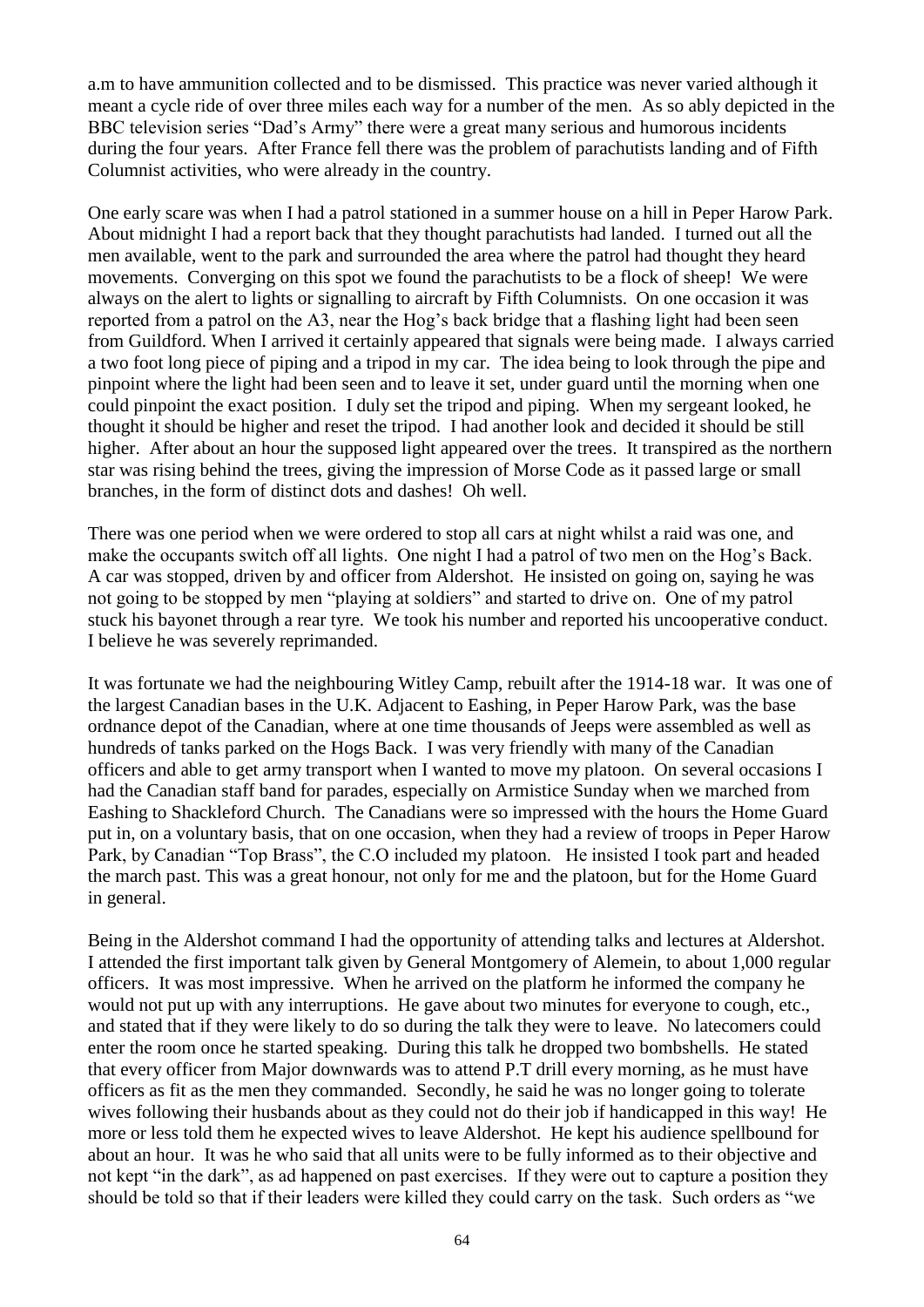are going to try" were out and the words "we will" substituted. He said the word "impossible" was not in his vocabulary, merely that the impossible might take a little longer.

On one occasion I was called to a conference for senior officers, held in a big house near Crooksbury, Farnham. General Montgomery was commanding a big divisional exercise with several thousand men involved. I was informed that my platoon would act as recce patrols from Elstead to Tilford, the River Wey being the dividing line between the opposing forces. This entailed my men crossing the river and doing recces in the enemy lines. I was told we would be issued with assault craft to cross the river at several points. I pointed out that my men did not come on parade until 7.00 p.m and had to return to work at 7.00 a.m the next day. As this was a night exercise I turned out about eighty men. The operation was successful and my platoon captured several of the enemy and brought them back over the river for interrogation. It was quite an experience.

Through our efficiency I was offered the opportunity of taking my officer and about sixty men to Sandwich, Kent, for a week, to be attached to the  $7<sup>th</sup>$  Battalion Gloucestershire Regiment. We took part in everything they did. My two officers and I lived with their officers, the sergeants were accepted in their sergeant's mess and the men joined their troops. It turned out to be a most interesting experience as it was the week prior to the 'D' Day Landing. We could see the Mulberry Harbour sections being towed along the coast. When the men went by bus to Ramsgate or Folkestone, they went with all the blinds down and under strict supervision, to prevent them seeing the vast preparations which were taking place. I became very friendly with their officers and had a great time. Every morning we had R.T practice and I consider my officers and sergeants were up to the regular's standards. Even during the T.E.W.T.S (tactical exercise without troops) our knowledge was commended.

On one occasion the officers were holding a dance and I joined two of their officers touring around Kent to get "booze" for the occasion. On the particular day we went it was a "rubberless day" (no rubber-tyred vehicles could be used) we had to take a Bren carrier, not the most comfortable ride. We must have visited most breweries in Kent, to cadge supplies.

When we travelled from Guildford by train there was a point on the railway which ran along the coast. I used to tell the tale that this was one time in the Home Guard history that we were the only troops between the Germans and the British Army. When we returned from Sandwich and the "D" Day Landing had taken place life became hectic again with the "doodlebugs" and "V1's and V2's. We had several land in my area as well as bombs, both 1,000 pounds and incendiaries. We were finally stood down in 1945 by a parade of about 1,000 men on the parade ground in Witley Camp. To many of us it was the end of four years of very strenuous and often sleepless service, bearing in mind mo of our duties were at night.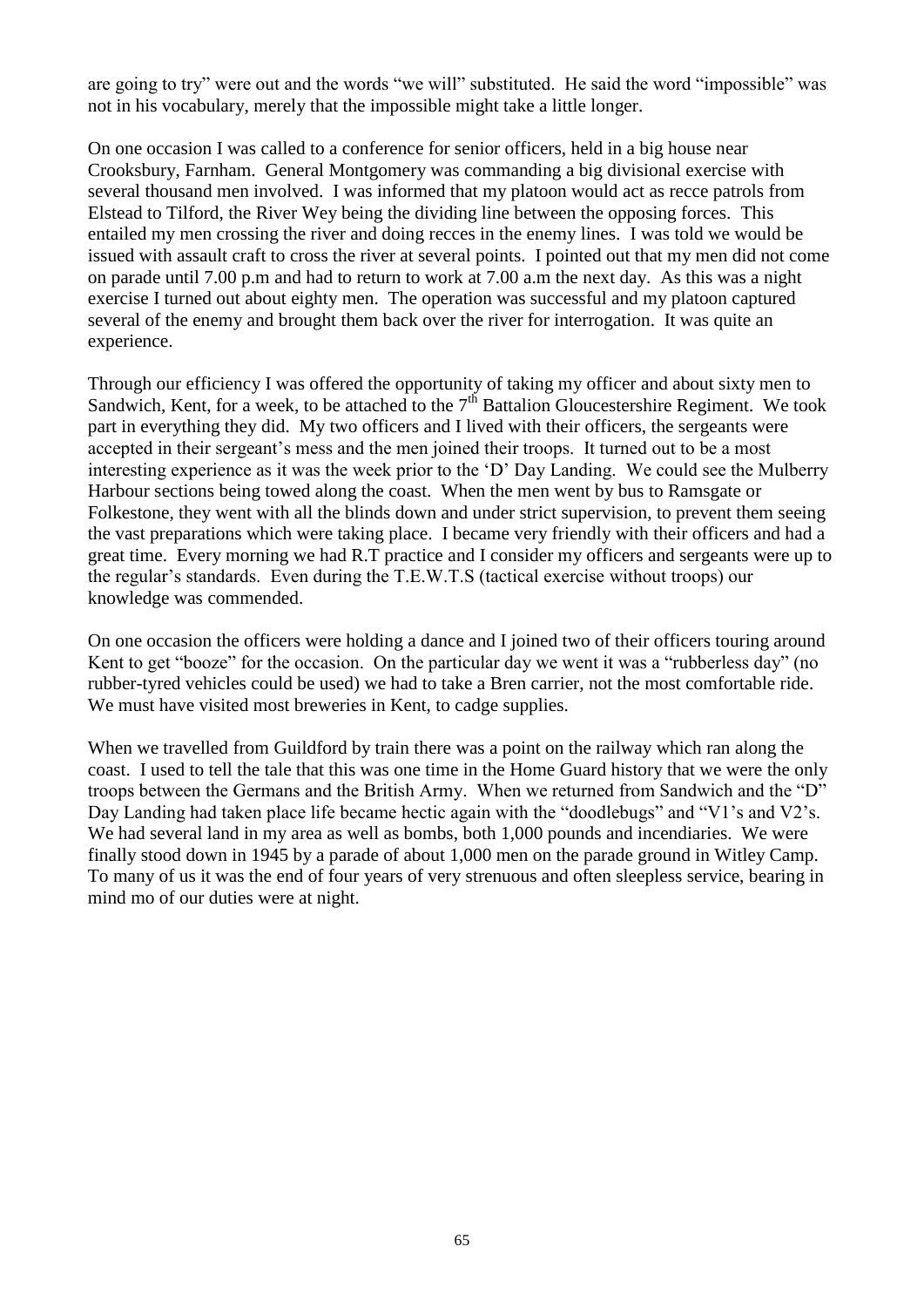## 13. KENYA

I was honoured to receive an invitation to judge Guernsey cattle and Hampshire Down sheep at the Royal Agricultural Society of Kenya's Show in October 1958. Unfortunately, the show was cancelled owing to foot and mouth disease, however this was fortunate as it enabled me to be present at the London Dairy Show in October 1958, when our herd of Eashing Guernseys swept the board. I was asked to judge, however, in 1959.

I travelled, by sea, from Southampton to Genoa which made a very pleasant four days. I spent a day sightseeing in Rome before flying to Nairobi on  $12<sup>th</sup>$  September, where I was met by my brother, Kenneth, now Archdeacon. At the time he was residing in the Bishop's bungalow near the cathedral. I spent two days sightseeing in the city of Nairobi and surrounding districts, including the national park. There were plenty of giraffe, wart hogs, zebra, gazelle, wildebeests, baboons, bambis, etc. From then on I visited owners of Guernsey cattle who entertained me generously for five weeks, both before and after the show. Mrs Simon (Bunny) Sowerby fetched me from Nairobi on 16<sup>th</sup> September. We drove 130 miles to Nanuki, through beautiful country to our first host and hostess, Pat and Mary Walker-Munro. They farmed about 700 acres with 300 head of cattle. The farm was situated at the foot of Mount Kenya, capped with snow throughout the year. A week before I arrived a herd of 50 elephant had been through the farm destroying many trees. The Walker-Munro's lived in delightful surroundings. At night guards and lights ringed the homestead to keep away buffalo, rhino, etc., and other intruders. The atmosphere was very clear and one had a panoramic view of up to 60 miles.

On 17<sup>th</sup> September, we drove to the Outspan Hotel for lunch and tea, prior to going to the celebrated Tree Tops where we spent the night. This seemed very modern compare with the old Tree Tops which was burnt down during the period of the Mau Mau uprising. We had an excellent dinner, a few hours sleep and then spent the rest of the night seeing buffalo, rhino and all sorts of animals, both large and small coming to the water hold where salt had been placed to attract them. We saw one good fight between two rhino. E had to walk from the hotel to Tree Tops behind a "White Hunter" who put on a good act with his rifle poised, telling everyone to be silent so as not to attract animals which might kill them. He pointed out ladders up various trees which he told us to use if we were attacked. Everyone crept up trying not to make a noise. This was good showmanship because when we came down next morning he could not have cared less whether the animals saw us or not!

Although Tree Tops only took a few guests each night, we met a man from England who was a member of my hunt! We had a drink or two with him and during conversation he asked if Bunny knew a Simon Sowerby as he had been asked by his firm in England to see him. When Bunny said it was her husband I think he must have queried in his mind why we were spending the night together at Tree Tops. The result was he never did call on the Sowerby's during his visit!

We left the next morning,  $18<sup>th</sup>$  September, visiting the Wanbugu Farm Institute and met the manager a very interesting Englishman named Gray. We spent two or three hours here after which we drove through miles of ranching country to Thompson Falls. After having taken the wrong road for 20 miles we could not get through the Aberdare Mountains owing to a landslide. Our next host was Mr Mervyn Ray. We arrived at 6.00 p.m, just before dark after a 360 mile journey. He lived in one of the most charming houses and grounds on the Kinangops. The Queen Mother stayed there and Princess Margaret also visited at a later date. Mervyn came as a settler in 1906, travelling by ox wagon. He reclaimed 7,000 acres. When I arrived he was farming 3,000 acres having sold some and given some away. He took me to see Jim and Barbie Nightingale at Sasuma Estate on the South Hampshire Down flock. The Nightingales are a large family and since then they have put the boys into farms. My family visit them and they visit us when in this country.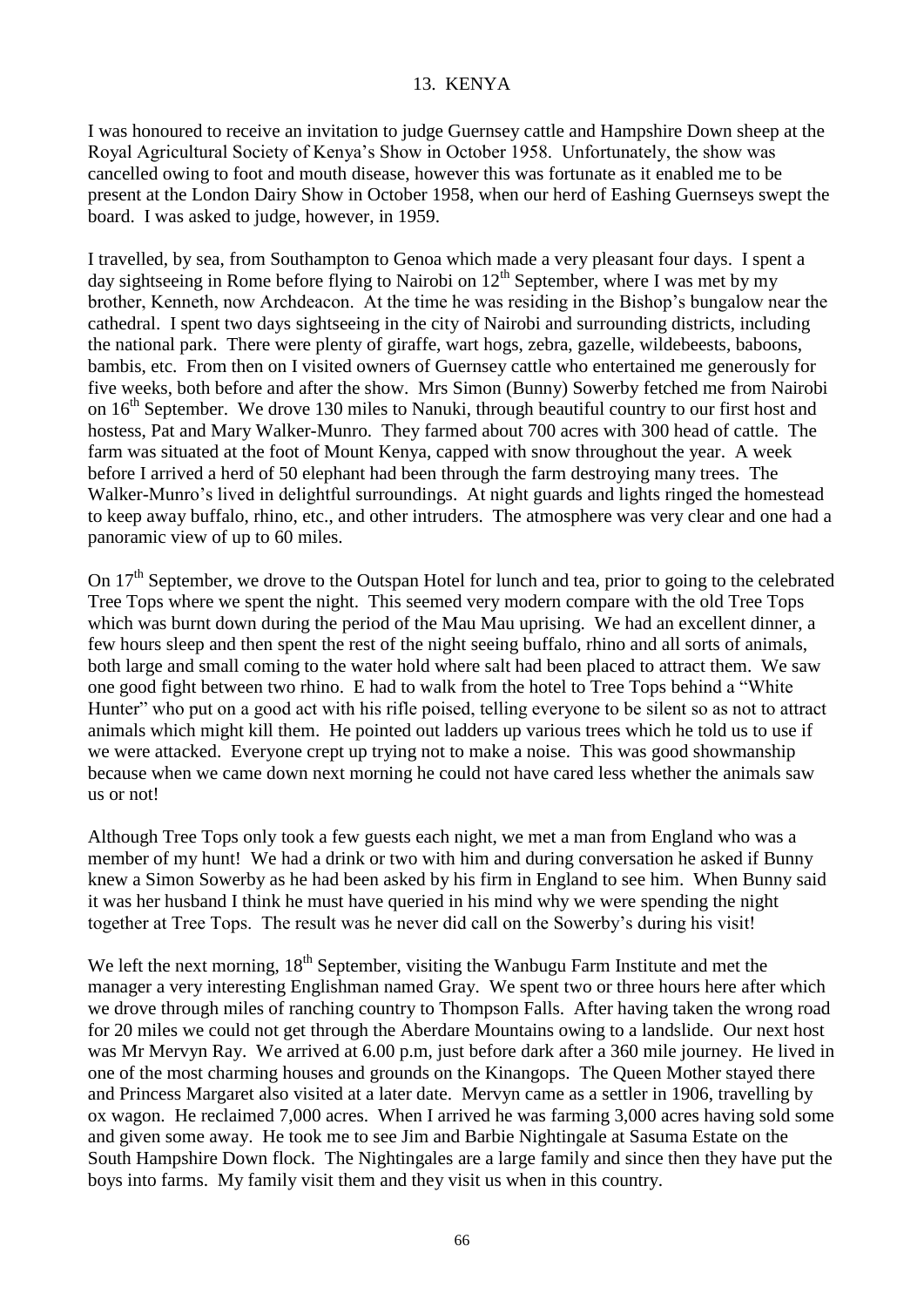Mr Ray took us to celebrated fishing hotel, Brown Trout, which has since been burnt down. We also went to Mr and Mrs Venn Fey's who lived nearby in a charming spot with a mountain forest adjoining the garden at an altitude of 8,500 feet. The forest was full of Mau Mau during the trouble and when her husband was away, Mrs Ray lived in a tower with her young sons, guns always at the ready. After two days with Mervyn Ray, Mike Barratt from the Egerton Farm Institute picked me up on Sunday  $20<sup>th</sup>$  September, for the rest of my tour through Nzoia country, a trip of 230 miles through all different types of scenery. I was very sorry to say goodbye to Bunny Sowerby who had been such a charming hostess and I could not have met anyone nicer on my first visit.

I often stayed with Sir Mike and Lady Blundell in a charming spot at Nakuru. He had a nice house, with extensive grounds. During my first visit he had just started growing tea with which he was very thrilled. On my next visit he took me for a ride around the Kinangops to see how such a beautiful reclaimed estate had been again divided into smallholdings for African families, the result being they were not producing as much food as previously under European management.

About 3.00 p.m. after a long and sometimes dusty journey on dirt roads, we called in at a new clubhouse being opened at Endebess, complete with gold swimming pool and the whole works. Here we met Tiny and Sheila Heath, who took us back to their house for the night on the edge of the Elgin Mountain, supposed to be the largest mountain standing on its own base. We had a ride around the mountain on Monday  $21^{st}$  September, my birthday – we had plenty to drink to celebrate. We visited a Mr and Mrs H. D'Oleir, from Ireland, who were farming 1,200 acres, including 200 acres of coffee. Mrs D'Oleir put her foot in it by saying she came to Surrey once and had an awful day's hunting with a pack called the Chiddingfold Farmers, on a hired horse from a man called Podger! She did not know, at the time, I was master of that pack. She apologised and said it was not such a bad day after all but compared to Ireland I think it must have been! On Tuesday  $22<sup>nd</sup>$  we went for a field day at A.S Minchen's farm at Kitale. I had to comment on various Guernseys in his herd. Later we went to tea with Mr and Mrs F. Lloyd Jones who kept over 300 grade Guernseys plus a few pedigree cattle. Mrs Lloyd Jones was a Miss King who lied at Home Farm, Shackleford, until three years old. This was one of the houses on my father's farm. Next day we went to Jack and Honor Robins at Daisies Farm, Moibne. Jack was the Labour Manager of the Surrey War Agricultural Committee in Guildford during the war, so I knew the family well. He was managing a farm for Lindsey Troup, who was Chief Executive Officer of the Hampshire War Agricultural Committee. I saw some wonderful corn crops on this farm.

We then went back to Dennis and Bobby Whetham's at Kipkipus for the night. On Thursday 24<sup>th</sup> September, we visited J. Begg to see his Hampshire Down flock. He had just started but was rather disappointed with the ewes he had imported. Afterwards we went through the Elgey Native Reserve to inspect Guernseys on African holidays. These were very impressive, in fact, the Guernsey has always done very well in Kenya as owing to the pigment of the skin they are not affected by the sun as much as other breeds. We have sent several bulls since this date to Kenya, including the A.I Station at Kabete. We had lunch on the escarpment overlooking the Rift Valley, a wonderful sight. We then went to see Mr and Mrs Upson at Kiptabus. Peter and Elizabeth Burrell came to dinner. Peter, Bunny Sowerby and Bobby Whetham are brother and sisters, the Burrells are a well respected family in Kenya. On Friday 25<sup>th</sup> September we went to see Peter Burrells' herd. On Dennis's farm I saw wattle stripping for the first time. He had an interesting sideline making flies for fishing and employed about five or six women. It was very successful as he was sending them all over the world. We left in the afternoon and travelled through Mau Summit and Nakuru to Peter and Sheila Howard for the night.

On 26<sup>th</sup> September we visited a large farm belonging to Peter Ireland Ltd., and then to Mrs Turner (Betty), and saw real pioneer farming of  $1,000$  acres. We left on Sunday  $27<sup>th</sup>$  September and spent two nights with Mike Barratt and his wife, calling on Mr and Mrs Hawkins for lunch and a Mrs Gibbs for tea. We visited the A.I Station at Kabete where we saw seven Guernsey A.I bulls. On the  $29<sup>th</sup>$  September, we journeyed round the district of Kiambu, the Kikuyu Reserve with Barry Yates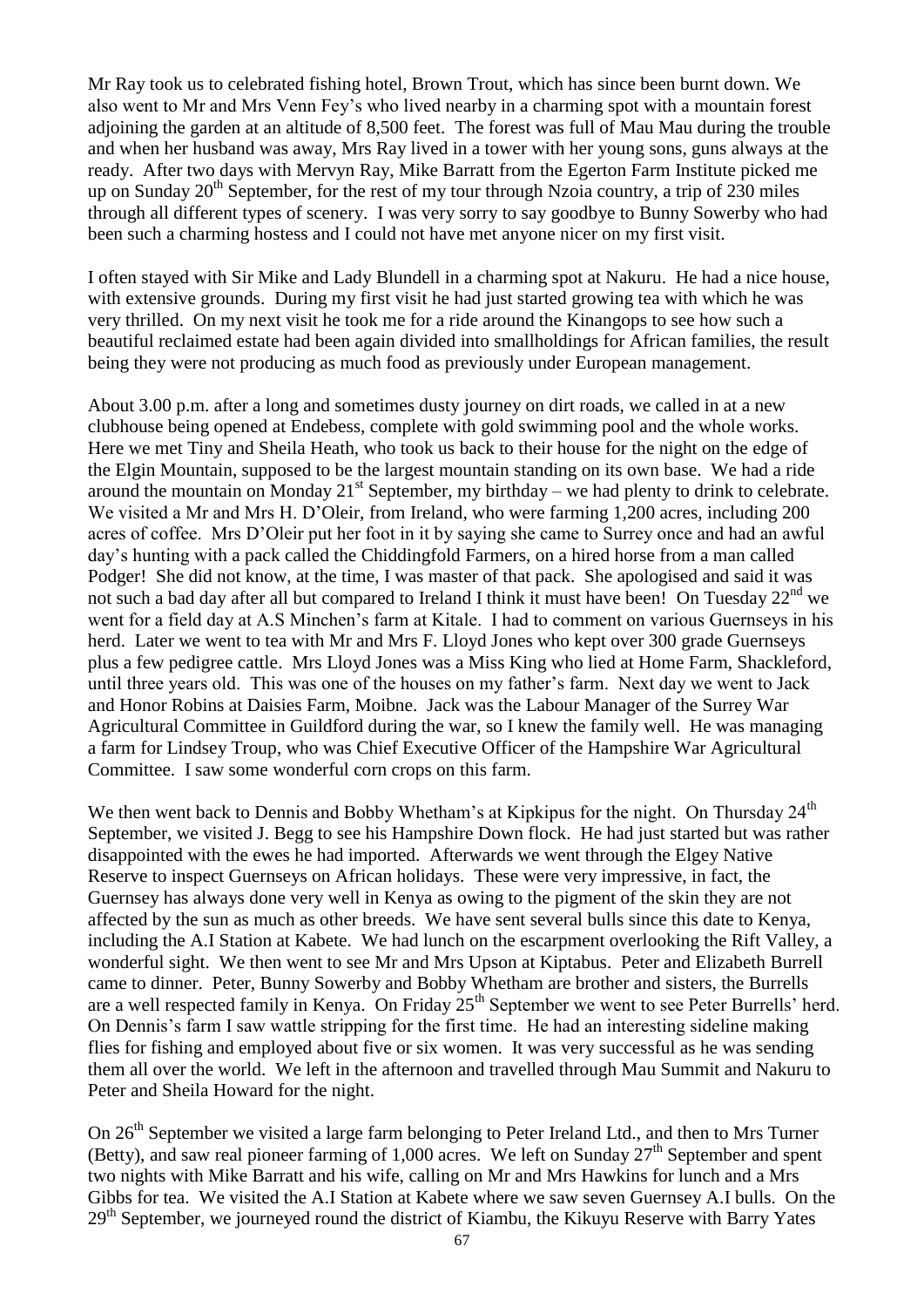and were very impressed. Then on to see an animal at Limumu on a native reserve, which was to have been exhibited by the first African to enter the Royal Show but could not go because of foot and mouth disease in the district. It was a very fine animal and I gave much encouragement by saying it would certainly have been among the prize winners had it been shown. I gave a special rosette for the animal which gave the African so much pleasure and prestige.

September  $30^{th}$ , October 1<sup>st</sup>, 2<sup>nd</sup> and 3<sup>rd</sup>, I stayed with Ken during the time of the Royal Show.. On the Wednesday I judged the Hampshire Downs, mostly Stuart Tory's breeding, indulged at the Guernsey Club dinner in the evening at the Muthaiga Club which was very enjoyable. Thursday I made an early start to judge a large entry of Guernseys. It was an honour for me to be the chief guest of the President, Tony Seys, at his luncheon. I judged again during the afternoon, including the Hampshire Down Championship. I went to the Royal Agricultural Society dinner in the evening at the New Stanley Hotel. Friday and Saturday,  $2<sup>nd</sup>$  and  $3<sup>rd</sup>$  October were spent looking round the showground, making broadcasts, interviews, etc.

In 1959, as a member of the Council for the Royal Agricultural Society of England, we were considering various sites for a permanent home, the idea being to find a vast expanse of open ground such as an aerodrome or similar environment, where trees could be planted to disguise the bare open area. After seeing the wonderful effect in the Royal Showground in Mitchell Park, Nairobi, where the forest had been cleared to make avenues rings etc., I came back to the Royal and suggested we should have a re-think and that someone from our Council should go over and see Mitchell Park. I think Sir Walter Burrell did pay a visit at a later date. Since then, of course, we have settled in Stoneleigh, Warwickshire, which was already well-wooded and has proved very satisfactory.

Saturday evening I went with the President, Tony Seys and his wife, Rosemary, to his home Rhodora, Nakuru, about 100 miles from Nairobi. We arrived about 11.00 p.m having had dinner on the way. The English hack judge, Betty Skelton, came with us. This was one of the nicest estates in Kenya and a show place, maintaining an excellent herd of Guernseys, many of which had been imported from England.

It was the first time I had seen coffee grown which was done extensively on this farm. I had an opportunity of riding round much of the estate as the Seys kept several riding horses. This was a very enjoyable stay as Tony and Rosemary seemed to have everything, including a very large house-staff, many gardeners and sice (grooms) for the horses. Their head herdsman, Tudor Ace, came from England to manage the Guernseys. When they eventually left Kenya he returned to the U.K to their estate in Devon.

On Tuesday I was collected by Chris Eames and stayed with him and his wife Heather. Their farm was also at Nakaru, named Olbonata. I had a very enjoyable time looking round his 2,000 acres and 500 head of stock. He employed about 100 staff from the following tribes: in the dairy, Kipsiguo, Maasai and Luo and on the farm, Tugen Kikuyu and Turkana. Employing 100 staff including their families, etc., they had nearly 1,000 people to care for. It was interesting to see them line up, often in the pouring rain, for their food issue of maize meal, their staple diet.

On Thursday we went to Mr and Mrs McKinley at Molo for lunch and saw their herd of 300 Guernseys, pedigree and grade, then we went on to Lake Nakuru and saw thousands of flamingo. Looking across at them, on the water, was like looking at a red tulip field. On Friday Chris Eames took me to Nakuru to Jim and Barbie Nightingale for the night. They took me to a Romney sheep field day at T. Hamilton Fletcher's and then on to another flock on Mau Narok. I met Judy Russell who used to hunt with my hounds. Incidentally , her mother died of a heart attack out hunting with us a few years later.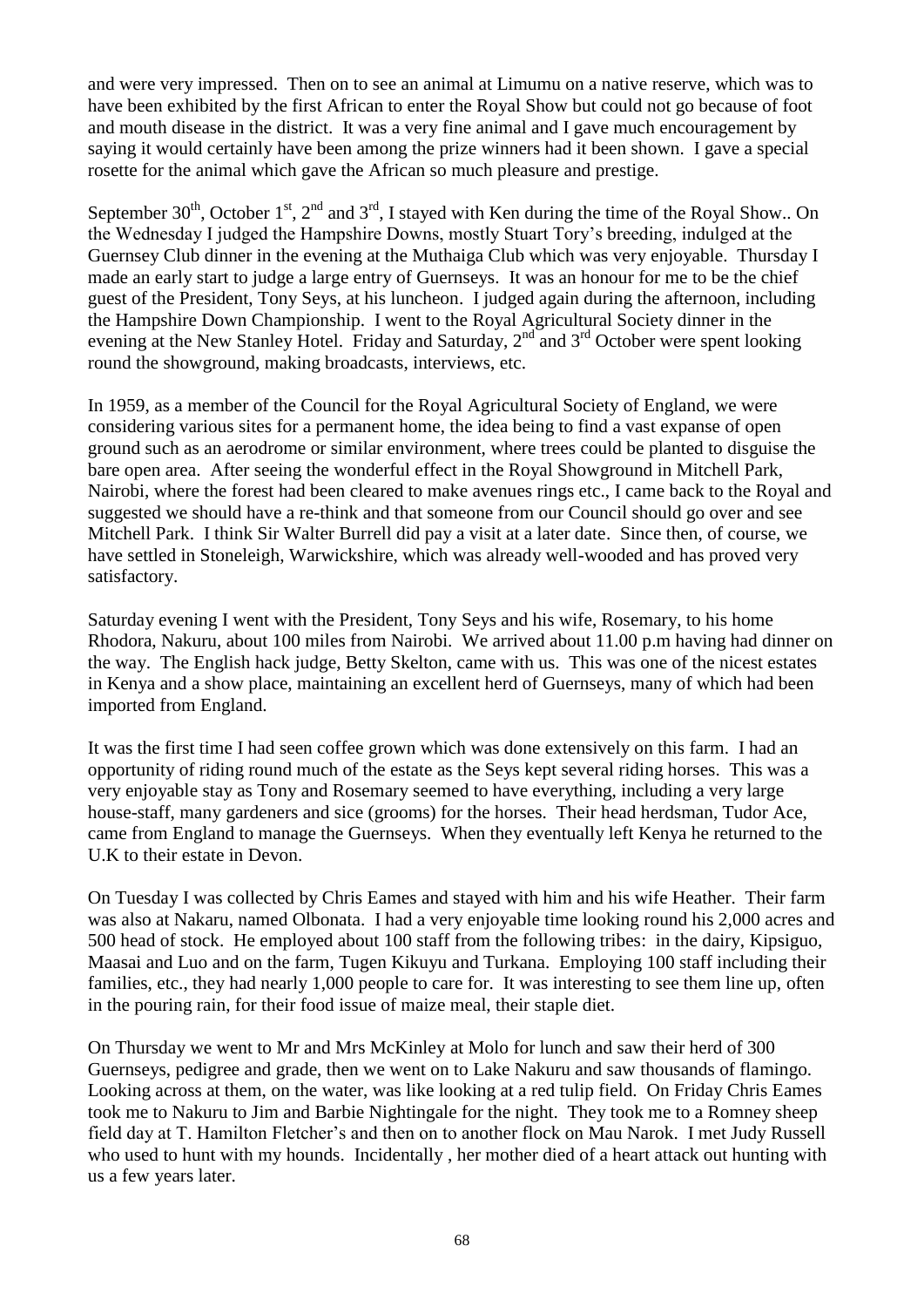The next day Simon and Bunny Sowerby took me to lunch at the Brown Trout. We had a delightful ride through African reserves and had tea with F.R (Steve) and Maggie Stephens. He was a solicitor in Nairobi and had a small farm with pedigree Guernseys. During my second visit in 1964 I stayed with Steve and Maggie during the time of the Royal Show. I was with them when they announced to their house boys and gardeners that they had sold the house and garden to an African. It was a terrible blow to their staff and I actually saw men, who had been with them for many years, weeping. They said their lives were finished because Africans were unwilling to work as servants of other Africans. I stayed that night with my brother, Ken. Simon and Bunny came to dinner.

On Saturday  $10^{th}$  October, I spent the morning looking round Nairobi. In the afternoon ken and I went to the opening of the second workshop of the CMS centre by the Hon. W. F. Coutts, CMC, MBE, MIC, who was Deputy Governor of Kenya at the time. The evening was spent at a drive-in cinema. On Sunday 11<sup>th</sup> October, I attended a service at Nairobi cathedral which was most effective.

On Monday  $12<sup>th</sup>$  October, Simon Sowerby took me to the farm owned by J. Ellis. A very businesslike man although a rough diamond. He was farming 1,700 acres and appeared to have made a lot of money. He kept and bred racehorses. In the afternoon Ellis took me to the races. This was very impressive. We had an excellent lunch in the splendid grandstand and saw some good racing. I went out with the starter and started a race. One of the trainers, Maurice Vallance, was from a Godalming family. He often rode my point-to-pointers out hunting as a boy. His brother, Ricky, now a successful trainer in Wiltshire, was my jockey on several occasions. (The local vet, Scott, was with my vet, Bullen, in Godalming for a year in the 1930's). I stayed the night with Dick Tory, a cousin of Stuart Tory from Dorset, the worldwide authority on Hampshire Down breeding. Dick was manager of the Juja Properties East Africa Ltd. They farmed 90,000 acres of which 60,000 was sisal, the rest ranching and mixed farming. Their labour force was about 2,000 with 14 European supervisors, It was the first time I had seen so many teams of Oxen drawing trucks of sisal, on lines, from many parts of the estate to the factory, as many as ten teams each of ten oxen. The boys just drove the teams over their harness before hitching up.

On Tuesday 13<sup>th</sup> October, I went to Ken's for the night prior to flying to Mombasa where I stayed at the Oceanic Hotel. It was so hot it was almost unbearable, but the sea was so blue, unbelievable. Mombassa adjoins Malindi which I suppose is one of the best beaches in East Africa. I returned to Nairobi on Friday to Ken's bungalow as he was away on safari near Lake Victoria. Simon picked me up on Saturday 14<sup>th</sup> October and took me to his home at Broomhill. This was another wonderful estate and his herd of Guernseys were excellent. On the Sunday I went to a meet of the Limeru drag hunt at Mr Kidmans. He had a large farm and bred and trained about 60-70 bloodstock. I was shown round by Miss Ann Beechner who was out there for a year. Kenneth Prebble, joint master, came to dinner in the evening. He was in West House, Cranleigh in 1939.

I gave a party at *[blank*] for the many friends who had entertained me during my visit. I invited Ann Beechner as my guest. During a dance I asked her where she came from and when she said Northampton I asked if she knew Johnny Jeyes. She said she certainly did as he had been her boyfriend before he married a girl from the south, but she could not remember the name. I asked if it was Janet Stovold and she thought so. I informed her Janet was my daughter and we got on like a "house on fire". What a small world it is.

Kenya was one of the nicest countries I have visited. Being on the equator, the days were very hot and nights cool. It certainly went from daylight to dark about 6.00 p.m when everyone sat by a good log fire for the evening. I was very sorry to leave on  $20<sup>th</sup>$  October, flying back via Khartoum and Rome.

I went to Kenya again in 1964, to judge Guernseys and Hampshire Down sheep for the second time. I flew to Gibraltar and joined the Canberra as far as Aden where I disembarked on 28<sup>th</sup> September.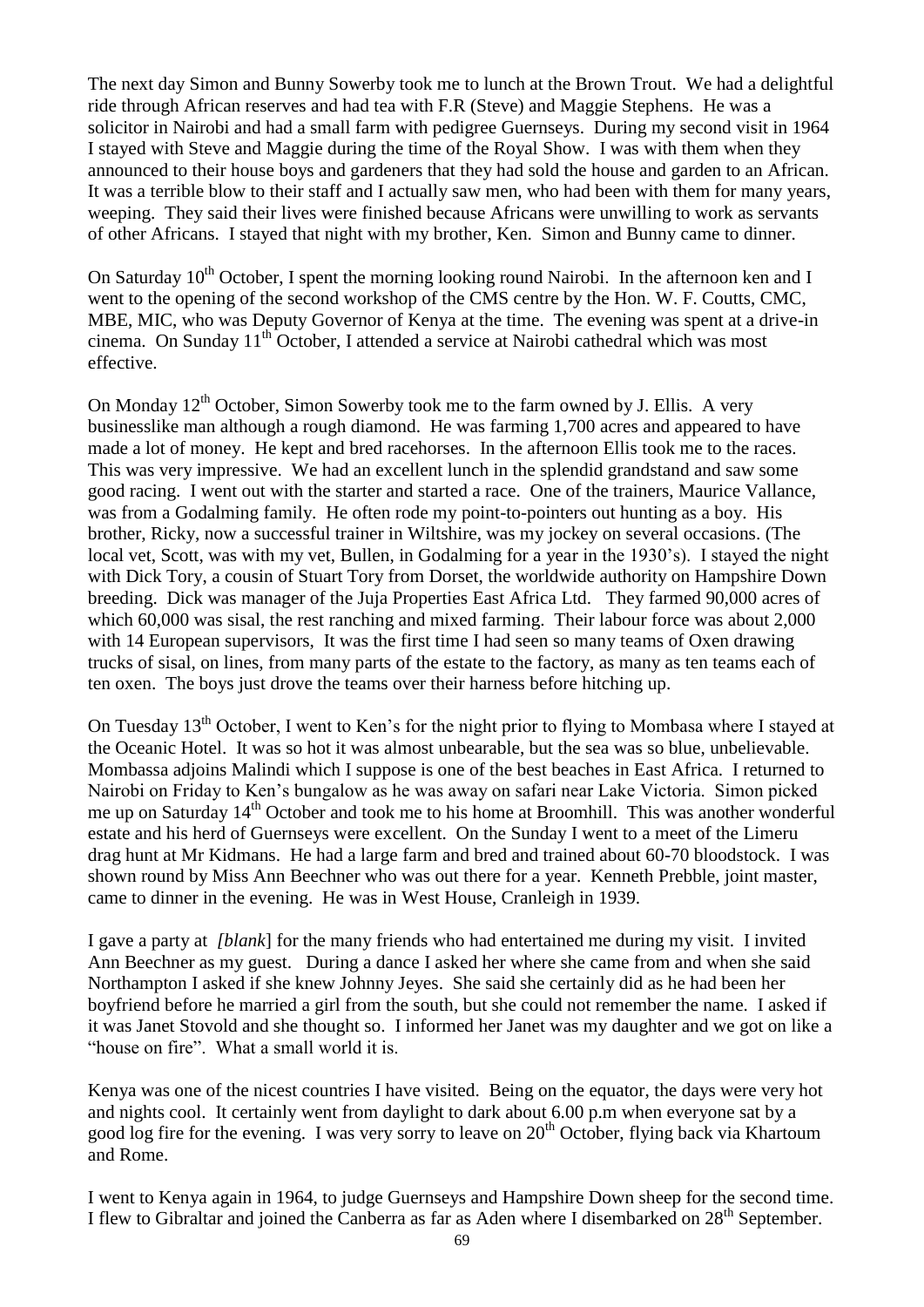On board I met a very nice couple, Howard and Margot Letty. He was one of the chief officers of Shell-Mex in Aden. As the Canberra docked in Aden at 6.30 a.m, they asked if I would care to go back with them for breakfast before departing for Kenya at 930 a.m. I felt very important as we were met by a Shell launch, direct from the Canberra and on arriving at the quay a car was awaiting for us, plus a shooting brake for the luggage. When Howard rang the airport to ask if the flight had been altered he was informed it had left two hours early owing to trouble at Mogadesh. We went to the airport where he really took those in authority to task saying that I was going to Kenya to judge at the Royal Show and it was imperative I went that day. The result was that I could not get a plane until the next morning so someone else had to judge the sheep. I stayed the night with the Letty's and they drove me on a tour of the countryside. It was interesting to see the very fertile ground and good crops growing where irrigation was applied. Before catching the plane to Nairobi they took me into the desert and it was fascinating to see the camel trains etc.

When I stayed with Pat and Mary Walker-Munro they took me to Samburu Game Lodge where we spent two nights having driven 150 miles to get there. On entering the park we met a herd of over 30 elephant on a track to the lodge. We had to wait 20 minutes as some of the cows were divided from their calves and it was too dangerous to go on. We saw many different animals, lions, elephant, buffalo, zebra and gazelle. Pat and Mary later took me 60 miles to Thompson Falls to meet David and Jenny Slater who drove me a further 60 miles to their home, calling on the way at Mrs Hilton's where I gave a talk to African farmers on dairy cattle. Jenny was at school with Ken's daughters, Elizabeth and Paula. Their house was at an altitude of 8,750 feet. I found it hard to breathe during the night. Next day I went to stay with Mike and Brenda Barrett at Egerton College where Mike was one of the leading lights. I stayed again with Jim and Barbie Nightingale and their family. Their farm, of over 2,000 acres, had 170 Friesians in milk and 500 breeding ewes. It was terrible wet weather. I saw over 2,000 bags of wheat standing in the open ready for collection. They had to turn the bags every day so that the sun would dry the corn after a good drenching during the night. This went on for a fortnight. We went to their son, Geoffrey's farm of 1,300 acres. He had 800 beef cattle and was growing 300 acres f wheat. It is interesting that on some of the ground in Kenya two crops of wheat can be grown in the same year. I was interested that the Nightingales and many other farmers had their combining and baling done on contract by two Englishmen. When I was there, although they only had a few acres to complete, the contractors asked if the Nightingales would mind if they went away for a day or two up country where the weather was good. They travelled over 100 miles on dirt roads to reach the dry weather. They told me that by careful planning they could keep their combines and bailers running for eight or nine months of the year. What a difference to the UK where with careful planning and good weather combines do not work for more than three or four weeks!

Things had changed somewhat, it was the first day of Independence and the show had dropped the title "Royal" and was known as the Kenya Agricultural Society Show, although otherwise there was not too great a difference. At the show Jomo Kenyatta gave a speech about the future of agriculture in Kenya. During his speech the microphone broke down and I have never seen a man so calm while repairs were being carried out. The more they tried the worse it got until, eventually, it was repaired and Jomo said he was very pleased "the magic" had been repaired!

I stayed for two days with Avian and Mary Llewellyn Jones on the Milmet Estate. They had a lovely bungalow and a large expanse of lawns. On asking how long it took the African to cut the lawns with a push mower, Avian said he did not know but he had been cutting them for five years full-time. The grass grew quickly so that it was rather like painting the Forth Bridge – when one eventually finished it was time to start again.

I stayed again with Chris and Heather Eames who took me to see the Rhodora Estate as Tony and Rosemary Seys had sold it just before Independence. Once could see drastic changes as it had been purchased by an Indian who had brought in many of his relations to do the work and only employed a quarter of the labour the Seys had employed. There were two Englishmen still left at that time,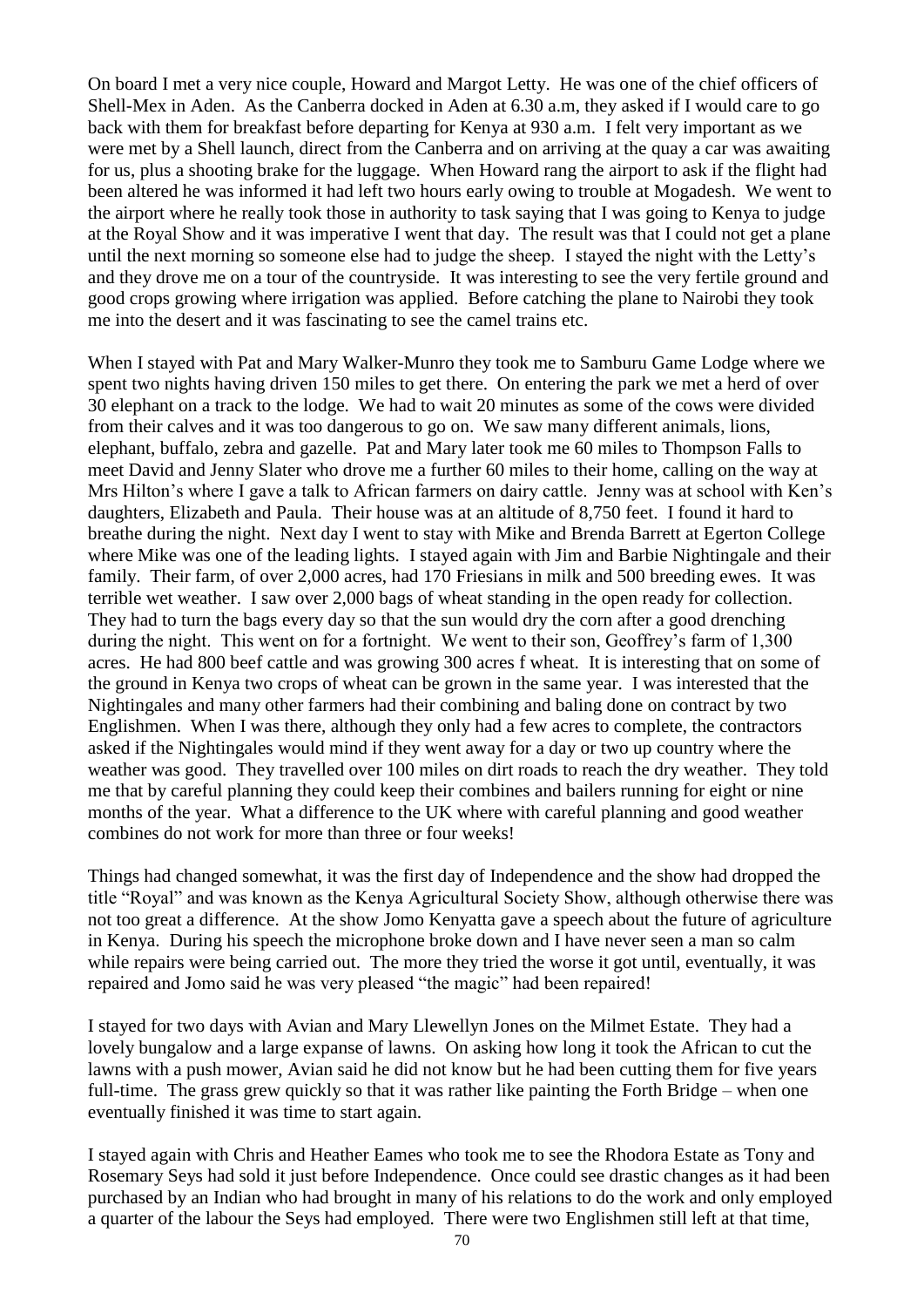Everett and Mumford, the Seys herdsmen had returned to England with them. I was very sorry to leave again after having spent five weeks in the country.

I had an opportunity to visit again in 1969 as representative of the Royal Association of British Dairy Farmers at a conference of the Royal Agricultural Society of the Commonwealth. As usual I did part of the journey by sea, leaving Southampton  $16<sup>th</sup>$  September on the P&O Iberia which was on the Australian run. I met a charming couple on board, Michael and Middy Dumper. They were travelling to Australia before flying o the New Hebrides in the South Pacific as Michael was returning to the British Residency, Vila, New Hebrides, where he was Chief of Police. I did not realise it at the time but they were administered by both Britain and France on an equal basis and everything had to be done in unison. The Dumpers had been to the UK to leave their daughters Jane and Linda, at a convent school in Midhurst. We were able to collect them on many occasions and bring them back to Eashing for a day out from school. As usual, I spent my birthday,  $21<sup>st</sup>$ September on board and was royally entertained by the Captain and crew. We drank champagne until midnight and as it was Middy's birthday on  $22<sup>nd</sup>$ , we started again and kept on until dawn. What an excellent party. In 1979 the Dumpers have settled on Albany.

The only way I could get to Kenya via this route was to fly from Dakar where we arrived on  $24<sup>th</sup>$ September, I stayed in the hotel used by passengers in transit which was well out in the desert. We arrived in the early morning and as the ship was not leaving until the evening I asked Michael and Middy to come and have lunch with me at the hotel and see what it was like. After we disembarked we had all the touts round asking if we wanted a taxi. We eventually selected one. On arriving at the hotel the driver would not take any money or give the fare as he said my friends would eventually need taking back to the ship. This is where we made a mistake by not paying per journey. As I had nothing to do and had to stay two nights at the hotel, I decided to go back to the ship with them for a final drink. Again the driver would not take any money as he said I would need to be taken back to the hotel, again no price was set. Before arriving at the hotel on the return journey he stopped, looked around his tyres, poked his head in the window and said, "You know how much it's going to cost, don't you?" As I did not want to be the subject of a misplaced person's enquiry, I asked him to get me to the hotel as soon as possible. He asked for an excessive fare about which I started arguing and had all the touts outside the hotel around me. I said I would have to go into the hotel to change a cheque. When I got inside the manager had no sympathy and told me all I could do was pay up. It was a very expensive way of learning a lesson. Unfortunately, I had to spend two nights in the hotel with the temperature well over 100 degrees. These were two of the most uncomfortable nights in my life, what with having to sleep under a mosquito net and having to get up several times a night for a tepid, cooling shower. Not my idea of amusement. I left on the 5.15 a.m flight on Friday  $26<sup>th</sup>$  September and flew to Nairobi, landing in several African states during the journey, some of which were at war.

The conference was in the pavilion on the showground, Jamburi Park, which was formerly, before Independence, known as Mitchell Park. It was unfortunate that the President, Prince Phillip, did not come with us on this occasion. Again I judged the Guernseys and had an opportunity, during the show, of having a chat with Jomo Kenyatta who impressed me, being so wise and sensible in the way he had put Kenya on a sound footing and accepted the whites as well as Africans in the economy of the country. He was a wonderful man, bearing in mind he was head of the Mau Mau and spent a long time in prison. During the war he was on a farm in Sussex and married an English girl.

During our conference, much activity was going on in the main ring in preparation for the displays during the show. The chief event was a display similar to our Royal Tournament. The massed band consisted of army, navy, air force and police personnel with displays by the various services, even gun drill by the navy. I looked out of the window and noted that the commands and drill control was under British instruction. During the show display there was no white person visible except for one standing by the vaulting horse during the physical training display! The guard of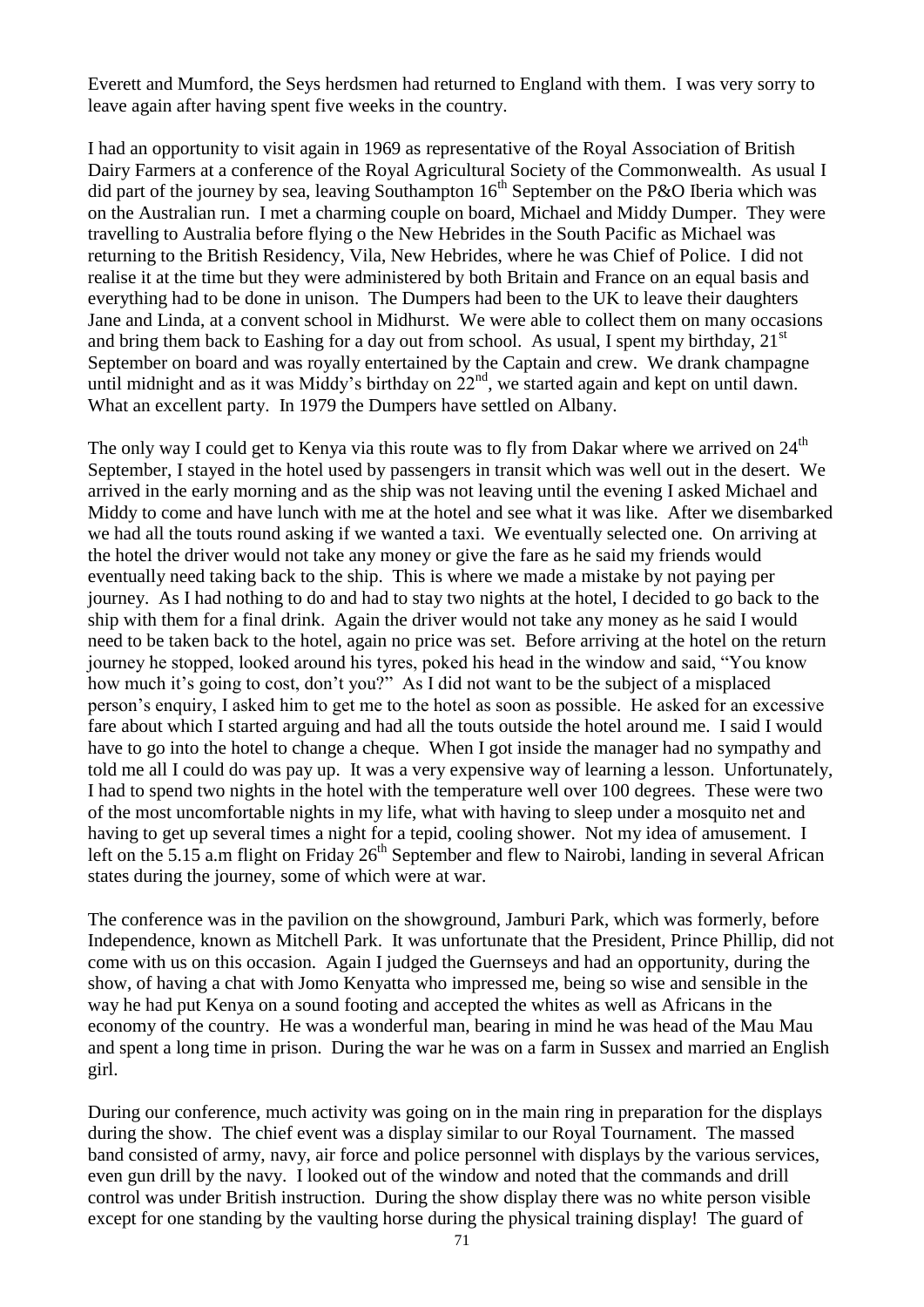honour was provided by the Kenya Air Force who were absolutely with as much precision as one would see in the UK. During the display one could see the effect of the excellent training they had received.

My knowledge of Kenya helped me show some of our English delegation different parts of the country. Major Hugh Collins, secretary of the show, was a great help to us on this occasion. I left the delegation after the conference to make contact with my old friends who had remained behind after Independence. Unfortunately, many had gone to other parts of the world to "start again". When the conference was held in Australia and New Zealand in 1973, attended by the Duke of Edinburgh, several people from Kenya came as delegates with the idea of ascertaining if it was worth moving to either country. I was very pleased that two great friends, Peter and Liz Burrell were on the tour and I spent much of the time with them. Since then, unfortunately, Peter has died but Liz is still in Kenya. She is a great sport and horsewoman and a good polo player.

Another enjoyable visit had enabled me to stay with many old friends, and to make new friends. I flew back to England on 12<sup>th</sup> October and unfortunately have not been back since. After three tours I have come to the conclusion Kenya is one of the nicest countries I have visited. Summing up:

- 1. A lovely climate hot days and cool nights
- 2. Some of the best game parks in the world.
- 3. Wonderful coastline all round Mombassa and Malindi.
- 4. Ground on which two crops of wheat can be grown in the same year, which we cannot do in England. On one farm I visited I saw three crops. One being sown, one halfway through growth and one being harvested. It is hoped that Kenya will go on for a long time in the same successful way it was under the jurisdiction of that great man, Jomo Kenyatta.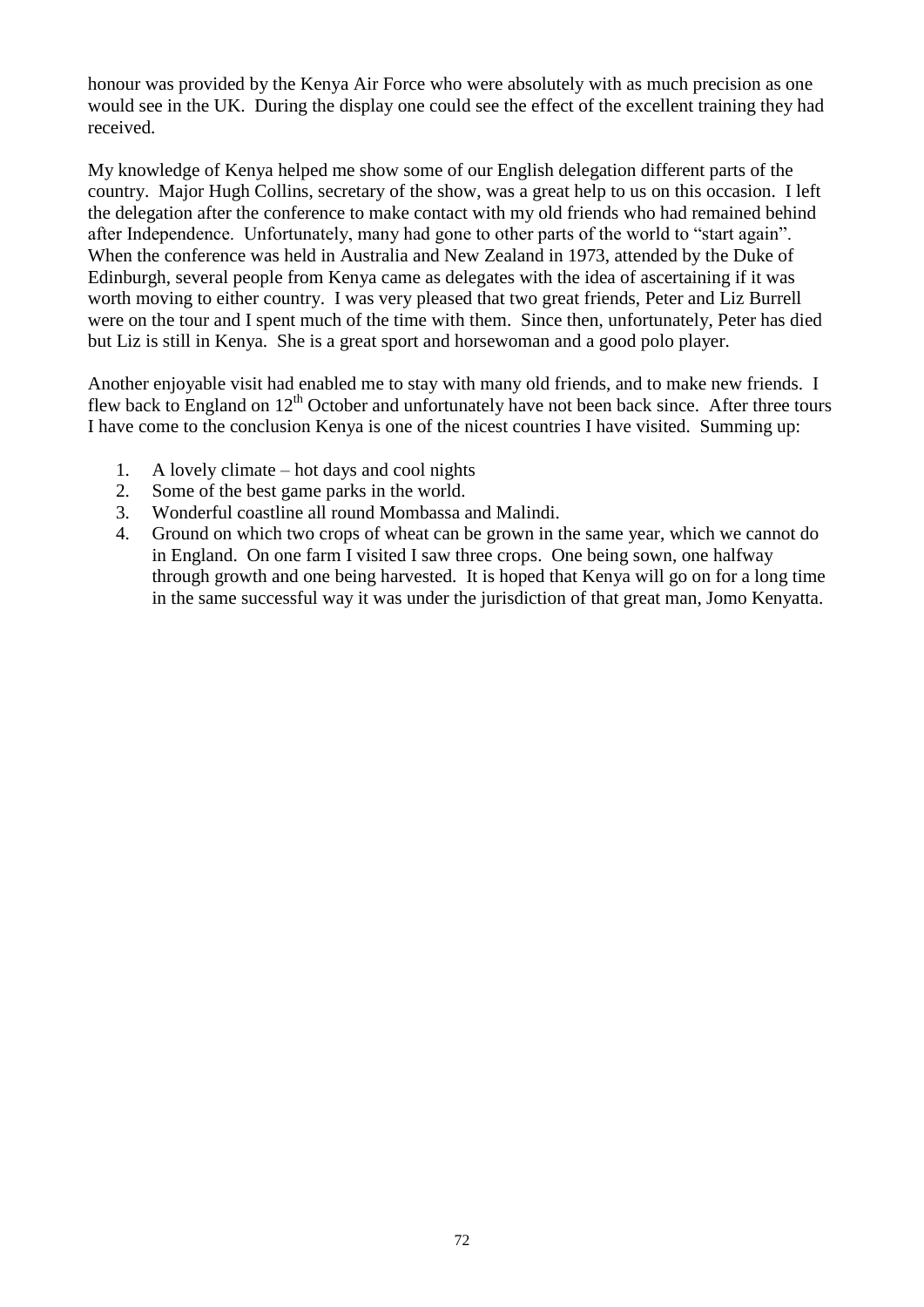# 13A. JACK OF ALL TRADES

There was a period in my career between 1943 and 1963 when I must have been restless, foolhardy or extremely energetic. Three friends, A.H Belcher, Major D. Hooper and Captain Septimus Stratton, employees of the dairy business of Lymposs and Smee. Guildford, decided they would like to be connected with private enterprise. I joined them and became chairman of Belton cafes Limited, (the first three letters of Belcher and the last three of Stratton), a holding company for the various businesses.

In 1945 we purchased the freehold and business of Taplins Park Butchers, celebrated for high class sausages, making about a ton and a half per week. In addition, other goods were sold such as pork pies, poultry etc. In 1958 this was bought by Mr and Mrs J. Toovey, proprietors of the Corona Café, Guildford. In 1946 we took over the two best hotels in St. Leonards on Sea, in Warrior Square, practically on the sea front. On the right was Warrior House which we purchased freehold. It had been damaged by a bomb and we had a large government grant of £35,000 from the War Damages Commission, to which we added £10,000. We rebuilt a very up-to-date dining room and seven self-contained flats. On the left was the Edinburgh which was leasehold. We heard of the hotels through an army officer, Captain Alder, who was in command of an anti-aircraft battery stationed in the very large garden between them, which belonged to Warrior House. It was later taken over by the Council as the upkeep was too great for us. There must have been nearly two acres of ornamental gardens. Alder spent evenings in one or other hotel and became very friendly with the old man who owned them. He became interested and was asked if he would consider taking them over. Alder was very keen and asked if we could co-operate with him, which we did. When he was demobbed we appointed him manager of both. The Edinburgh remained open all year round as many rooms were let to retired people.

The Warrior closed during the winter which is usual for seaside hotels. This I thought silly, as it meant standing off good staff for the winter. We circulated large companies, offering facilities for winter conferences and came to an arrangement with the National Coal Board to take the hotel from 1<sup>st</sup> October to the end of April. We had the use of the hotel for Christmas week and also at Easter. It was full to capacity at Christmas, 80-100 people. We arranged four days of good food and all possible Christmas festivities. The National Coal Board arranged conferences for managers from all districts in England, Scotland and Wales. We provided conference and lecture rooms, in addition to a mine layout, in the basement, for lectures. About forty managers and sub-managers and lecturers attended fortnightly or three-week courses. They worked very hard, in spite of what people may have thought. Even in the evenings and during leisure hours they were still talking "shop" amongst themselves.

We also had a restaurant and ice cream parlour, the Remo, in Redhill and an ice cream parlour selling snacks on a good site on the front at Brighton. All were good outlets for F. Raymond Stovold Limited ice cream.

Later we purchased a builder's business, J.W Waltham in Guildford, although it never functioned before we re-sold it. In the hope of making quick profits we bought the Basingstoke Mineral Water Factory. It seemed profitable and simple to aerate coloured water! It did quite well but eventually we sold out as the factory was too far away to keep a tight control. Possibly we should have waited until Basingstoke was demolished for the new town.

In 1950 A.H Belcher died, followed by D. S Hooper in 1955. Both their widows wanted the return of capital. This only left myself and Stratton who had no money to put into the business. We gradually sold the various enterprises at the end of the fifties and early sixties. The last to go were the hotels which Stratton managed, these were sold to a French family.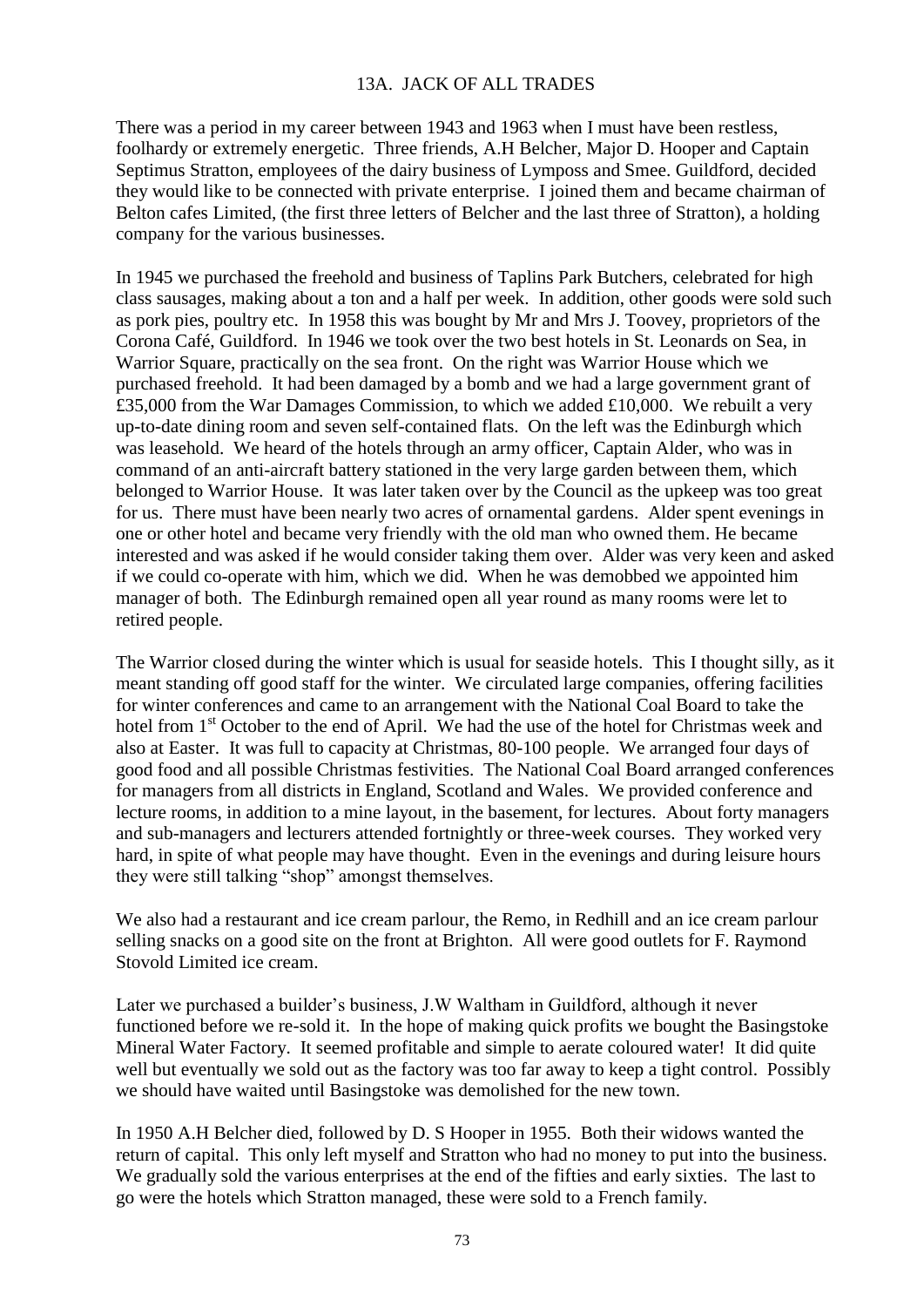Not content with the above, it was in 1944 when Percy Trower of Guildford, asked if I would go into partnership with him to buy P. Crouch and Son of Guildford. The company had six stage coaches plying between Stoughton and Guildford daily, which we sold to the Aldershot and District Traction Company. In addition there were eight coaches used for hire, the favourite journeys being to Southend and greyhound racing! There was a hire car and funeral department, complete with hearses, old Rolls Royces, etc. We kept the business for several years, having spent a lot of money on rebuilding the premises.

In order to be self-supporting, as we thought, we purchased in 1945 a derelict garage and coach building business, James Hogger, Meadrow, Godalming, which we had to re-build from scratch. There were only two employees, both army deserters. Hogger did not even know their surnames, they were just Joe and Bill to him. He paid Joe and Joe paid Bill, so no records were kept. As they had no insurance cards and paid no tax we had no alternative but to get rid of them. A friend of Trower's from the Isle of Wight, sold his boat business and came to manage the business. He was an exceptional mechanic but no great businessman. We got the coachbuilding side going again and engaged a craftsman coachbuilder who had been one of the top men in Dupels, the well-known coach-building firm. With the help of two other men he built some fine luxury coaches. Some went to Crouch's and some to other operators. He did everything from his head and had no blueprints, a very dangerous set-up if one had labour difficulties. When we started receiving orders from abroad, I knew that because it wasn't a tip top organisation we cold find ourselves in difficulties. I saw the red light.

In 1945 Trower was offered the freehold of his farm at Tangley and asked me to take a half share, which I did. Eventually I exchanged the half share in the farm in Hoggers before putting it on the market. I finally sold it to Mr Dutfield and his son who had been contractors for GPO deliveries. When the GPO bought them out they had money to invest and went into coachbuilding seriously. They opened a proper factory in Reading as there was only room for two coaches at a time in Godalming.

On reflection I have come to the conclusion that the years from 1945-1960 were not only the busiest years of my life but that I was overdoing it. In addition to the aforementioned businesses, for which I was responsible, I had my own affairs to look after.

During this time my commitments were:

Farming approximately 1,400 acres.

A milk business serving 8,000 houses daily.

A restaurant and milk bar in Guildford High Street, employing forty to fifty staff.

A dairy shop in Godalming High Street and one in Farncombe.

Very heavily involved with the Surrey NFU, being Chairman in 1944 and 1960. I was the first son of a member to be appointed: father was chairman in 1926.

Served at NFU headquarters in London on the then Producers Retail Committee of which I was chairman 1943-44

Help from the Chiddingfold Farmers Hunt in 1943, becoming secretary. From 1950 appointed master until hunt ceased in 1969.

Elected to the Council of the Royal Agricultural Society of England in 1952 – still serving in 1980, when I was elected a Vice President, a very high honour for my services.

Elected to Council of English Guernsey cattle Society in 1953 and President in 1960.

Elected to Council of Royal Counties Agricultural Society in 1934, Chairman and Show

Director in 1964 until it amalgamated with the Sussex and Tunbridge Wells Society to form the South of England Agricultural Society.

On the board of the West Surrey Farmers' Association Limited from 1953.

Appointed chairman of the board when it became Surrey Farmers' Limited in 1963.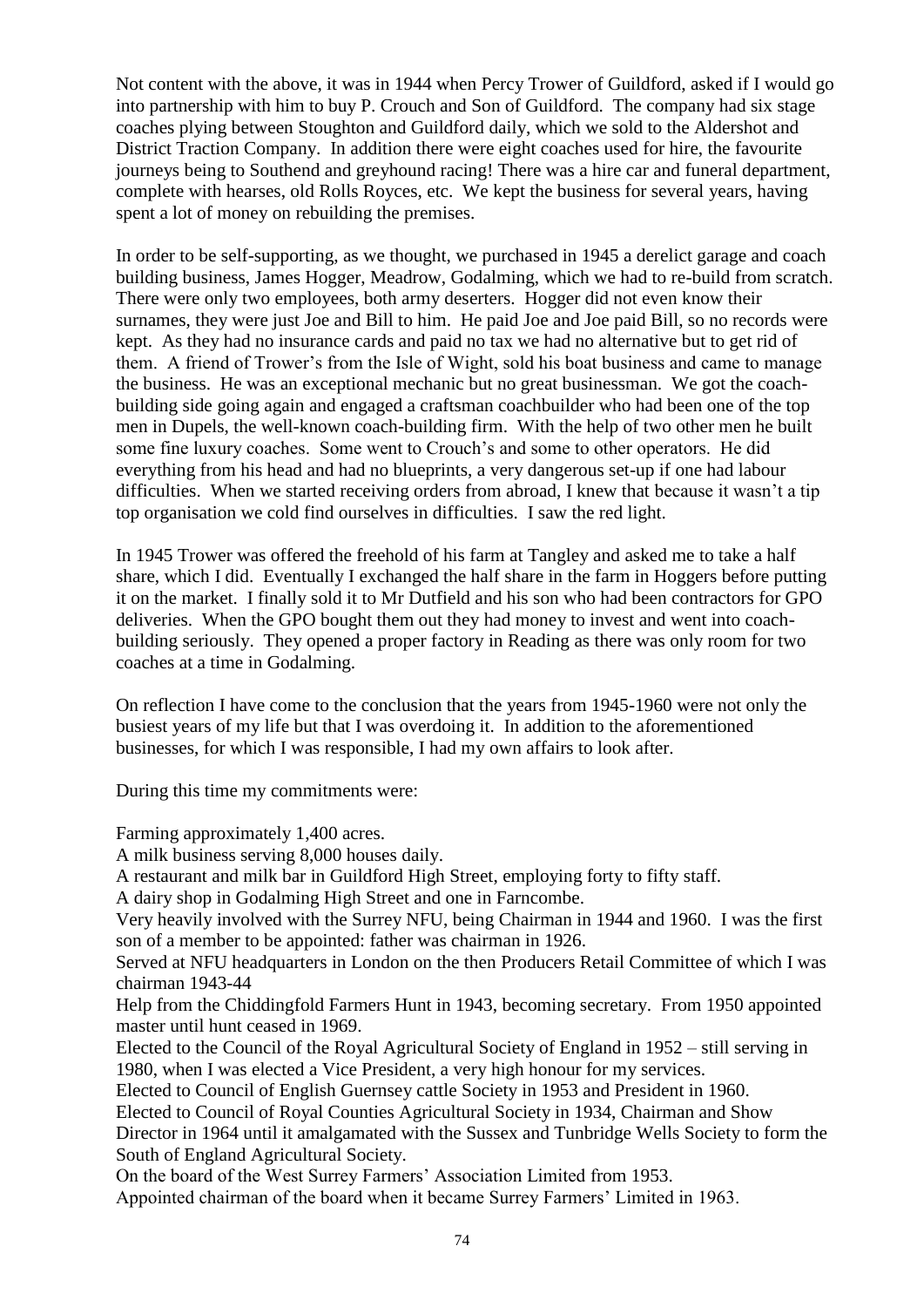In addition I served on many sub-committees of the above Societies. I was on the Council of the Surrey Agricultural Association from 1930 and responsible for bringing this Society (founded in 1829) and the Redhill Agricultural Society (founded in 1862) together by holding a combined show at Eashing in 1954 and 1955, following which I was made president. The two societies amalgamated to form the Surrey County Agricultural Society.

The society then moved about the county but without much success. I got the Major and corporation of Guildford to allow us to hold the show in Stoke Park, one of the most picturesque sites in the county, the first being in 1960. I was elected president and honorary show director and have been so since this date, and the year 1981 being our  $21<sup>st</sup>$  anniversary in Stoke Park.

Had it not been for the relaxation of hunting in the winter months and yachting in summer, I should have gone "crackers". As it was I was verging on a breakdown in 1955. A friend of my wife's invited me to Bad-Pyrmont in Germany for three weeks' rest. Even during this time I spent one week in bed, under the care of a German doctor who gave me several injections daily!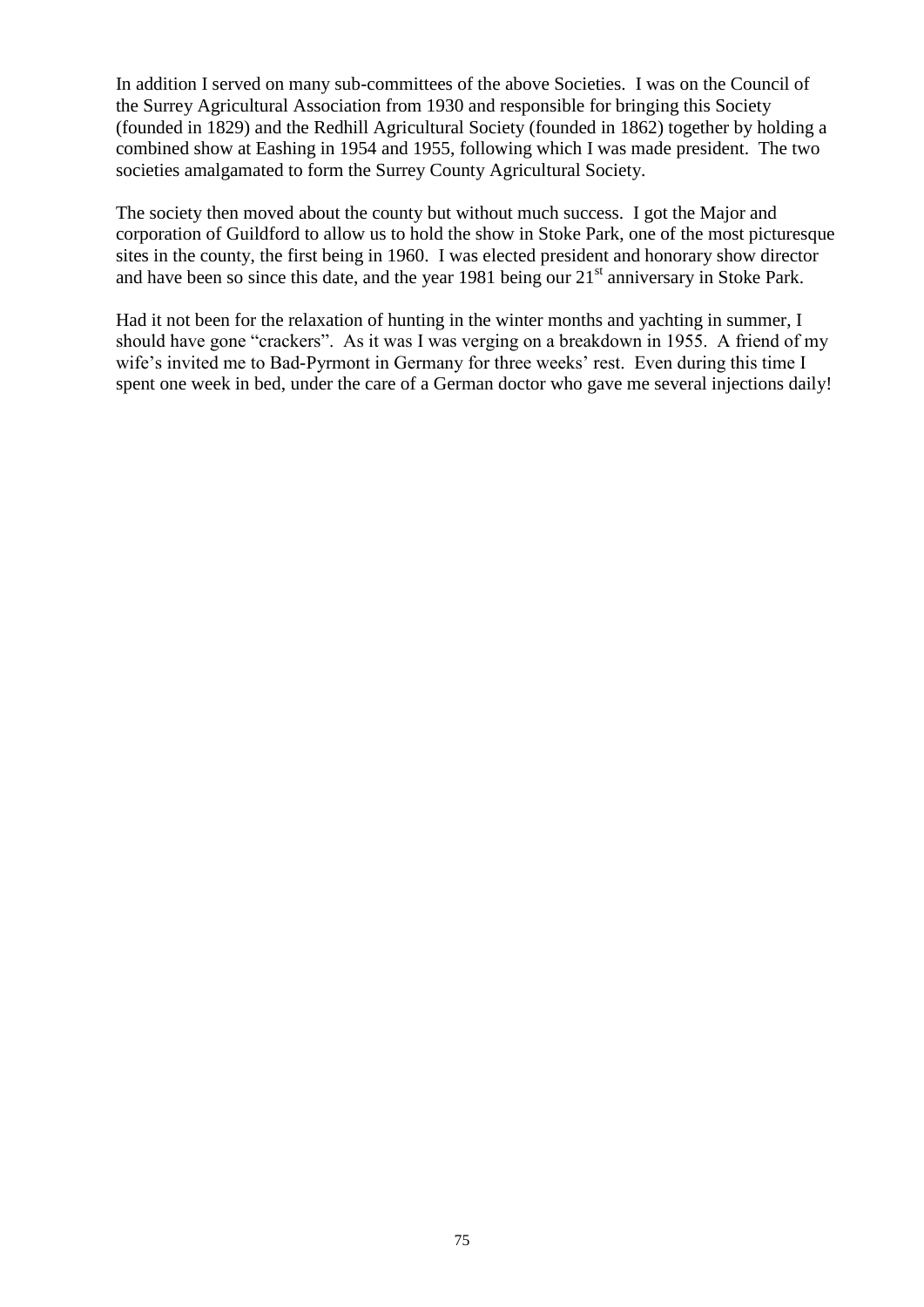### 14. HARRY DAVIS A LIFETIME OF LOYAL SERVICE

Harry started work for my father in 1906 and was still working for my brother Percy at 70 years of age. He was the proud possessor of the Royal Agricultural Society's Gold Medal awarded for fifty years on the same farm or for the same employer. He had a bar to the medal at sixty years and I was honoured to be able to pin on the second bar for his seventy year's service. As a member of the Council of the Royal Show and President of the Surrey County Agricultural Society, it was a unique occasion to be able to award this to an employee of one's own family. Harry was a wonderful man, always conscientious, cheerful and willing to help anywhere and at any time.

At eighty years of age he was interviewed by the press and no better words than his own, can describe his life:

"I first met Mr Stovold's father, Mr E.F. Stovold, who was living at Polshot, Elstead, when I was nine. He used to grow hops and when I came home from school I used to take them to Farnham on a horse drawn cart to be dried in the Broomleaf hop kilns. Sometimes I used to sleep in the kilns and very cosy it was with a charcoal fire. In the morning I'd get up early and bring the horse and cart before going back to school."

"A lot of new fangled things – machinery and such – were coming on to the farms then. One of them was the self-binders: before that they used to mow the corn with scythes. While I was on holiday from school old Mr Stovold bought one. It went all right but made a horrible screeching noise that properly got on your nerves. I was only nine but, as bold as brass, I told them that I'd find that screech. My stepfather was driving the horses round the field so I followed him and nosed about. It looked to me that the big driving wheel was dry. So I took the oil can from under my stepfather's seat and emptied the whole can on to it. That stopped the screeching sure enough. 'It takes a boy to put it right', I told Mr Stovold. And he gave me 2/6d – half a week's pay in those days!"

"At fourteen I left school and started work at 4/- a week. I helped with the cattle for the first year but didn't like it and asked if I could work with the horses. I won my first ploughing match at Shackleford with Duke and Daisy in 1907. What a fine day that was: not only for the horses but for me. My pay went up to 10/- a week. We used to get up at 5.00 a.m, feed the horses, have breakfast at 6.00 a.m and go to work at 7.00 a.m. Mr Stovold used to ride from one farm to another and round the fields on an old pony. Sometimes he'd come and work with the men. He'd bring his bread and cheese and beer and sit down and eat with them. He worked hard, old Mr Stovold, as hard as the men".

"It was a different world then. We used to get some really hard winters. We'd go ice carting. We used to pick the ice off the ponds for packing round food and meat etc. as refrigeration. There was a big ice well at Charterhouse School and at many of the large houses in the area. Many horses and carts were used to cart it from Lydling and other ponds: tons of it were rammed into the wells and battered into great frozen blocks.."

"Fertilizers were hardly known then, least of all the modern chemical kind. We used a lot of sulphate of ammonia we got from the gas works. We used to mix salt with it because you daren't put it on too thick. They were hard days then for us and for Mr and Mrs Stovold. We never had any holidays or Saturday afternoons, never even thought about it like they do today. All the years I worked for Mr Stovold I never worked on a Sunday, only to feed horses and livestock. He was against it. He said that if the harvest couldn't get done on a weekday it would never be done on a Sunday. Only once in my whole life have I ever gone harvesting on a Sunday!"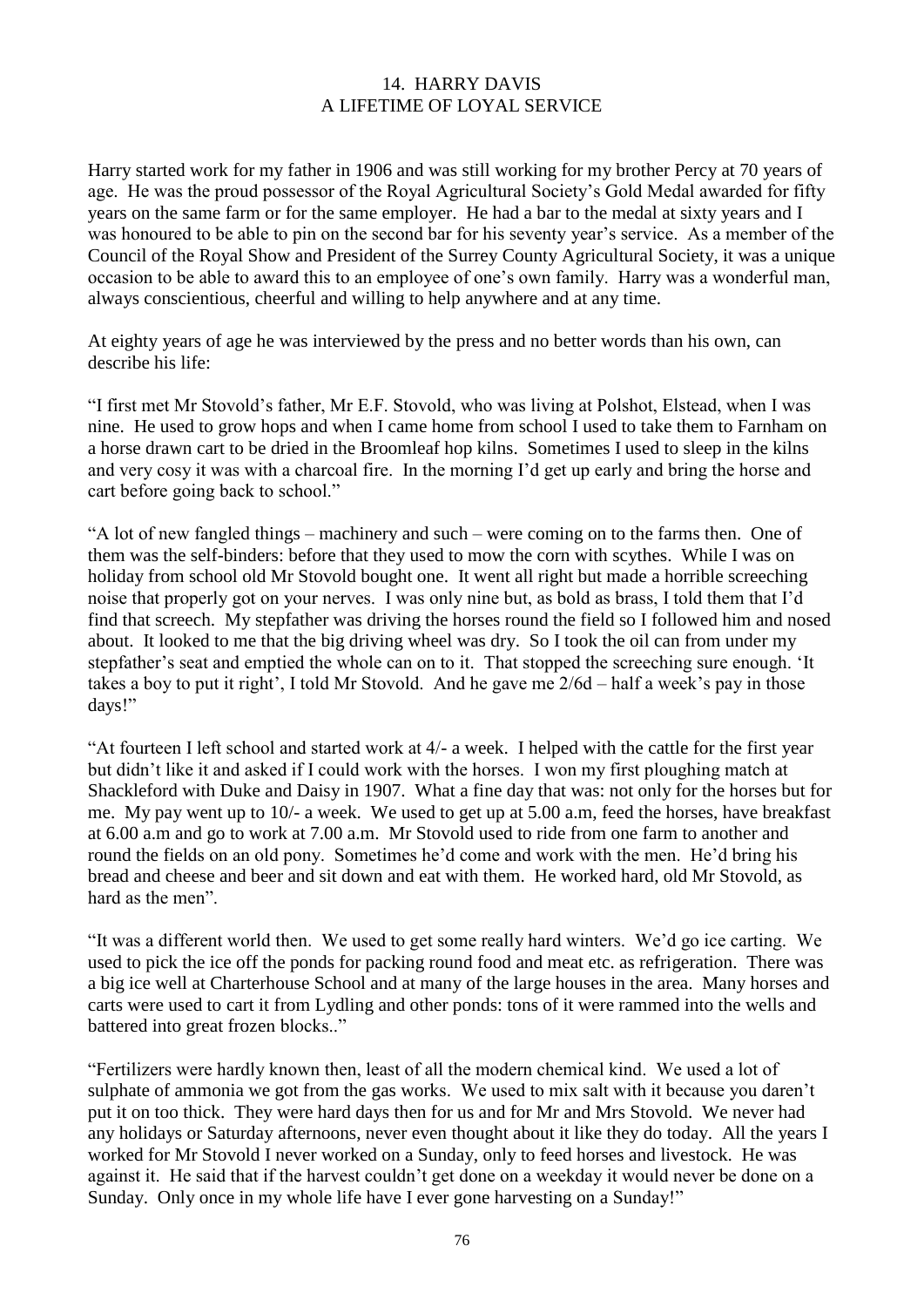"But the harvest suppers what do's they were! We looked forward to them for weeks. Mrs Stovold used to do the cooking herself. What a worker she was. She used the big copper – salt beef, roast beef, carrots, onions, dumplings and Christmas pudding, everything you could think of. And all helped down by 'wash-stand' jugs of beer. A wagon went to Guildford to fetch the bee. Twenty or thirty of Mr Stovold's workers and their wives would come, also a few locals – fifty or more, all excited and laughing and enjoying themselves and making their own entertainment. The big hall in the Lydling farmhouse would be crowded out. There was just the best of everything at these harvest suppers; the finest do's a man could imagine. They'd give a kiddies party later and again there'd be the best that could be provided."

"What days they were. I used to help Mrs Stovold in the farmhouse – a big barn-like kitchen with doors at each end and the big hall with its great open log fire. At that time Master Ray was about three and Master Percy, for whom I am still working, ten months. I used to pump the water in the farmhouse and if they all had a bath it used to take me all of an hour and a half."

"They had two or three cows and I used to milk them for the house. Mrs Stovold made her own butter and we were allowed to have a whole can of buttermilk for only tuppence. She used to skim it off by hand – it wasn't done by machine like now – there was pretty well as much cream left in it as there was taken off."

"I had two years shepherding and once had 1200 sheep all on my own. But it was the horses and the ploughing and the matches that I liked most of all. I've travelled all over the place to take part in ploughing matches: as far as Petworth, twenty miles each way. I won the Surrey County Ploughing match five years in succession, beating Jack Pearce, the ploughing champion of England. At seventeen I had to open every furrow for a whole ploughing match – 'let the boy of Stovold's do it', they said. I said, 'What have I got to put up with if I makes them crooked. It's a big thing for a nipper isn't it.' But I managed it all right although it took me two whole days. I remember there was one crooked furrow, No. 13. A man came up and said, 'I bet you £1 you're afraid to plough with the men today because there's No. 13 to spare. I said 'I'll take you on and bet you another £1 that I win.' I did win and took home £5. £3 in prize money and £2 in bets. That was in 1909. I thought I was a millionaire."

"You want to know what happened to my horses, Duke and Daisy? Well, it was the strangest thing. A few days after the war broke out in August 1914, the army requisitioned them and six other horses. It was a sad day. We were left with only ten so I decided to go into the army. It was soon after getting out to France that I met Duke and Daisy again, in the retreat from Mons. We were losing a hell of a lot of horses with mud fever. I was riding as an outrider with a gun team when I asked the sergeant to stop a minute because I thought I could recognise two horses coming down the road. I wasn't mistaken, how could I be? They were Duke and Daisy in good condition and they recognised me all right. They were terrible days for horses, standing in thick mud, never under cover – just like us. I was made an NCO, drove a gun team, collected a bullet and was sent home."

"After the war I went to work with old Mr Stovold again at Lydling. I was offered 30/- a week, said that I earned more than that in the army with other men working for me and I was given another 7/6d. I moved with my wife, Annie, to Shackleford and she's still with me. It was holiday time when I met Annie. She was on her way home with a wickerwork basket. She stopped to rest at the side of a field where I was harvesting. I offered to put her load on to the cart while she walked back to Shackleford. Instead of giving it her back I said I'd take it up to her that evening. We courted for seven years and married in 1918 while I was home on leave. We have lived in Shackleford ever since and brought up five children, a girl and four boys."

"The war killed the Shackleford ploughing match but they held a match at Guildford in 1921 and I took the first prize. It was wonderful to be back after all that mud and fire to Flanders – and it has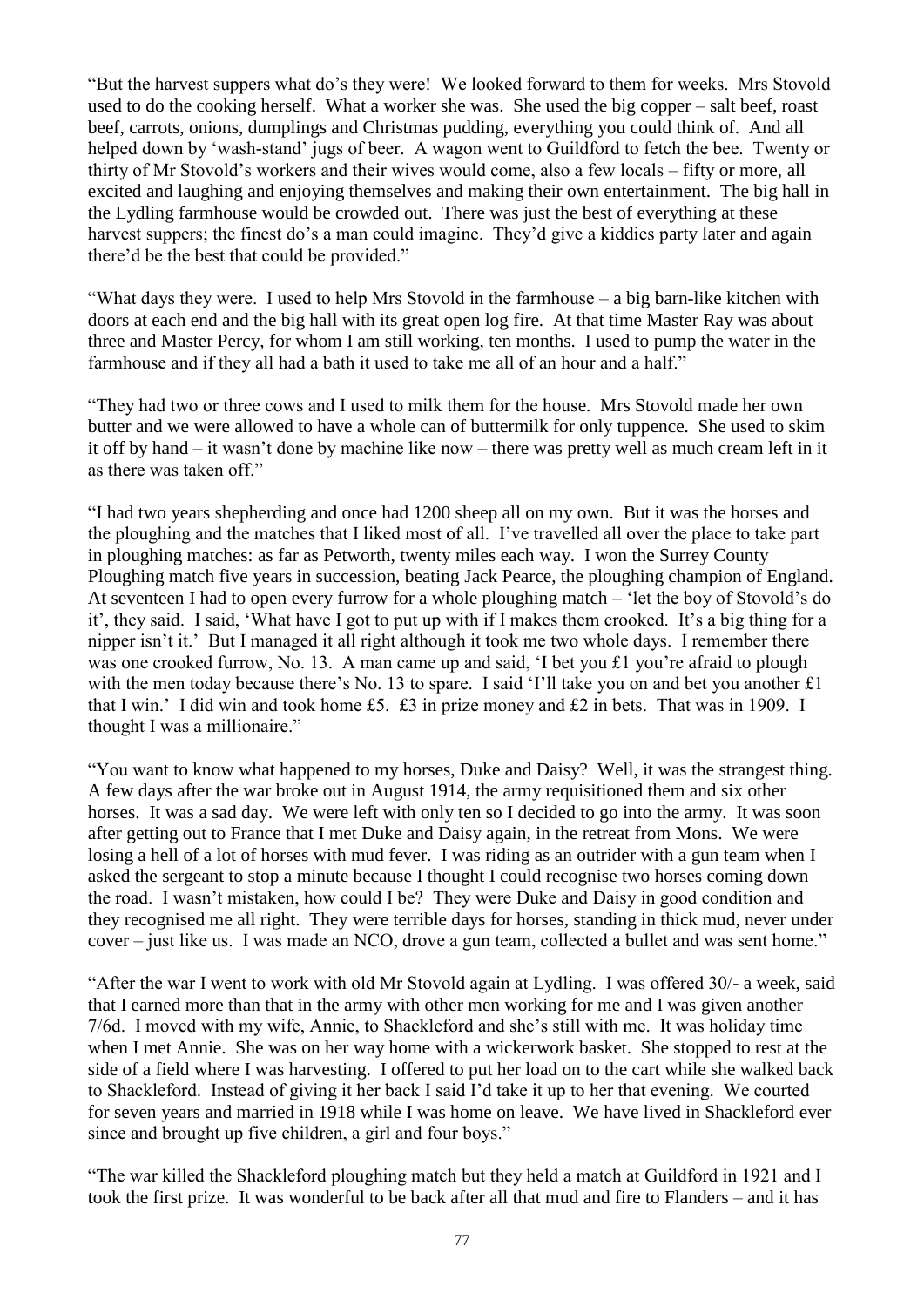been like that ever since. That's why I'm glad the Surrey Show is doing so well and drawing so many people, even from the towns. Of course I shall be there, how could I miss it?"

Harry was born in 1892 at Elstead and died at Elm Tree Cottage, Shackleford, on 11<sup>th</sup> February 1977, aged eighty-four.

Harry's brother, Bert, who also worked for my father E. F. Stovold, joined the artillery and lost a leg during the war. Their half-brother, from their mother's first husband, was nicknamed "Curly" because he wore his hair in the true, old fashioned military style, parting it in the middle with two curls in front. He worked for Mr Edgar Horne M.P, later Sir Edgar, in Shackleford. He joined up at the same time in the Royal Marines and lost a leg up to the hip during the attack on the Mole at Zeebrugge, when a German Gotha dropped a bomb on his ship. He had a false leg strapped to his opposite shoulder. After the war he returned to Sir Edgar Horne as gamekeeper and could dig a well as any man. He would walk all day beating up partridges, often walking three or four miles to meet the guns for a day's shooting. He was a first class shot and owned a very fine black Labrador.

There were no fine artificial limbs then as there are now, they were more or less "peg legs". Both Bert and Curly liked a bit of poaching in later life. If chased, it was said the two "dots and carries" made quite a noise on the road. They could tip-toe on one leg each, but the "peg legs" gave them away.

Their mother was married for the third time to Fred Lemon. A son, Joe, from this marriage is still working for my brother Percy in 1979 at the age of sixty-nine, a fine record for her.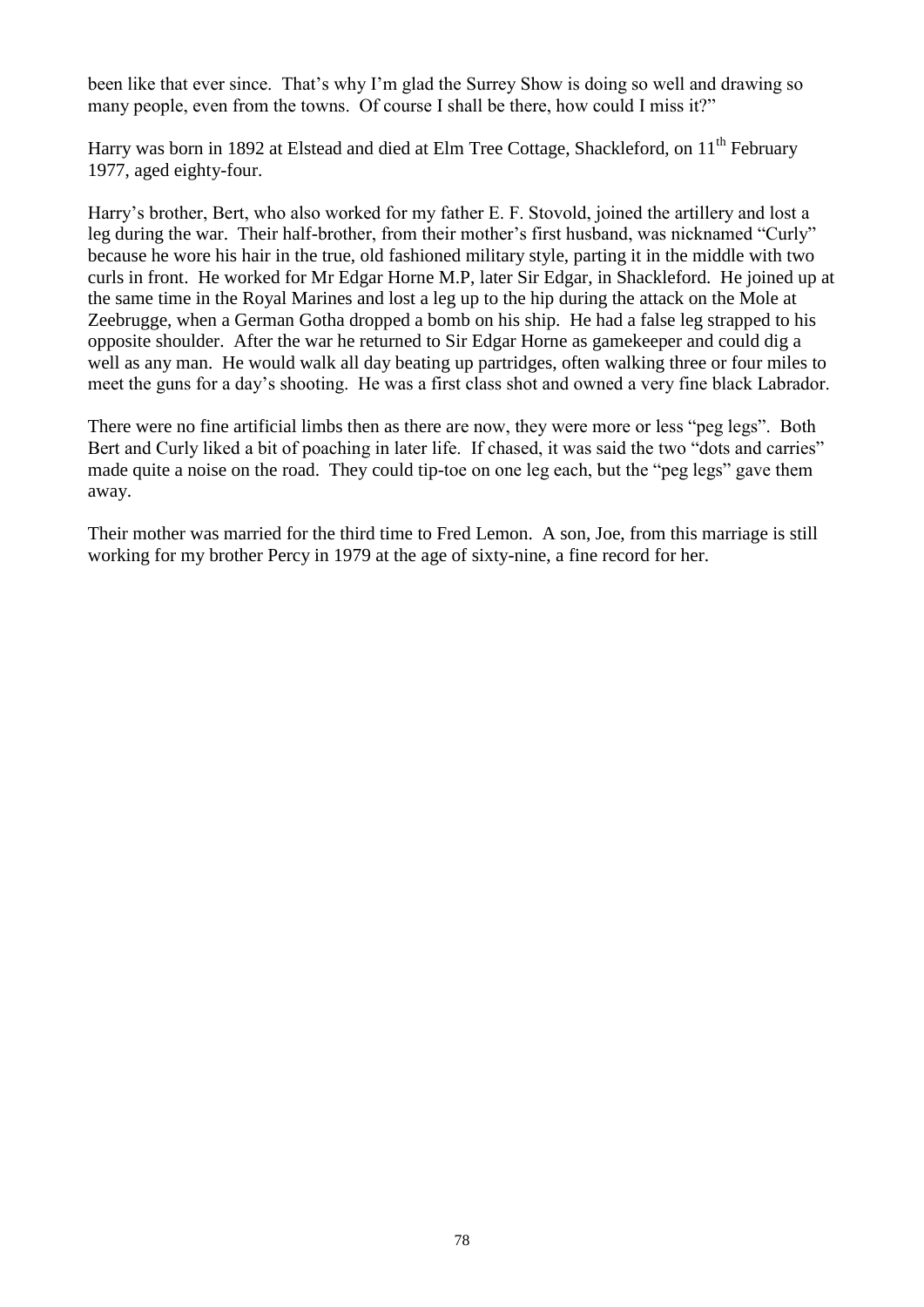# **Original text from press article – interview with Harry Davis (basis for above section 'Harry Davis – A Lifetime of Loyal Service'**

Eighty year old Harry Davis is a proud ploughman of Surrey: a man of many memories of life on the land in this county from the turn of the century and through two world wars. With the annual show of the Surrey County Agricultural Society being held at Stoke Park, Guildford on Bank Holiday Monday, May 29 these memories come flooding back.

For Harry, still active, alert and with an easy sense of humour, has been a star of Surrey's farming show world for many years. A lover of horses he is the winner of countless cups for ploughing and the proud possessor of the Royal Agricultural Society's medal with two bars, 60 years service on the farm. He – and men like him – have made such shows possible.

But let Harry himself put the clock back and tell his own story of a working life spent with the Stovold family who have farmed in Surrey for more than 400 years. Mr Raymond Stovold of Eashing Farm is president of the forthcoming show, the largest one day agricultural show in Britain.

"I first met Mr Stovold's father when I was 9 and living at Elstead. He had two other farms at that time - Thundry Farm and Turners Farm. There was a lot of hops culled in those days. When I came home from school I used to take the hops into Farnham on a horse and cart. I used to like that. Sometimes I used to sleep in the hop kilns and very cosy it was with old bed things and a charcoal fire. The farmhouse was only twenty or thirty yards from the hop kilns. I used to go into the house and ask for pudding. In the morning I'd get up early and bring the horse and cart before going back to school."

"A lot of new fangled things – machinery and such – were coming on to the farms then. One of them was the self-binders: before that they used to mow the corn with scythes. While I was on holiday from school old Mr Stovold bought one. It went all right but mae a horrible screeching noise that properly got on your nerves. I was only nine but, as bold as brass, I told them that I'd find that screech. My stepfather was driving the horses round the field so I followed him and nosed about. It looked to me that the big driving wheel was dry. So I took the oil can from under my stepfather's seat and emptied the whole can on to it. That stopped the screeching sure enough. 'It takes a boy to put it right', I told Mr Stovold. And he gave me 2/6d – half a week's pay in those days!"

"At fourteen I left school and started work at 4/- a week. I helped with the cattle for the first year but didn't like it and asked if I could work with the horses. I've always liked horses. And Duke and Daisy more than all. I won my first ploughing match at Shackleford with Duke and Daisy in 1907. What a fine day that was: not only for the horses but for me. My pay went up to 10/- a week.  $\epsilon$ 

"In 1912 Mr Stovold also took over Home Farm. We used to get up at 5.00 a.m, feed the horses, have breakfast at 6.00 a.m and go to work at 7.00 a.m. Those were the days when old Mr Stovold used to ride a bike from one farm to another. When he went round the fields he rode on an old pony. Sometimes he'd come out into the fields and work with the men. He'd bring his bread and cheese and beer and sit down and eat with them. He worked hard, old Mr Stovold, as hard as the men".

"It was a different world then, on the farms. We used to get some really hard winters that we don't seem to get now. And off we'd go ice carting. There were no refrigerators then so we used to pick the ice off the ponds for packing round food and meat and other things we wanted to keep cool. They used to have a big ice well at Charterhouse School – I believe it is still there but they don't use it any more. Isn't scientific enough is it? They used to send men out to the ponds all around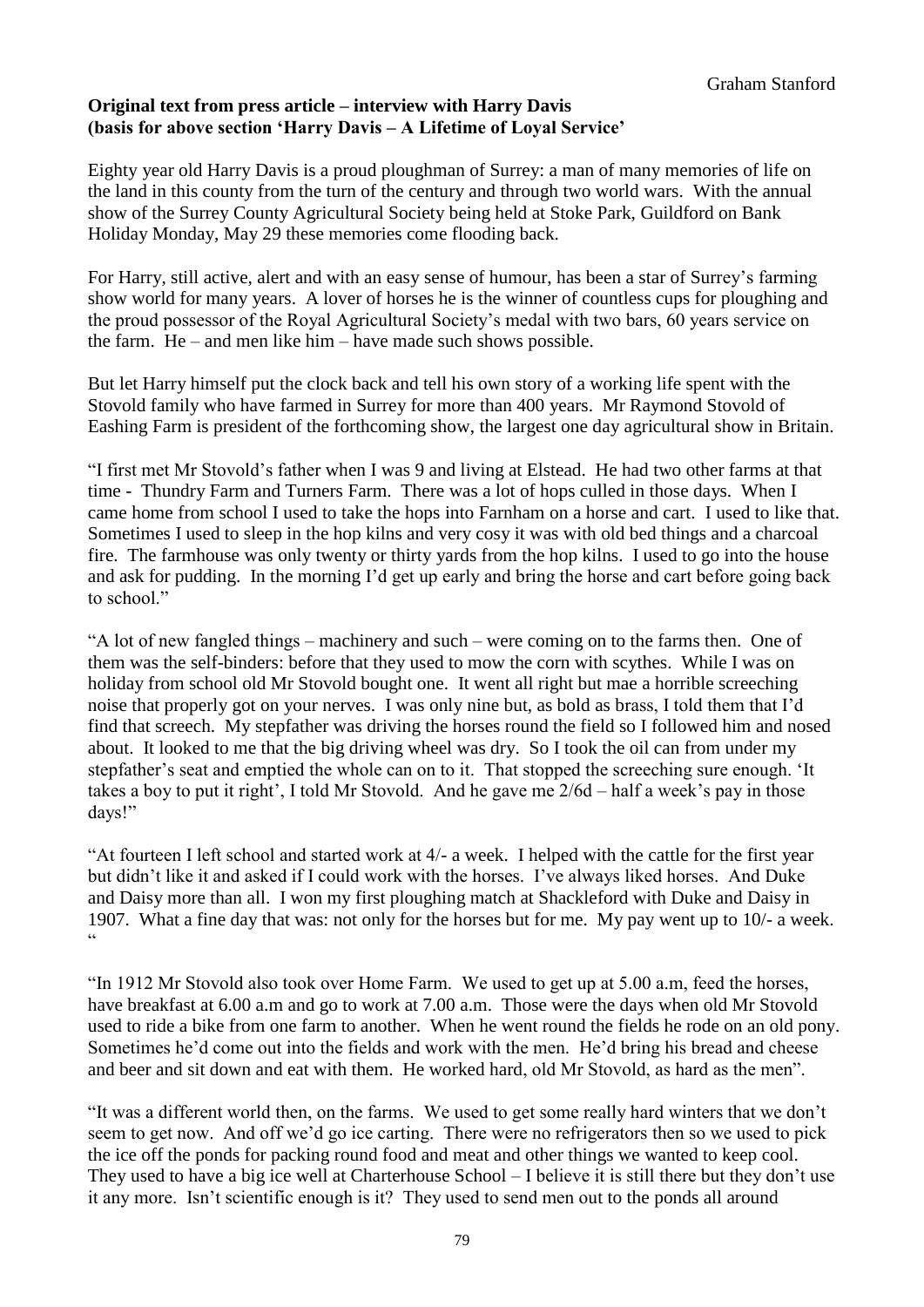picking ice and carrying it back in horse and carts: tons of it we'd ram into the wells and batter into great frozen blocks."

"Fertilizers were hardly known then, least of all the modern chemical kind. We used a lot of sulphate of ammonia we got from the gas works. We used to mix salt with it because you daren't put it on too thick. They were hard days then for us and for Mr and Mrs Stovold. We never had any holidays or Saturday afternoons, never even thought about it like they do today. But we never worked on Sundays. All the years I worked for Mr Stovold I never worked on a Sunday, only to feed the cattle which had to be done. He was against it. He said that if the harvest couldn't get done on a weekday it would never be done on a Sunday. Only once in my whole life have I ever gone harvesting on a Sunday!"

"But the harvest suppers what do's they were! We looked forward to them for weeks. Mrs Stovold used to do the cooking herself. What a worker she was. She used the big copper – salt beef, roast beef, carrots, onions, dumplings and Christmas pudding, everything you could think of. And all helped down by 'wash-stand' jugs of beer. A wagon went to Guildford to fetch the bee. Twenty or thirty of Mr Stovold's workers and their wives would come, also a few locals – fifty or more, all excited and laughing and enjoying themselves and making their own entertainment. The big hall in the Lydling farmhouse would be full right up: crowded out. There was just the best of everything at these harvest suppers; the finest do's a man could imagine. They'd give a kiddies party later and again there'd be the best that could be provided."

"What days they were. I used to help Mrs Stovold in the farmhouse – a big barn-like kitchen with doors at each end and the big hall with its great open log fire. At that time Master Ray was about three and Master Percy, for whom I am still working, ten months. I used to pump the water in the farmhouse and if they all had a bath it used to take me all of an hour and a half."

"They had two or three cows and I used to milk them for the house. Mrs Stovold made her own butter and we were allowed to have a whole can of buttermilk for only tuppence. She used to skim it off by hand – it wasn't done by machine like now – there was pretty well as much cream left in it as there was taken off"

"I had two years shepherding and once had 1200 sheep all on my own. But it was the horses and the ploughing and the matches that I liked most of all. I've travelled all over the place to take part in ploughing matches: as far as Petworth, twenty miles each way. I won the Surrey County Ploughing match five years in succession, beating Jack Pearce, the ploughing champion of England. At seventeen I had to open every furrow for a whole ploughing match – 'let the boy of Stovold's do it', they said. I said, 'What have I got to put up with if I makes them crooked. It's a big thing for a nipper isn't it.' But I managed it all right although it took me two whole days. I remember there was one crooked furrow, No. 13. A man came up and said, 'I bet you £1 you're afraid to plough with the men today because there's No. 13 to spare. I said 'I'll take you on and bet you another £1 that I win.' I did win and took home £5. £3 in prize money and £2 in bets. That was in 1909. I thought I was a millionaire."

"You want to know what happened to my horses, Duke and Daisy? Well, it was the strangest thing. A few days after the war broke out in August 1914, the army requisitioned them and six other horses. It was a sad day. We were left with only ten so I decided to go into the army. It was soon after getting out to France that I met Duke and Daisy again, in the retreat from Mons. We were losing a hell of a lot of horses with what we called mud fever. I was riding as an outrider with a gun team when I asked the sergeant to stop a minute because I thought I could recognise two horses coming down the road. I wasn't mistaken, how could I be? They were Duke and Daisy in good condition and they recognised me all right. They were terrible days for horses, standing in thick mud, never under cover – just like us. I was made an NCO, drove a gun team, collected a bullet and was sent home."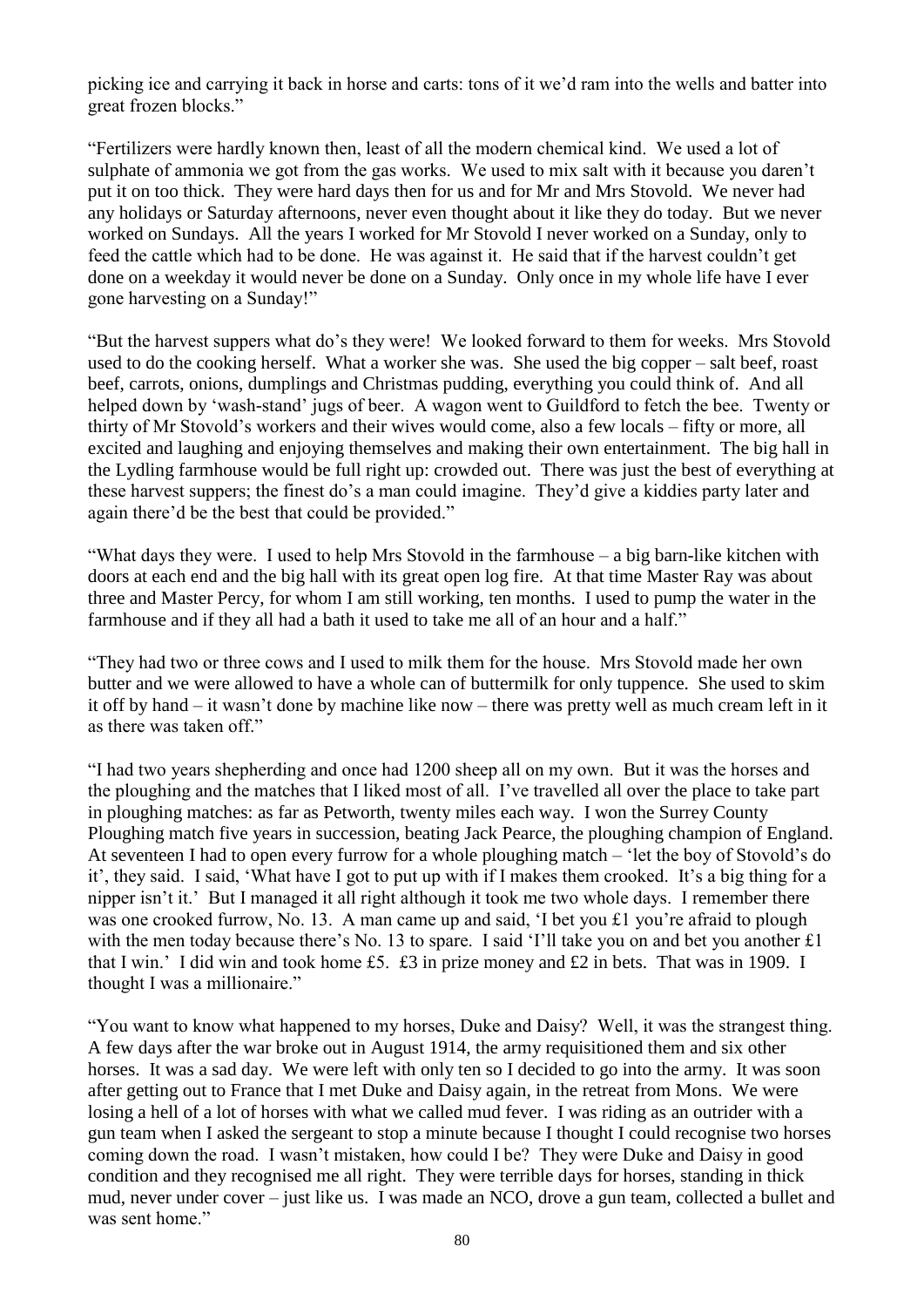"After the war I went to work with old Mr Stovold again at Lydling. I was offered 30/- a week, said that I earned more than that in the army with other men working for me and I was given another 7/6d. I moved with my wife, Annie, to Shackleford and she's still with me. It was holiday time when I met Annie. She was on her way home with a wickerwork basket. She stopped to rest at the side of a field where I was harvesting. I offered to put her load on to the cart while she walked back to Shackleford. Instead of giving it her back I said I'd take it up to her that evening. We courted for seven years and married in 1918 while I was home on leave. We have lived in Shackleford ever since and brought up five children, a girl and four boys."

"The war killed the Shackleford ploughing match but they held a match at Guildford in 1921 and I took the first prize. It was wonderful to be back after all that mud and fire to Flanders – and it has been like that ever since. That's why I'm glad the Surrey Show is doing so well and drawing so many people, even from the towns. Of course I shall be there, how could I miss it?"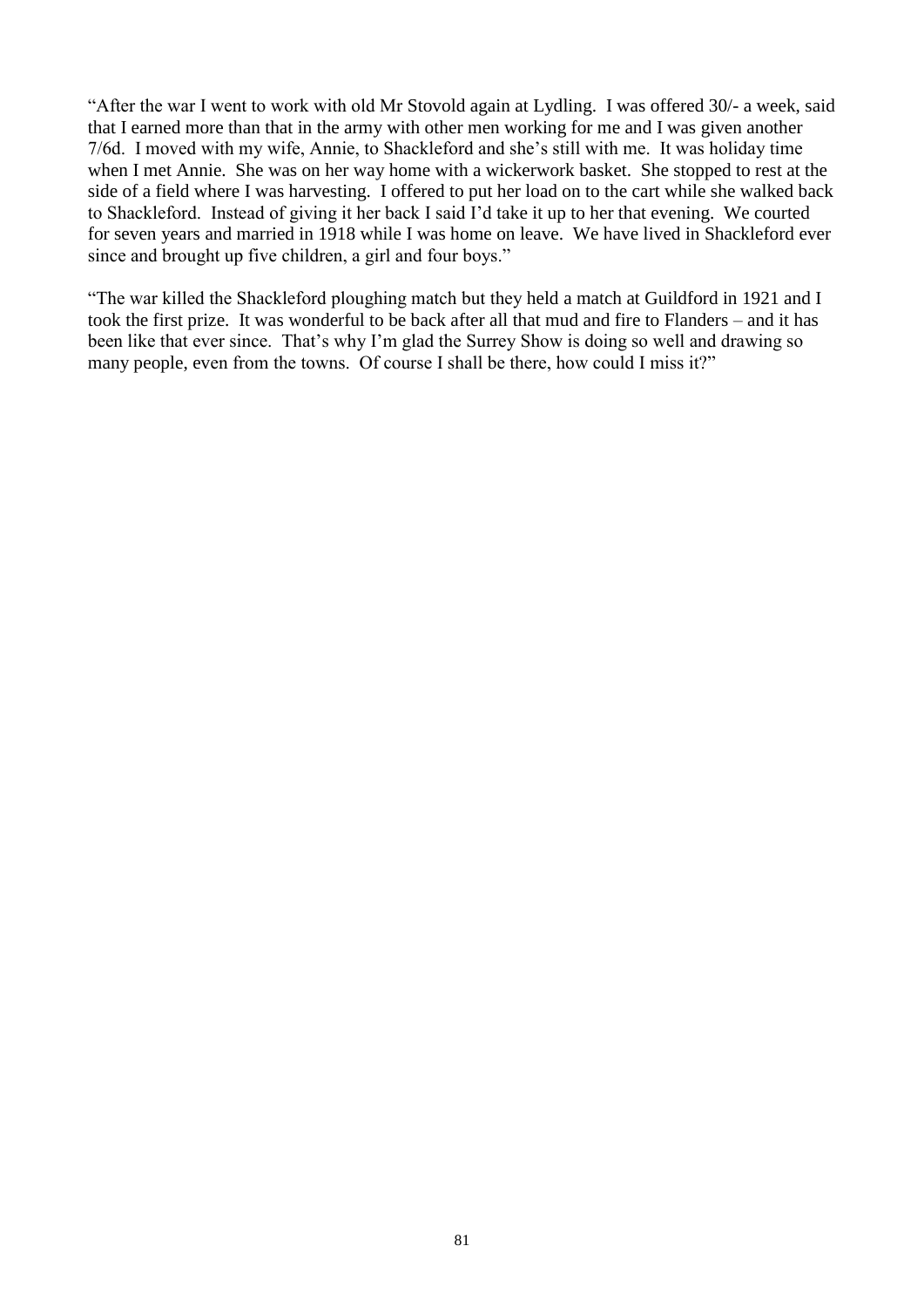# **Transcription of what appears to be interview with Harry Davis**

At Broomley Farm, Farnham they culled a lot of hops there, the biggest part of their farm was hops. They had hops right from Compton, you know where Compton is, have you been on the Farnham Road, where you go up Compton Hill, the ground used to come right down to there and it used to be both sides of the road, right down to Farnham practically on the station. That's where the farm was, the farm border was one side of say there and there was a pub just on there and the other side of the road there was a station (They want Broomleaf Farm where the kilns were). The kilns were there and that's where you slept the night. Used to sleep in the kilns there.

### *On straw or what?*

No, they used to have old bed things there and there was a fire there at night, old charcoal fires and all that you see. I used to go in the house and ask for pudding. The farm house was only a matter of twenty or thirty yards from the hop kilns.

# *Do you know what sort of prices hops were in those days?*

Oh, I never had no hand in it, I didn't know nothing at all about that.

# *How did they take them in, in sacks?*

In big, what they used to call surplaces. They used to, well, when they picked the hops out in the field they used, there was bins, frames a little bit bigger than this table, about as wide bit a little bit longer, then they used to fasten these surplaces in the frame. Look then the tally man what used to come when they had their basket full. They had what they used to call a tally man that went round and took the measure and book the measurements and they used to sew them up and put another one on.

### *Sew them up?*

Yes with a big needle and a string. No weight to them, they used to be bulky, not heavy. They used to shoot them over the kilns. They had these charcoal fires and dried them. They used to keep turning them, then when they was finished they used to bang in proper hop sacks like big, well when they was full they was round. They'd be as long as it is from the floor to the ceiling. They had a rammer that was worked by machinery, the same size as would fit in the bag. They used to keep shovelling the hops in there when they was ready, after they dried, shovel them in and this thing keep going up and down, up and down.

# *How did this thing work that went up and down?*

Well it used to work on a pulley like, drove from up above you see an used to ground and round and used to take it up and down and they used to keep ramming them in.

# *Mr Ray said he slept in Farnham sometimes, do you remember that at all?*

No, I don't remember him no.

*You don't remember him going there. He was too young to go when you used to go?* He was only a baby when I was doing that – he wasn't born when I used to go, so it was afterwards.

# *And what about this story which I couldn't get down correctly about this binder and this screeching?*

About what? It was when the binders first started coming in, like. Before that they used to mow the barley with scythes. And the wheat and oats and that they used have what they called a side delivery rake. It used to be a thing fixed on to a mowing machine and then, you've seen that thing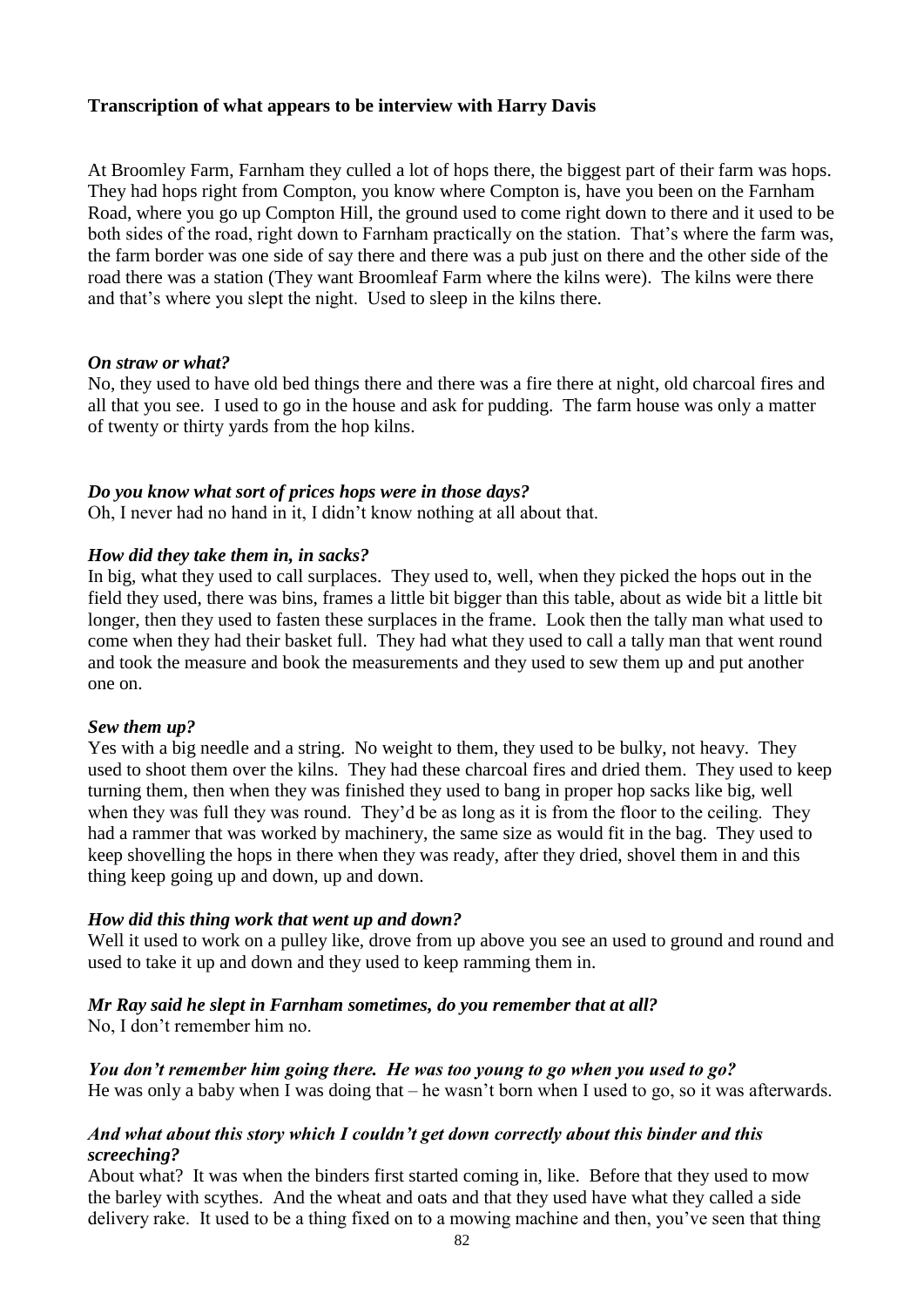on a combine, that rake thing that goes round, well on this there was a bog wooden one and the sails as we called them was far apart and every time that sail come round he swept the lump of cord off from the knife onto the ground and then people used to have to follow them around and tie it up and put it out round the way for them to come round the next time. You tied it up and then they used to stand them up afterwards to dry you see. Then we get to this binder, well binders was just coming into use. When they first brought them in they used to tie it with very fine wire but then that didn't last long they got to this string you see. Well he bought this binder and that was the first one he ever had, well there weren't many about then anyway. That was old Mr Stovold when he lived in Elstead. I was only going to school like and it was in the summer holidays and they was cutting a bit of oats up at Turners Farm on a field they called, now, Thundry Hill and they got up there and stated. They cut a road round the oats the day before and started cutting it and everything worked alright and it was tying alright and there was a helluva screech.

It kept on making this screeching noise. They stopped and they oiled this and they oiled that and had another go and then the same old thing and they walked all round and that was out of date for them walking round that field. The Governor and the engineer, they used to come out from the firm what supplied them just to see that everything went alright, they stood up and said go round. My stepfather had to go on round like and still carried on. We got about half way round I kept looking, eyeing round, eyeing here and there and all of a sudden I see that the big wheel, there's a big wheel in the middle of it that carries the binder. Fastened to that there's a cog wheel and a big heavy chain on that and run back on to another spindle at the back. That drove the whole lot you see. Well I though that never ought to be like that and I didn't dare to say nothing because me and my stepfather weren't too good friends. Well anyhow I never said nothing, not myself when he was busy setting on there watching, and there was an oil can standing in the sand under the seat and I gets this oil can, screws the top out so's the oil run out, tipped it on this wheel and emptied the can. Now he said what you been an' done. I said what the others couldn't do. I said I've stopped that screeching. He said I thought you broke something. I said I haven't broke something I've put it right, I said what the other couldn't. When he got to the corner and these other two there, they said how was it now then they couldn't hear it screeching. He said it took a boy to put it right. I said it's finished with what you ought to know better and done it before and the old man give me half a crown.

# *Oh my goodness, I couldn't remember all the parts of the binder that you told me about.*

Oh I was nosy I was poking into everything. Little did I think about three years, three or four years after that I'd be driving one myself.

# *Have you got any more stories you remember?*

Oh I thought of another student we had a laugh over, well a little bit more than a laugh first off. There was Godfrey Nash from Farnham, his father was a solicitor. He come there as a student and me and Mr Stovold was getting the wagons ready to take the lambs to Easter market. You see we used to have ewes and lambs here and fat them for Easter market, then we used to tie hurdles round the wagons to keep them in to take to market and old Mr Stovold said get hold of both ends of that rope then so that we can start heaving and have half each side. Is there two ends he says. I don't like to tell you what he said. Go on... he said, have you ever seen anything that only got one end he said. I laughed at him, he said have it got two ends? We tied the middle of the rope so that we got half each side of the wagon you see so as to have a bit to tie the back one in.

### *Mr Ray Stovold asked who were the people who went to the war with you?*

Oh my missus' brother, Frank, Frank Hedger, and a brother to that old chap what just died in here, Frank Lamboll, and two boys named Bedman used to work for the old Earl of Midleton at Peper Harow. We all five went together and we all got split up. Frank was with me all the time and they're all dead.

# *Do you remember any amusing times in the army – with horses and things?*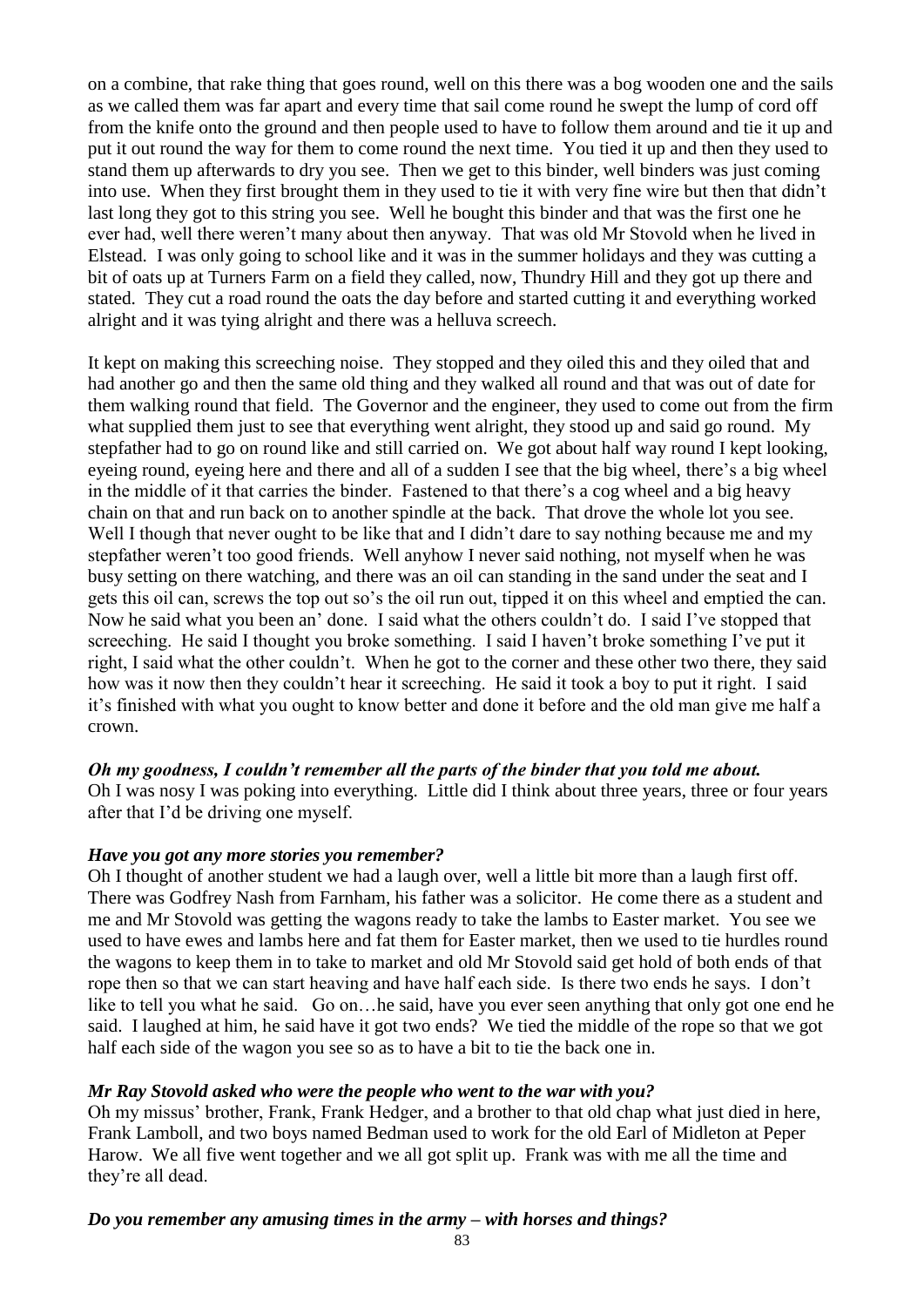I don't know about amusing times, we had some very awkward times sometimes, especially about a year or two after when we got short of horses. Well we lost a helluva lot of horses with what we called mud fever. They were standing in mud and that they were never under cover. They were like us, we were never under cover. A lot of them got mud fever. We used to put them out on the picket lines you see. We used to tie them up with a line down the middle and tie them to that line and put a rope on one of their hind legs and peg him back and then we had a lot of horses come over from America. They were running wild, sent over to us to put in a gun team.

#### *How many did you have in a gun team?*  Six

# *And you were an outrider?*

Yes, and afterwards when I got this dogs leg on me.

### *When you what?*

When I was made NCO I would drive for a long time. I used to have the back pair on the pole. There were two on the pole and two in the middle and two in front. And they used to have an NCO to take the rear, what they call the rear wheel driver.

# *And you went to an NCO?*

Yes

### *When was that?*

Oh I hadn't been in the army, only about three months. I was in the army only seven weeks before I was in France. Well I joined up  $10<sup>th</sup>$  August, then I went all over the place, went to Newhaven first, that was the wrong place, then I went to Sheerness and that was still the wrong place and then I landed up at Woolwich. Went straight into the riding school. Had two days in the riding school. The tough riding sergeant said you know enough about horses you don't want to come here no more. Then it wasn't long before I was out in France. I was out in France before the end of September.

### *When was it you saw your two horses, Duke and Daisy?*

Soon after I got out there and then in the first week in November we was in the retreat from Mons. I expect you've heard about the retreat from Mons, well we was in that and looked like coming back over into the sea. We got pretty well near back to France when we stopped them. Thought two were powers before we stopped them. Come back 120 miles in a fortnight.

# *Good gracious, what were living conditions like when you were out there? What sort of food did you have?*

When it was alright and they could get it to you we used to have some good food and we used to throw food away.

### *What about biscuits?*

We had biscuits, have you ever seen those old fashioned dog biscuits? Great big ones, about like that. Well that's what we used to have to eat, some of them a day.

### *Is that all?*

Yes, if they couldn't get any rations to you. We always had a day's emergency rations in our kit, strapped on to us and we didn't dare touch that unless we had been without grub for 24 hours.

# *Was there tinned food in those days?*

Oh yes, tinned bully beef. We used to chuck it away by the box full

# *Did you, tea as well, you drank tea out there?*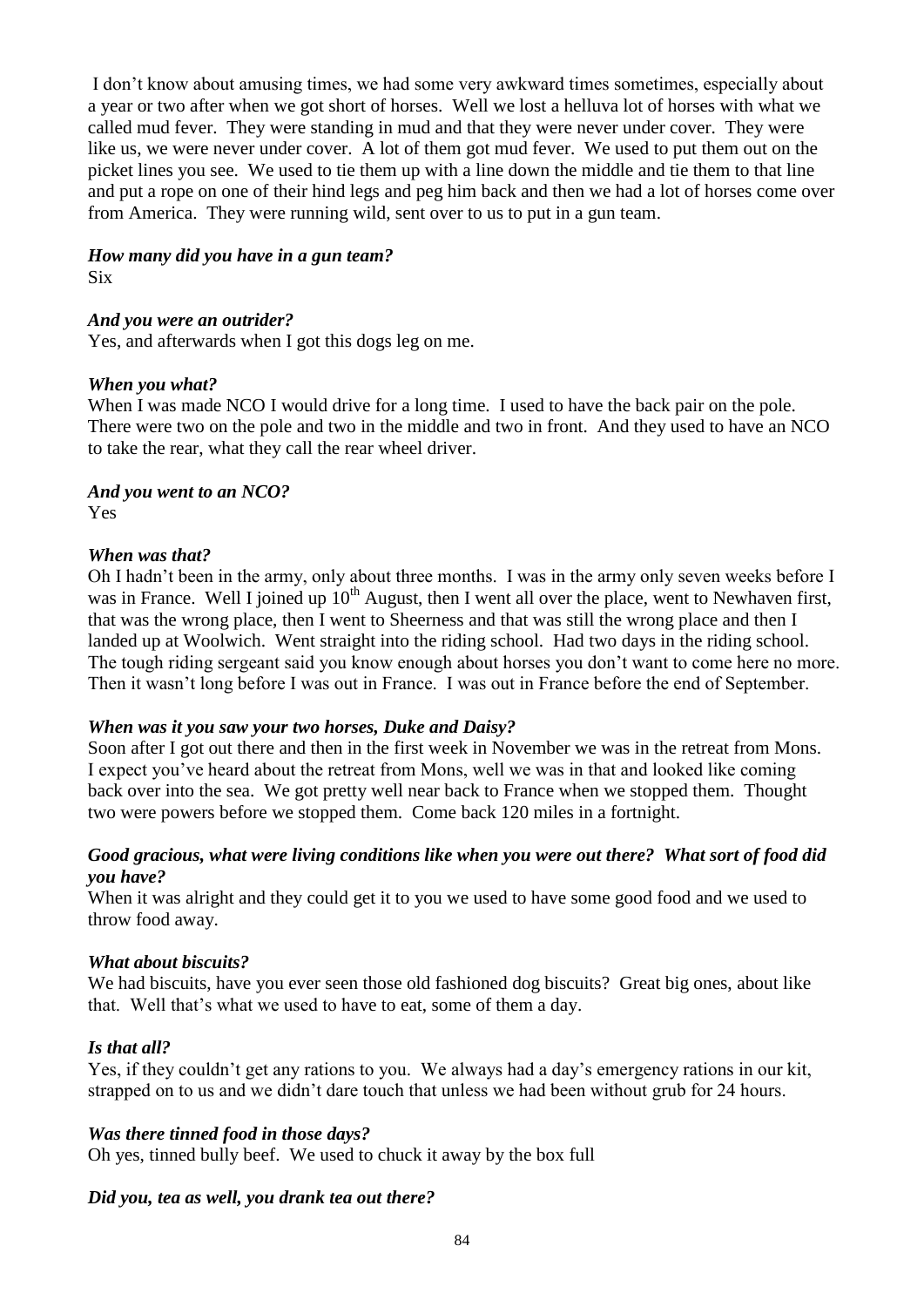When you could get it, anything. And rum, I used to drink that every day. You had to have something to keep you going.

# *The pictures always show set weather, was it wet?*

All up through Southern France and Belgium and that you only had to have one days rain and you was knee deep in mud. Water lay all under the ground. All up through Belgium you never had no wells, you only just had a little hole dug in and you dipped into the water as you wanted it.

# *What about when Frank drank the rum then?*

They saved up their blooming rum and him and two or three more got their bottles full of rum and then they had a night and drank it. The next morning they was dead out. I had to do their work and me own to shield them.

# *You didn't have any?*

No, I used to have a drop every night, I did. They saved it and then had a good old do. In my section I used to issue it out, but when I issued it out the next night I said they had to drink it when I was there, no more putting it in a bottle. I know I had a letter from him and he said I thought I was going to have to do the hardest days work I have ever done in my life. He said that was right and tell you Frank was dead because he was dead drunk on rum, unconscious he was.

# *Was he?*

All three of them unconscious and dead out, didn't dare report it. Well I should have had to if anything had happened.

# *What was the ration, what size ration did you have?*

Well we used to get a pretty good ration, I used to get a gallon a day for my section.

#### *How many men was that?* 24

# *So there was not a shortage of rum?*

No, and then Christmas 1915 our old Captain, one of our Captains, Captain of our lot, my force section, he was a member of a brewery and he had four barrels of beer sent out from England, one for each of our sections, so we took out two gallons of beer and put two gallons of rum in the barrel and mixed it. They had a cease fire over Christmas, both sides like.

### *How long for?*

For 24 hours and I went to get up next morning and I couldn't, my coat was freezed to the ground, they had to leave me covered up, they had to strip me coat off the ground.

### *Under canvas were you?*

No, outside, we never had no under canvas.

### *Didn't you?*

No we had to sleep under the hedge where we could get. We never had nowhere to get in.

### *What about cooking and things?*

This same old captain, his mother sent out some turkeys, so we was up on the Somme then that was Christmas, we was up there getting ready for the battle of the Somme, that was in fifteen I think, and that started in July,  $1<sup>st</sup>$  July 1916, Battle of the Somme, and there was a lot of clay about there and we got the old birds and plastered them all over with clay and hung them over the fire. We had a fire and roasted them like that and when we thought they was cooked all the feathers come off with the clay and they was alright ad we had to take the innards out afterwards.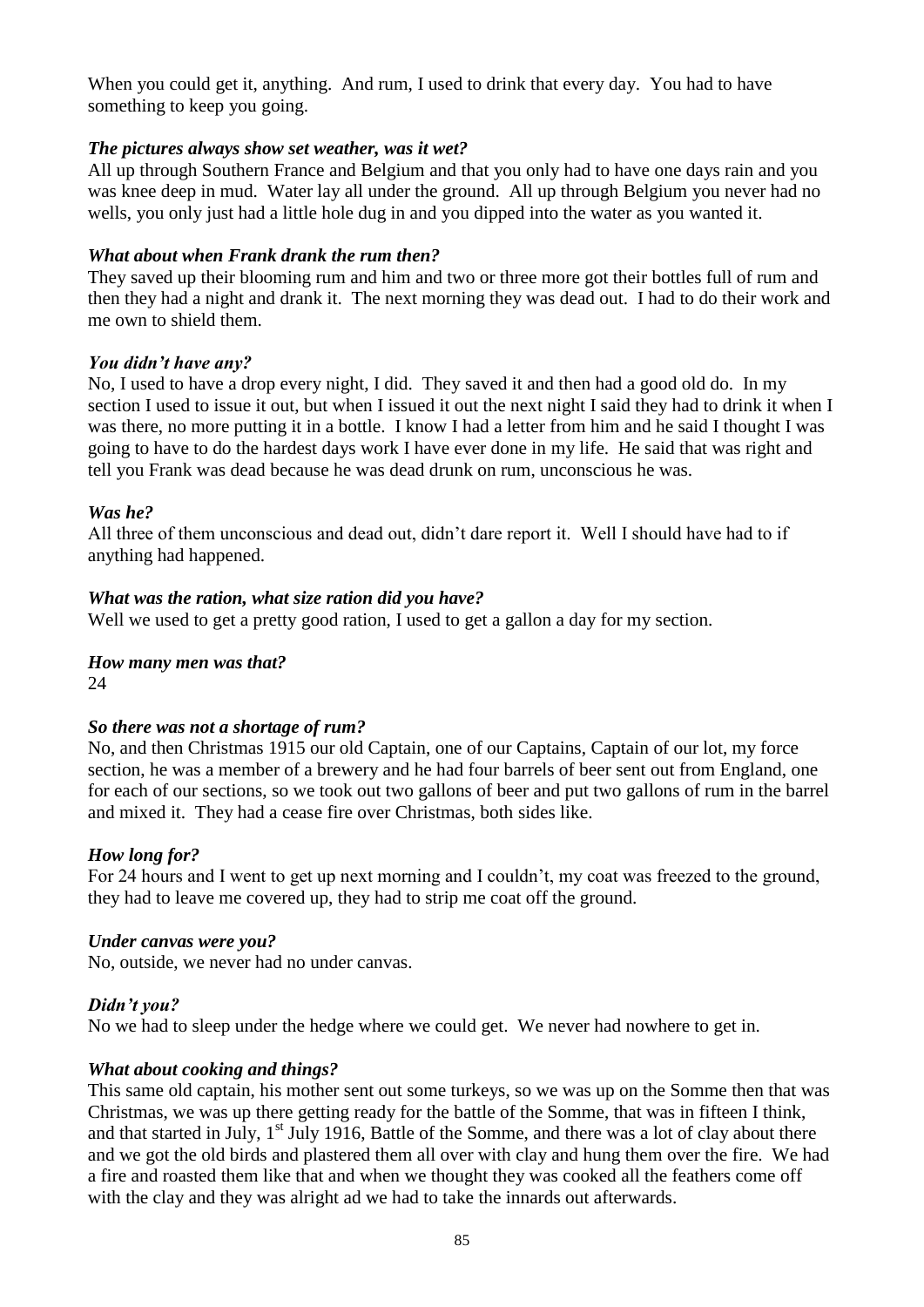# *What about coming back to Lydling now, what about some stories of Lydling? What about the pupils?*

Oh, one of the pupils, Bob Baker, I don't know where he is now, the last I heard of him he had a farm down Rogate. The Governor told me that he'd sold that, I don't know. He used to come round very often at one time and look me up. Now, poor old Bob, that was when the old man took over Peper Harow, well his brother Alfred was a sort of bailiff down there and he got called up for the army and they took over Peper Harow ground and they kept the cow team like, the same as Mr Stovold's got, they weren't all pedigree Jerseys like his are. Bob used to have to go down there mornings and help milk 5 o'clock in the morning. When I used to go to the stables at 5 o'clock I used to call him but he was sleeping in one of the attics at the big farmhouse up there like and the window faced out onto the yard close to my stable door but I couldn't wake him. I throwed stones in the windows and get the stones in the house and I said I tell you what to Bob, get a long bit of string and tie it on the bedclothes and that's what he done and I pulled the bedclothes out in the yard and woke him.

# *Can't you bring into it how you used to go to Charterhouse ice-carting when there weren't any fridges when you used to take the ice off Lydling pond?*

They used to have an ice well at Charterhouse, fact it's still there, only now they don't use it. Isn't scientific enough now is it. We used to get some very hard winters ten, we don't seen to get them now. We used to get freezed up and then they used to, Charterhouse used to send men out to the ponds all around and then they used to pick it out, break it off and pick it out the side and take it out and shovel it up.

# **What did they use it for?**

They used to pack things in ice because they hadn't got refrigerators.

# **This was the school?**

Charterhouse School we used to pick ice for and we used to shoot it up and then there used to be two or three men down in the bottom with hammers and as it went down they used to ram it all together so that it all freezed up into solid blocks. We had a week sometimes, hundreds of tons we put in. We took it up there with a horse and cart. When it froze up on the farm you couldn't do much else like only a bit of dung cart of anything like that and they used to pay so much for the horses and carts to take it there. We used to, ooh sometimes, fourteen, fifteen, perhaps twenty carts down there, 'cos you could only do it when there was a solid frost. There used to be a pond down Compton, outside the Withies, close to the Withies. We used to cart from there.

When did fertilizers start coming, do you remember when fertilizers started?

Oh yes, easy, we nearly…in the old man's time…fertilizers, early on, early in my time we never used none, not these chemical artificials what they're using today. We used to use a bit of sulphate ammonia, we used to get it from the gas works, what they used for making gas like, that's all the settlement from the gas and then we used to mix salt with it, with the sulphate of ammonia because you didn't dare put it o too thick. And then we used to cane it then, we used to sow it on for mangold crops and that sort of thing as well. But that's pretty near all the artificial you used to use and then if you got a corn crop wanted waking up a bit we used to give it a little bit of sulphate ammonia to give it a start again. Then, as the years went on these other chemicals came into force and the other sort died out. You get a bit of it now but they don't use nothing like they used to. And it ain't in the raw state like we used to use it, if you get it it's all ground up very fine.

# *What did it look like as you used to get it?*

Well like big lumps. We used to have to break it up, pound it up. Then we used to sow it by hand them days, we hadn't got no manure drills, not first off, then the horse manure drills come out you see. We used to have a seedlip to sow it. Yes and I can remember when we used to sow the wheat with a seedlip.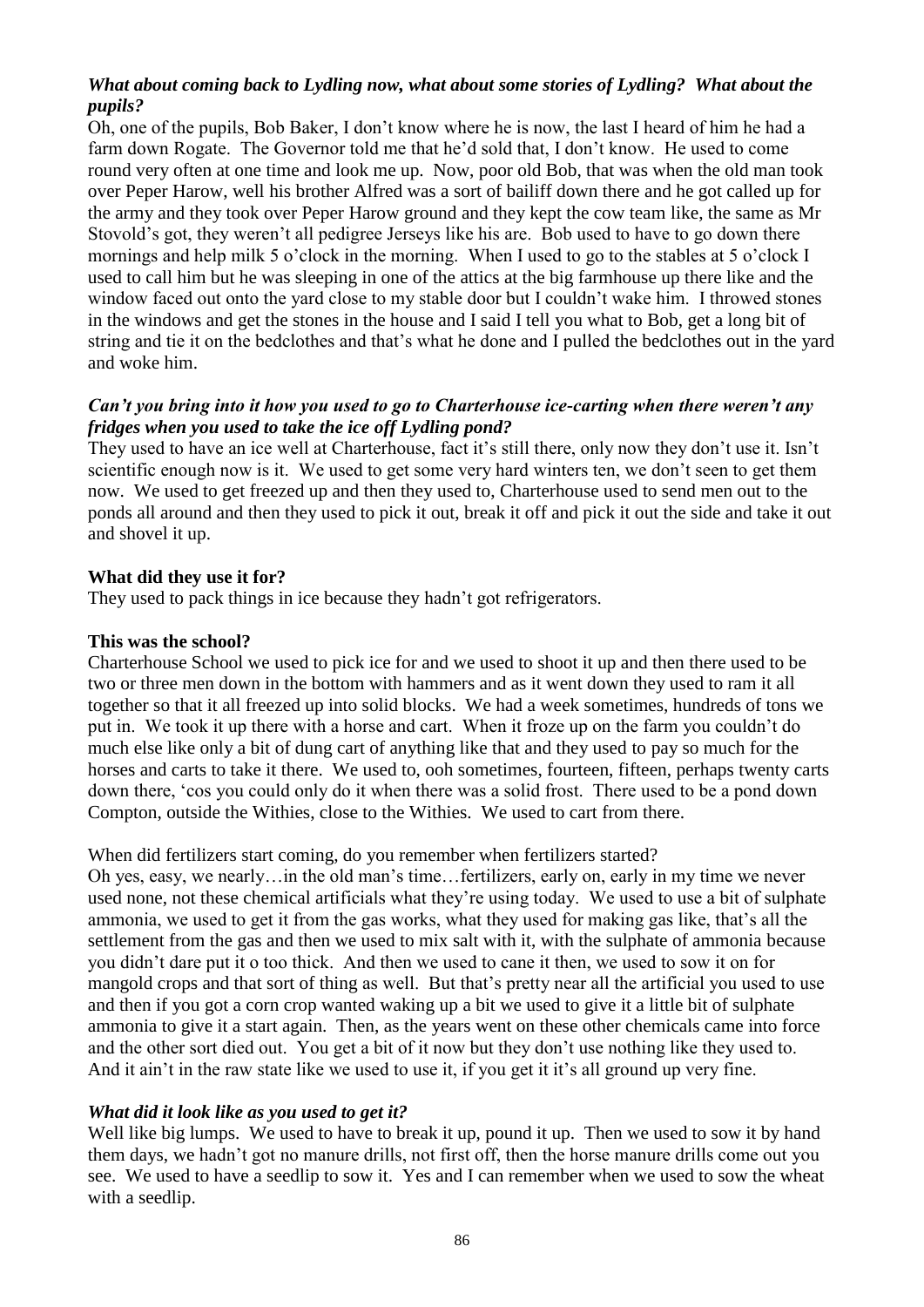# *What was a seedlip like?*

Well you see it was a sort of kidney-shaped thing like that you see and it used to fit on there, just like that and you had a handle in the front and a strap over your shoulder. And if you didn't want to use the handle you could sow with both hands like that.

# *What was the handle for?*

If you only sowed with one hand you just screw a little bit on your side and hold that handle look to take some of the weight from your shoulder you see and with that handle you could work the stuff down to the end where you was getting it out and sowing with one hand like that.

# *How much did you carry at a time in this?*

I'd expect we had about half hundredweight when we started. Then you'd have bags every so far apart cross the fields you see.

# *Would you sow seed from these things as well?*

Yes. Early on they used to drill a lot of the small seeds with a push drill. You used to have to push it, one drill at a time

# *Just you pushing it, no horse?*

No horse, and then you come to the horse drill and the first horse drill that the Governor bought he bought second hand at Puttenham. I know I went up there and fetched it and that used to take four drills. We could use that drill for anything, for drilling corn, roots of any kind. You could put the coulters from six inches to two foot apart, whichever one you was wanting. You see if you was drilling mangold about two foot apart and Swedes about one foot six or one foot eight or turnips about one foot eight. Corn we used to have the drills six inches apart, put about thirteen coulters in the drill like.

### *What year would this be?*

Well, that was about the second year he was at Lydling I think, that would be about 1907 when he bought that drill. People name of Summshe bought it off. And then when we was drilling wheat or anything them days we used to put three horses on the drill look. A man used to steer the drill, you used to steer it, there was no shafts, you just hooked the two horses on behind and one in front, somebody driving, a man to steer and another one walked behind the drill watching to see if everyone was running alright. Old Mr Stovold been out there driving them three horses along of me many a day, eating bread and cheese and a glass of beer.

# *That's Mr Ernest Stovold?*

Yes. These never had the times as he has, he had to work to make his money. He ain't got much when he come to Shackleford. He ain't got a motor car to ride about in.

# *He had a push bike was it?*

Push bike, when come from Lydling down here or anything when we had this farm here, when we took over old farm where Mr Willis is, there used to be a man named Henry Plummer had it look and then he died and his son took it over and he never lasted long, he was a radical. We were in war with him. He very soon went broke. Then they sold out and the Governor took that farm on as well, rented that farm from Peper Harow. Mitchen Hall that come in with it too.

### *What about harvesting, you had the binders?*

Yes. That's another thing where the horses beat the tractors, they never done it yet. We finished harvesting in 1921 on the last Saturday in July.

### *When did you start that year?*

We started early in July and we finished the last Saturday in July.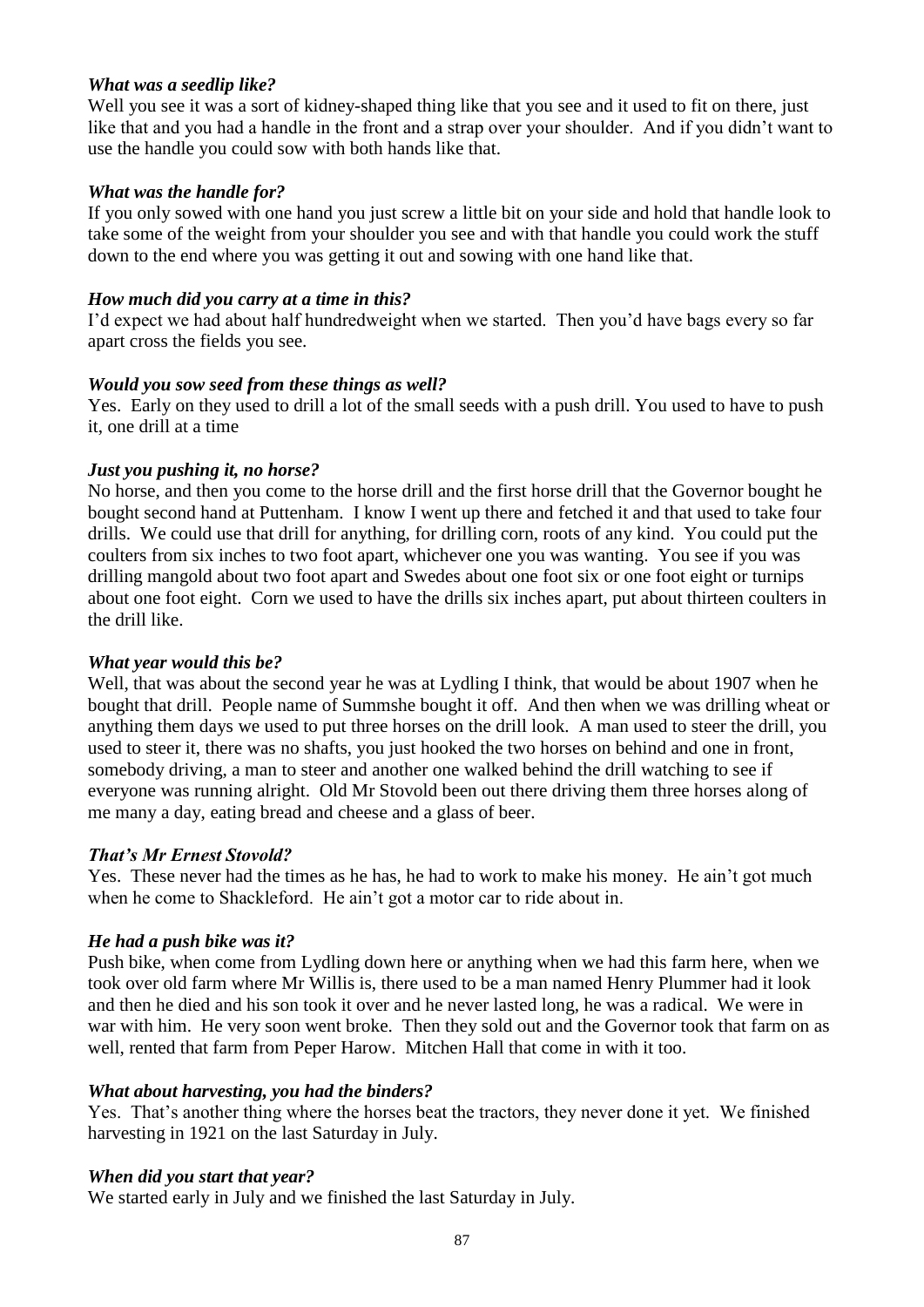# *How many acres would that be?*

Oh I expect we had anything up to 300 acres anyway. And that's one thing Mr Stovold would never allow, Sunday work.

# *How many horses for harvesting that acreage?*

We had about 15 or 16 horses here then. I know I cut the last bit of barley on that Saturday. I cut 16 acres at Peper Harow and as I cut it they picked it up and we finished that Saturday night. The old Governor says you can have a rest and we took it, and when we finished that Saturday night it was dark I know, 10 o'clock at least. We fed the horses and went back and cleaned them and turned them out about twelve. He said let 'em go out 'til Tuesday. It was the longest holiday we ever had. We never had any Saturday afternoons nor nothing then.

# *What holidays during the year?*

None at all.

# *None?*

No, and he would never have Sunday work. He said if harvest can't get done in the week it will never get done on a Sunday. All the years I worked for him I never worked on a Sunday, only feeding cattle. I've only ever worked on a Sunday harvesting and that was in this one's (P. E Stovold) time. I was cutting a bit of wheat up at Puttenham and Reg Gray was on the tractor then and the binder broke down and we had about a couple of acres left. By the time we got it going again it was got too late, it was got dark so, that was on a Saturday and I turned out on the Sunday morning and finished it but that's the only time I've ever been harvesting on a Sunday.

# *Another thing Mr Stovold asked is Bill Green's brother's name?*

Ben.

*Ben, and he worked at Lydling as well?* Yes

*With the horses?* Yes

# *Still do?*

Yes. Ben he worked with the horses, he was with the horses up at Lydling along....

# *How long has he been here?*

I don't know, has been here some time, still works here now. I expect he's been here thirty years.

# *Not quite as long as you have!*

Might be a little more but I shouldn't think so, no he wasn't because he worked on the farm a little while and then he left and went gardening and when the war broke out he chucked up and went out of gardening and when it came out that all gardeners and everything had to be called up and nobody except agricultural workers was exempted from the army, so he left and come back on here to work.

# *What about these harvest suppers then?*

Oh well, every year, I hardly know what year it started, (Nancy was 4 and the children used to have a party). Forty seven years ago was when it started and then she used to give the children a party first ad then the grown up ones another night. Well it was a marvellous do, some of the best ever I had anyway. Mrs Stovold, she used to do all the cooking herself, she had these others to help her because there was all these vegetables and Dolly Lemon, my half sister like, old May Kingshott she helped and used to cook everything, have a lovely great joint of salt beef, never seen now.

# *How many at the harvest suppers?*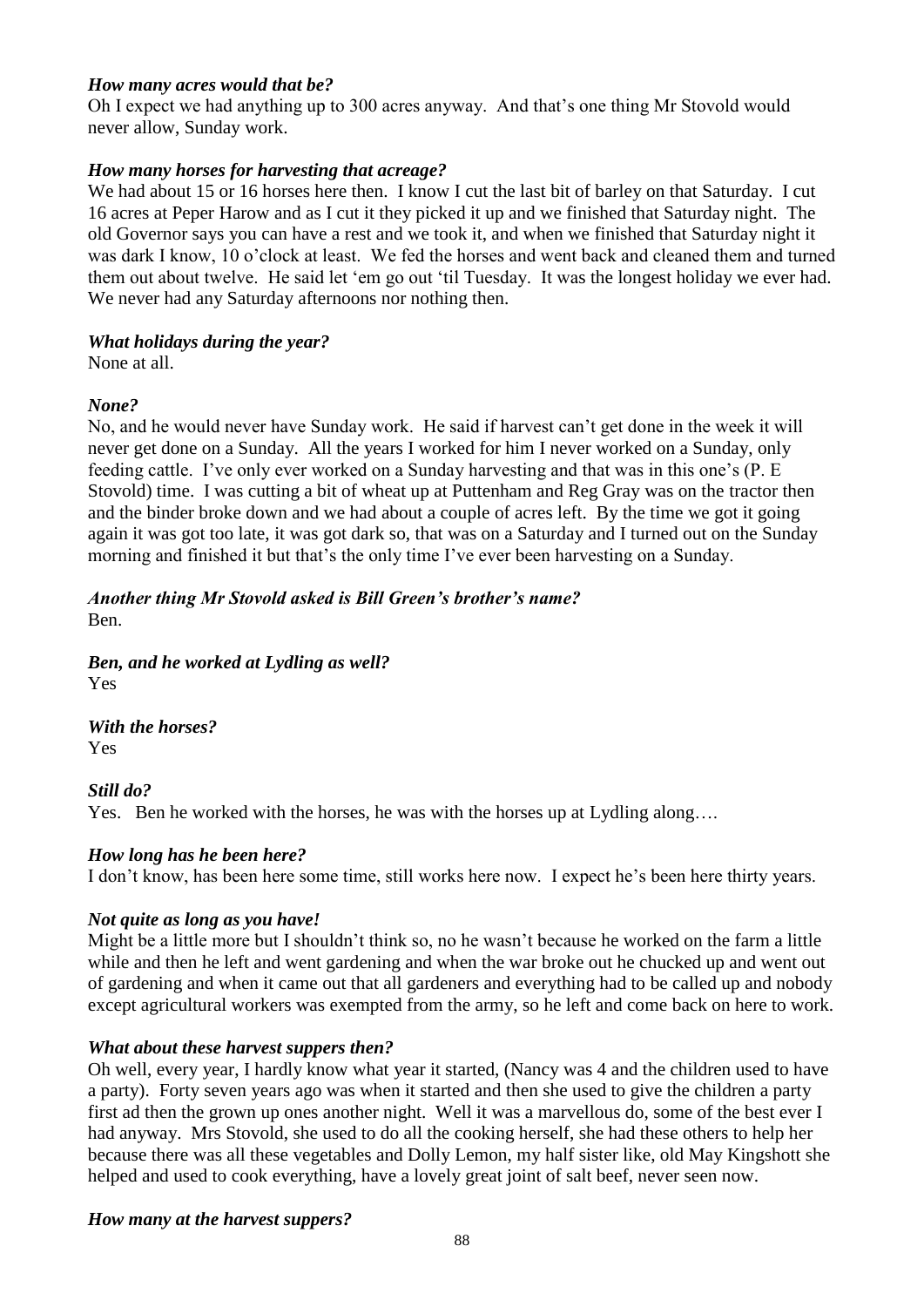I suppose we had twenty or thirty men working here then and they used to have guests, they used to have people there. Mr Brewer used to come like for entertaining and some other farmers and their wives used to come. We used to be anything up to 50 anyway. There was just the best of everything. My mother used always to open the entertainment by singing mussels and cockles.

### *Where did they have this?*

In the farmhouse, in the big hall, full right up crowded out. Yes there's no doubt it's the finest do ever I've been to anyway, plenty to drink, plenty to eat and everybody enjoying themselves.

# *And they used to give the kiddies a party afterwards didn't they?*

One afternoon. That's the one I remember so well when Nancy went, because she was only 4. No doubt she done a great thing of her.

# *There must have been quite a few people to entertain.*

A lot of the farmers used to have invitations as well.

### *Did all the employees live in cottages round here?*

Yes and down Gatwick, old Jim Duke and Mrs Duke used to come right down there didn't they. Yes old Jim Duke he was shepherd, he used to look after the sheep.

# *How many sheep did they used to have?*

Oh we used to fat up anything up to 1500 a year. I had two years shepherding

#### . *Did you?*

I had 1200 once all on me own.

# *What about your horses then that year?*

Well I never had any horses then, well I cold a done. I went into hospital, I swallowed a bit of bone and I had to go to hospital and have it took out. Well they took it out at home but it all had abcess come up inside.

### *What and you didn't work with horses for two years?*

Oh, yes, on and off, it was so sore and all raw. Too much walking with horses, you see. I went on the sheep, I had 1200 once.

# *Dogs as well?*

No, only one dog.

# *But you'd have quite a bit of walking with the sheep, wouldn't you?*

There was quite a bit of walking but 'twasn't so much as with the horses where you was walking all day from the time you got up in the morning 'til when you went to bed. Yes there was some good old days. There used to be a lot of us about here in every house and then we used to have, very often we had two or three men used to labour, often used to sleep in the buildings like. Every house, well look at up at Lydling, I can remember once there was the Taylor family, father and two sons. There was Arthur Aylward and there where Percy live now, before him it was all altered like. There was him and they had a lodger.

### *Frys, how many sons did they have?*

Frys weren't here, wasn't far out at Lone Barn. And then there was, up there where mother was born up at Swallow Cottage there was her father's shepherd and there was Tom working here with the horses and there was Frank working with the sheep and then there were two houses up here, there was Johnny Stilwell, he was with horses and he got killed in the war. Then there was his father and another son lived in the next house, they was with cattle. Then there was Fred Lemon, me stepfather, he was there as well as me and then a half brother of mine worked there for a while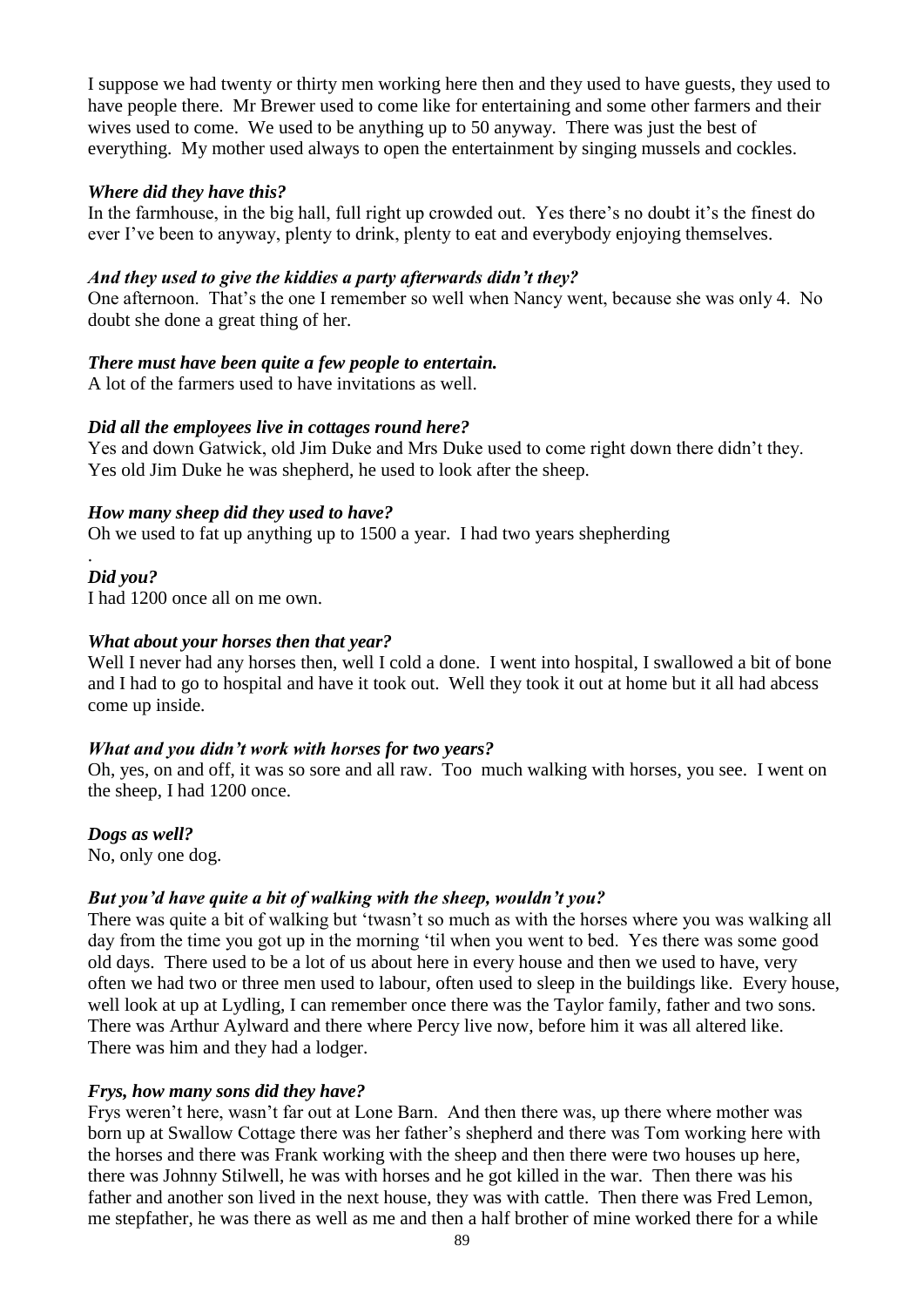'til he joined the army. I think that's all the lot up that way, then there used to be a lot of us down here. Another brother of mother's Jack, he lived up at Sunny Side, he was a shepherd and then who was it lived in the middle house. And then there was two, then Tom lived down at Lumber Street in them houses didn't he. Then there was a bloke name of Edwards lived in the other house in where Chalmers is now. There's quite a number of us about, and my brother Bert, he worked here. He used to work with my father pretty well all the time, trimming the Swedes and that only he lost a leg in the war like. Used to have to trim them by hand like then, and out them by hand and wind the handle. He used to do trimming the swedes and that for the shepherd and they used to cut for the sheep and all had to be cut by hand first off. As years went on they got a machine to cut them.

# *Coming back to these ploughing matches, what sort of entries, how many people would go in for these ploughing matches?*

Well, when we had what we called Shackleford ploughing matches that was in a three mile radius of Shackleford. The first year I went was in 1907. My stepfather, when he worked for Mr Stovold at Elstead he used to come over, Elstead come in it you see, well he come over and ploughed – there was over 50 teams in it that year and the next year I ploughed and I ploughed in the same bit of ground as he did last year, the year before. The next year I ploughed again, I ploughed up here where the ploughing match was this year (1971). The year after that when I was 17, in them days they used to open all the furrows, used to open every one for everybody. Well, there used to be a man lived over here, had his horses stabled over the road here worked for Plummer, name of George Voller. He always used to do it and open them all out before a ploughing match, then whoever's farm it was on, it was either on Plummer's Farm or our farm or Sir Edgar Horn's farm. Then had to chuck them all away. They just had a fair start, everybody. Well then the third year I ploughed, I was only 17, I was entered for the boy class but old Voller had chucked, had got too old he says for to do it, it was too much for him to open like so they couldn't decide who to do it so old Voller said well let that boy of Stovolds do it. The old man said to me what about it, I said I don't know, it's a big undertaking for a nipper isn't it. I said what have I got to put up with if I makes 'em crooked.

### *What did this mean you had to do?*

I had to open every furrow for all the whole ploughing match.

### *All the entries, how long would it take you for 50 entries?*

Took me two whole days. I had to open 63, 57 in the men's class and 6 boys. And then the morning of the ploughing match when I opened them all out and it was a bit of a windy day and me middle stick blew down and I was fearing it when I opened out the third one I made a bend in it. So the next morning when we come to draw out tickets a man named Mr Louard kept Amberley Farm he said boy I'm going to tell you something. I said what's that. He said I'm going to bet you £1 you are afraid to plough with the men today because there's number thirteen to spare. I said yes that's the one I made crooked. Yes I said that's it number thirteen. Right I said I'll have that £1 then. I said another thing I'll bets you £1 I comes in the first three. He says you've got a bit of a cheek you know. And I did I got the first prize. So I have £3 first prize and £2 on of him, that was £5, I thought I was a millionaire.

### *What year was this?*

That was 1909.

### *A lot of money in those days?*

It was when I was getting 10/- a week. Used to mess you about all one way or another. We never used to see much of him. You see he was away all day and nights, then time they got frown up well I was away in the army. Well afore I went in the army Ray went to school, well both of them went to school.

# *You looked after them when they first came?*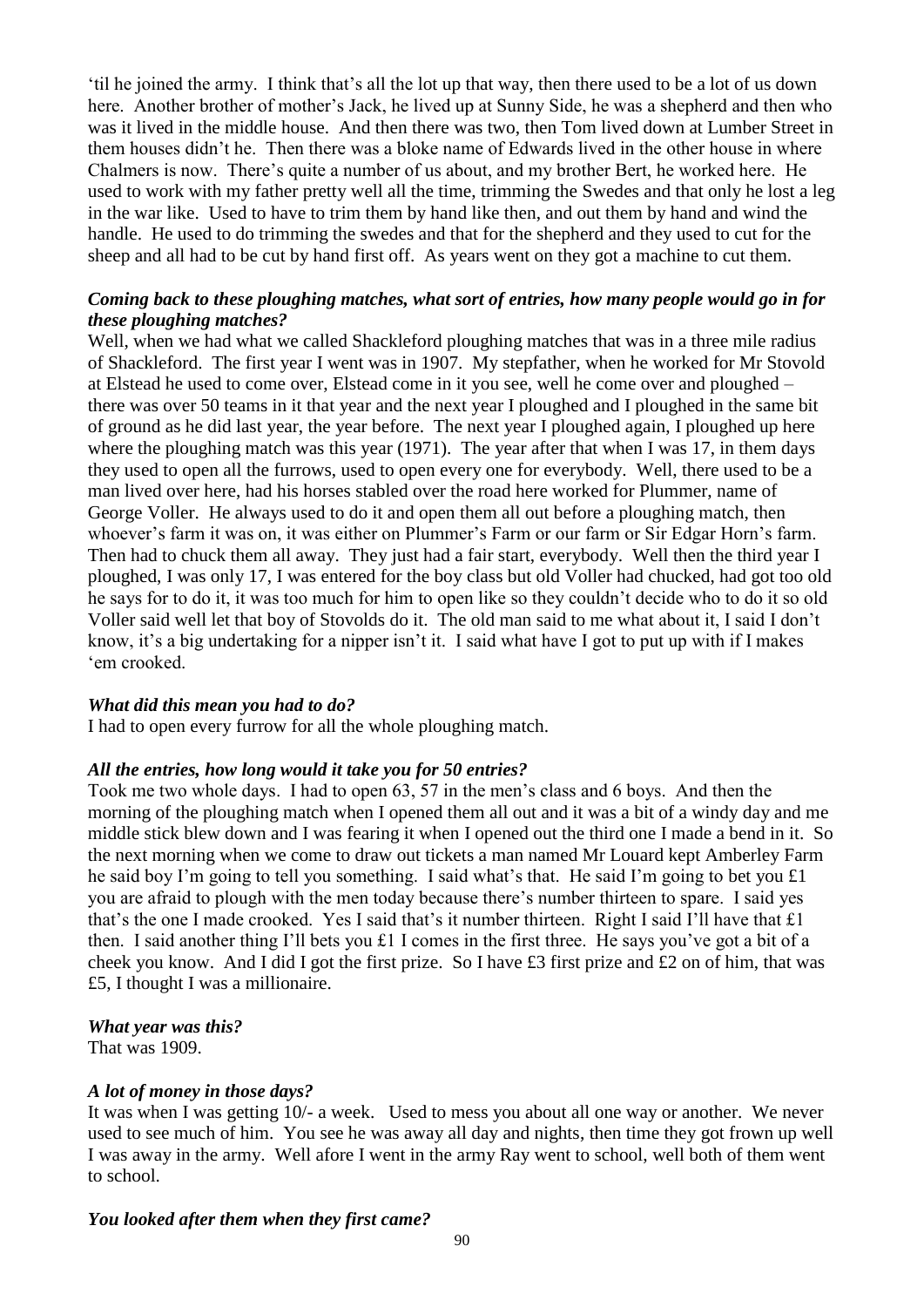Only when they were tiny babies. Well I helped her in the house, she was all on her own when they first come here from Elstead. Master Ray was about three tear old and Percy was ten months old. He was a year old the  $18<sup>th</sup>$  May as I was 15 the  $20<sup>th</sup>$  May.

# *You said you used to pump the water in the house, how long did it take you to do that?*

Well, I mean, if they all had a bath at night it used to take me all of an hour, hour and a half. There used to be a pump in the kitchen and there was a big old copper. The tanks for the bath water used to go right up in the attic, the top of the house and used to have to pump till the overflow started running. Well, you see, used to have to pump and fill the old copper up.

# *How many gallons would this be?*

Oh, goodness knows, biggish tanks, couple hundred gallons I expect, it was two big tanks. They used to put a pip on and fill the copper up with water. There was no hot water system or nothing like that, only by the bog old grate in the kitchen. It was a big old barny old kitchen with a door both ends of it. I used to clean that down, I used to get a bucket of water and a broom and swill it from one doorway to the other.

# *What was the floor, flagstones on the floor?*

No, bricks, old red bricks.

# *What, were the bricks just on the earth?*

Yes. There was a door both ends, was a little bit uphill, down hill going down. Used to chuck it in from the one door, it used to go round and out the other one.

# *What about the fire? Was that your job as well?*

No, I never, well I used to get the wood in for lighting the stove and that and in the hall there was a big old open fire you see and used to get some logs about that long and put them on. Roast out that would when that got alight, as much as I could carry.

# *Where did the students eat, did the eat in the house?*

Oh yes

### *How many would sit down to breakfast in the morning then?*

The students have their breakfast first look, they used to have what adjoining the kitchen, well they all used that, what they call a breakfast room like, see 'cos the students they have to come out to work you see at 7 o'clock when the other men did. They'd have their bit of breakfast you see and then the Governor and the Missus and the kiddies would have theirs afterwards you see.

### *What did you have for breakfast?*

Oh, I never had no breakfast.

# *No, what did they have for breakfast?*

Well, they used to have chicken and eggs and bacon and that you know, different things. Weren't all these cereals and that what they're getting today.

### *Porridge?*

Oh, yes they all had porridge. They had two or three old cows and I used to milk them for the house.

*What sort of cows?* Shorthorns like

*Did they make their own butter?* Yes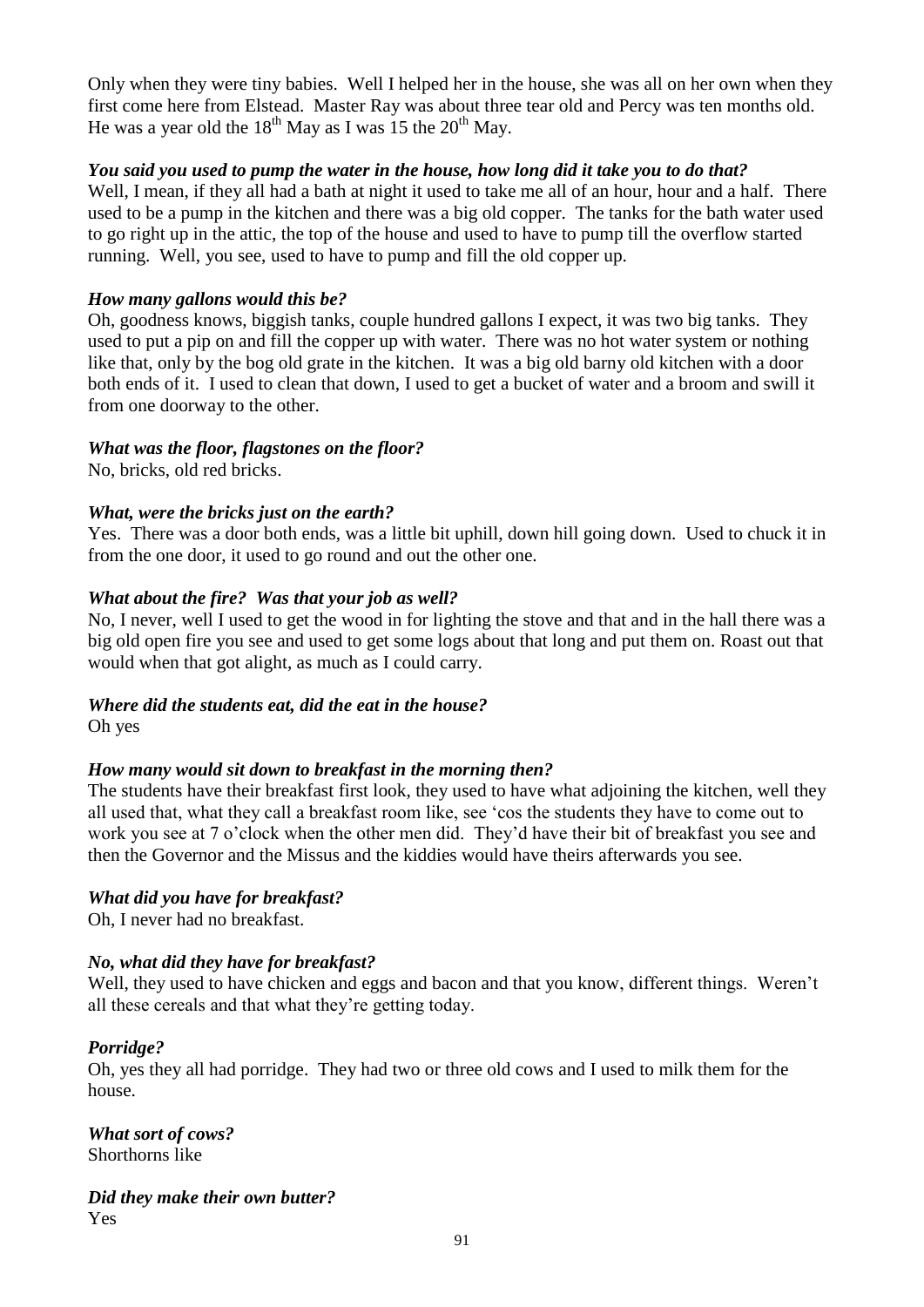# *Who did that?*

Mr Stovold, and then we used to be allowed to go with the milk and be allowed to get a can full of milk for about tuppence penny, beautiful milk. That was after they skimmed it to make the butter, she used to skim it by hand, wasn't like machines pretty near as much cream left in it as there was took off. Used to do it out in the dairy like. We used to walk from above the Cider House where we lived then to Lydling to get the milk. Then we got up to 6 or 7 cows and I used to milk, all depended what she wanted. If she wanted a good lot I perhaps used to milk two cows, perhaps three. And then we used to have some calves, we used to fat calves with the other look.

*After the war you came from Lydling with your horses down there to Top Street, didn't you?*

Yes. Was where we used to do a lot of our courting in Top Street, while he was racking up the horses we used to do our courting. Yes, well when I come back there, when I first come back you see they'd been short-handed during the war and we used to parade two and three colts every year you see. We got several colts lying about, some of them was getting a bit old. I had seven over there and one old horse. I had to have one old horse to hold them a bit. That's all I done for pretty near a twelve month. I only had them colts at the end of that year. Well, then Guildford ploughing match started, the first one to start after the war like in 1921.

### *Where was that?*

At Fairlands Farm, Worplesdon, Mr Johnny Brook's.

# *Any relation to Geoffrey Brook?*

His father. Yes and we entered what we used to call old Friday, Arthur Aylward, he entered him for it.

# *Who else was it he entered?*

I don't think he entered anybody else. Anyway the day before the match he backed out, he said he didn't want to go. He said I shan't do nothing against them blokes, ask Harry to go. What do you think I could do, I haven't been ploughing for seven years. Oh, I said yes I'll go. He said what are them horses going like, I said I might take two of them young 'uns. He said very risky you know and I said I'll take the risk anyway. I took the two and I got first prize for horses and first prize for ploughing. I was ploughing next to the old Guildford Champion when the ploughing match was before the war.

### *Do you remember his name?*

I can't think of his name, he got killed just afterwards. His horse run away at Guildford. He worked at Guildford. I can't think of his name now but I know just before I finished poor old Johnny Brook come along and he turned to him, we were side by side, he said, mate he said, your boy beat today. I did, I beat him fair and square. And they had ploughing matches one after the other after that.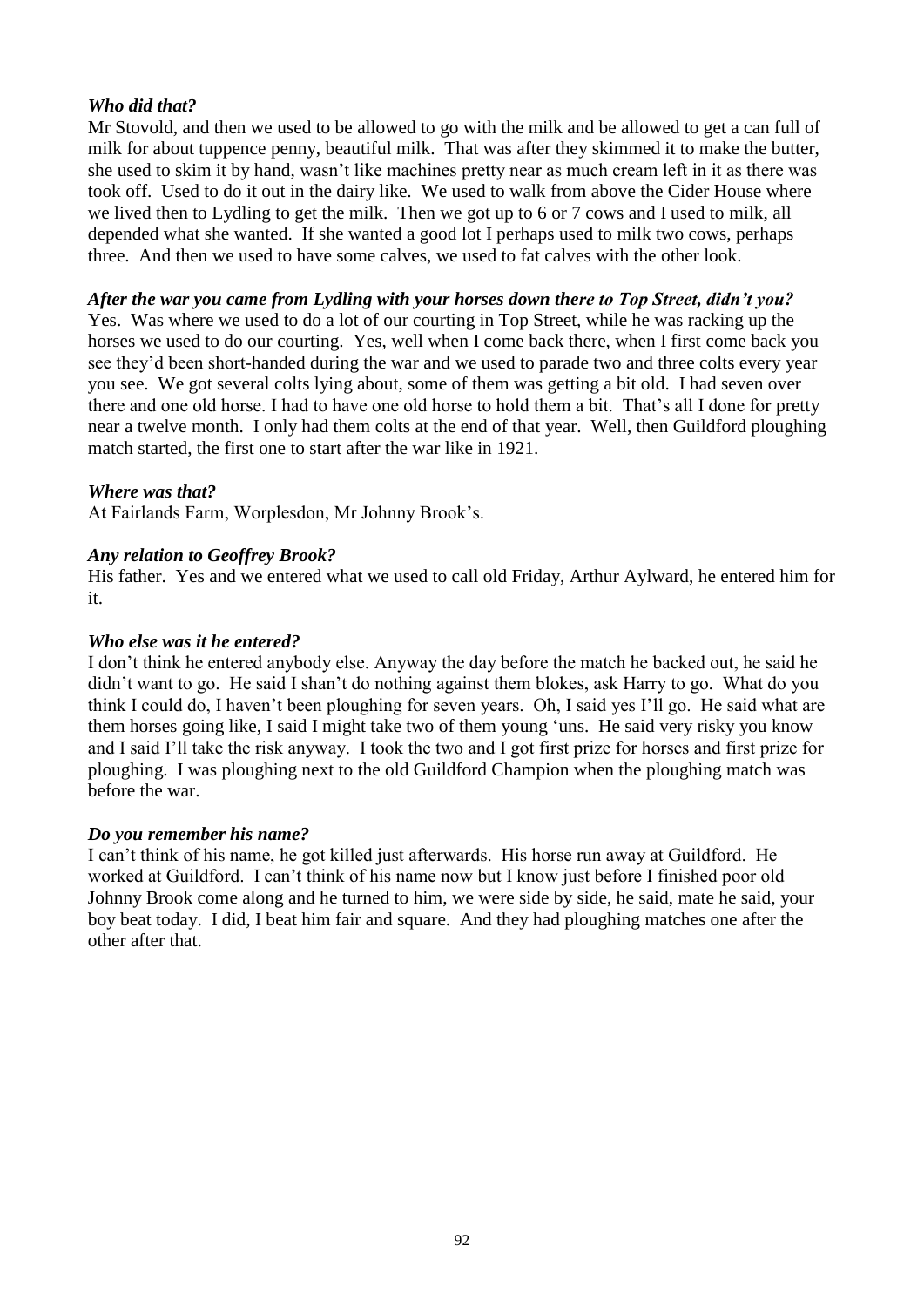# 15. FACTS & FIGURES

| 1834 | ? at Broomleaf                                                                  |
|------|---------------------------------------------------------------------------------|
|      | Frederick Stovold's Dairy or Richard's at Polshot                               |
| 1835 | 28th January to F. Stovold<br>March to Lord Midleton.                           |
| 1835 | Trotters all through book.                                                      |
| 1837 | Looks like 30 qrs trotters £10.10.0<br>March. Darvill appears.                  |
| 1842 | $17th$ December £30 rent paid to R. Stovold (was he at Polshot)<br>$11th$ March |
| 1852 | Bull to Mr Stovold Tilford.                                                     |
|      | Carrots                                                                         |
|      | 40 doz. £6.0.0 Referred to as Gregory & Haynes &<br>Mills (?variety)            |
|      | 400-500 doz per mont. Did they go to London                                     |
| 1842 | 2 sows to Waverley, Farnhma                                                     |
| 1849 | Paid Darvill for charcoal (was this for Broomleaf)                              |
| 1849 | $22nd$ December 1/2ton hay £1.0.0.                                              |
| 1852 | Trotters to Broomleaf. Tices name appears throughout this time as buying        |
|      | trotters                                                                        |
| 1853 | Paid Wm Larbey 4000 turf 8/-                                                    |
| 1852 | 6 days wages 9/-, 16 qrs wheat £2.8.9. Average wages 7-9/-                      |
|      | boys wages 2/- 6 days                                                           |
| 1850 | Planted 7 cares poor ground with larch and scotch fir                           |
| 1845 | Weyhill, nr Andover. Bought 200 four tooth sheep £375                           |
| 1844 | <b>Broomleaf</b>                                                                |
|      | Hoeing 13 <sup>3</sup> / <sub>4</sub> acres 28 rod. £5.11.6.                    |
| 1844 | Reaping by hand 6 acres 2 rodop. £2.15.6.                                       |
| 1845 | For dibbing wheat 10 acres 2 rod 20 perch $\omega$ 6/6 per acre £3.9.1          |
|      | Threshing wheat 2/6 per qr. I presume by hand. Wheat hoeing 3/- per acre        |
| 1847 | July by scythe – upland mowing 12 acres @ 2/- per acre £1.4.0                   |
|      | - meadow mowing 13 acres $@$ 4/- £2.12.0.                                       |
| 1850 | 1 ton best coals £1.3.6                                                         |
| 1845 | Broomleaf 25 acres wheat 346 bushels ) 32.8.0 per qr.                           |
|      | 396 bushels)                                                                    |
|      | Barley 763 bushels)                                                             |
|      | 577 bushels) about 31/6 per qr                                                  |
| 1848 | Wilton Fair 200 lambs £287.10.0.<br>Driving home 60 miles $£1.5.0$ .            |
| 1849 | Winchester Fair 200 lambs $@24/9$ £247.10.0<br>driving home $£1.5.0$            |
| 1849 | Dec 6 – settled with Mr Stovold rent of Polshott Farm. Due at Michaelmass       |
|      | £30. Size of Broomleaf ?140 acres.                                              |

1844 Farnham apportional tithes. Rector £19.2.9. Vicar £6.2.9.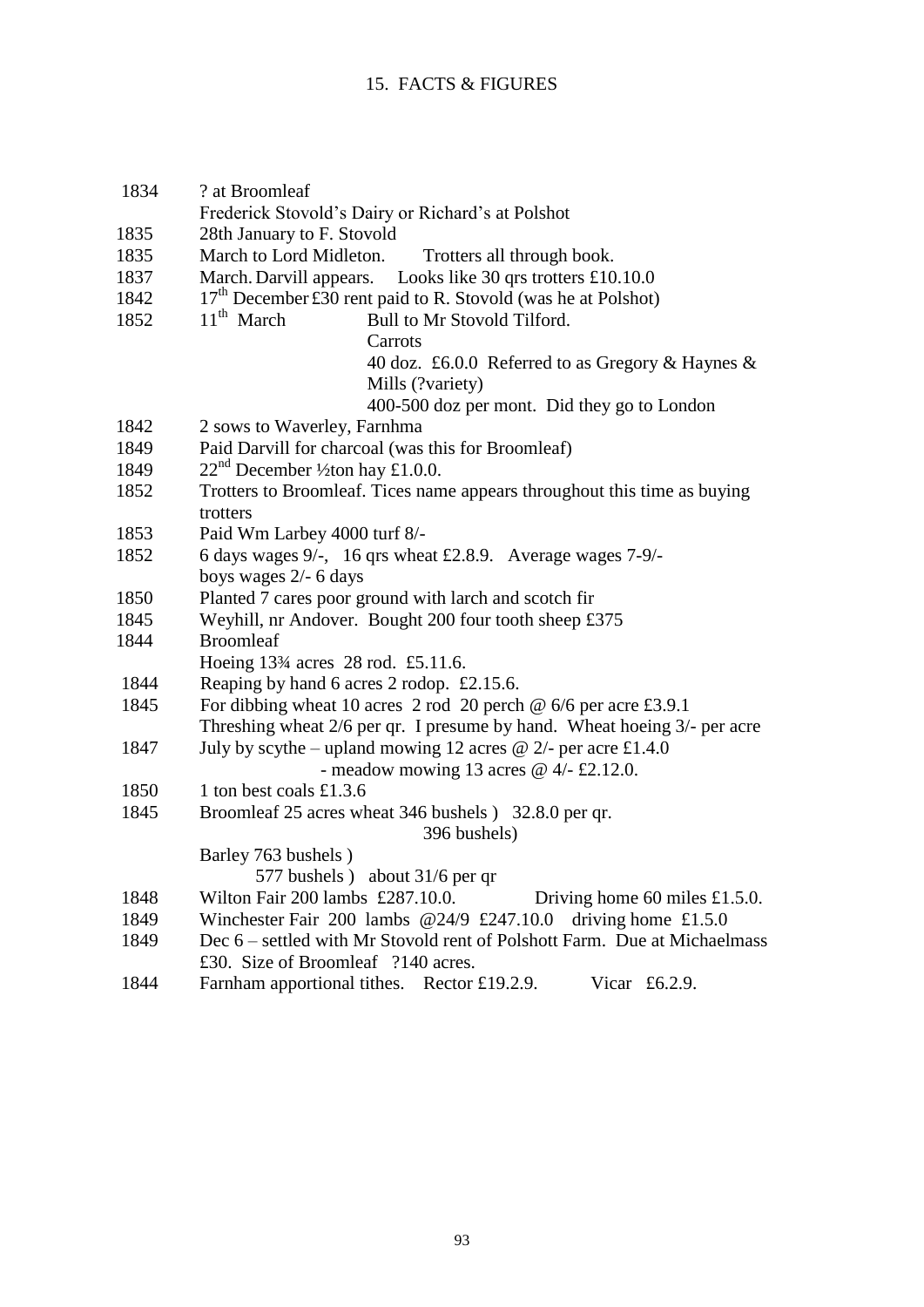# 16. ODDS AND ENDS

[MISSING]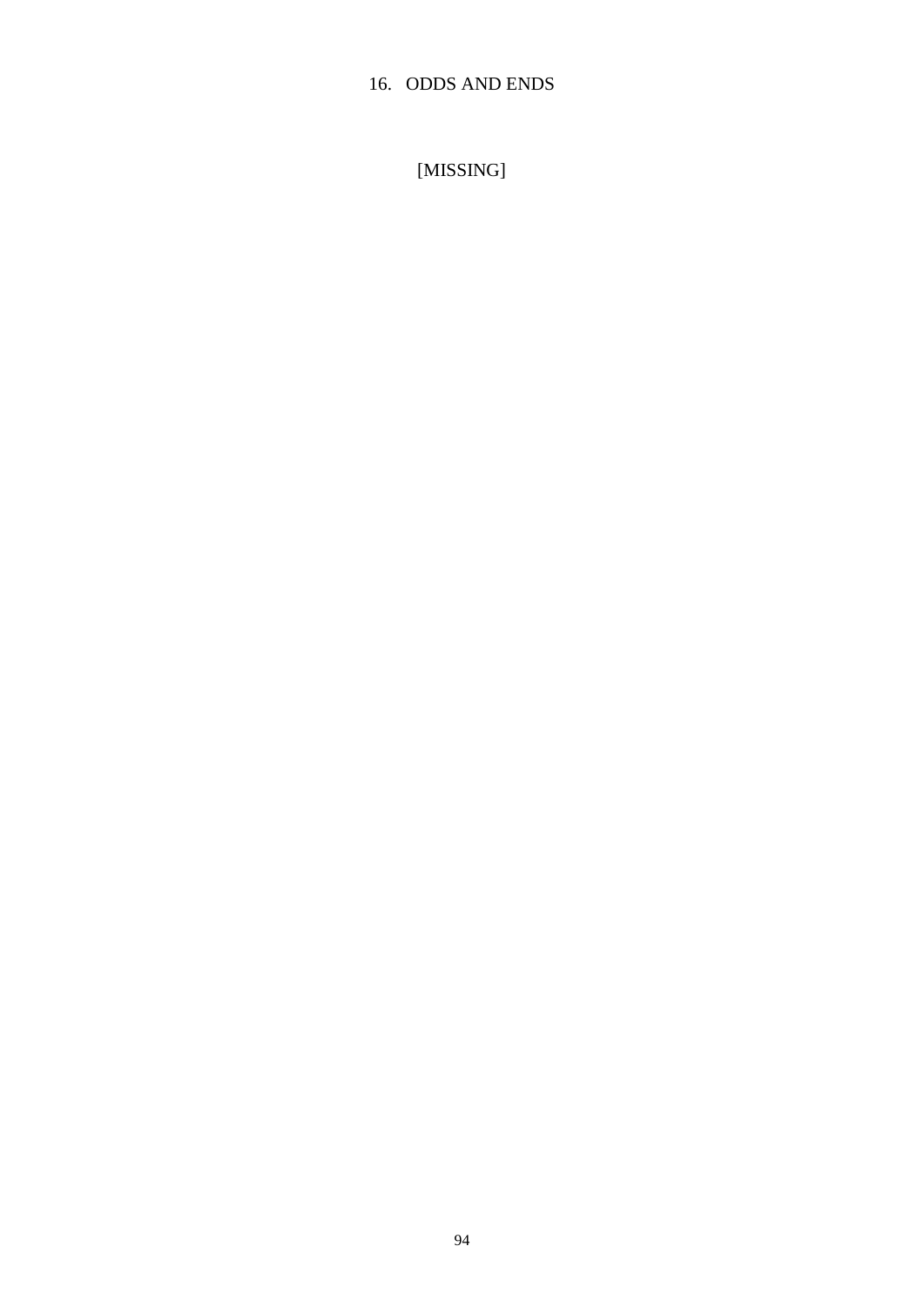### 17. DAIRY BUSINESS

In 1927 I was selling milk wholesale, produced from three herds at Eashing and Hurtmore, to Mr Hillsdon and his son, who owned the Godalming Dairies. I was paid a premium of 2d per gallon. In negotiating a new contract for 1928, he refused to pay the premium and I told him I would start a retail business. He said there was little fear of that as my father would not allow me to do so. I said I was 21 and could do as I pleased. If it had not been for this disagreement, I may never have entered trade but continued as a full-time farmer, the same as father and Percy.

Once I had accepted the challenge I went bull-headed into it. Immediately I ordered a new milk float from Stevens of Fleet and a new set of harness from Simes of Aldershot. Mr Percy Poulsom, the well respected farmer of Tongham and owner of Poulsom's Dairies at Aldershot, went to Shrewsbury and purchased me a very showy Welsh cob. I remember the thrill of collecting the turnout from Tongham after Mr Poulson had tried the cob on his rounds. The drive along the Hog's Back caused many stares. I had already ordered milk bottles in quarts, one and a half pints, pints and half pints, engraved with F. R Stovold in red, so that they were distinguishable from others. This was very necessary. There was a milk bottle recovery service to which one paid commission on bottles returned. On one Bank Holiday ten thousand bottles were found on Brighton beach, belonging to all and sundry!

Milk was bottled by hand in a small dairy adjoining the farmhouse. As the round grew we installed a small rotary filler but bottles still had to be capped by hand. Afterwards a very sophisticated machine was purchased which did both bottling and capping. I engaged Baden Etherington who had previously worked for Rothwell's Dairy at Milford. He started bottling the previous day's milk at 3.30 am and after breakfast came back to bottle the morning's milk at 9.00 am. The milk ponies were kept at Eashing and were out of the stables by 5.00 am with harness polished, hooves blacked and looking very smart. They delivered to Godalming and nearby villages between 5.00 and 9.00 am, returning for breakfast. They started again at 10.00 am, making a second delivery to the same people. This was necessary in summer as milk was not pasteurised. The ponies knew the rounds as well as the men and stopped at every house, so if a stranger had to do the round, through illness, the pony would show him the way. They became very fat as people and *….[text missing].*

Although ponies often ran away and smashed milk floats, they could at least get round in bad weather, when studs were screwed into their shoes, especially during icy weather. They were less trouble than experienced during the winter of 1979 when problems were caused by diesel freezing, batteries running out of power, etc. Business grew rapidly and it was not long before I had five ponies and floats delivering milk in and around Godalming.

Hillsdon later sold their business, including the dept and bottling plant in Godalming, to Lymposs and Smee, dairymen of Guildofrd. I should have purchased the premises and dairy business. We were both retailing about the same amount of milk as I had bought several rounds from local farmers. I later purchased Hewitt's business, of Tilthams's Farm, Godalming, delivering 200 gallons per day. I had to borrow £2,000 from father. It worried him a great deal as he thought I might lose it through competition. It turned out to be the right move as in 1938, when there were rumours of war, it appeared we might have to rationalise milk distribution. I suggested to Lymposs and Smee we should join to form one company. They owned the premises at 3 Holloway Hill, Godalming, including the bottling plant, and I had the farm dairy. They paid me for the difference in value as I had the Milk Bar in Guildford, shop in Godalming and one in Farncombe Street. Two directors were appointed, A.H. Belcher from Lymposs and Smee, and myself, a satisfactory deal. The new set-up was to be F. R Stovold Limited or Eashing Farm Dairy. This has been adhered to from 1958 to the present day, 1979, when I am proud to see my son, John, as Managing Director and grandson, Peter, appointed Company Manager. Today we are delivering to over 8,000 houses. Although milk is still produced by the Guernsey herd at Eashing Farm, it is collected by bulk tanker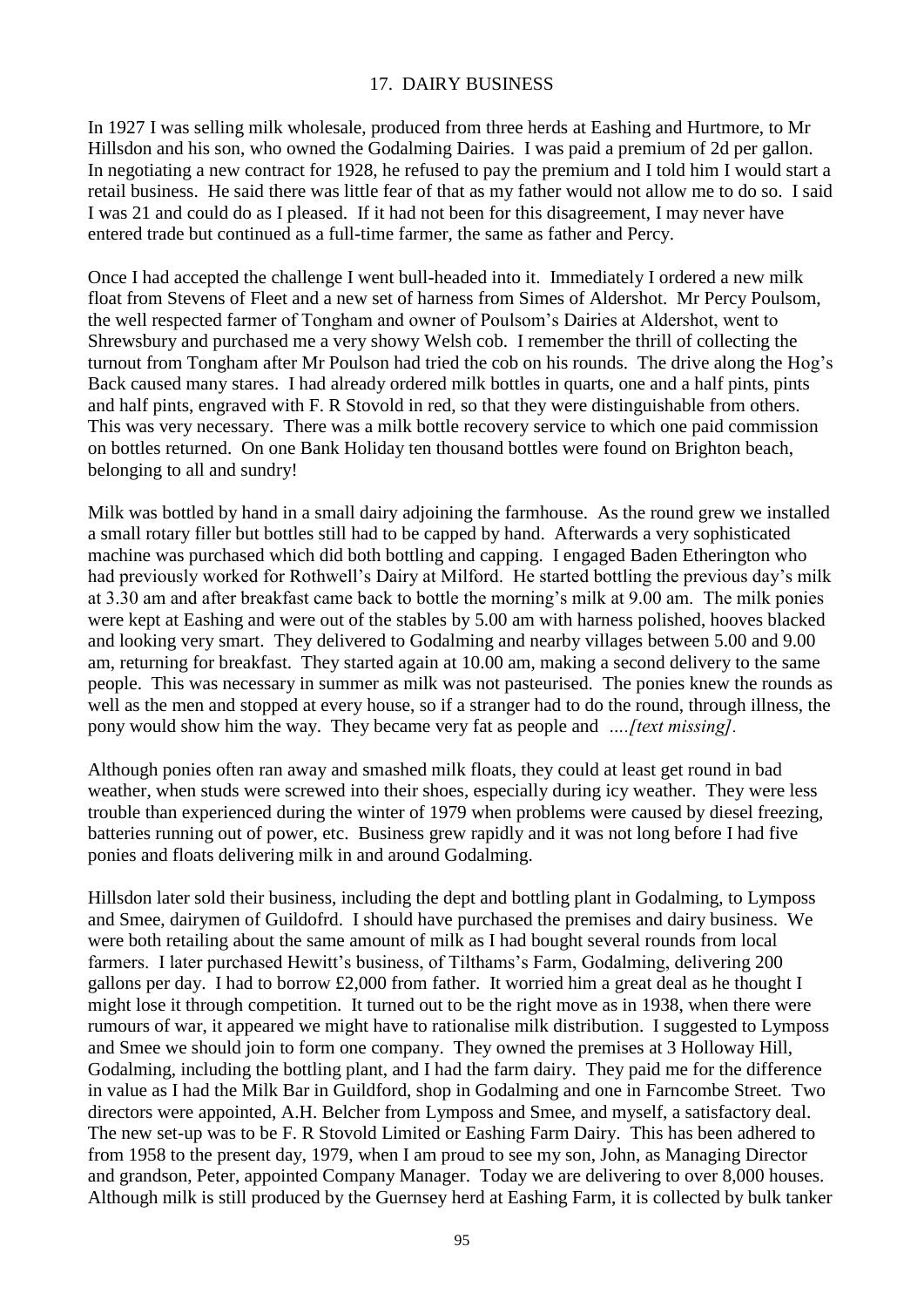and taken to the Unigate bottling depot in Guildford, from where we collect milk of all grades for distribution.

To advertise the business, I bought a shop in 1928, 90 High Street, Godalming, on the corner of Pound Lane, a most prominent position. It had been a bicycle shop. Baden Etherington's sister, Mrs Barnes, took over the management and made a first rate job. She worked for me from then until she retired in 1956. We were pleased to welcome her at the staff dinner, to celebrate our Golden Jubilee, on  $8<sup>th</sup>$  March 1978, at the Manor Hotel, Farncombe, when she was 84 and still very active. In 1958 we were one of the first to change to a "help yourself" store, a very unfortunate name as people took it literally, since when shops have become known as self service stores or supermarkets. The shop was finally closed in 1963.

In the early 1930's Lymposs and Smee introduced one of the first centrifugal cleaners which they advertised as being able to remove puss, blood, hair and manure from milk. Having recently won many competitions for the best dairy and clean milk, etc., I jumped straight on the band wagon and obtained certification from my vet and medical officer, stating our milk was very clean and had not at any time contained puss, blood, hair or manure! This helped enormously and I gained many customers from Lymposs and Smee. This was good propaganda in the shop window and on rounds, I went straight to Coombs of Guidford and ordered a motor can painted with an arrow pointing through the name and Eashing Farm Dairy stating "Direct from the farm to the consumer, Clean All The Way".

Deciding only to sell good ice cream a the shop I bought recipe from Mrs Allen who gave up her business on the corner of Friary Street and High Street, Guildford, known for excellent ices. As one of her most loyal customers I once went to her shop in a punt! The bottom of the High Street was flooded after the thaw from disastrous snow falls. The Hogs Back was blocked to six feet deep. As there was no refrigeration or storage available, ice cream was made in wooden buckets with a container inside, turned by hand, in which the mixture was put. Salt and ice were put between the bucket and container as a freezing agent. Immediately a gallon was made it was sold for consumption on the premises. At busy times I sent two or three farm men to the shop, each having a bucket, to make it in vanilla, chocolate, coffee and strawberry flavours. It was sold as fast as they could churn it out. The mixture was prepared at the farm by Mrs Stovold and every gallon contained half a gallon of cream. Served fresh, it was a most delicious ice cream and people came for miles to buy it. In each gallon of strawberry mix there was a bottle of French puree, giving the natural colour. One could taste the strawberry! I entered the ice cream section at the Dairy Ice Cream Convention at Olympia in 1936 and won the silver medal for the best ice cream. All the shops were known as Eashing Farm Dairy.

I was asked to pack some to take away. In the early thirties we used the dairy in the house (now our sitting room) for freezing and packing, using only four flavours, vanilla, chocolate, coffee and strawberry. Three women were employed under the supervision of Mrs Stovold who controlled the mixes, packed in pint and half-pint blocks, tubs and choc bars only. The blocks were made in a mould before putting in outer wrappers. The tubs were made in a mould before putting in outer wrappers. The tubs had to be filled by hand. Blocks were cut up with a carving knife to the right size for choc ices. Each piece was dipped into hot chocolate on a toasting fork, prior to being wrapped in tin foil. Quite a slow process as there was a great demand in the Godalming and Farncombe.

In 1935, leaving the Lion Hotel in Guildford one night about 10.30pm I noticed an empty cycle shop, 105½ High Street, just above Quarry Street. This was the year milk bars were opened in this country. I remarked it would be a good place for one. Someone bet me £5 I would not open it: this was another challenge.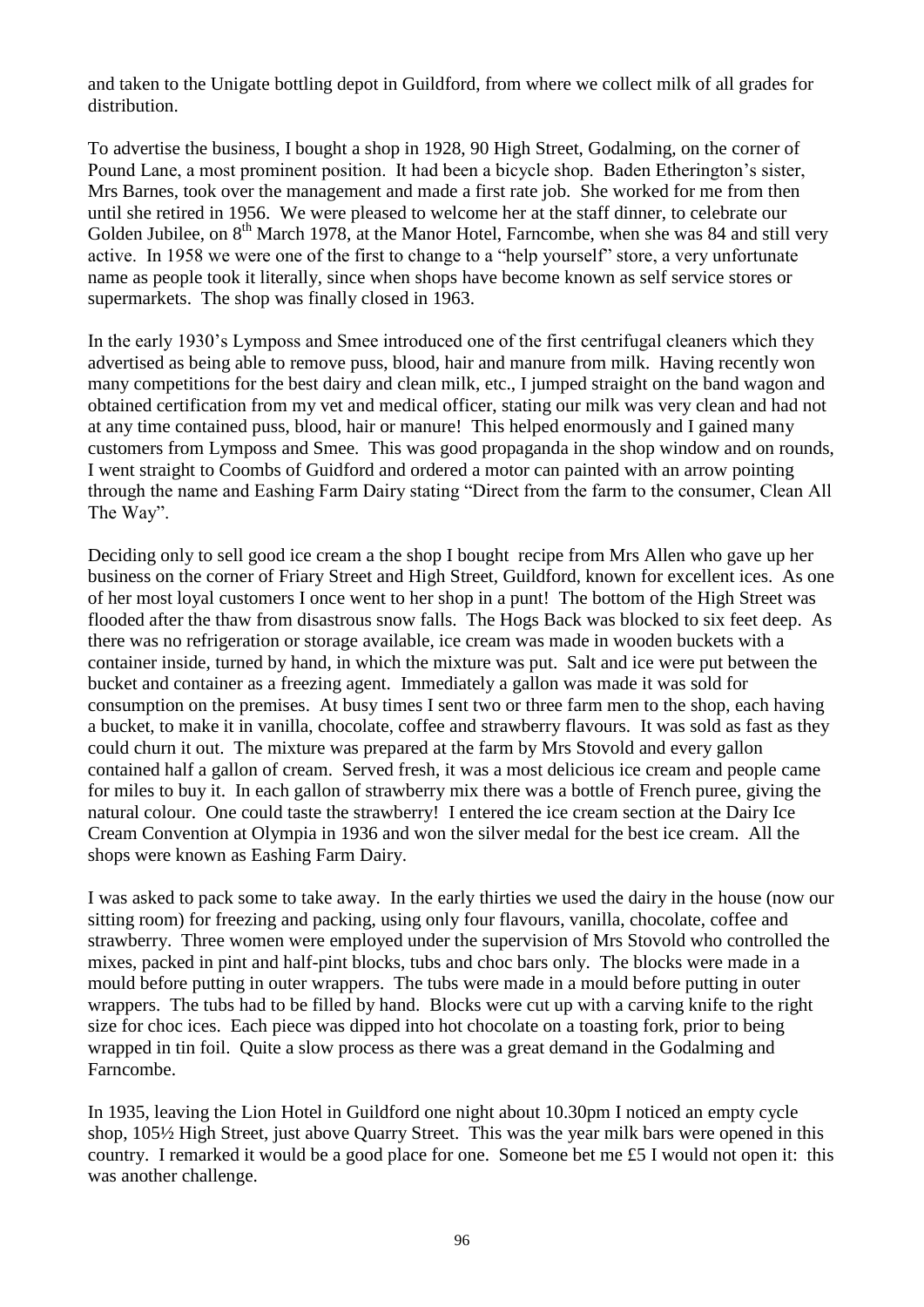The next morning I obtained particulars of the premises and bought the property. This was followed by misgivings as I knew nothing about milk bars and did not have sufficient finance. Having bought the premises I had to do something with them. Two friends, Tony Lucas and Ann Verity (who later married) lent me £1,000 each for one year to help finance the venture. Next came the alterations and decorations. On one long wall I had a mural of a hunting scene with hounds and followers, including daughter Janet on a grey pony with her pigtails flying. This was done by a student from Guildford Technical College. I purchased complicated equipment necessary for serving ice cream, milk shakes, snacks, etc. The next problem was labour.

I knew to attract people, one needed attractive girls. Staff from the Lion and Angel offered to work for me. Everything was ready for the grand opening. Being the first milk bar in Guildford, the National Milk Publicity Council and others were involved. Sir John Jarvis, M.P for Guildford, performed the opening ceremony in the company of many distinguished guests. When he arrived at the bottom of the High Street he was escorted by police to the premises as the road was so full of people traffic was being diverted. The reason was the premises of Carling, Gill and Carling, the iron-mongers opposite, were on fire and several fire engines were in attendance. We had advertised extensively that after the Milk Bar had been opened, we would give free ice cream for two hours, so one can guess the influx of people, most of whom had been watching the fire.

Opening hours were from 9.00 am until 11.00 pm with "turning out time" at 11.20 pm, thus enabling the very large clientele from the Angel, Lion and other pubs to avail themselves of milk shakes and a snack to sober up. I had engaged two sisters, Eileen and Ivy Bicker, to take charge over six other girls. They lived in the flat over the premises which was very useful, bearing in mind the late night opening. I also purchased premises in Quarry Street as an ice cream parlour as it adjoined the High Street premises.

When I opened I received a letter from the Women's Temperance Association saying how pleased they were we had provided facilities for young people to enjoy themselves. They begged me, however, to remove the rum shakes from the menu as they thought they would cause many young people on the downward path to drinking! The atmosphere between staff and customers was so friendly and enjoyable. Many well-known characters in the hunting, shooting and fishing world used to frequent the milk car during the evening.

One particular character was Jack Stevens, a very popular member of one of the most respected families in Guildford, wharf owners who operated all the barges from Guildford. He hardly missed a night, after leaving the Lion at 10.00 pm. The girls got so used to him they would order a taxi about 11.00 pm to take him home. On one occasion on an Easter Monday, he was crossing from the Lion to the milk car. With his trilby hat crossways and a mac over his arm he started directing traffic. This was before the Guildford – Godalming bypass was constructed, so all the coast traffic had to use the High Street and Quarry Street. A police officer came rushing up to sort out the chaos. Jack took off his hat and said, "I have done my best, officer, I am sure you'll be able to sort it out now." On another occasion in the Lion one evening about 10.00 pm, he said he had to go as he did not want to keep his elephant waiting. People told him he had had too much to drink. He took several bets that he was telling the truth. There was an elephant waiting outside and he duly got on and started riding up Quarry Street. He had hired it from the circus in Shalford Meadows. I think the Council fined him £25 for obstruction and he also had to pay the circus proprietor, so it was an expensive evening but enjoyed by many.

Selecting good looking girls had one draw-back. 1937, being Coronation Year, six of the staff entered a beauty competition and Ivy Bicker, later to marry a detective sergeant in the CID was elected beauty queen. One of the others was a maid of honour. This meant that they were very busy during the year attending official functions. To celebrate the occasion we mounted a complete milk bar on a farm wagon. This was drawn by four Suffolk Punch horses, attended by five carters dressed in top hats and smocks, to take part in the parade. They all came from the farm at Eashing.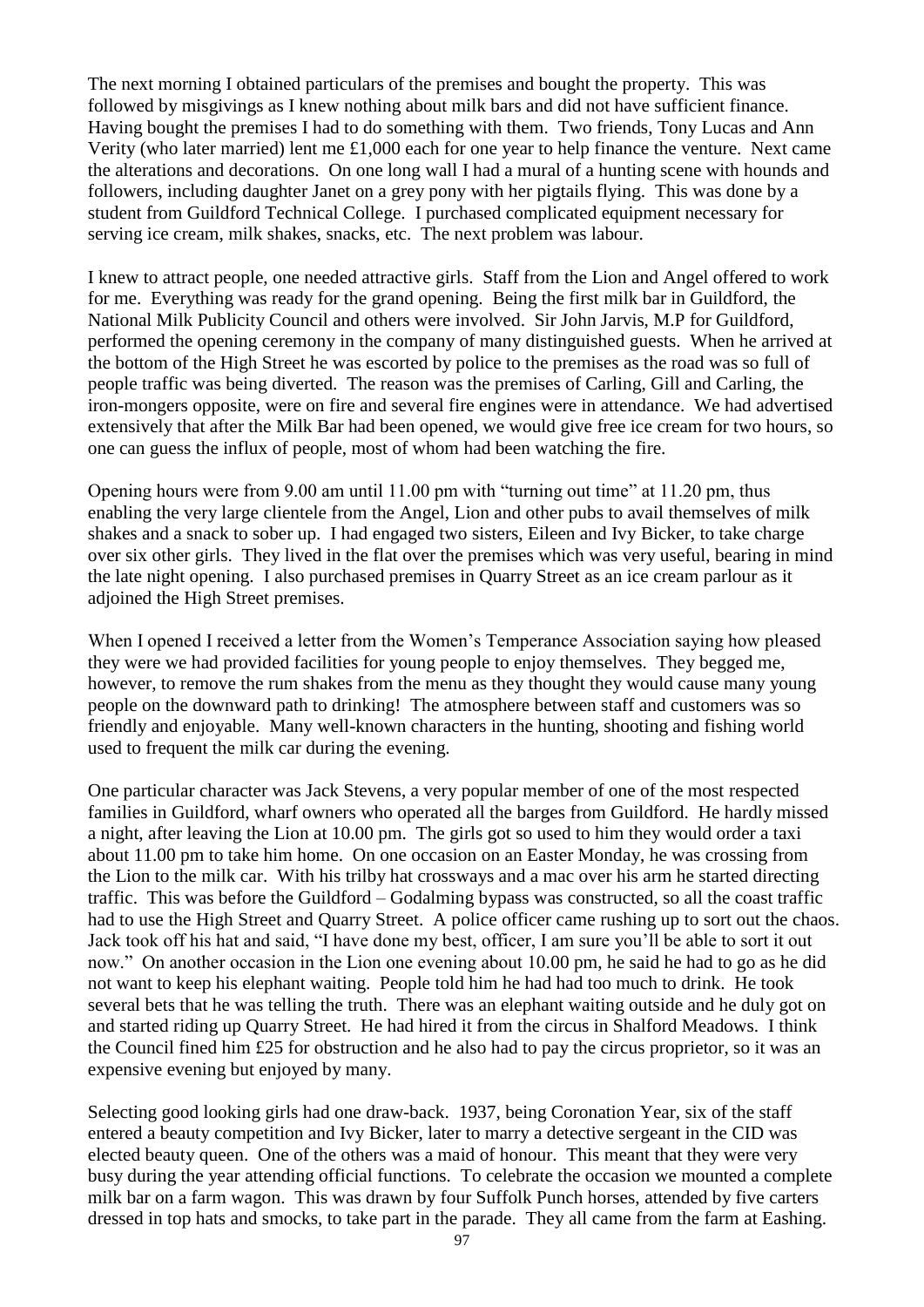Four of the milk bar staff suitably dressed, rode on the wagon to give away ice cream en route. They had an excellent reception all the way, despite the very hard rain throughout the day.

We remained open until 11.00pm until 1942, after which we closed at about 8.00 pm as the girls had difficulty in getting home, especially during air raid warnings. We continued the earlier closing until 1946, when the premises were completely burnt to the ground. An extraordinary coincidence, to open during a fire in the High Street and then to be closed by one!

Returning with Ronnie Slocombe from our point-to-point course at West Horsley, about 4.30 pm on Boxing Day, I suggested going to the milk bar for a cup of tea. We were halfway down the High Street which was crowded and fire engines were in sight. I hoped it was not my premises but it was! The girls had been taken across to the Lion Hotel, suffering from shock, leaving coats, etc., behind in their quick getaway. Some claimed for valuable coats until told we were limited in what we could pay through insurance, which they accepted. One customer wrote a fortnight later saying we owed 2/6d as she was just paying her bill when she had to rush out without collecting the change! The fire was caused by a small tobacco kiosk, not owned by me, in one corner of the premises. The assistant was filling a lighter over an electric fire and the whole lot went up in smoke. Being one of the oldest premises in Guildford High Street, the old walls and timber beams caused a vacuum.

These premises were completely written off but the ice cream parlour in Quarry Street remained undamaged. At the time the manageress lived over these premises. She kindly vacated her rooms on the first floor and moved to the third floor. This enabled us to continue serving a limited number of lunches each day. I eventually purchased in 1948 half of the premises belonging to Frank Oliver, the antiques dealer at 100, High Street, just below Quarry Street. These were much more suitable and had a large area both upstairs and downstairs which enabled us to do snacks downstairs and serve lunches and dinners upstairs. I closed it in 1956, as the rates were increased so much that I refused to keep the restaurant going, in spite of Guildford Council, many of whose Councillors lunched and dined there, objections. We were doing several hundred meals a day and at the end were employing over forty staff with an excellent manager named Durrant. Within a year the Lion, Astolat on the opposite side of the road and Tony's in Upper High Street closed, robbing Guildfordians of hundreds of meals a day. It caused great disappointment among so many and it was a sad day to see the restaurant close in March 1956, after all the effort that had gone into it. The following, written by Miss Diana Pyke of Peaslake, expresses their views:

"Oh, Mr Stovold – how COULD YOU!! I don't know when – quite literally – I have had such as shock as when learnt last Friday that the restaurant was closing down on Thursday of this week! I was later than usual in going to lunch and later heard a rumour – which I simply refused to believe. After I got home I telephoned Mr Durrant early Saturday morning and on receiving his confirmation I simply am too upset for anything!

"I suppose that, at one time and another, I have sampled every "eats-house" in Guildford – and I invariably return to the Eashing. It is no "trying to be nice", but the plain, unvarnished truth to say that there isn't a place in Guildford to touch you. Although circumstances have forced you to raise your prices, you are still by far the most reasonable restaurant of any in town; nowhere else is the food so beautifully HOT; and nowhere else is the staff – every member of it from Mr Durrant downwards – so outstandingly and consistently friendly, courteous and helpful…."

The sale of ice cream was banned during the war years. We had about half a ton left in the refrigerator in the house when the ban was imposed which we gave to hospitals at Christmas time. After the war it was impossible to meet the demand so I came to an arrangement with C.P Favier of Eldorado Ice Cream to pack for us in our wrapper. This was a particularly good move as we would not have been able to obtain sufficient ingredients to meet the demand for a large variety of flavours.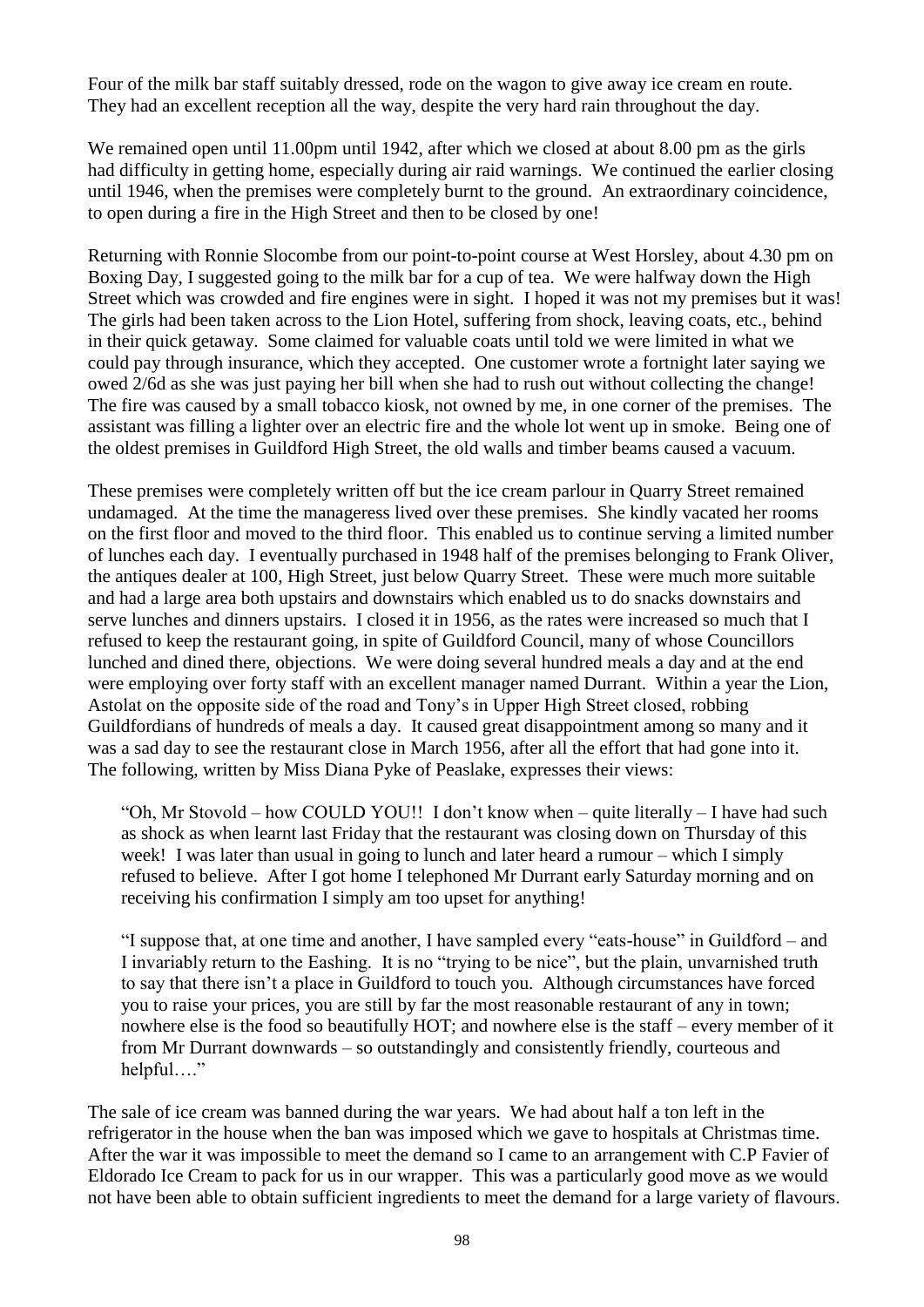At the time, we could ring the Eldorado office by 4.00 pm and have ice cream sent over night by rail for delivery first thing the following morning.

The name Eashing Farm Dairy must have rung a bell as we were sending ice cream as far away as Torquay, also Hasting, Brighton and Hove, Worthing, Petwork and Horsham in Sussex, as well as to the Surbiton area and Addlestone, Weybridge, Sunningdale, Cobham, Dorking, Reigate and Leatherhead areas in Surrey. Later the price made it prohibitive to pack in our own wrappers all the very large range on offer by Lyons, Walls and Nielsons, so I accepted Eldorado packaging. This continued until Lyons bought Eldorado, with whom I continue on very favourable terms. Rail deliveries stopped and I had to accept deliveries by road to Eashing, where I had already built a cold store and bought two refrigerated vans for wholesale deliveries to our won shops and many others in Guildford, Godalming.

Additional cold rooms were built at Eashing and further vehicles purchased. Today, 1979, we sell approximately £68,000 ice cream per year, wholesale. As this is a summer trade, I decided in 1953 to distribute frozen foods from other suppliers as well, to keep the cold stores going during the winter. Gradually a very fine business built up which now amounts to approximately £276,000 wholesale annually. This is apart from the milk distribution side of F. R. Stovold Limited which is expected to reach a sales figure of £756,000 for milk and £124,000 for goods, for the financial year ending  $31<sup>st</sup>$  March 1979. The wages bill for the company as a whole is expected to reach a figure of £210,300.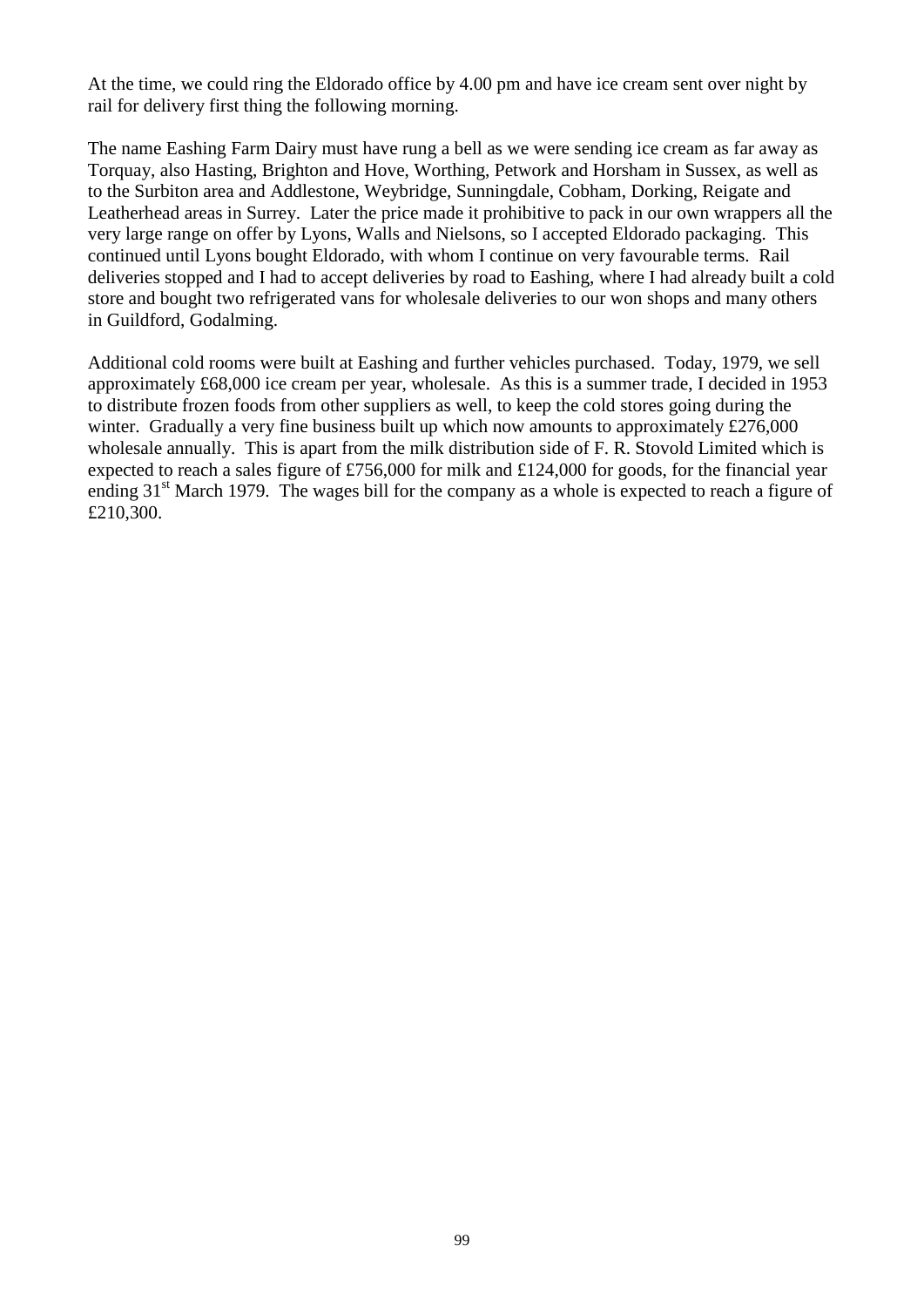#### 18. YACHTING

Although very fond of the sea, I had little opportunity of actually sailing until I met my future wife, Mary Simpson, in 1921. Her father, William Simpson, and his brother always had a boat on the river and one moored at Itchenor. In those days one could count the boats on one hand, whereas since the war, it has become one of the busiest harbours on the South Coast and very difficult to find moorings. The boat I remember was converted from a lifeboat so it was very seaworthy. It could sleep two "forrard" and two in the cockpit. Although I never stayed a night on board we had many Saturdays or Sundays cruising about mackerel spinning, etc.

It was not until 1945 I again had the opportunity of enjoying the sea. About 1942, a friend, Percy Trower, started farming at Tangley Place Farm, Worplesdon, which had a good herd of Guernsey cattle. Although new to farming, he really became obsessed with the Guernsey breed. He read and studied pedigrees in every herd book and became a very successful breeder.

Before the war Percy owned a motor yacht, Moiena. This was a J.A Silver boat, designed by John Bain and built at Rosneath in 1934, overall length 54 ft and powered by two Gardner diesels. Built for Lord Weir's son she was well appointed, a double cabin aft, three singles, bathroom and lavatory and an excellent wheelhouse down to a good saloon and galley, with two bunks forward, lavatory, etc., for the crew. Requisitioned by the Admiralty at the outbreak of war, she had a gun mounted aft and was reputed to have brought down a Dorner when used as a patrol boat. At the end of 1945, Trower was offered the Moiena back and I joined him in the purchase. It was a reasonable price as there had been so many alterations made for wartime service. This suited Trower as there was nothing he liked better than re-fitting boats. She was taken to Sunbury on Thames where he spent a lot of time restoring her to her former elegance. He always knew where to put his hands on teak, brass or any other fittings he needed, under the "old pals act".

When the re-fit was complete we took her to London and tied up by Chelsea Bridge. This was an enjoyable trip. She was there about two days as it was not permissible to use the bridge as a mooring. We then took her to Ramsgate and had to leave before dawn to catch low tide to get under the eight Thames bridges without having to lower the navigation mast. This was a great experience, to sail down the Thames with London just beginning to wake up. We arrived at Ramsgate without mishap. There was great excitement among the local population as she was one of the first boats to go into Ramsgate after the war and there was a report in the paper about "Moiena" having brought down a Dornier. Later on we moved to Dover Harbour.

The distance from Guildford to Dover about 98 miles, was too far to travel for a day or weekend, so we decided to take her to Littlehampton. Again we had to wait for the tide and decided to leave Dover at midnight. There were three of us on board, a friend of Percy's from the Isle of Wight, Monty Thomas who was an exceptional mechanic and Horace Guerrier. After spending the evening on a local restaurant eating steaks and drinking too much we sailed at midnight. We should never have gone. When we got into the Channel there was a one in eight gale blowing. The first lesson I learnt was the necessity of proper stowing of crockery, etc. The first two or three high waves scattered everything in the galley and everywhere else. It was very dark and a very rough journey. As dawn was breaking we thought we were passing Beachy head. To our dismay, it was the white cliffs of Dover! We had made very little headway during the night owing to head winds and engine trouble. One engine kept packing up. Each time Monty went down to the engine room to put it right he came back on deck and was very seasick. We eventually reached Littlehampton late in the day where Trower was anxiously waiting for us. This was a better harbour as it was more accessible to the Isle of Wight and for tripe in the Solent. I later engaged a paid hand named Dick. It was not until many months after that we discovered he was a naval deserter, hence the meat coupons he was able to obtain! On one trip to the Isle of Wight we had an RAF pilot on board. On returning to Littlehampton he took the helm and thought he was piloting a plane. We steered a direct line instead of going to the Nab lighthouse and following buoys. He must have cleared rocks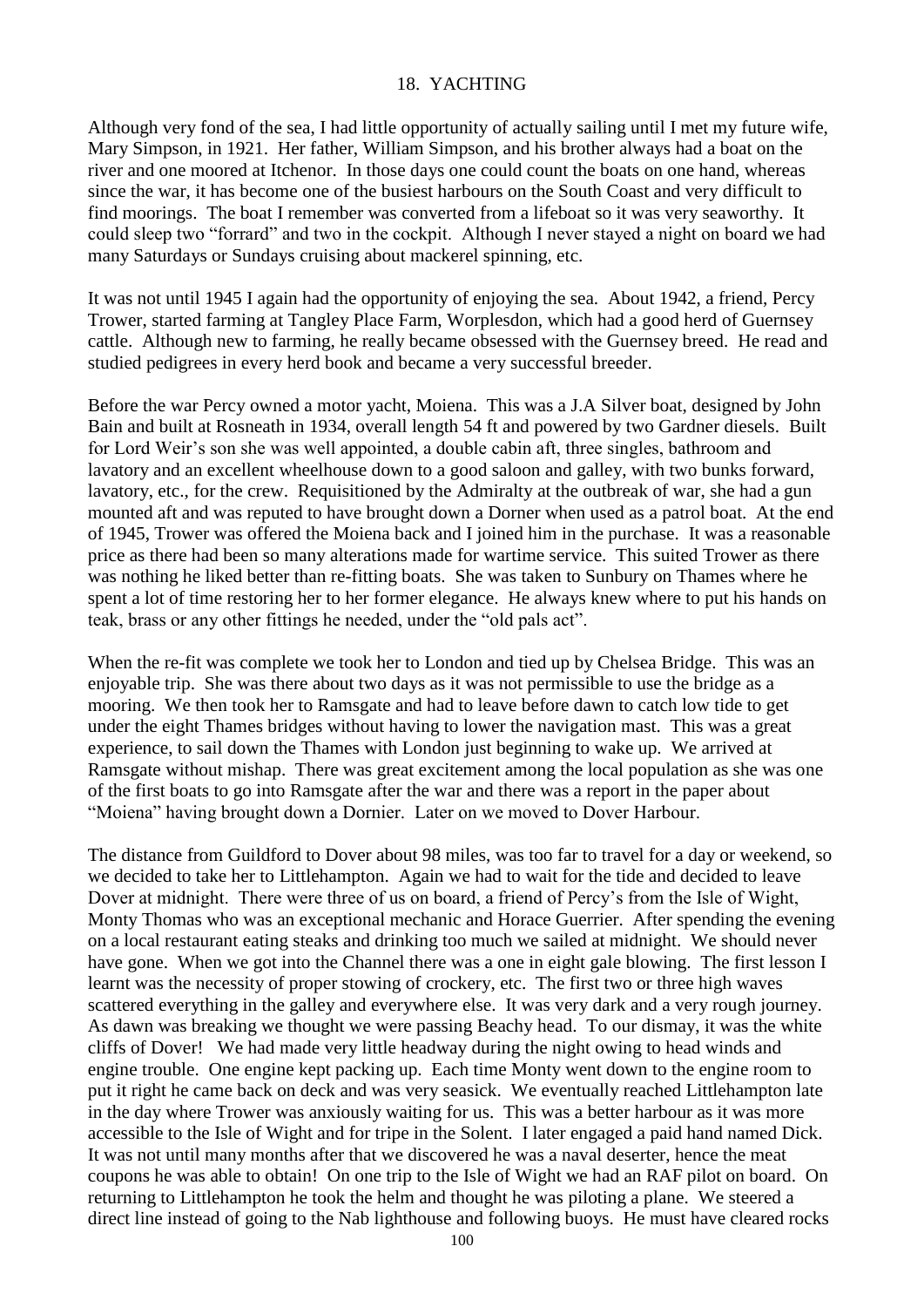by inches as well as getting caught up in lobster pots. It was only the alert mind of Monty telling him to put the b……. thing into reverse that got us out of trouble. We were just spinning round and round with everyone apprehensive of what might happen. My consolation was that we were in sight of the Selsey Lifeboat Station! My wife and daughter Janet, aged about 12, were with us and were naturally very upset at the time.

The first long trip I made was in July 1946, "The July Cruise Foreign of M.Y Moiena", Captain F.R Stovold: Log kept by R. Bellerby, a friend of mine and member of crew.

#### Friday 12.7.46

Arrived by road at Littlehampton and stowed stores in preparation of early start on the morrow. One cryptic, eyeing the stores, remarked was it a cruise or a booze? Weather forecast good and every prospect of an uneventful crossing.

#### Saturday 13.7.46

Turned out early, weather promising fair. Breakfast and cast off 0930 hrs. 1000 hrs, sea proved choppy out of river mouth and one or two very violent rolls proved that the stowing of stores and gear had been done in the proper manner. Nothing moved out of place except one important article of gear, the nature of which if divulged would discredit the ship's company! 1200 hrs. Sea smoothed out considerably and Moiena behaving like a lamb. Saw plenty of channel traffic but one sailing boat only. Our course on the compass was S.6W. 1400 hrs, weather cloudy, sandwich lunch, rain showers, 1830 hrs, expected to sight land by this time but visibility obviously bad or we were on the wrong course. Some excitement on sighting a drifting mine, well and truly barnacle covered. We approached as close as we dare to have a good look and decided any night trips would be ruled out. 1915 hrs, French submarine on starboard quarter. Guessed she was making fir Le Havre. Decided to follow her as we had expected to sight land by this time and still no sign. The tide had taken us off our course a little. 1930 hrs, sighted a marker buoy spotted H.V.1. Obviously meant for Le Havre. Some encouragement and everyone looking for another buoy. 2000 hrs, another marker buoy spotted  $H\frac{1}{2}V.2$ . Still following the French submarine. Should be glad to see Le Havre lightship. 2030 hrs, sighted the lightship and altered course again, more S.E. 2115 hrs, picked up leading lights for Le Havre, into lighted channel, plenty of markers now. 2200 hrs, entered harbour, into inner harbour and tied up alongside one of our landing craft. 2245 hrs, had a good, hot, late dinner and afterwards went ashore. The town of Le Havre was badly knocked about. Rubble and ruin everywhere along waterfront. No customs, no dock dages, just walked ashore, entered town just opposite town hall. Not many people about but several American army trucks galloping about. Found a café, beer very poor and cheap, 10 frs a glass, cognac 30 frs, champagne 55 frs. Tried several cafes but found no good beer, cognac was not good either. Soon discovered that every inhabitant was gathered in central square, singing, dancing, letting off fireworks and a band playing on a platform where amateur artistes were having a singing competition. Very mixed reception. The whole town seemed to be out. Infants in arms, toddlers, even at 12.30 am. All cafes seemed to be very busy with their odd tasting beer, it was off the ice the night being warm, it was in great demand. Swings, roundabouts and all the fun of the fair, straggling up the main street. Absolute bedlam with an atmosphere of anything could happen at any minute. These celebrations were of course a prelude to France's National Holiday, Bastille Day, 14<sup>th</sup> July. It was a brave show at gaiety for the poverty was very apparent, physical, mental and financial. Returned to ship 0100 hrs.

### Sunday 14.7.46

0800 hrs, got up, breakfasted and cast off for Rouen via the canal to the Seine. Weather dull with a strong N.W wind. For too many bridges in the harbour and on the canals. Left Le Haves 1430 hrs. 1500 hrs, weather now fine and warm. Canal very beautiful. Final look at Tancerville 1600 hrs. Had to wait till 2015 hrs for the lock to open. Went ashore for a walk round. Very little town here. Mostly bungalows and chalets, not many people about. Some war damage around canal entrance. The Seine looked very wide after the confines of the canal. Several wrecks lying along the Seine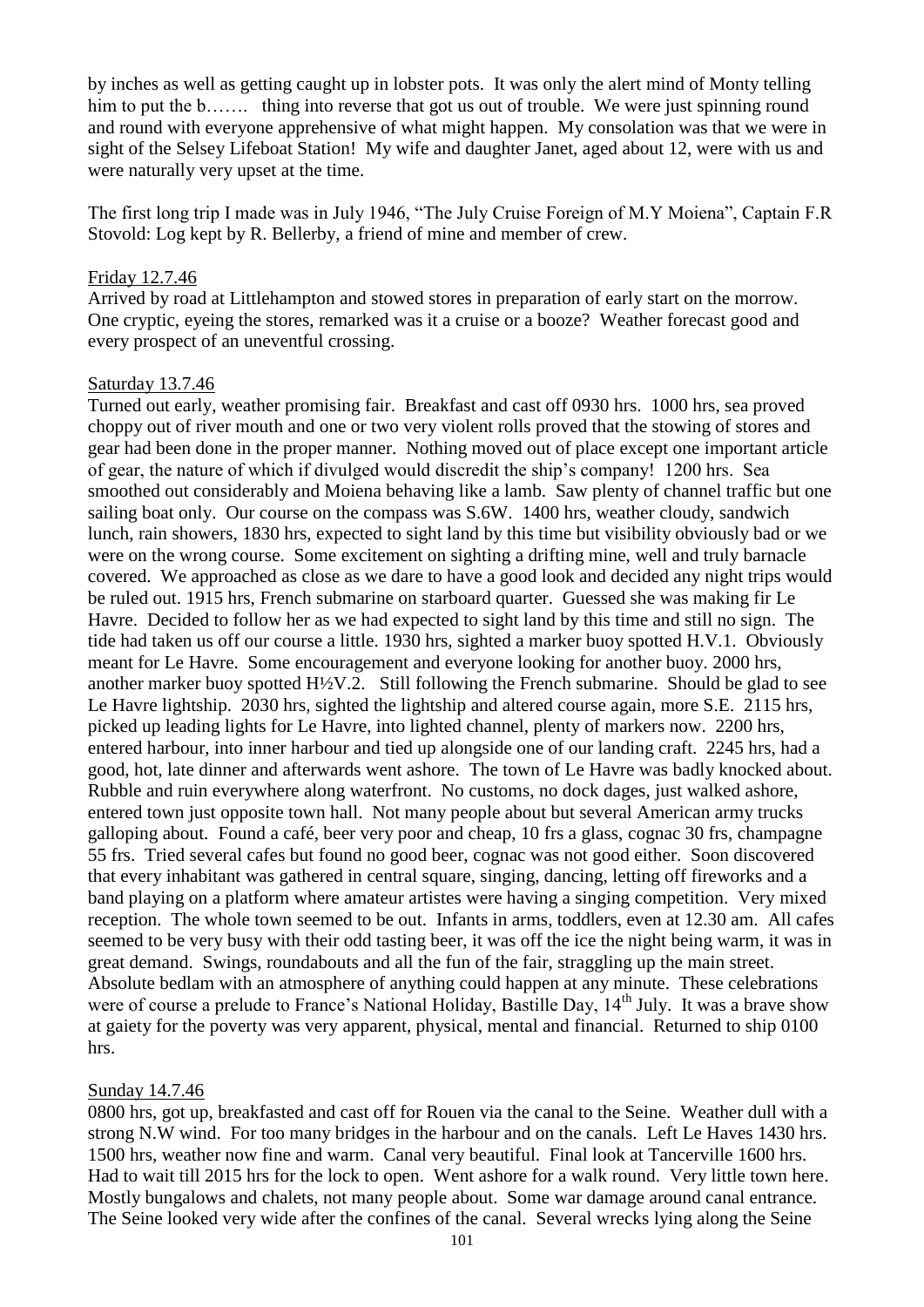banks, jetties badly damaged too. 2115 hrs, through the lock and into the Seine to catch the flood tide. Made excellent progress here. The shore to port was low and not very interesting but to starboard there was high ground which was tree covered and pleasant to watch. The moon rose and made the setting very attractive. Very little traffic on the water, not even commercial, seems deserted. Hoping to find somewhere to tie up for the night. 2115 hrs, spotted a small village where 14<sup>th</sup> July celebrations evident. Looked out for a suitable mooring but no luck and continued upstream. 2245 hrs, sighted another village, river tug lying alongside. Tied up to her and decided to stay there the night.

2315 hrs, went ashore to see the celebration, dancing in the street to a five piece band. They have a peculiar step, mark time twice, lift left foot and shake your bottom, mark time twice again, lift right foot and more bottom shaking and so on ad lib. The fold seem very poor but as this town or village is in the country, it is to be expected. The going for the dancers was pretty tough. Gravel on battered tar macadam. Band played a rhumba and a tango, more like home. All the world and his wife were there. Discovered the name of the place was Caudebec which had been very badly blitzed. All the shore front to the river was in ruins and small temporary church apparently intact. One felt a little guilty at seeing so much damage presumably caused by our bombs. Bought some peaches at 45 frs a kilo, not too bad, about 2 lbs for 1/10d. 2400 hrs, returned to Moiena and learnt from tug skipper he was off at 0600 hrs. We also decided to make an early start.

### Monday 15.7.46

0545 hrs, awoke to the voice of the tug skipper shouting something like "Nous sommes allons". Can't remember much French but decided he was "going!" All hands let go and we headed up the river. I already had the kettle on.

0600 hrs, what a beautiful morning; going up against the last of the ebb tide. Countryside very pleasant, but little sign of life, seems to be a fruit growing district with plenty of orchards but dwelling very scattered. Practically no river traffic, the sides littered with tangled wrecks of river craft and barges, presumably the results of enemy attach, possibly from the air. The Mosquito raids perhaps? What price victory?

1000 hrs, just passed Duclair which is the first semblance of a town worthy of the name. River continues fairly wide, about 200 yards at a guess. Just been thinking we have come across Channel, through harbours, canals and rivers all of a foreign country and no one seems to want to know who we are or where we are going. Why haven't we a load of contraband on board? There was a customs house at Tancerville but no search or enquiries. 1100 hrs, into outlying Rouen. River well lined with barges, tugs and odd craft. Hundreds of barges and big ones too. River spanned by an iron bridge which looks like a military 'makedo'. Obviously can't go further so tied up on north bank 1300 hrs. 1430 hrs, having lunched aboard, strolled ashore and soon learned that it is still a National Holiday. No shops open except the inevitable café. Rouen seems badly hit. Damage, debris and dereliction everywhere. It is difficult to find even a short street that has not suffered in some way. Residents attribute this damage to American bombers. I suspect that when talking to Americans this destruction is attributed to English bombers. We walked nearly a mile from the river but found little to impress us. Poverty very prevalent and the endless ruins very depressing, much dust flying about from the rubble heaped everywhere. Shops are very provincial, prices of clothes and footwear comparable with our own but not the quality. Children seem to be having sports in the streets, a lot of excitement. 1630 hrs, returned to ship.

2130 hrs, ashore again to see what else is going on other than dancing in the streets, little excitement. A small fair in the market place, poor stuff. S'pose they have to dance in the street as I have not seen any dance halls, I wasn't really looking of course. Two different cinemas. Found a bar eventually which advertised itself as an American bar. It left little to be desired for quiet drinking. Most of the customers seemed to be American soldiers in civvies, with companions. No whisky – had champagne at 60 francs, very good too. The decorations of the place were very good, obviously new. Light oak panelling, tables to match, with upholstered stools and high-backed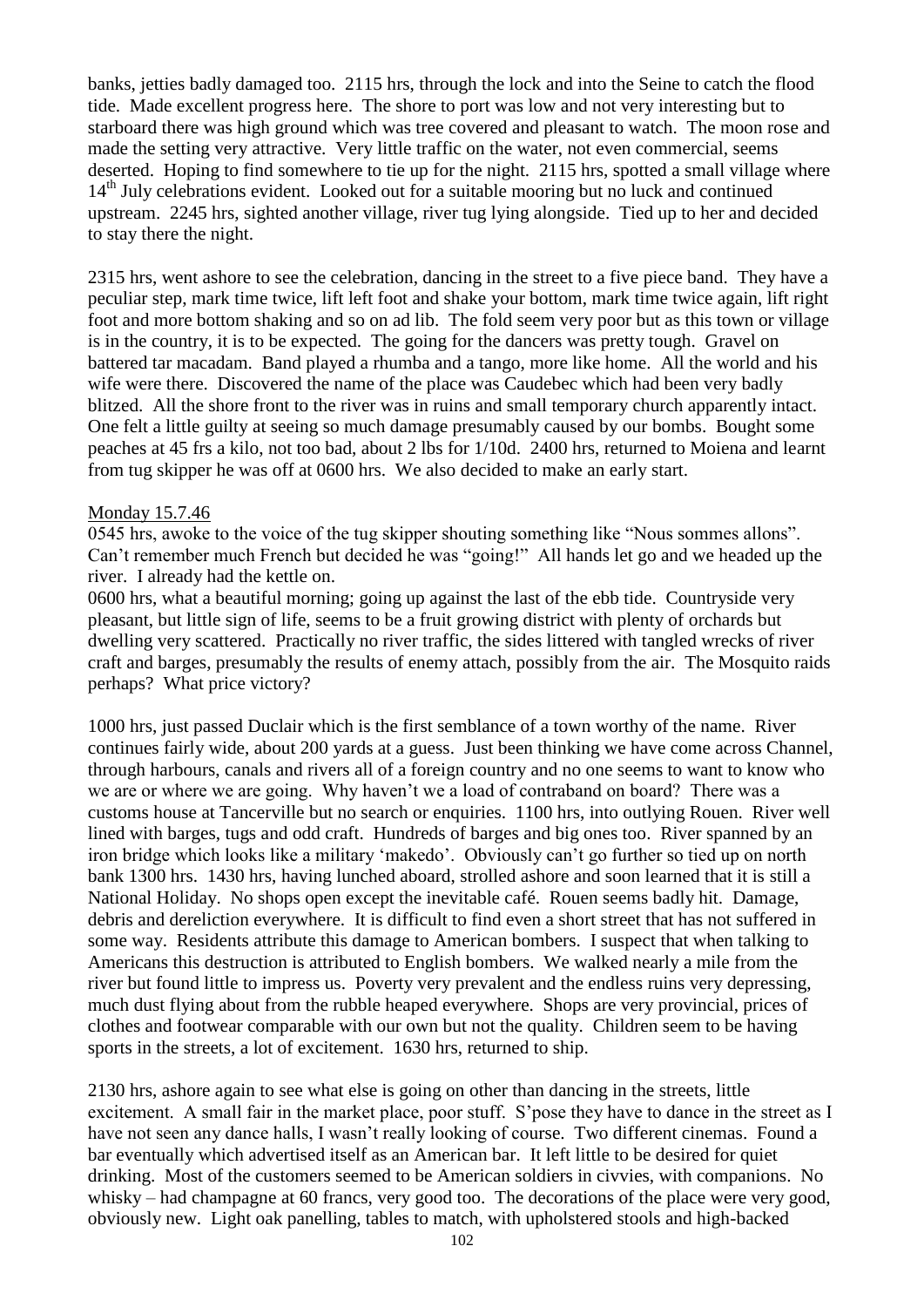chairs, very nice. Having had several champagnes, returned aboard. The water has gone down and I had the onerous privilege of clambering down the wire mooring rope to the first barge and submitting my shoulder as a half way step for the others.

# Tuesday 16.7.46

0700 hrs, awoke to foul weather, rain and wind. Conversation aboard reminds me that we have yet to see cigarettes or tobacco on sale. Perhaps tobacco and cigarettes are rationed or don't exist off the black market. 1030 hrs, went ashore for shopping. Good supply of fruit and vegetables, cherries, raspberries, melons, etc, plenty of perfumes about. The town seemed very busy and the open shops gave the town a very different aspect today as compared to be on points. Bread is rationed but managed to get a very large loaf for 12 francs, off the ration. Makes our large loaf look like a breakfast roll. Received civility and courtesy everywhere, it's our money they are after! Bright periods and occasional rain. Lunched on board.

1545 hrs, cast off and headed downstream for Caudebec. Should be there about 2200 hrs. Weather much brighter and the idle members of the crew enjoy the passage down river, sunning themselves in deckchairs and everyone eating far too many cherries. 1730 hrs, passed our French submarine friend whom we met in the Channel on Sunday, presumably making for Rouen. Turned cold again now and driven everyone to the wheelhouse or below. It's driven Ray to the galley and the spuds for the evening meal and the author to these notes. The scenery described when coming up still attracts us and it is very easy just doing nothing but watching. 2000 hrs, making very good progress so have decided to keep cracking down river. Very dull and slight drizzle. Some light diversion caused at this stage by trailing the beer and cider overboard in a sandbag for cooling. The speed of the boat would not allow the bottles to sink but kept them planing on the surface. It occurred to us that the shaking would be liable to blow the corks. Pulled the sack inboard and sure enough the cork required no pulling. On releasing the wire fastener, out shot the cork closely followed by the cider. 2200 hrs, visibility very poor now, sighted the entrance to the Tancerville canal and looked for a possible mooring. The best appeared to be alongside two lime works barges. Made fast with a roaring flood tide.

# Wednesday 17.7.46

0400 hrs, everyone awakened by a loud report and being asleep it was difficult to say what had actually happened. The author thought the worst, viz, the mooring ropes had parted and we were adrift. Examination dispelled any fears in this direction, concluded our head rope had fouled something and as the vessel pulled away on the rising tide the fouled rope was suddenly freed and so caused the loud SNAP. Further anxiety was caused now by the sound of a regular drip, drip or click, click, sounded like water coming in somewhere. After several guesses, the prop shaft was examined and found to be turning, due to the flood tide. Put the shaft in gear and that cured that, for this relief much thanks. To bed again.

0815 hrs, passing Le Havre, weather and tide foul. Buoys marking channel are opposed to the channel pilot. 1045 hrs, sighted Trouville. Weather now brighter, sea calm. Deauville sighted, much traffic about this area. 1200 hrs, tied up alongside the fish market after some trouble in finding the very narrow entrance to the harbour, passed it once. 1245 hrs, enter the harbour master. Apparently we are tied up in the wrong place, moved to inner basin. Everywhere dries out at low water.

1500 hrs, went ashore at Deauville and went to the beach, bathed. Bit cold but well worth the effort. Plenty of belles about, miles of sand and a very good beach for bathing. Had tea, without milk, small piece of cake, bill 260 francs. Thought I had leased the place for the season! Walked through the town and were very impressed by the exclusive luxury articles so very well displayed. A Mecca for the wealthy tourist. Everything seems very expensive but certainly not of the best. Returned aboard and made ready for dinner ashore.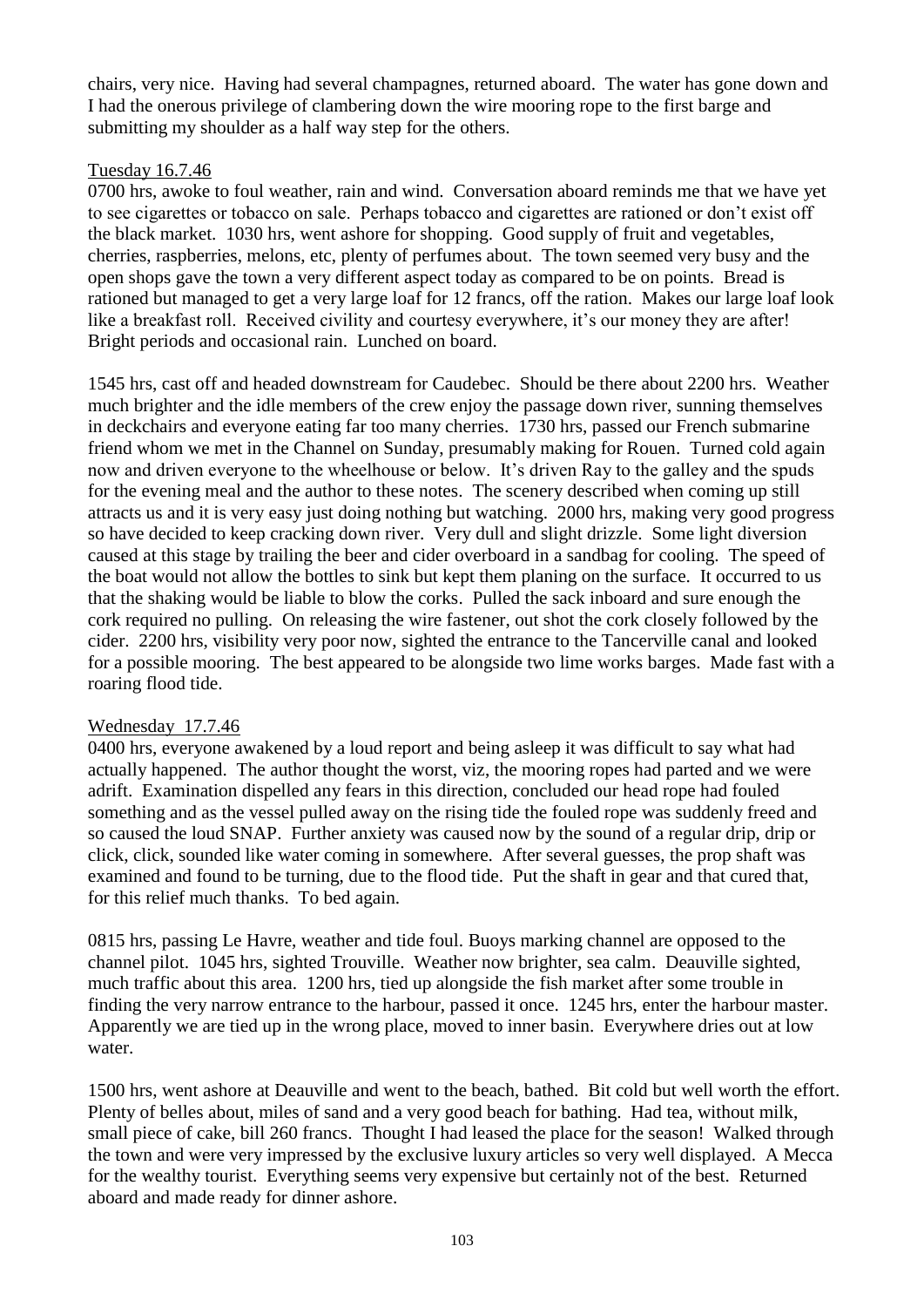1930 hrs, ashore and had dinner at the Casino Grill Room. About 16s. per head, plus coffee, plus service, plus tax, plus wine, plus commission, plus tax on changing English money. Retired to the tables and played the ballgame, we all lost. The casino is very well appointed and the height of Tags Island luxury. Returned aboard Thursday morning!

# Thursday 18.7.46

Went ashore and wandered round the town of Trouville. Not quite so expensive as Deauville. Had lunch aboard. Bought a wonderful piece of beef, had not seen the like for many years. In the afternoon went by taxi to Caen. The driver decided to have forty winks en route and very nearly capsized the outfit. We all felt about five years older very suddenly. I exercised my limit of French at Caen and told him if he wanted to sleep he had better get in the back. At Caen there was ruin and desolation everywhere, very depressing. Vast open spaces piled high with rubble and debris. Much worse than anything we had seen at Rouen or Le Havre. Back to the boat at 1830 hrs. Ashore again for dinner. But not British restaurant prices, very good but very dear. Further disastrous trip to the casino, why do we go back again? Why does anyone go back again? On board at midnight.

# Friday 19.7.46

Shopping expedition again in the morning, continued in the afternoon. Dinner ashore and more casino.

# Saturday 20.7.46

Made a few last minute purchases during the morning and prepared the Moiena for crossing to Le Havre in the afternoon. The weather has been cool but fairly dry. Too cold for going on the beach. 1330 hrs, cast off at high water for Le Havre, sea moderate, wind N.W, bright periods. 1730 hrs, turned now towards Le Havre. Eventually tied up in the inner harbour. Alongside some salvage vessels. It was refreshing to be hailed by someone from North of the Tweed. We were warned off our first selected mooring, not enough water. Went ashore in the evening but found little to interest us, very quiet and scarcely anyone about. Strange for a Saturday morning (?)

### Sunday 21.7.46

Cast off 0800 hrs, weather dull, wind moderate, sea choppy. Short waves but giving the Moiena a very rapid motion, this continued all day. The Moiena continued to roll and made moving about very tricky. Little hopes of getting an organised meal, even for those who were interested. I found biscuits and jam during the morning, bread and jam later and the paid hand contrived to make tea about four o'clock. A very good effort as it was necessary to stand and hold the kettle on the stove. The sun went during the afternoon and turning much colder we were glad of the shelter of the wheelhouse. Plenty of traffic about in the morning. This is the Le Havre traffic presumably. In the afternoon we seemed to be all alone. It was 1700 hours before we sighted land and mistaking this for the Isle of Wight we altered course. How wrong we were for the next familiar landmark was Beachy head. Our original course had been very true for it was obviously Worthing we had seen. There is a moral here somewhere.

2030 hrs, tied up in Littlehampton feeling very tired. Had a meal and turned in ready for an early getaway in the morning. Seemed a long time since we had seen Littlehampton and all agreed the trip had been successful. Should have been longer, of course. We will see to that next time. Thanks to one and all.

The Moiena was later sold to Mrs Sears, of the show manufacturing company, as Percy decided he would like another yacht to renovate. He enjoyed doing this more than sailing them. The silver Fox was purchased from the Admiralty. It had been used as a fire tender, on the Thames, during the war. She had been stripped of everything but this was a challenge to Percy, who once again made a beautiful boat. She was larger than the Moiena, 72 ft overall length, built at Rosneath by Silver and designed by John Bain, powered by twin Gardner diesels.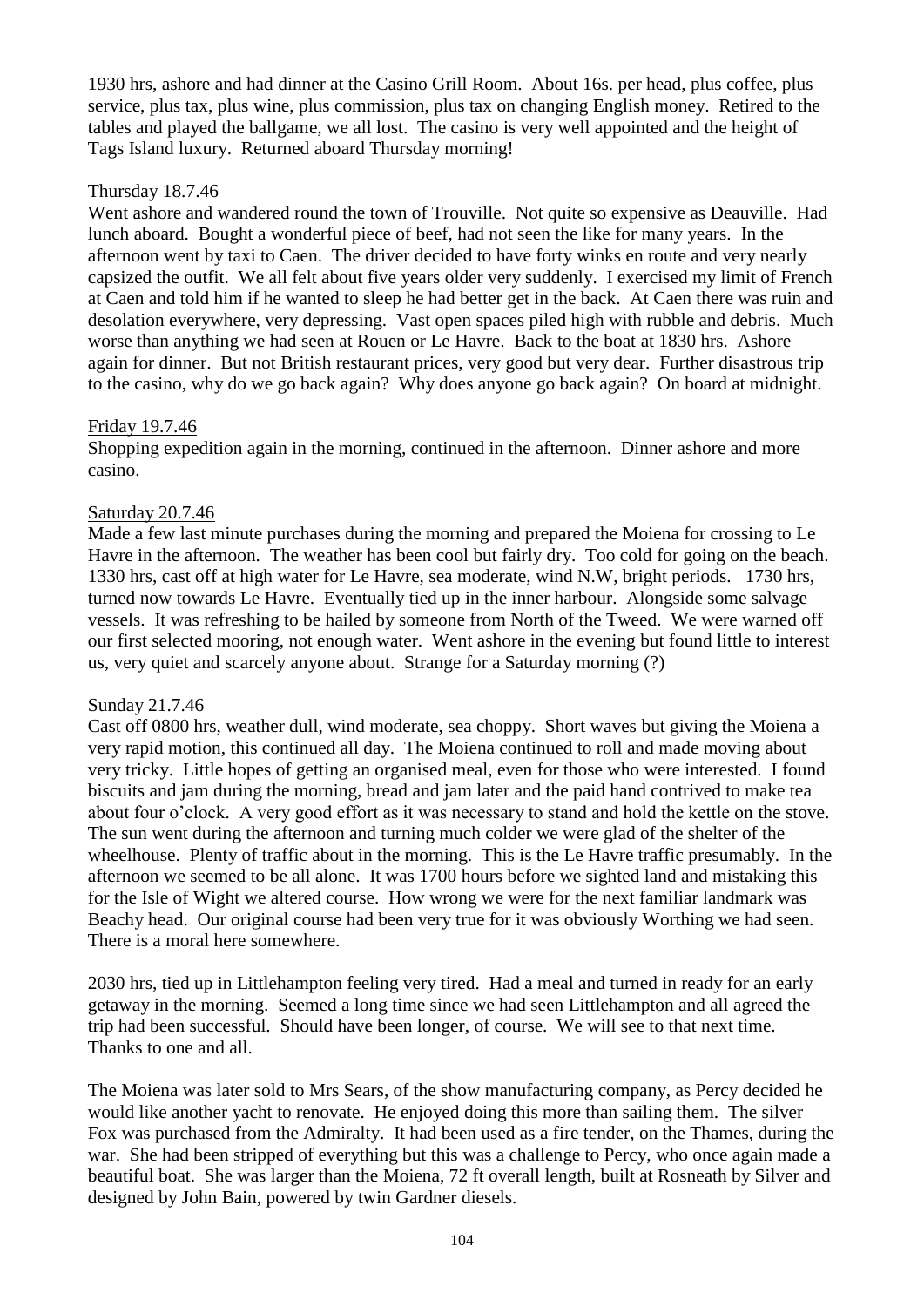Moiena was eventually purchased by John Marriner of Jersey in 1957 and renamed "September Tide". His first trip was up the Seine in 1957, about which he published a book "Afloat in Europe" with many good photographs. He wrote many books about her, including "Mariner in the Mediterranean", "Down the Danube and Around Mount Athos" and "Istanbul to Russian and Back". He presented me with "Afloat in Europe" and "Mariner in the Mediterranean" in 1968, in which he wrote the following: "For Raymond Stovold with whom – through "Moiena" and "September Tide" I have so much in common" and "Another one for Raymond Stovold whose shadow now goes with me still further". He gave me "Black Sea and Blue River", a film of which was shown on BBC television in 1968, as well as articles in the yachting press.

The first long trip we took in the "Silver Fox" was to the Dutch canals. It was tiring as so many bridges had to be raised on route. Percy never really enjoyed sea trips so he flew to Amsterdam and travelled the canals with us. He liked to take the helm now and again but it was too boring so I was the "dogsbody" but enjoyed being so. He took over once in Holland and got into shallow water as the tide was going out. We had to wait to refloat. What annoyed Percy was not only the boredom of waiting but the boys and girls who waded and had a good laugh which we rewarded with sweets. This was a very enjoyable trip. Once incident which caused amusement in Rotterdam was when we took on ship's stores. At the time I was a pipe smoker and smoked more matches than tobacco, so Percy ordered a gross of matches. I saw piles of matches stacked up on deck which, fortunately, we were able to get taken back. The supplier must have thought we were an ocean going liner as instead of sending 144 packets as ordered, we received 20,737 packets, in fact a gross of gross! We eventually sailed to the Hague for the retune trip.

Percy returned to England by air with the engineer, Vic, as it was too rough to bring the ship back and his leave was up. Vic flew out at the weekend as we thought the weather had improved. I remained on board for two or three days. As Vic only had the weekend, we decided we must put to sea. It was still rough. I spent hours in the wheelhouse battling against the elements. It was the most lonely trip I have made because during the darkness there were no lights anywhere and I just did not know where we were. It was too dangerous to turn back. Waves kept lifting the bows out of the water and thumping them down again. I thought they would eventually cave in. After a long night the seas began to calm. Percy spent several hours with the coastguards asking if they could find out where we were. Their opinion was that we would not make it as the seas were too rough. Eventually we arrived just after midnight at Ramsgate ablaze with red, green and all colours of light which made it difficult to pick out the navigation buoys. Trower was waiting for us. We had to wait for the customs men to come aboard. When asked what we had to declare I said I would see what they were going to drink before we declared anything! Having spent about two hours with us the number of bottles was reduced. They were quite affable. Percy had taken some off before they arrived! This was about the time another yacht came into Ramsgate and the owner became abusive to the customs men. He said he had nothing to declare as everything was sealed and he was going to sea again. Eventually, however, the goods were taken off and the owner was brought back from abroad and justice was done. It is very important to keep on the right side of officers of the law. After all, they are only doing their job.

The Silver Fox was moved to the Hamble which was not as crowded as today. Many trips were made to the Isle of Wight and she was moored at Bembridge for quite a time. It was difficult harbour to negotiate owing to the short time when there was enough water over the sand bar. Eventually Percy sold Silver Fox and bought another Silver boat, Tahiti, built in Silver's yard at Rosneath, again designed by John Bain. This was during the late fifties. He fitted this out in a siding at Bembridge but before she could be put into full use was sold after this death in 1964.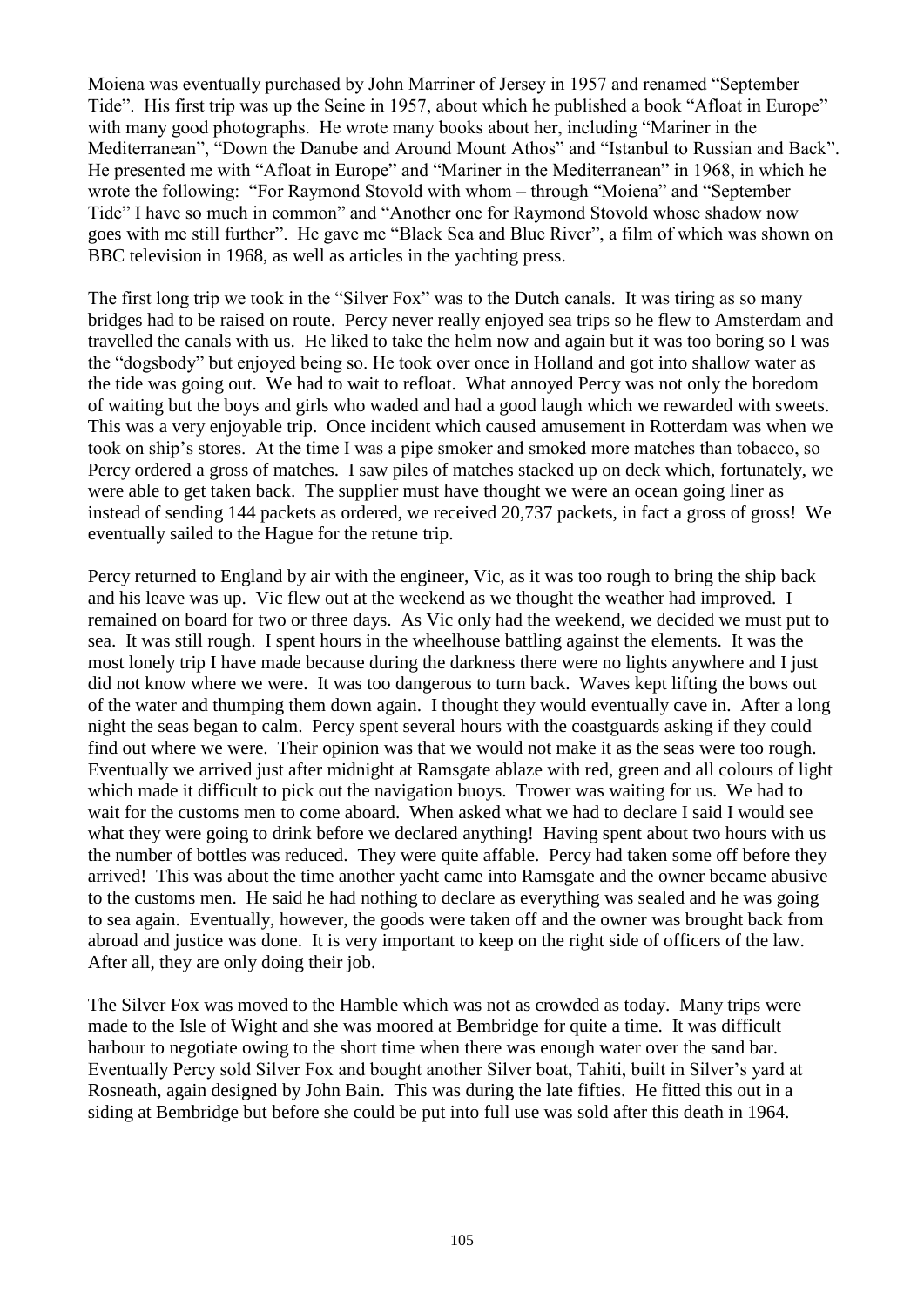# 19. **Extracts from 'A Convenient Proportion of Wages'**

# **C.S Smith takes a look at 600 years of agricultural wages**

From the yelpings and howlings that the trades unions set up when wage freezes are mooted, one would imagine that wage control was something new. It isn't. In this country it's at least 600 years old, in agriculture at any rate. The trouble about farming is that what it produces is basic, fundamental and vital. It must be available to the people at prices they can afford to pay. The best way to make sure of this was to control wages with a flat rate of pay.

Agricultural wages boards still argue about payment for the special skills of farm workers, in  $17<sup>th</sup>$ century England they fixed rates for those skills. If you disobeyed their dictum you could be fined, put in stocks or pillories, imprisoned, outlawed or even branded. Like all major changes in farming, this started after a national emergency. Not a war as in our days, but the Black Death of 1348-49. That devastating plague, compared with which our recent 'flu epidemic as a fleabite, killed nearly half the population of England and Wales. When the great landlords found there was nobody left to cultivate their land, they had to come to terms. Serfs became free labourers, demanding panic wages. Many a man was able to commute the labour service he owed to his lord for a halfpenny and then demand three pence for doing the same job as a hired man. Those who occupied land in return for service on the lord's holding were able to commute this too, and pay a rent in cash instead. So began the landlord-tenant system.

It was because of this that the first attempt to control farm wages, and through them the price of farm produce, came into being. This was the Statute of Labourers passed by Edward III in 1349. Wages were fixed at 1346 (pre plaque) level. They were bound not to accept higher wages, but neither must the employers pay less. In about 1562, Elizabeth passed a consolidating Act. Despite the splendid archaic language, the reasons given awake echoes of just the same sort of argument that we hear today. "There is good hope that it will come to pass the same law should banish idleness, advance husbandry and yield unto the hired person both in the time of scarcity and in the time of plenty a convenient proportion of wages." Those giving more wages, "by secret ways or meanes or other commodity" were liable to 10 days in gaol and a fine of £5. Those who accepted higher wages could go to gaol for 21 days.

Pay varied from one county to another. They were to "regulate wages according to the plenty or scarcity of the time. One roll tells how the wages of farm workers – by the day, the "years," and what we would now call "piece rates," were fixed in 1655. "In rateing the wages for artificers, labourers, servants, apprentices, workmen and workwomen…"

This is what they fixed:

"By the years for husbandry

A bailiff of husbandry shall not take by the year above £5.

A chieffe shepprd which keepeth five thousand sheep and above: £5

A shepprd which keepeth six hundred sheep: £3 6s 8d.

A chiefe hinde of husbandry shall not take wages above £4

A chiefe carter of husbandry shall not take wages above £4

A common servant of husbandry and a common shepprd above the age of one and twenty years shall not take of wages by the year above £3.

And all other servants and shepprds under one and twenty yeares and above 16 years shall not take of wages above £2."

The list went on to give "wages by the day for the labourers in harvest end at all times of the yeare for husbandry":

Mowers of grasse by the day with meate and drinke shall not take above 8d.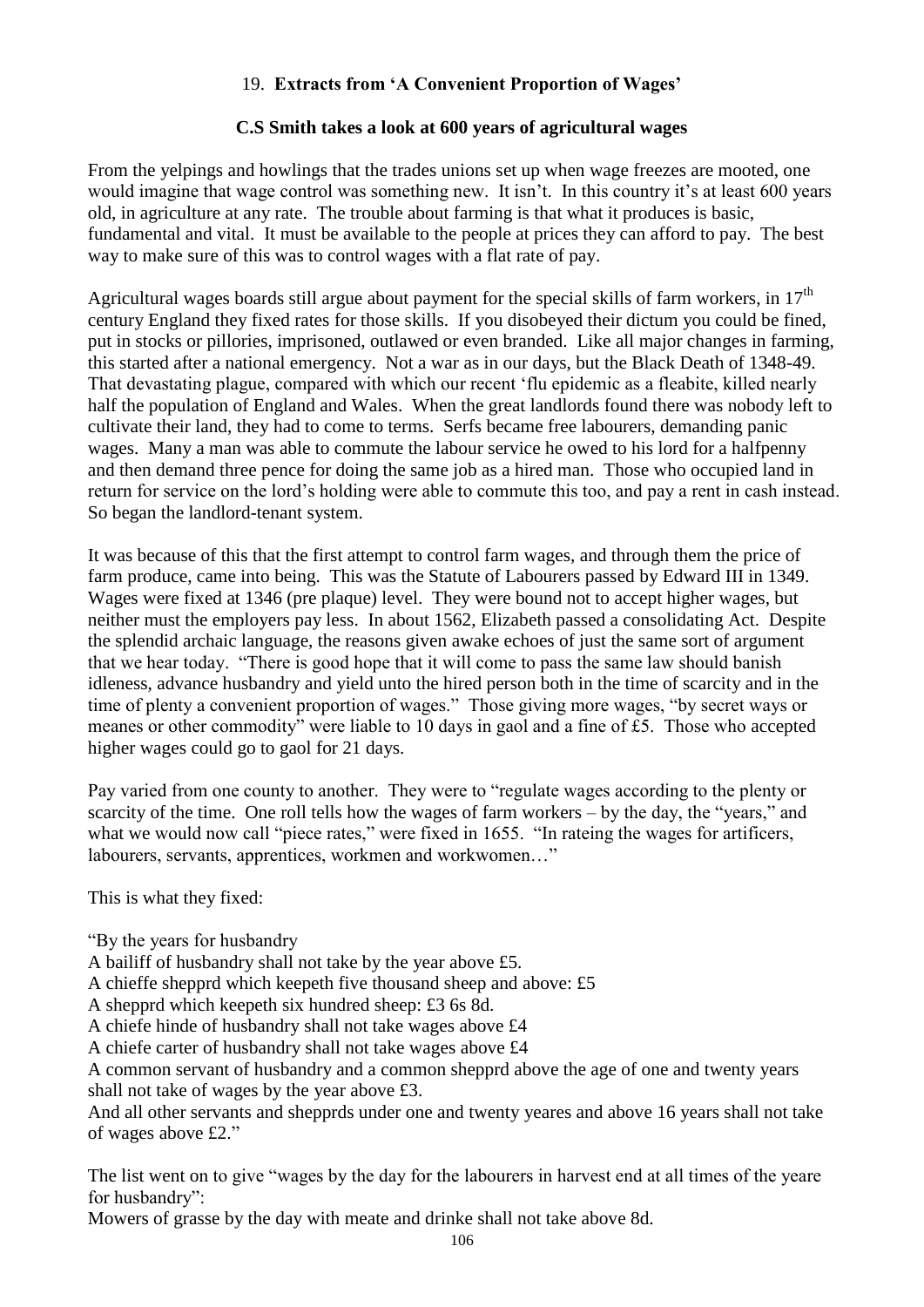And without meate and drinke 16d Men labourers in haymaking and griping for lent corn with meate and drinke 6d. Without meate and drinke 10d Every hedger, ditcher, thresher and other like labourer in husbandry not afore named from mich: to Or Lady Day with meate and drinke 3d. And without meate and drinke at the Eleccon of the Heirer 7d. And from Or lady Day to Mich with meate and drinke 4d. And without meate and drinke at the Eleccon of the heirer 8d.

Piece rates were fixed "without meate and drinke" for every acre "by the Lugge". Thus by reaping and binding wheat, rye and beans the pay was 3d, for barley 7d, and oats 6d. For hacking or hawning pease or ffatches (vetches) 14d, and for mowing grass or haymaking 12d. Threshing wheat or rye was paid for by the quarter and the rate was 14d. Threshing peas, barley or vetches was worth 10d (by the quarter) and barley and oats 6d.

For ditching, planting and hedging of a perch containing 16 ft and a half at length, 3 ft in depth and five foot in breadth in gravel and stony ground and setting the same with two chase of plants and making of the hedge, for every perch not above 6d.

For ditching and planting and hedging after the same manner in sandy ground or other easy ground by the lugge of the like measure not above 8d. For making of hedges on a Bancke for every perch not above 1d. And in plain ground not above 2d.

For making of plished (plashed) hedge and other fenced hedge more strong and scowrings of the ditch, for every petch not above 3d. For reyling with double Rayeles with felling and cleaving of Tomber, digging of holes for posts, for every perch not above 8d.

Sine then, of course, though farm wages are fixed in a more democratic fashion they are still controlled. The great thing is, however, that authority now fixed a minimum wage, for a given number of hours. Hours worked were simply not considered by the justices of the  $17<sup>th</sup>$  century, and their wage rate was a flat one. You paid that figure or else.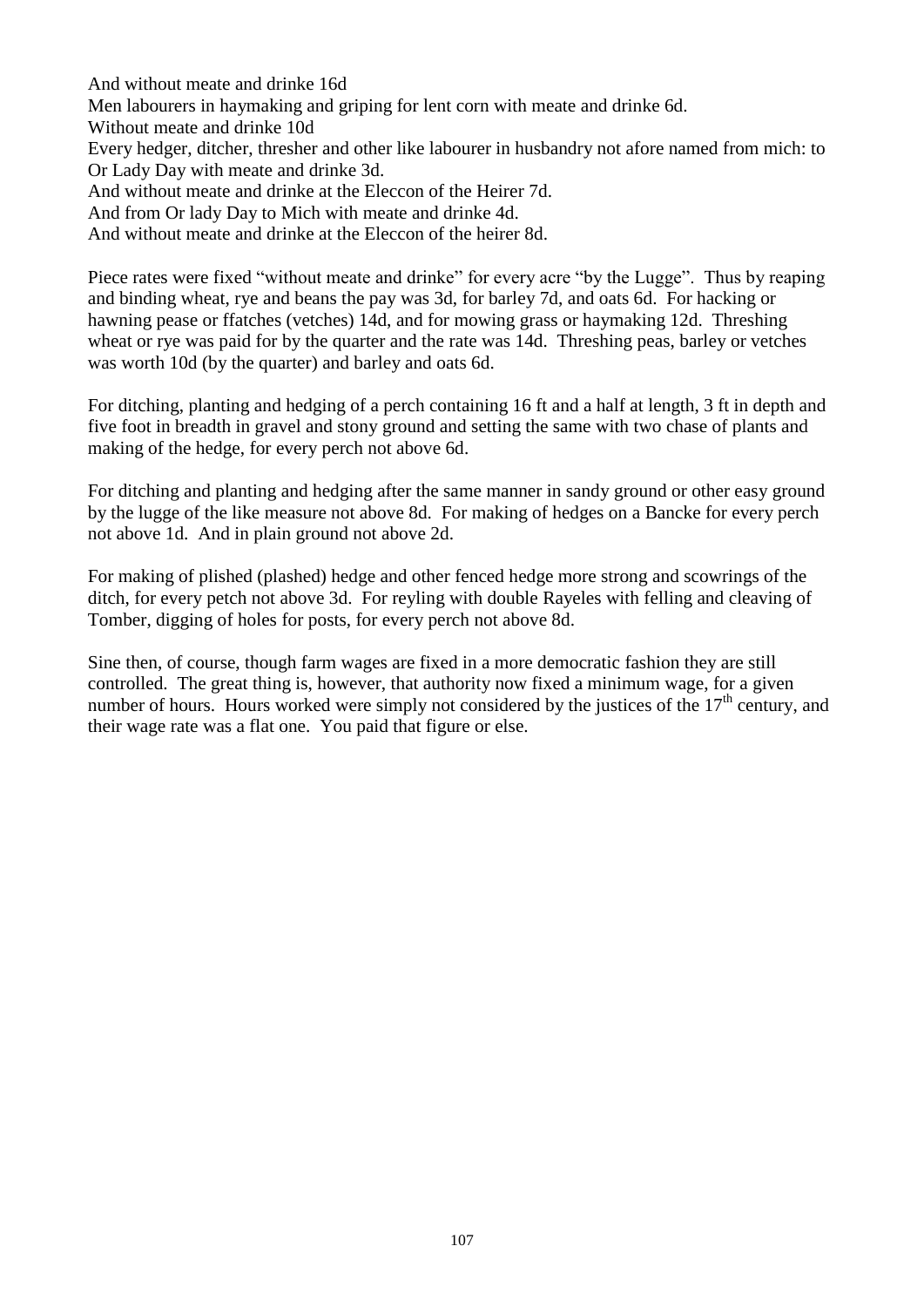"Those were the days!"

 $Sir$  – in the process of looking up my family history from the  $13<sup>th</sup>$  century, while looking through documents I came across the following, relating to 1492 expenses :-

"Charge of saddle-horses: profleobotimacione, 4d: new saddle, 2s; four pairs of Stirop ladders, 1s 7d; 6 reyns, 8d; 4 crowps, 11d; 2 cingul, 10d; 1 great coler of Hungary leather, 6d; two headstalls of black leather, 8d; total, £1 8s 10½d."

I wonder if any of your readers could let me know what "profleobotimacione" meant?"

F. Raymond Stovold Godalming, Surrey

A telephone call was received later in the day,  $23<sup>rd</sup>$  February 1979, from a woman in the Haywards Heath area to say her vet had informed her that "profleobotimacione" meant bloodletting. She subsequently wrote to Horse  $&$  Hound and the following was pulished 2.3.79:

"profleobotimacione"

Sir – in answer to Mr Stovold's enquiry (February 23) about the meaning of "profleobotimacione", I believe that this means that the horse(s) have been bled (see Revised Mediaeval Latin Word List by Latham, pub. 1965).

I should be most interested to learn if readers have any other suggestions.

Ann Corbishley (Miss) Haywards Heath, Sussex

A letter was also received from John Hicks, MRCVS, The Gatehouse, Lower Beeding, Horsham, Sussex, dated  $25<sup>th</sup>$  February 1979:

Dear Mr Stovold,

Re your letter in this weeks H&H I suggest the word refers to bleeding – Phlebotomy – "act of bleeding" (fle-bot'o-mi- as per dictionary pronunciation) Pro – presumably for – i.e. a service. The Latin suggests a medical connection. Hence "for phlebotimation" – a treatment more worthy of the farrier's fee than mere bloodletting. The professions still "blend with science"! Anyway I thank you for an interesting letter in a page of dreary complaint.

Your sincerely – John Hicks

Reply to Mr Stovold's letter of 23.2.79 published in the  $16<sup>th</sup>$  March 1979 issue of Horse & Hounds.

"Blood-letting"

Sir – I was interested to read Mr Raymond Stovold's letter (February 23) about prices of saddlery in the  $15<sup>th</sup>$  century.

I think the answer to his question is that the charge of 4d "profleobotimacione" was for bleeding (phlebotomy), a popular remedy of the period for a variety of ailments, of men as well as horses. A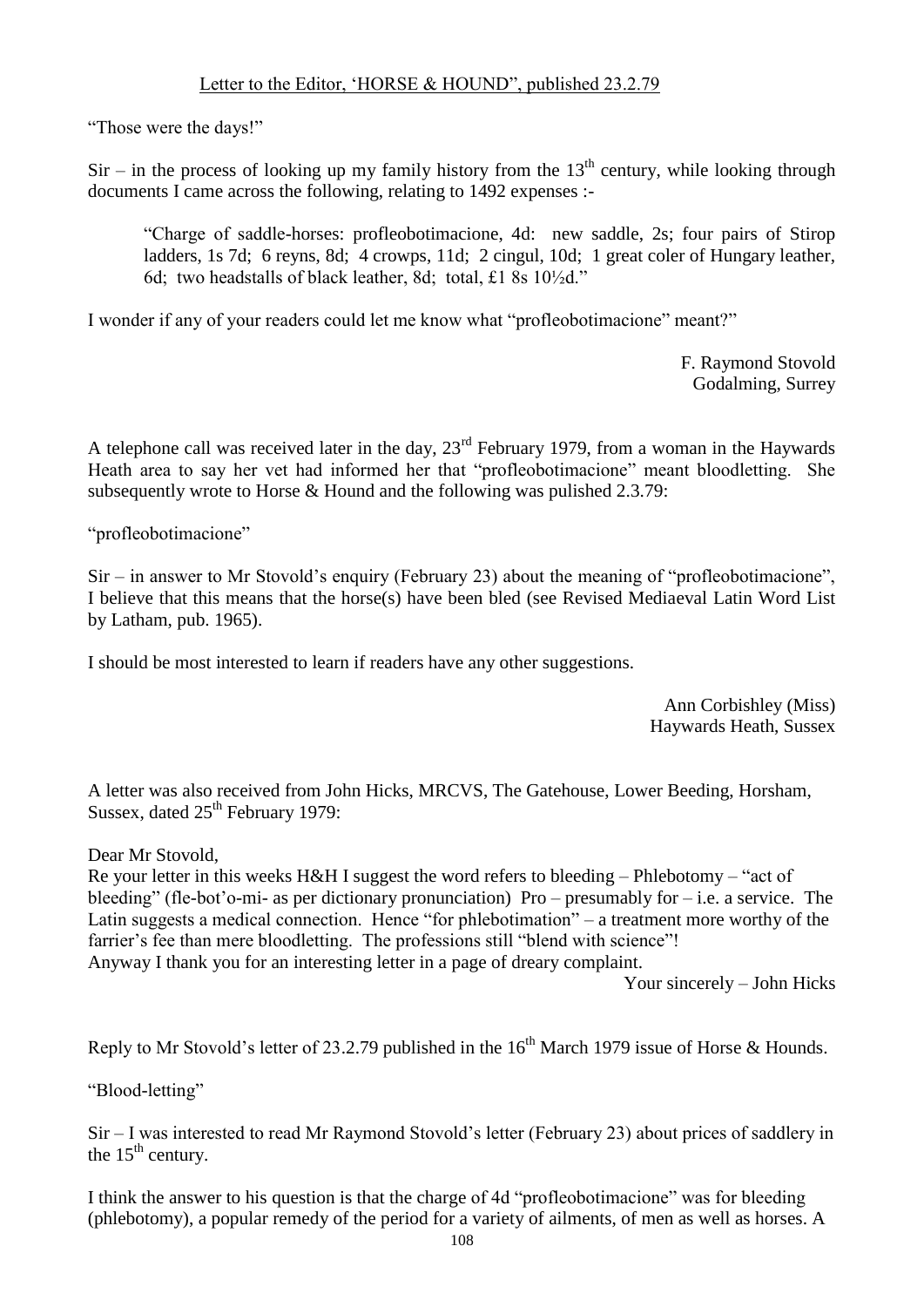farrier would carry an instrument called a fleam, with a number of blades of various sizes, to make the necessary incision.

There are a number of pubs in the country with the name "The Bleeding Horse", which commemorate the practice.

> C.G.D Glass Newbury, Berks.

Christmases at Lydling were renowned for hospitality, as described by the Editor of the Assam Review who, with his wife spent an enjoyable Christmas 1937 with father and mother:

"The first night was spent in using up two carts loads of holly to decorate the famous old Elizabethan Hall with its traditional old open fireplace; the Yule log blazing its cheerful welcome, as ever, its let in corner seats, made for quiet observation and meditation. A monster Christmas tree took up one complete corner of the hall: heavy with gifts and twinkling little lights.

"Christmas morning commenced with the house party's visit to the wonderful, old, unspoilt Norman Church (no electric lights), on Lord Midelton's beautiful Peper Harow estate nearby. The famous host and hostess of this wonderful old home entertained in their usual hospitable manner and a party of seventeen sat down to the most wonderful of Christmas dinners. A monster turkey and an outsize in puddings, complete with the Christmas fillings, duly disappeared and the day's revels commenced."

The editor distinguished himself by officiating as Father Christmas: complete with scarlet cloak and whiskers, he did so well all the village children requested him to come again next year. In the afternoon the party swelled to thirty six and by the time the Christmas tree was emptied the editor lost count completely. The usual Boxing Day meet of the Chiddingfold Hunt was held on Hindhead but the foggy weather spoilt a perfectly good day's sport and damped most of the youngsters' spirits.

The editor had spent Christmas in Sydney, New Zealand, Tasmania, Melbourne, Perth (Australia), India, Las Palmas, South Africa, at sea, Paris, London and in Scotland but from his vivid description of Christmas in the village of Shackelford, six miles from Guildford, he wondered if he had ever spent Christmas at all.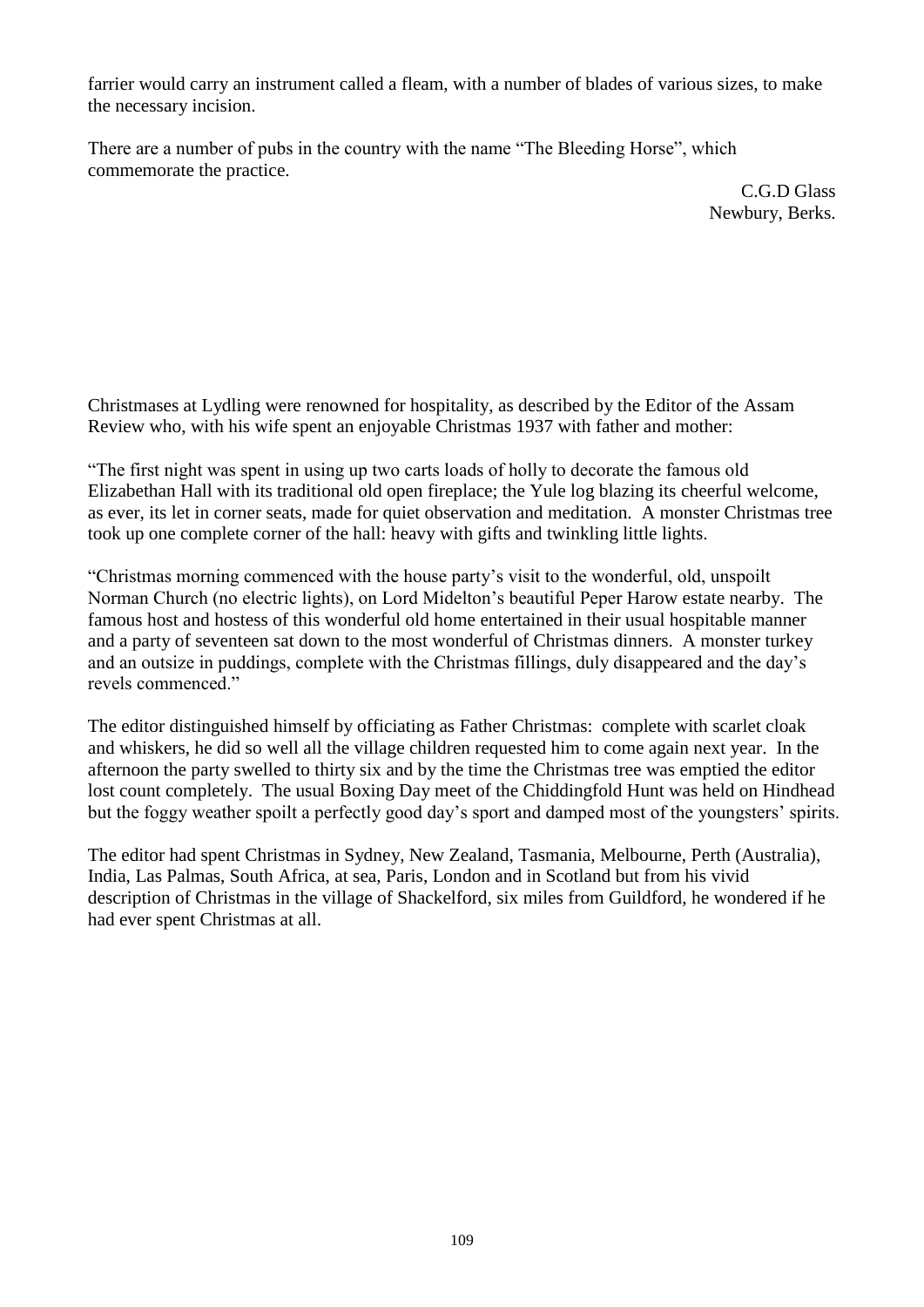## THE HISTORY OF THE SURREY COUNTY AGRICULTURAL SOCIETY By F. RAYMOND STOVOLD, ESQ.

I thought it should be put on record how this Society began. During the nineteenth century nearly every district had its local ploughing match and competition for farmers and their employees, such as hedging, ditching, thatching and anything else to do with the land. These were prevalent until 1914-18 war when many of them died a natural death. Others decided to carry on with their ploughing matches and farm competitions increasing their activities to cover horses, cattle, etc., in fact, many of the county shows had their origins in this way. When the 1939-45 war came, again activities ceased and it was quite a time before some of the societies got going again.

I only intend to deal with two such societies which formed the basis of the present Surrey County Agricultural Society. The first of these was the Surrey Agricultural Association formed in 1829. The second was the Redhill Agricultural Society founded in 1862. After the 1939-45 war both societies were struggling and wondering how they were going to carry on as they had no money in the kitty. The backbone of the Redhill Society was Mr W. T. Barton who did so much as President and Chairman to keep the Society in being. Things became so desperate that a meeting was held at the White Hart Hotel, Dorking on September  $7<sup>th</sup>$ , 1953 to consider the future of the Society. The money they had in the bank at the time was £39.13s.4d which was quite insufficient to stage a show, especially as the secretary, Mr Chiles (senior) was ill at the time, and they could not find a suitable site to have a show.

It was generally agreed that owing to the circumstances and the difficulty of finding a site the Society should be wound up and as only four members were present it was proposed that a special general meeting be called on Monday,  $5<sup>th</sup>$  October at 7.00 pm for this purpose.

I went to this meeting as a Vice President of the Society. There were few members present as there was little interest. I know it was wrong for it to be wound up, especially as the Surrey Agricultural Association was in the same position. I put a proposition to them that I would run a joint show of the two Societies, in my park at Eashing in 1954, and be responsible for doing the work with voluntary help from the Committee members and our own farm men. It was agreed to try this for one year. I suggested that if it was a success a combined show be held during 1955, in Eashing Park again, with a view to amalgamating the two Societies. They made me President of these two shows. Although we did not make much money, both shows were a success. It was decided that we should call a special meeting of the two Societies to see if we could amalgamate. On September  $20<sup>th</sup>$ , 1955 an inaugural meeting was called with the idea of combining the two Societies under the name of The Surrey County Agricultural Society. Mr W.T Barton took the chair. In the end it was agreed that rather than wind up either Society we should amalgamate. Mr Barton was elected President of the new Society. On 1<sup>st</sup> November the first council meeting took place at the White hart, Dorking, thus starting the Society, eventually.

The trouble was that the Society was biased towards the Redhill and Reigate District, being the centre of Surrey. Besides the President, Mr Barton, the majority of the Committee was formed of East Surrey Members, i.e F. Swannack, H.R Fortescue, T. Dibble, G. Russell, R.A Little, R. Vernon Barker, Major M.B Stacey, Col. F.W Pay, T. Jones, C.T. Pritchard, F.C House, S.J Compton, R.F Kent, Dr A.C Nicol, D. Blake and others. With this predominance of members from East Surrey and so few from West Surrey it was very difficult to make them change from holding shows in that district. Sometimes they were held on a Saturday and sometimes on a Monday.

The first show of the new Society was held at Gatton Park, Reigate in1956 with Mr barton as President. There was no show in 1957 as the late Royal Counties Agricultural Society held a show in Stoke Park, Guildford, so our Society joined with them on this occasion. In 1958 the show was again held at Gatton Park and in 1959 and 1960 at Crossways Farm, Reigate Hill. Neither of these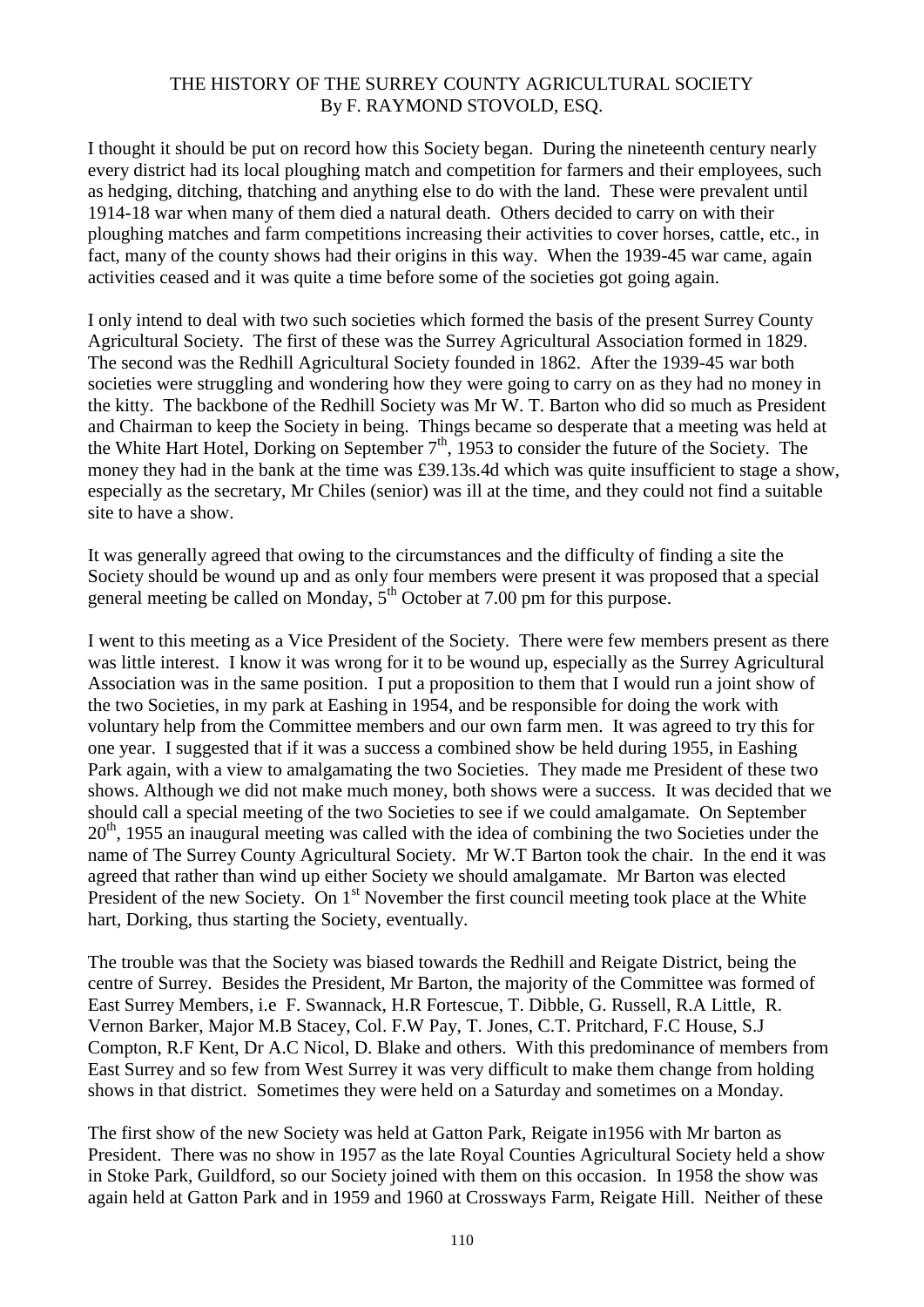shows were very successful, partly due to inaccessibility and partly due to the weather. I could see that the continuation of shows in this area would in the end prove unsatisfactory.

As I knew many of the former Majors and members of the Corporation of Guildford, I approached them with a view to holding a show on Whit Monday in Stoke Park, Guildford in 1961. I took the opportunity of sending a memorandum to members of the Council of the Surrey County Agricultural Society regarding the show, pointing out that it would be a much better venue especially being on spring Bank Holiday when people had very little to do. I set out figures to prove my point and opposed the idea of holding a two day show instead of the one day on Whit Monday. They let me proceed with this idea, with the blessing of the Corporation of Guildford. I said I would foot the bill should the Society make a loss during its first year. The Secretary, Mr John Chiles, wrote a memorandum to members of the Council regarding my suggestion. He started by saying "I have taken the liberty of sending out this memorandum as I feel that possibly I, as Secretary, am in a position to feel the pulse of the Society better than anyone". He then went on to point out that not only would Guildford be the worst possible site to hold a show, but to hold a show on a Whit Monday would be disastrous. He ended by saying "my conclusion, on chewing all the over for a reasonable time, is that we have nothing to gain at all by changing the date of the 1961 show to Whit Monday, but that we stand to lose a lot that we have built over the last two years. I think that it has proved this year (1960), in spite of the poor weather conditions, that we can get a good attendance by sticking to the third Saturday in May instead of Whit Monday. I would therefore submit for your careful consideration that we stick to the Saturday in 1961 and also that you consider holding the show on the previous Friday as well, i.e a two day show." This was a very long two page memo, which is much too long to put on paper, but he was so dead against it that I felt there was a slur on what I was trying to do for the Society. I enclose a copy of my memorandum in reply as unfortunately it was being discussed on a date when I was away judging at the Great Yorkshire Show in Harrogate so I could not answer any of the Secretary's criticisms. Luckily I had my way and the show was duly held on Whit Monday at Guildford in 1961. It was a great success and through our good relations with the Corporation of Guildford we have had the show there ever since although the day has now changed from Whit Monday to the Spring Bank Holiday. We have given pleasure to many thousands of people not only from Guildford, but from the surrounding districts.

We have always put on a first class ring entertainment and I have listed here some of them as an interesting reference:-

## SEE LIST ATTACHED

Although we do not pay for the park we have spent over £20,000 on improving roads, installing sewerage for flush lavatories, planting trees, including the renovation of the Jubilee Wood during the time that Her Majesty the Queen was our Patron, and a major electrical installation. Also we give an annual donation to the Major for any charity he or she wishes to support.

Having been on the Council of the Royal Association of British Dairy Farmers for a great many years I was privileged to be one of the four delegates to attend the bi-annual conferences for The Royal Agricultural Society of the Commonwealth of which H.R.H The Duke of Edinburgh was President. The first I attended was in Toronto, Canada in 1967. The second was held in Nairobi, Kenya in 1969. The third was in 1971 and was held in Edinburgh, Scotland during the time of the Royal Highland Show. At our conference in 1973, which was held in Christchurch, New Zealand, I asked the Duke if he would honour our Society by becoming our first Patron and he asked that I should write to Sir Rupert Nevill with my request. The Duke agreed to do this and became our first Patron in 1975. The conference in 1975 was at Aberystwyth, Wales when I asked His Royal Highness if he would continue as Patron for a second term of office, but unfortunately he could not do so. The Duke attended all the conferences with the exception of Kenya. He was attended many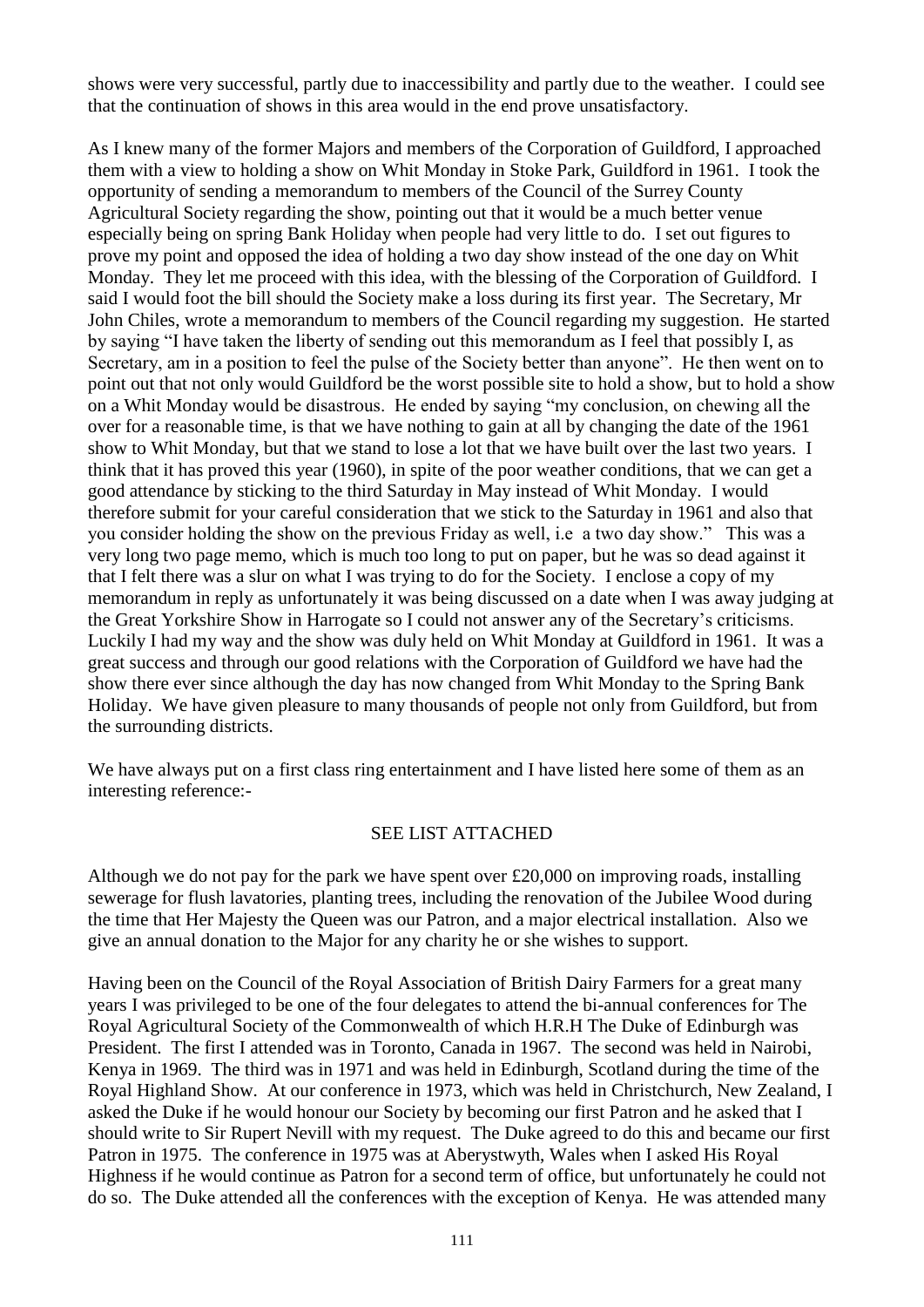since, but 1975 was the last one I personally attended. Since then the patrons have been as follows:-

- 1975 H.R.H Duke of Edinburgh
- 1976 His Grace The Duke of Northumberland
- 1977 Her Majesty The Queen (Jubilee Year)
- 1978 H.R.H The Duke of Gloucester
- 1979 H.R.H The Duke of Gloucester
- 1980 Major Sir Rennie Maudsley
- 1981 Rt. Hon. Lord Hamilton of Dalzell
- 1982 H.R.H Queen Elizabeth The Queen Mother
- 1983 Rt. Hon. Mrs Margaret Thatcher M.P The Prime Minister

It is impossible to get a Royal Patron permanently as we are not a national show.

Since 1961 I have been President of the Society and Show Director. It is now recognised as one of the largest one day Agricultural Shows in the country. During this period I have been dedicated to the show possible having more experience with other shows throughout the country. Secondly, I have been able to give nearly full time to achieve this object. Thirdly, I have had the use of our farm secretary who has done so much of the work from Eashing. For a great many years now I have had the backing of Stephen Lance, our Chief Executive Officer and Secretary, who has become as dedicated to the Society as I have been. I am sure the Society can rest assured that all the time Stephen remains its Chief Executive Officer and Secretary it will become even more successful.

I have held a unique position, which I don't think should be repeated after I have gone, i.e as President and Honorary Show Director. It will be essential to appoint a Show Director who can give a lot of time and dedication to help Stephen with the running of the show. It would be wrong to combine the President and Honorary Show Director under one heading, as at present. It would be advisable to appoint a President annually so that well known people could take over this office and perhaps give quite a lot of time to its wellbeing during their year of office.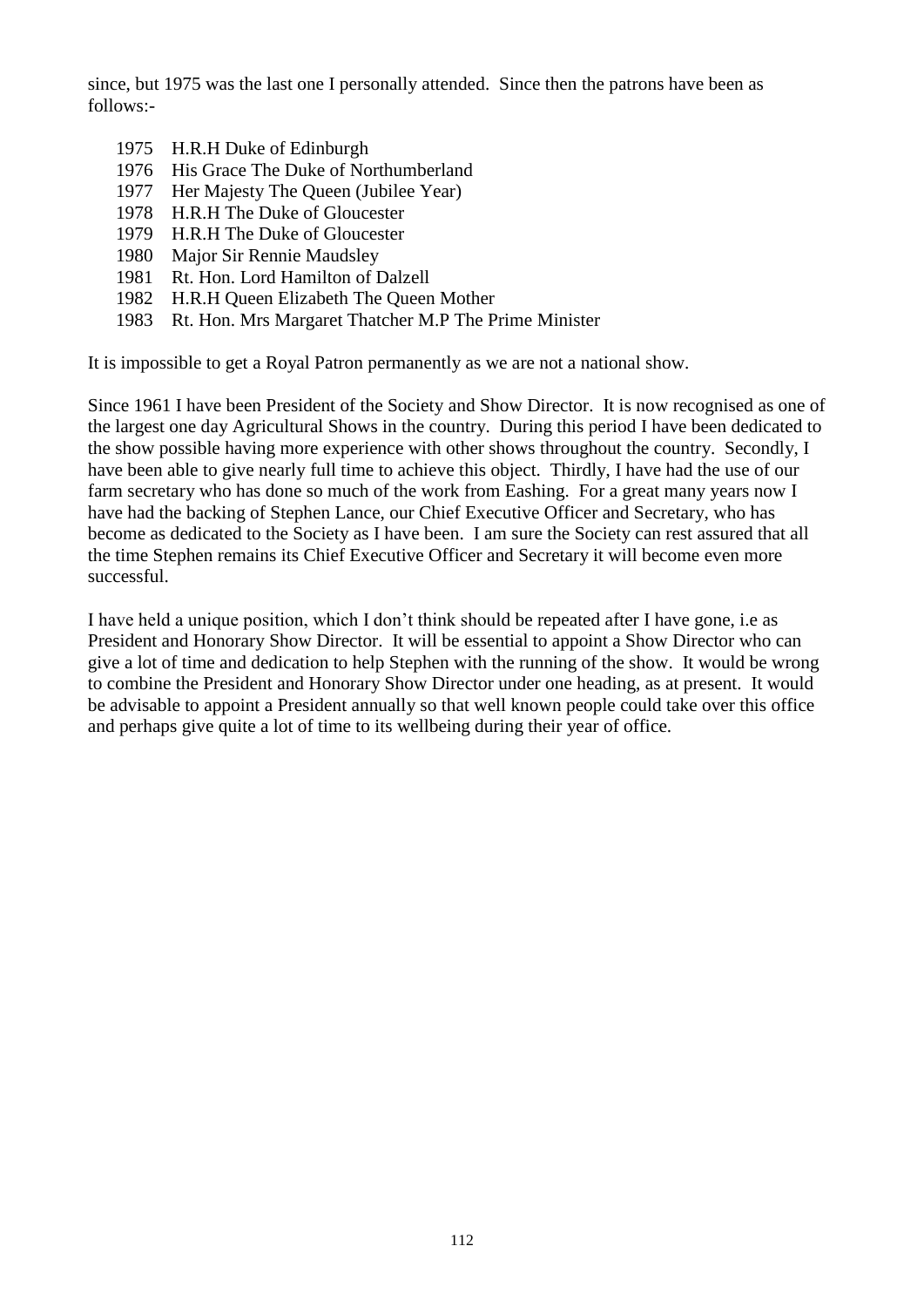## SURREY COUNTY SHOW MAIN RING ATTRACTIONS

| 1961 | Dagenham Girls Pipers & Sheep Dogs                                                                            |
|------|---------------------------------------------------------------------------------------------------------------|
| 1962 | Massed Bands of the Royal Marines                                                                             |
| 1963 | Band of the Royal Horse Guards                                                                                |
| 1964 | <b>Sheep Dog Demonstrations</b>                                                                               |
| 1965 | <b>Brigade of Ghurkhas Massed Bands</b>                                                                       |
| 1966 | Australian Axemen & Royal Marine Massed Banns                                                                 |
| 1967 | a) Pageant of Mr Jorrocks Hounds & Adge Cutler & the Worzel                                                   |
|      | b) Red Devils Free Fall Display                                                                               |
| 1968 | a) Royal Air Force Central Massed band Display                                                                |
|      | b) Royal Waggoners Musical Ride                                                                               |
| 1969 | Royal Canadian Mounted Police Musical Ride                                                                    |
| 1970 | Kings Troop RHA Musical Drive                                                                                 |
| 1971 | a) Massed Bands of the Brigade of Ghurkhas                                                                    |
|      | b) Parade of Heavy Horses                                                                                     |
| 1972 | a) Century of Haymaking - Pageant                                                                             |
|      | b) Royal Marines Motor Cycle Display                                                                          |
| 1973 | a) Royal Marines Motor Cycle Display                                                                          |
|      | b) Massed Bands of Royal Corps of Transport and Women's Royal Army                                            |
|      | Corps.                                                                                                        |
| 1974 | a) Jousting Tournament                                                                                        |
|      | b) Sheep Dog Display (mounted)                                                                                |
| 1975 | a) Red Caps Mounted Display                                                                                   |
|      | b) Surrey Constabulary Police Dog Display                                                                     |
| 1976 | a) White Helmets Motor Cycle Display Team                                                                     |
| 1977 | b) Sheep Dog Display (mounted)<br>$1st$ day                                                                   |
|      |                                                                                                               |
|      | a) Royal Canadian Mounted Police Musical Ride<br>b) Massed Bands of the Queen's Regiment & Women's Royal Army |
|      | Corps                                                                                                         |
|      | Jubilee Day                                                                                                   |
|      | a) Royal Marines Motor Cycle Display                                                                          |
|      | b) Camel Racing                                                                                               |
|      | c) Heavy Horse & Vintage Tractor Display                                                                      |
|      | d) Philip Masson Aerobatics Display                                                                           |
|      | e) Red Devils Free Fall Parachute Display                                                                     |
|      | Massed Bands of the Queen's Regiment & WRAC<br>f)                                                             |
|      | g) British Caledonian Airways Band                                                                            |
|      |                                                                                                               |
| 1978 | a) Red Caps Mounted Display                                                                                   |
|      | b) Parade of Beagle Packs                                                                                     |
|      | c) Philip Meeson Aerobatics Display                                                                           |
|      | d) Band of the Royal Corps of Transport                                                                       |
|      |                                                                                                               |
| 1979 | a) Australian Axemen                                                                                          |
|      | b) Royal Corps of Transport Band                                                                              |
|      | c) Women's Royal Army Corps Band                                                                              |
|      | d) Drum Horse & 4 Trumpeters of Blues & Royals                                                                |
|      | (Massed Balloon Ascent, Red Devils Free Fall and S.U Hounds did not appear)                                   |
| 1980 | a) Mounted Band of the Blues & Royals                                                                         |
|      | b) Mid-Wales Axe Racing Team                                                                                  |
|      | c) Band of the Royal Corps of Transport                                                                       |